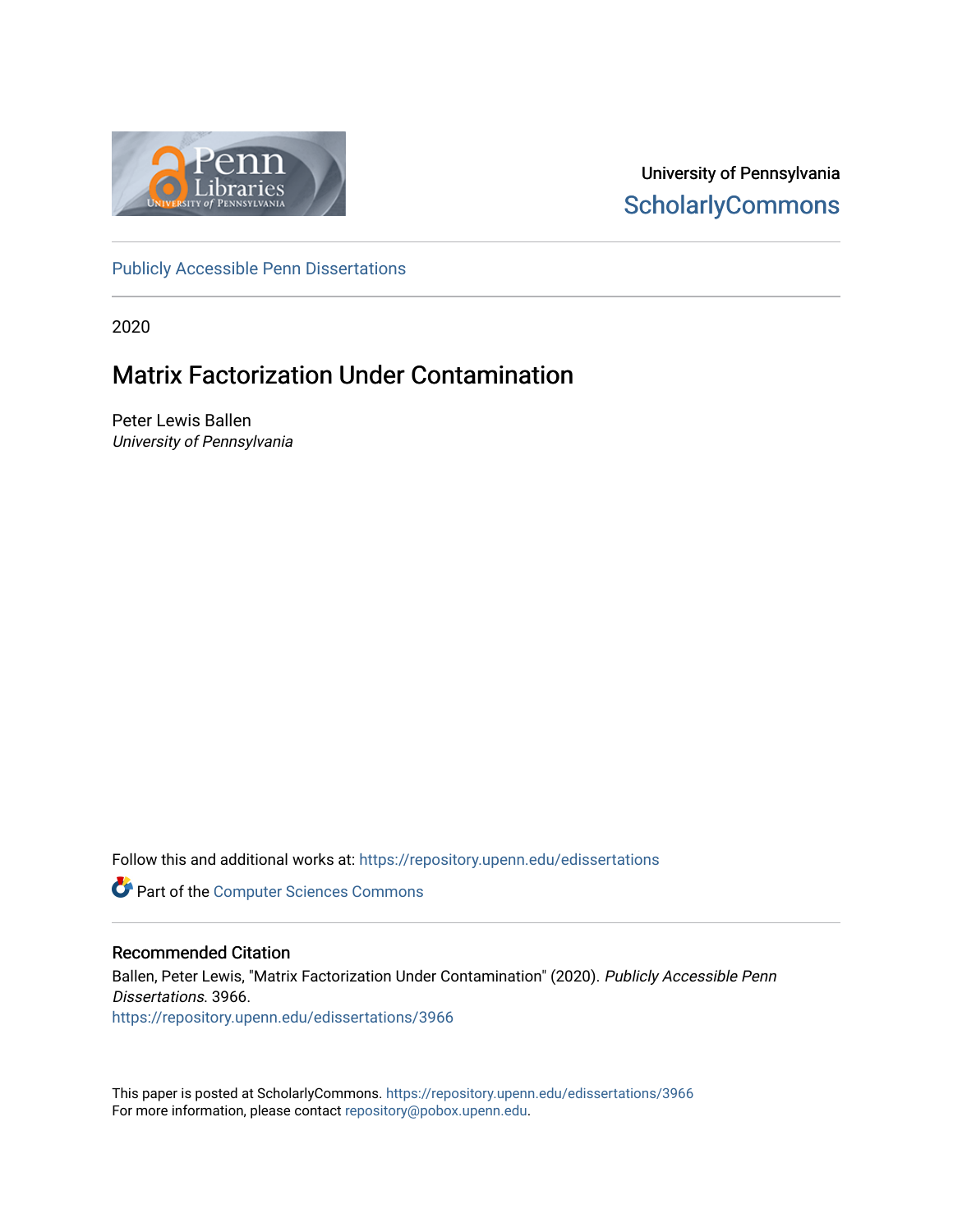#### Matrix Factorization Under Contamination

#### **Abstract**

In the nonnegative matrix factorization problem, the user inputs a nonnegative matrix V and wants to factor V to WH, with both W and H nonnegative. Standard factorization techniques make unrealistic assumptions about the noise present in the data: that the noise is generated from independent and identically distributed Gaussian process. However, real world datasets are unlikely to satisfy this simplistic assumption. In particular, real world datasets suffer from contamination, anomalies, and outliers that cannot be modeled by simple Gaussian distributions. In this dissertation, we discuss novel techniques for matrix factorization under contamination and non-standard noise models. These techniques can be used both as a replacement for a standard factorization algorithm, or as an independent contamination detection procedure. We also prove a number of complexity bounds on the hardness of the problem.

Degree Type

Dissertation

Degree Name Doctor of Philosophy (PhD)

Graduate Group Computer and Information Science

First Advisor Aaron Roth

Keywords nonnegative matrix factorization, robust statistics

Subject Categories Computer Sciences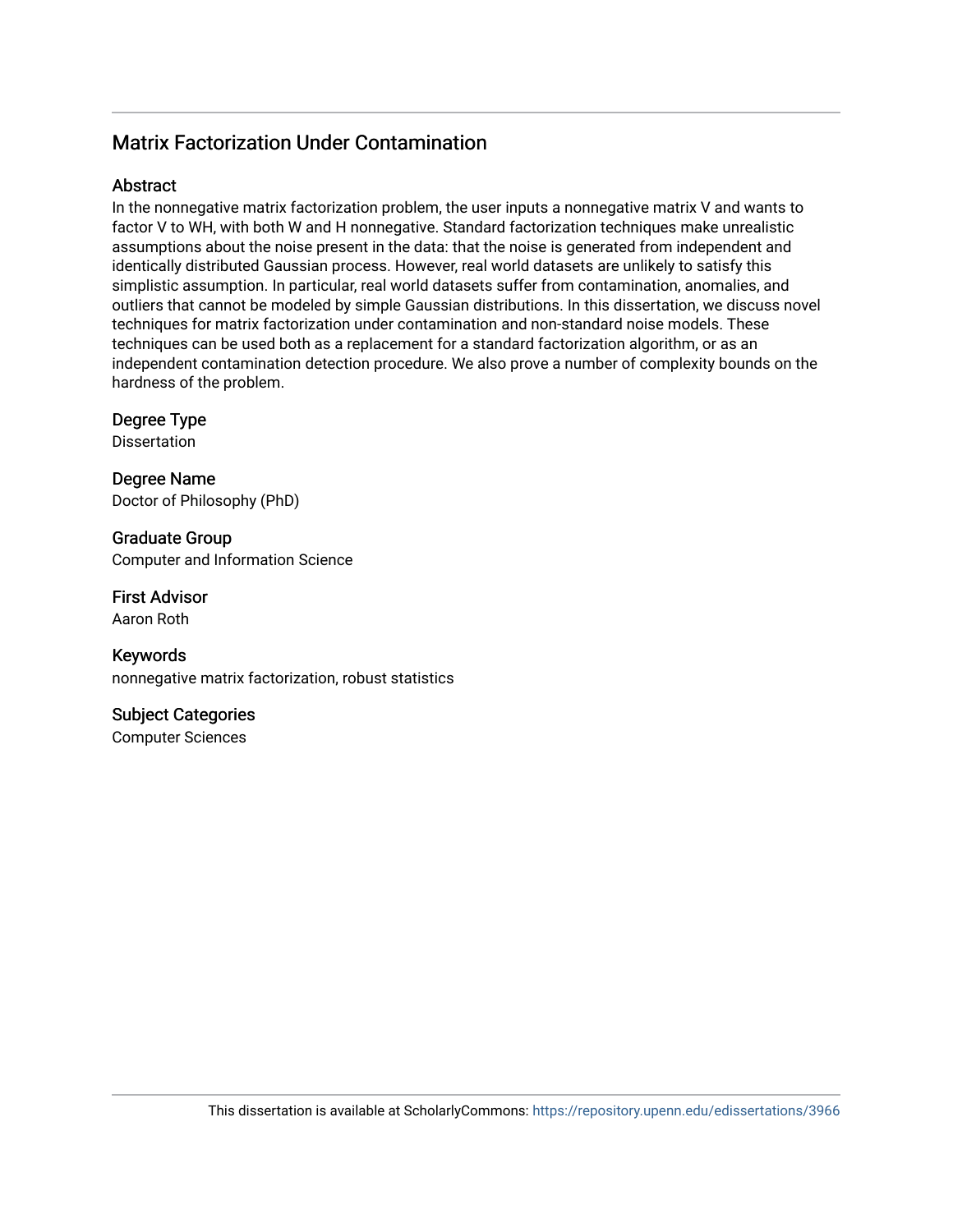#### MATRIX FACTORIZATION UNDER CONTAMINATION

#### Peter Ballen

#### A DISSERTATION

in

#### Computer and Information Science

Presented to the Faculties of the University of Pennsylvania in Partial Fulllment of the Requirements for the Degree of Doctor of Philosophy 2020

Supervisor of Dissertation

Aaron Roth, Class of 1940 Bicentennial Term Associate Professor, Computer and Information Science

Graduate Group Chairperson

Rajeev Alur, Professor, Computer and Information Science

Dissertation Committee:

Anyndia De, Assistant Professor, Computer and Information Science Brett Falk, Research Assistant Professor, Computer and Information Science Edgar Dobriban, Assistant Professor, Statistics

Sudipto Guha, Research Scientist, Amazon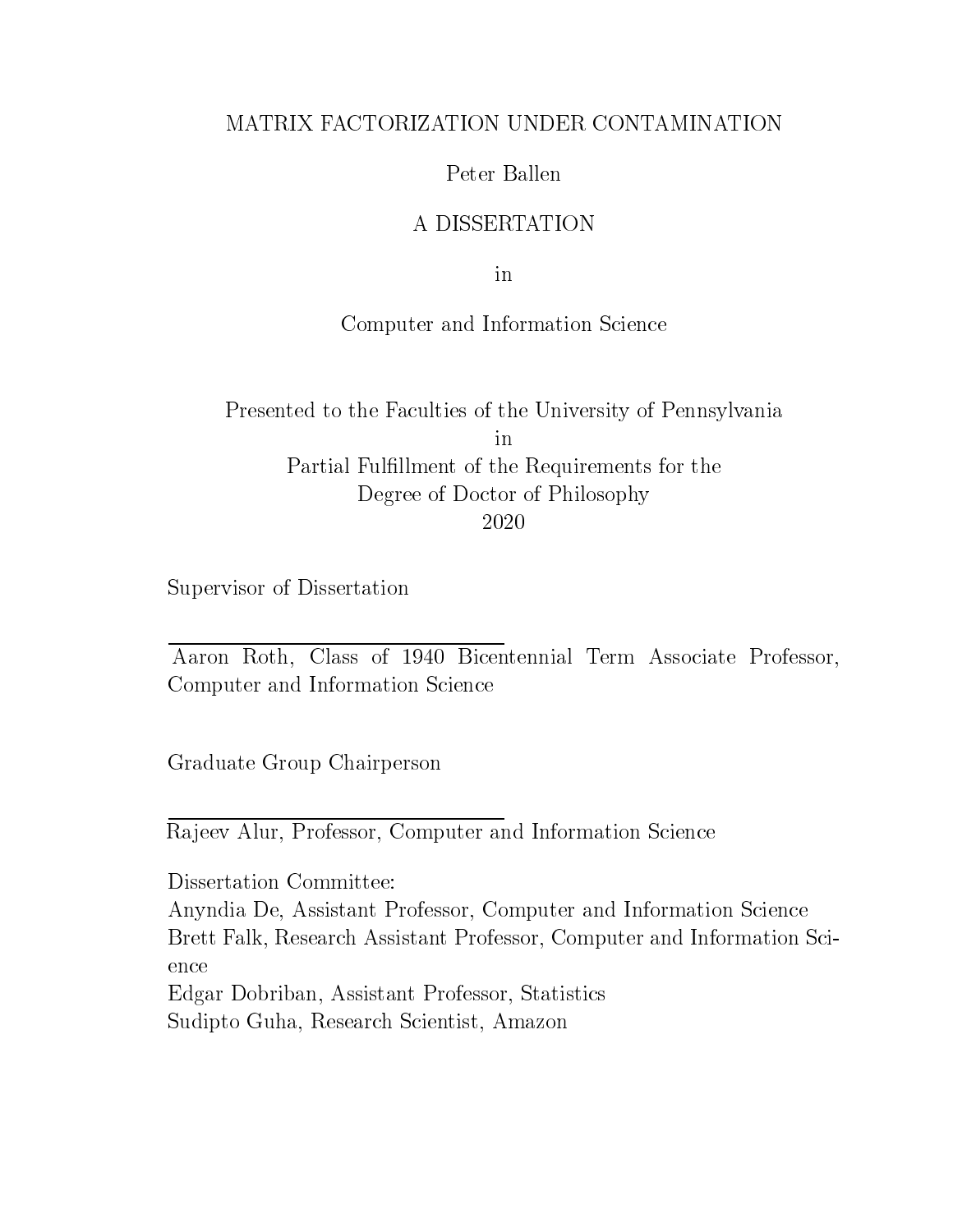# Acknowledgment

This dissertation would not have been possible without the support of countless people. I would especially like to thank the following individuals:

Sudipto Guha, for years of guidance. Under his mentorship, I grew from a young student uncertain of my interests and direction to a condent scholar aware of my place in the world and my ability to contribute to it. Aaron Roth, for advising and support while I was writing this dissertation. My dissertation committee - Anindya De, Brett Falk, and Edgar Dobriban - for being generous with their time and feedback. Cheryl Hickey and Sandy Herman, for nonacademic support for the duration of my time at the University of Pennsylvania.

My friends, who were always there for me. Stephen Philips, for being a great roommate for the past five years.

My family, particularly my parents Robert and Debra Ballen, who inspired in me a lifelong love of mathematics and learning, and who have always given me their love and support.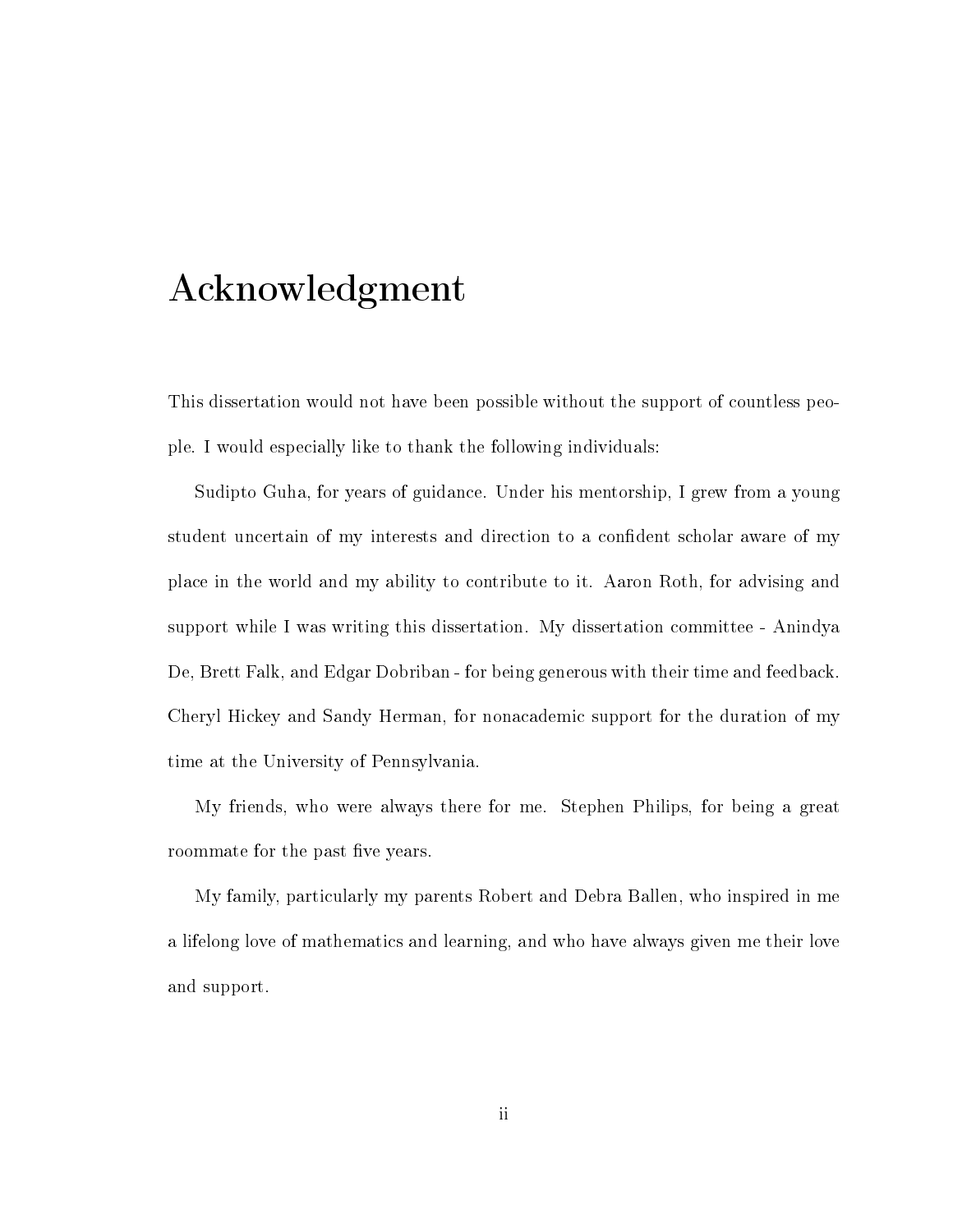#### ABSTRACT

#### MATRIX FACTORIZATION UNDER CONTAMINATION

Peter Ballen

Aaron Roth

In the nonnegative matrix factorization problem, the user inputs a nonnegative matrix V and wants to factor  $V \approx WH$ , with both W and H nonnegative. Standard factorization techniques make unrealistic assumptions about the noise present in the data: that the noise is generated from independent and identically distributed Gaussian process. However, real world datasets are unlikely to satisfy this simplistic assumption. In particular, real world datasets suffer from contamination, anomalies, and outliers that cannot be modeled by simple Gaussian distributions. In this dissertation, we discuss novel techniques for matrix factorization under contamination and non-standard noise models. These techniques can be used both as a replacement for a standard factorization algorithm, or as an independent contamination detection procedure. We also prove a number of complexity bounds on the hardness of the problem.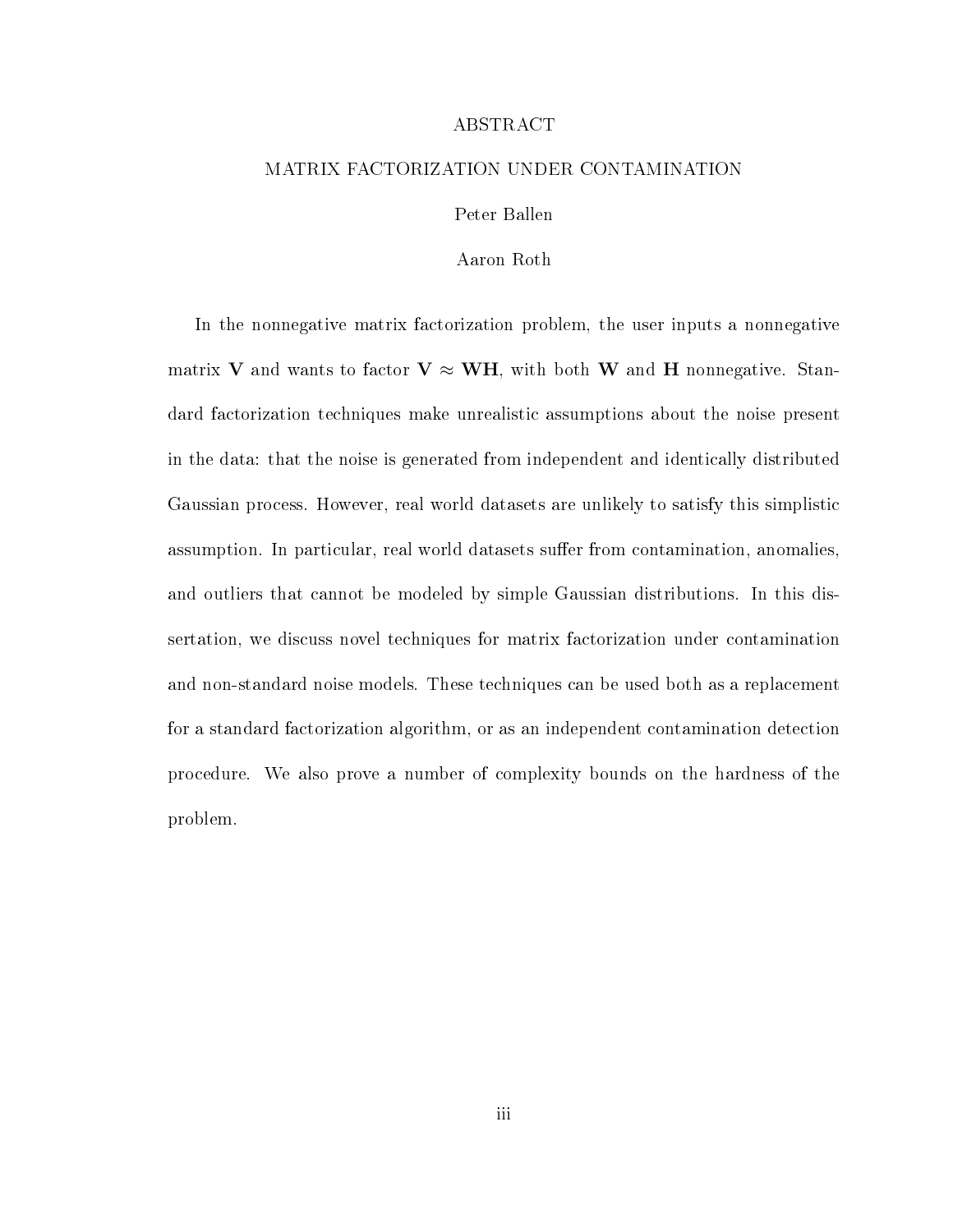# Contents

|                |                  | Acknowledgment                                    | ii                           |
|----------------|------------------|---------------------------------------------------|------------------------------|
|                | ${\bf Abstract}$ | iii                                               |                              |
|                |                  | List of Tables<br>vi                              |                              |
|                |                  | List of Figures<br>vii                            |                              |
|                |                  | List of Algorithms<br>viii                        |                              |
| $\mathbf{1}$   | 1.1              | Introduction                                      | $\mathbf{1}$<br>$\mathbf{1}$ |
|                | 1.2              | Roadmap                                           | 3                            |
| $\overline{2}$ |                  | <b>Nonrobust Factorization</b>                    | 5                            |
|                | 2.1              |                                                   | $\overline{5}$               |
|                | 2.2              |                                                   | $6\phantom{.}6$              |
|                |                  | 2.2.1                                             | 8                            |
|                | 2.3              | 10                                                |                              |
|                |                  | 10<br>2.3.1                                       |                              |
|                |                  | 12<br>2.3.2                                       |                              |
| 3              |                  | <b>Algorithms for Robust NMF</b><br>17            |                              |
|                | 3.1              | 18                                                |                              |
|                | 3.2              | 22                                                |                              |
|                | 3.3              | 26                                                |                              |
|                |                  | 28<br>3.3.1                                       |                              |
|                |                  | 30<br>3.3.2                                       |                              |
|                | 3.4              | 31                                                |                              |
|                | $3.5\,$          | 35                                                |                              |
|                |                  | Optimization: Non-Integral Weights<br>36<br>3.5.1 |                              |
|                | 3.6              | 37                                                |                              |
|                |                  | 37<br>361                                         |                              |
|                |                  | 40<br>3.6.2                                       |                              |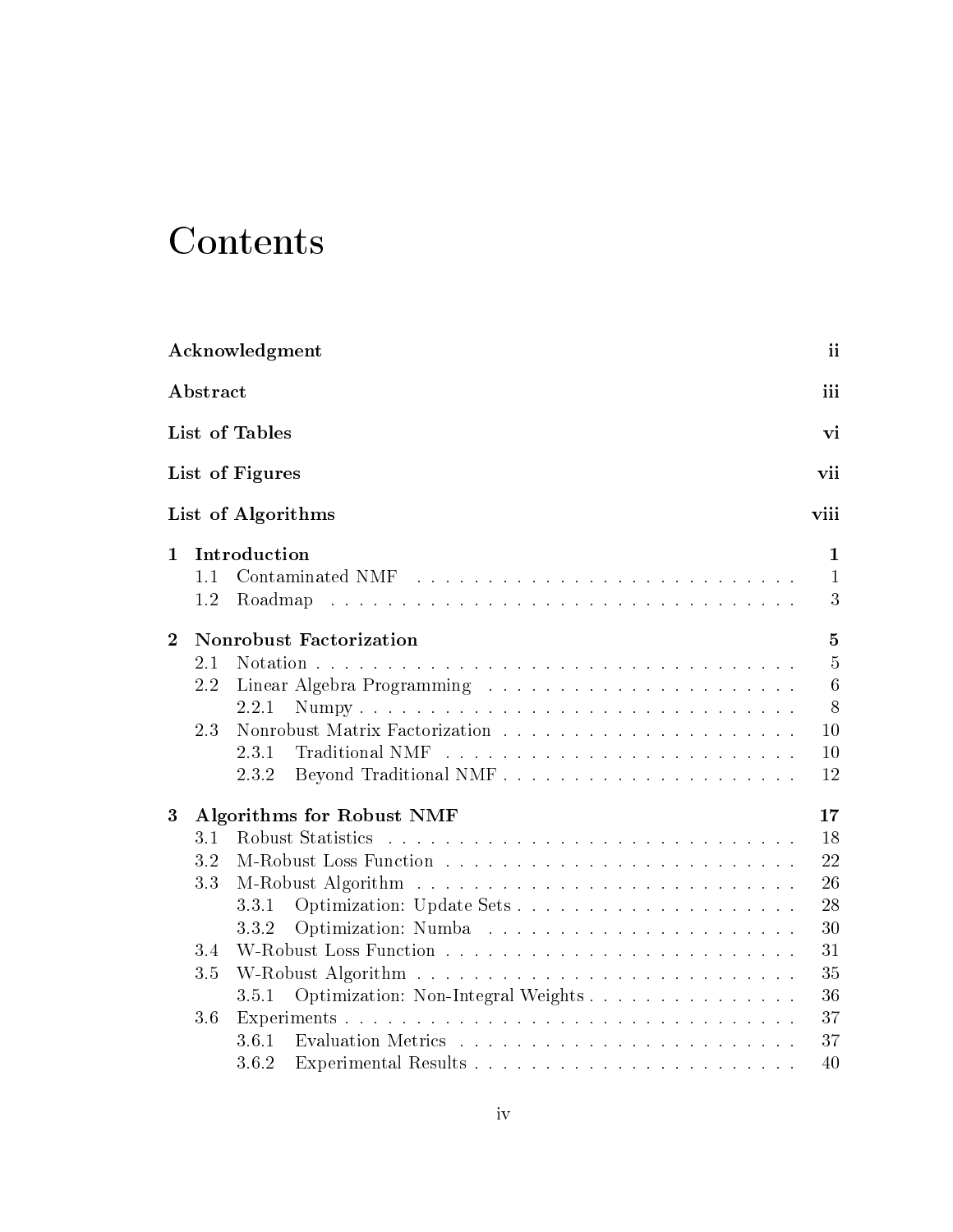| $\overline{4}$ |     | Convergence                         | 44              |
|----------------|-----|-------------------------------------|-----------------|
|                | 4.1 |                                     | 44              |
|                |     | 4.1.1                               | 47              |
|                | 4.2 |                                     | 48              |
|                | 4.3 |                                     | 50 <sup>5</sup> |
|                | 4.4 |                                     | 53              |
| $\bf{5}$       |     | <b>Complex Contamination Models</b> | 57              |
|                | 5.1 |                                     | 58              |
|                | 5.2 |                                     | 59              |
|                | 5.3 |                                     | 61              |
|                | 5.4 |                                     | 64              |
|                | 5.5 |                                     | 65              |
|                |     | 5.5.1                               | 65              |
|                |     | 5.5.2                               | 68              |
| 6              |     | <b>Complexity Results</b>           | 73              |
|                | 6.1 |                                     | 73              |
|                | 6.2 |                                     | 75              |
|                | 6.3 |                                     | 80              |
|                | 6.4 |                                     | 86              |
|                | 6.5 |                                     | 90              |
|                | 6.6 |                                     | 92              |
|                | 6.7 |                                     | 97              |
| 7              |     | Comparison between Approaches       | 100             |
|                | 7.1 |                                     | 101             |
|                | 7.2 |                                     | 104             |
|                | 7.3 |                                     | 107             |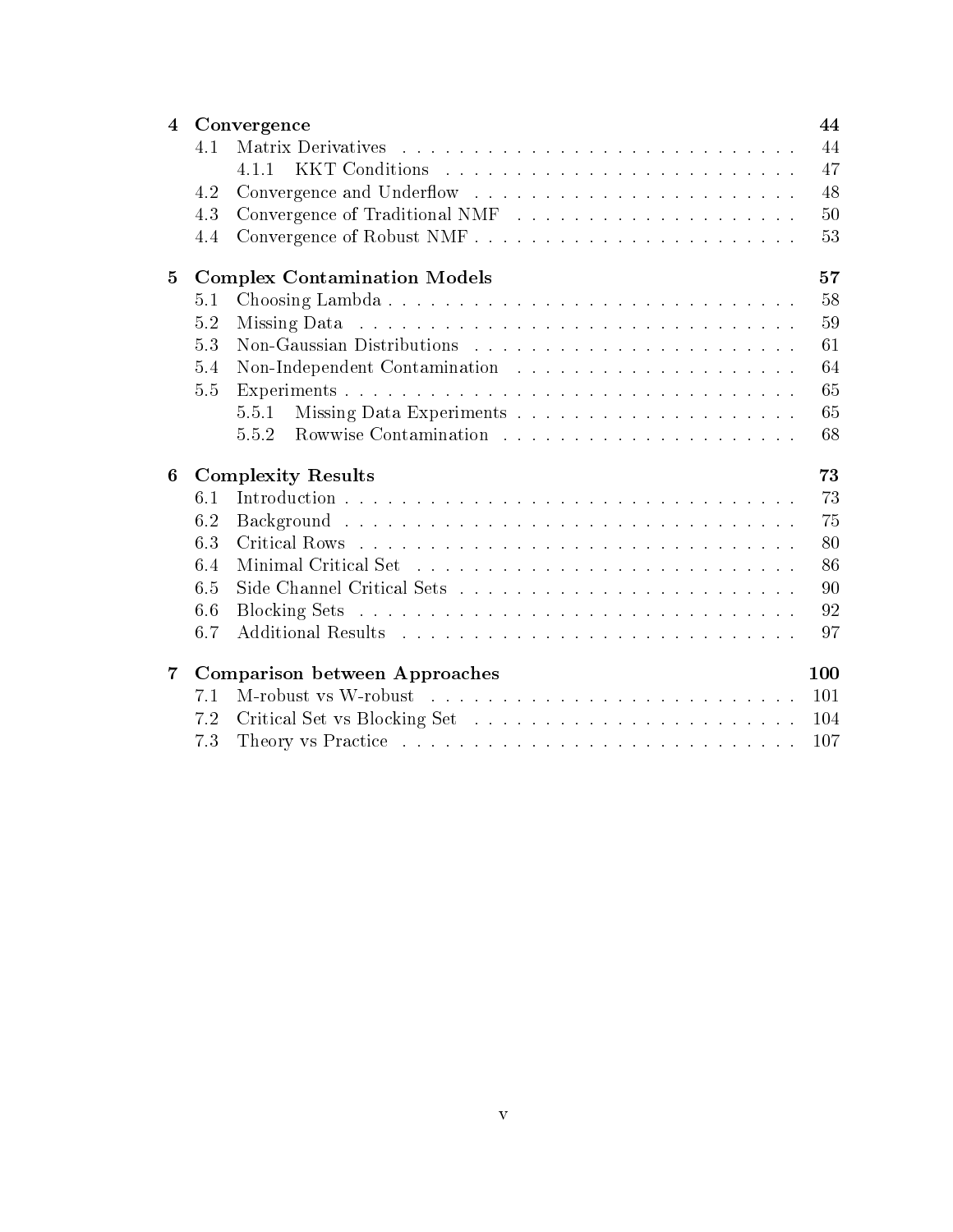# List of Tables

| 2.1 | <sup>10</sup>                                    |
|-----|--------------------------------------------------|
| 3.1 | 40                                               |
| 3.2 | 40<br>Reconstruction Error on Synthetic Data     |
| 3.3 | 40<br>Precision and Recall on Synthetic Data     |
| 3.4 | 42                                               |
| 3.5 | 42                                               |
| 3.6 | 42                                               |
| 3.7 | 43                                               |
| 3.8 | 43                                               |
| 3.9 | 43                                               |
| 4.1 | 49                                               |
| 5.1 | Test Error and Adversary Effect on Movie Data 67 |
| 5.2 | 72                                               |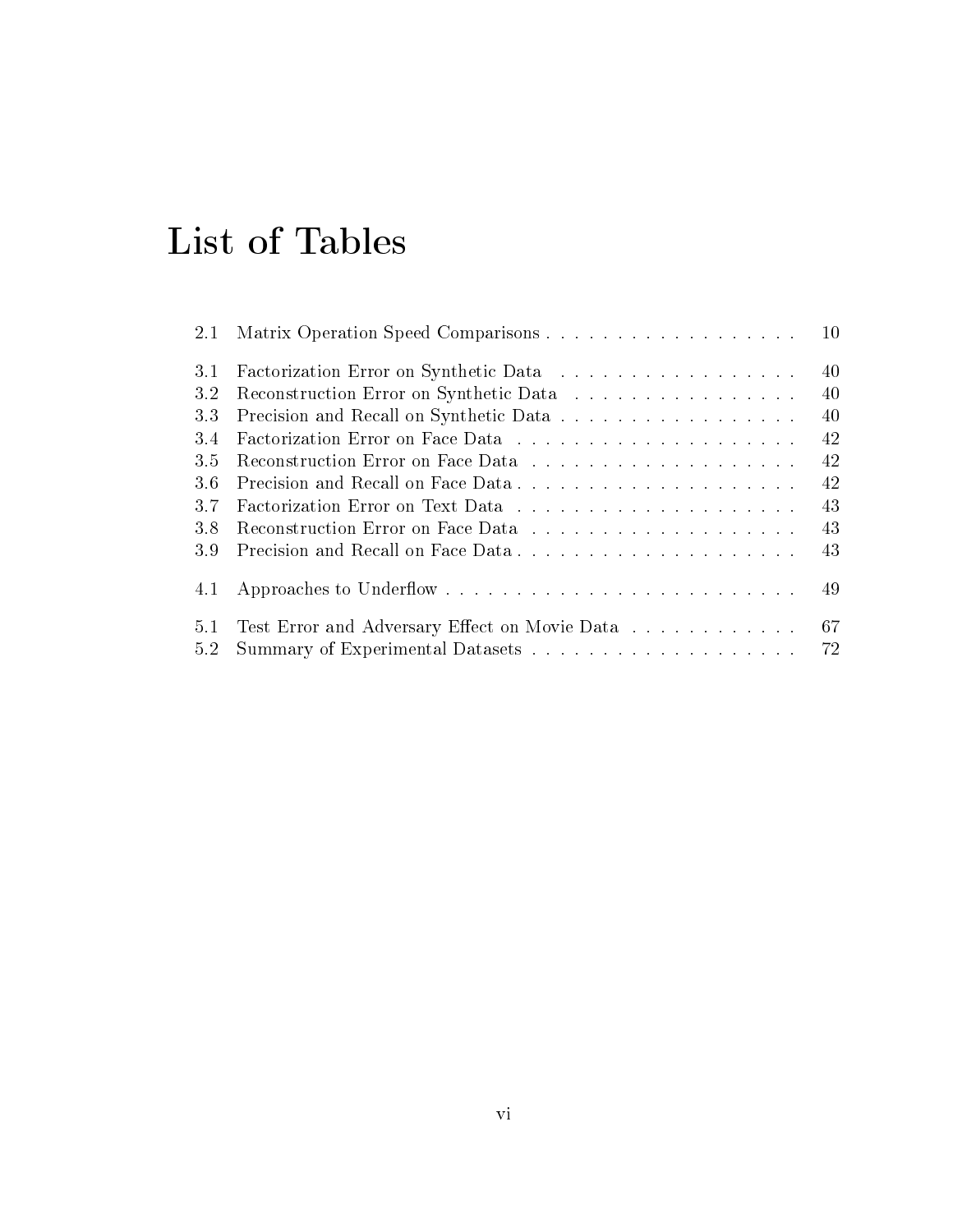# List of Figures

| 3.1 Relative statistical efficiency of median 21 |  |
|--------------------------------------------------|--|
|                                                  |  |
|                                                  |  |
|                                                  |  |
|                                                  |  |
|                                                  |  |
| 6.3 Reduction of a vertex cover to a matrix 83   |  |
|                                                  |  |
|                                                  |  |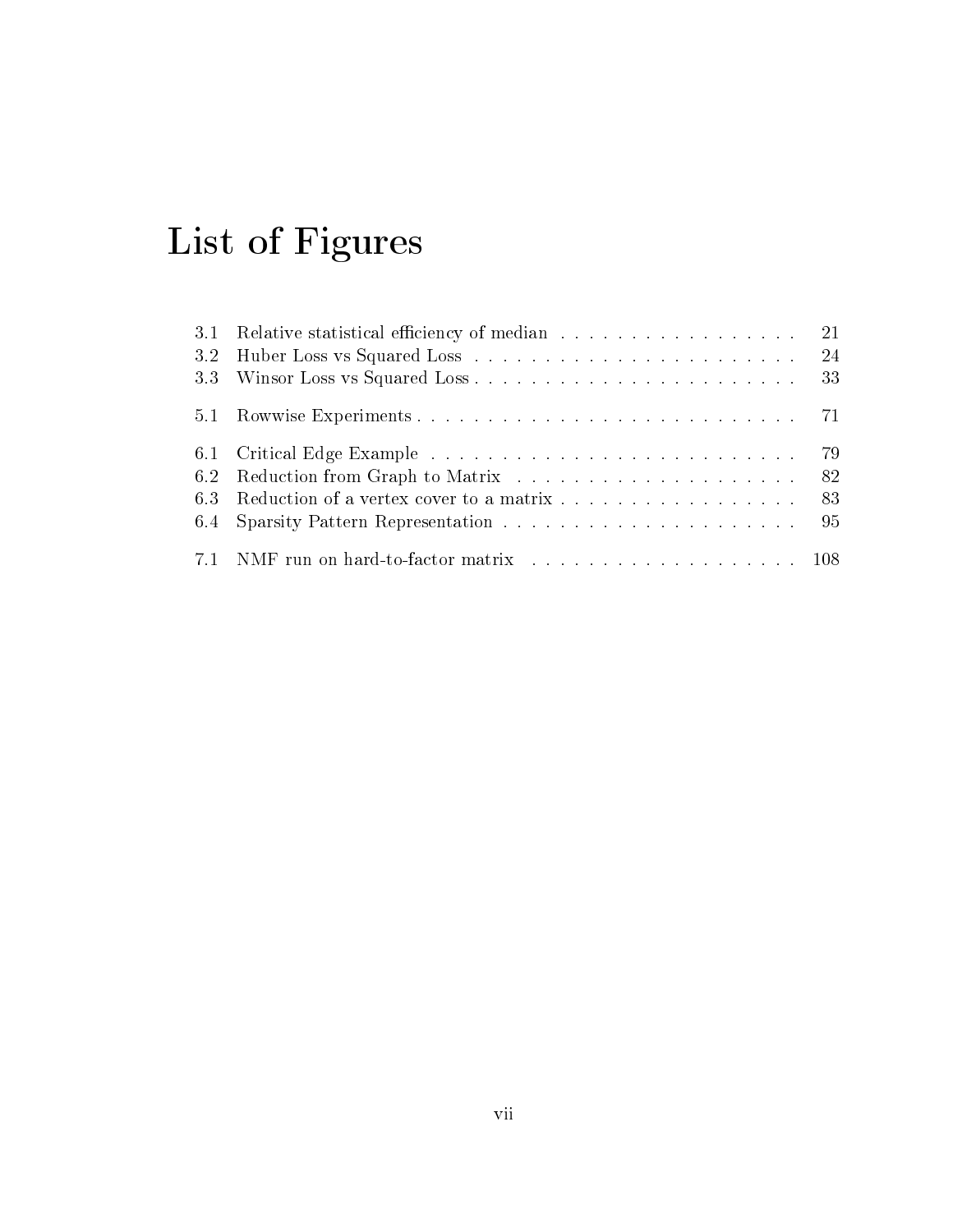# List of Algorithms

| 2.1 |                                              | 12  |
|-----|----------------------------------------------|-----|
| 2.2 |                                              | 13  |
| 2.3 |                                              | 14  |
| 2.4 |                                              | 14  |
| 2.5 |                                              | 15  |
| 3.6 |                                              | 27  |
| 3.7 |                                              | 28  |
| 3.8 |                                              | 31  |
| 3.9 |                                              | 32  |
|     |                                              | 36  |
|     |                                              | 48  |
|     |                                              | 60  |
|     | 5.13 W-Robust NMF with non-Gaussian noise    | 63  |
|     | 5.14 W-robust NMF with rowwise contamination | 65  |
|     |                                              | 104 |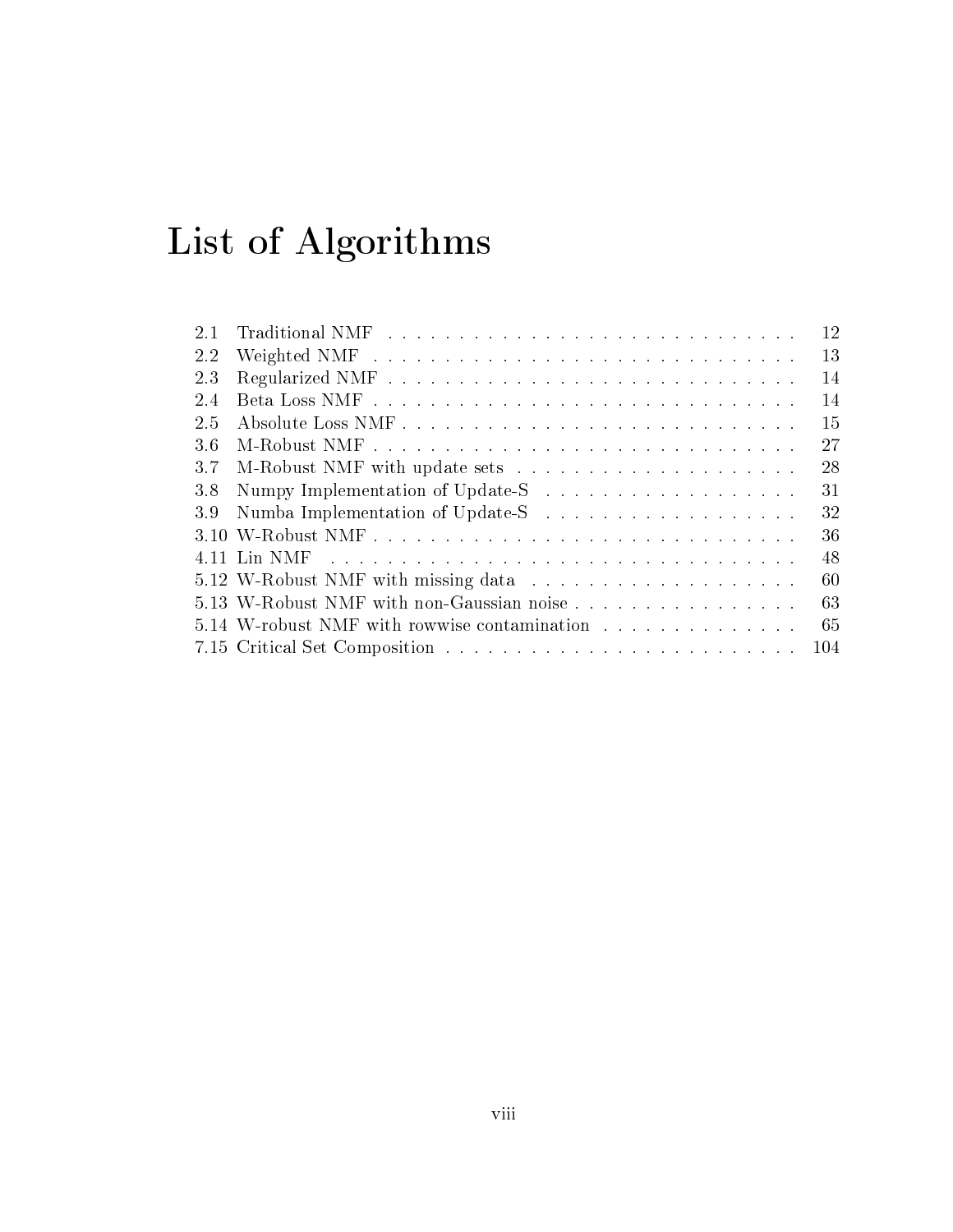## Chapter 1

# Introduction

## 1.1 Contaminated NMF

In the modern era, large high-dimensional datasets have become commonplace. However, these large datasets are difficult to work with - both because they have a large number of dimensions that make interpretation and analysis difficult, and because of the existence of contamination and anomalies in the data. Traditional matrix factorization solves the first problem by reducing the high-dimensional data into a low-dimensional factorization, but struggles in the presence of nonstandard noise. Traditional data cleaning solves the second problem by looking at statistical properties of the data, but struggles on high-dimensional data. In this dissertation, we combine the two approaches by considering the contaminated nonnegative matrix factorization problem (Contaminated NMF). Contaminated NMF takes as input a  $n \times m$  matrix V. The primary goal is to both find the underlying factorization of the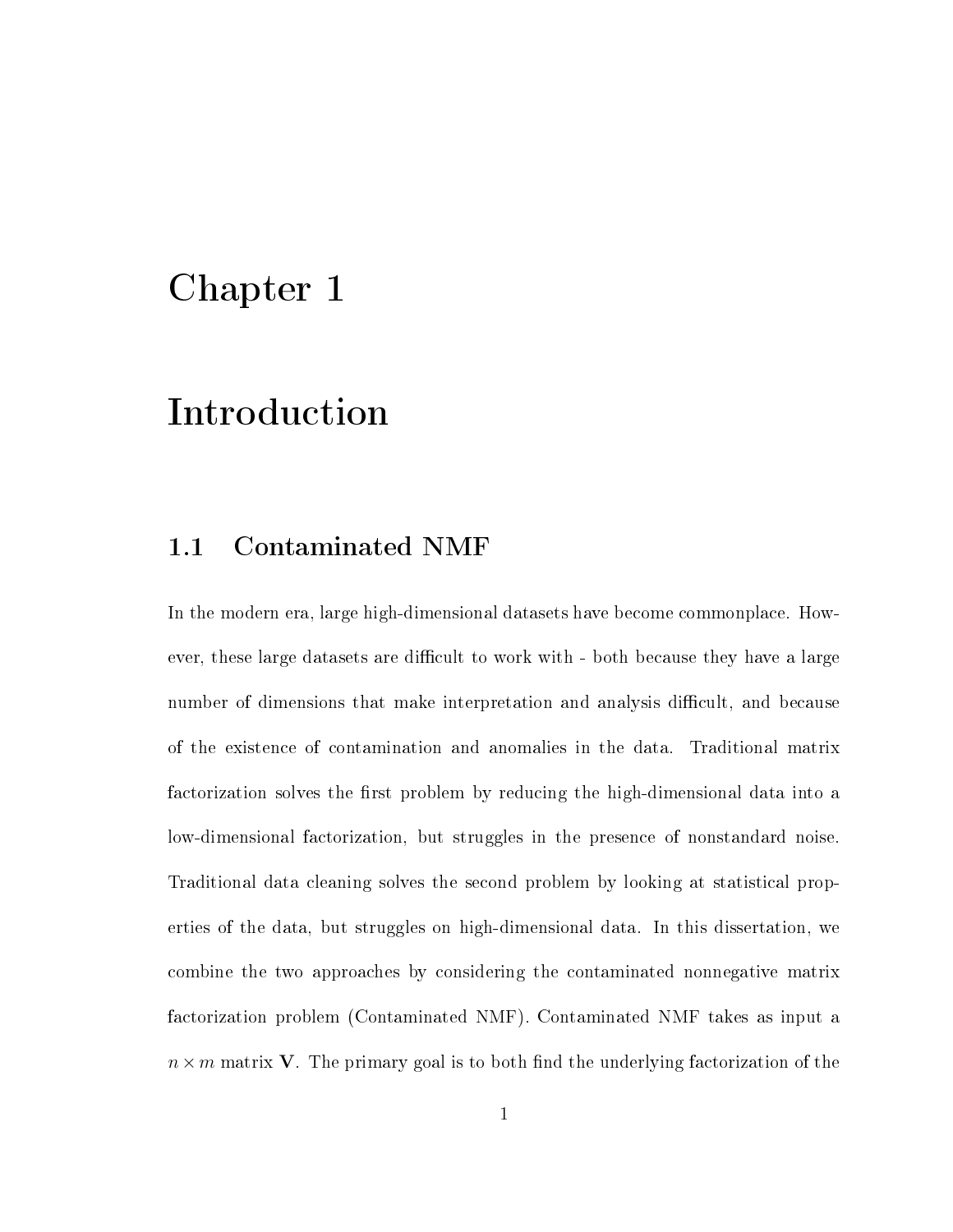non-contaminated elements of  $V$  and to identify the contaminated entries.

There are two main applications of this work, depending on which direction you approach the problem. The algorithms can be viewed as factorization algorithms which are designed to find a better factorization than existing techniques on noisy data. Under this interpretation, the algorithms are dimensionality reduction algorithms that can be used in place of existing factorization techniques. Alternatively, the algorithms can be viewed as contamination detection algorithms which are designed to identify contaminated elements in high-dimensional data. Under this interpretation, the algorithms are classication algorithms which classify every entry as either clean or contaminated.

The biggest challenge encountered when solving the Contaminated NMF problem is coming up with a mathematically rigorous definition of contamination. Informally, contamination represents 'anomalous entries' - data which does not fit into the underlying factorization model. However, contamination need not satisfy simplistic mathematical modeling assumptions; for example, it does not have to be mean-zero, independent, or identically distributed.

This dissertation considers two approaches to formally dene contamination. The first approach is the loss function approach commonly used in data science: we define a loss function  $L$  that will model the contamination. The problem of finding contamination is then translated into a problem of minimizing  $L$ , and we create algorithms that minimize this function. The second approach is a theoretical approach com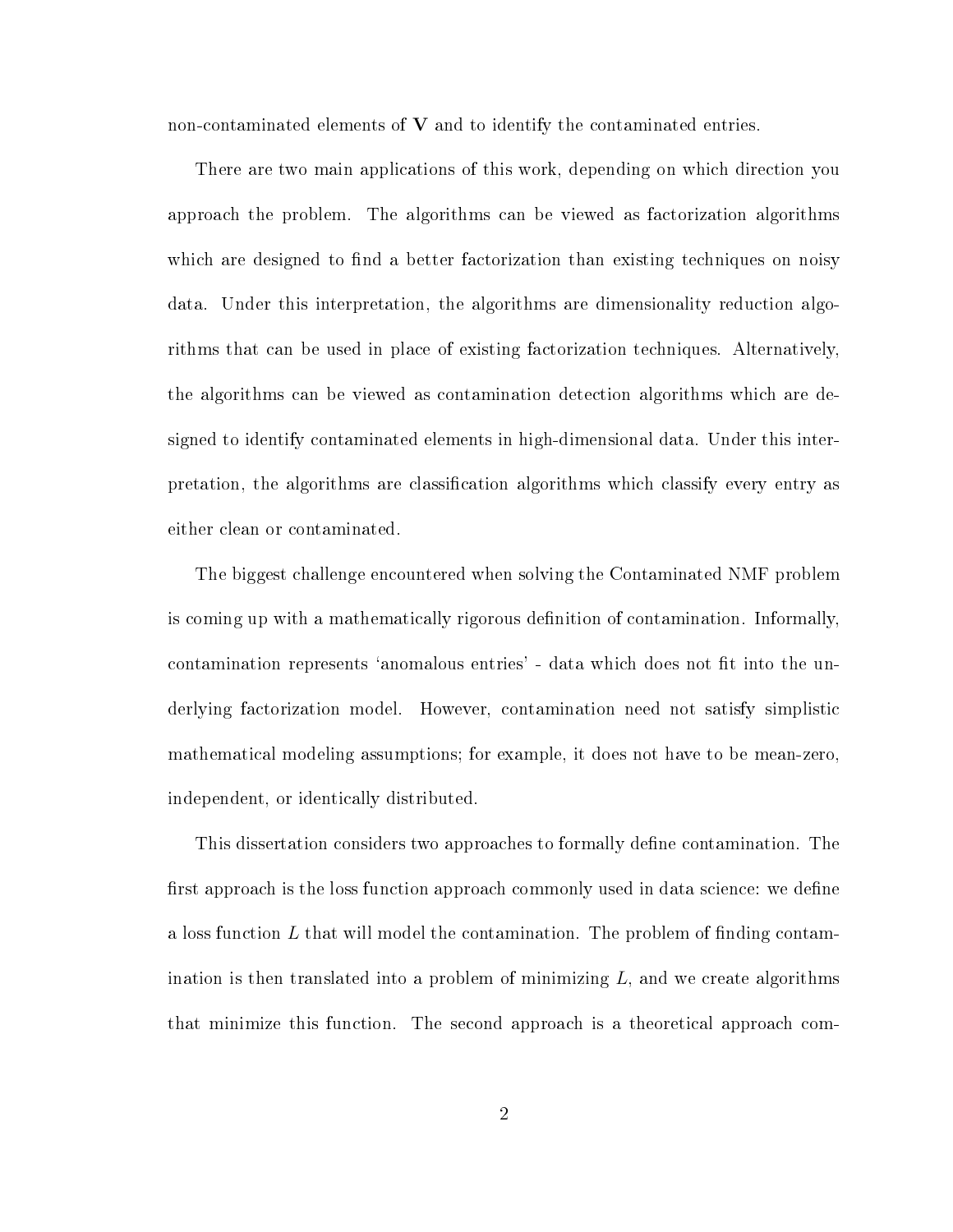monly seen in mathematical work: we define contamination as a property inherent to a matrix via a theory of critical sets. A critical set is a set of elements that can be altered to reduce the nonnegative rank of a matrix. The problem of finding contamination is then translated into a problem of deciding whether a critical set with certain properties exists.

### 1.2 Roadmap

Nonnegative Matrix Factorization lies at the intersection of data science, theory, machine learning, & statistics. In the one extreme, a data scientist may just want a simple algorithm that finds better quality nonnegative factorizations than the traditional Lee and Sheung algorithm and not particularly care about the underlying mathematics. In the other extreme, a theoretician can view NMF as a fascinating optimization problem and consider the fact that there are real-world datasets attached to the problem to be largely inconsequential. Neither approach is inherently right or wrong, and this dissertation draws upon ideas from all fields. In general, the most algorithmic results are in Chapter 3, and the dissertation becomes more theoretical in the later chapters, with Chapter 6 being almost entirely theory.

Chapter 2 gives introduces some notation that will be used for the remainder of the dissertation. It also gives some background on both linear algebra programming and nonnegative matrix factorization without contamination.

Chapter 3 begins the discussion on the loss function approach to contamination.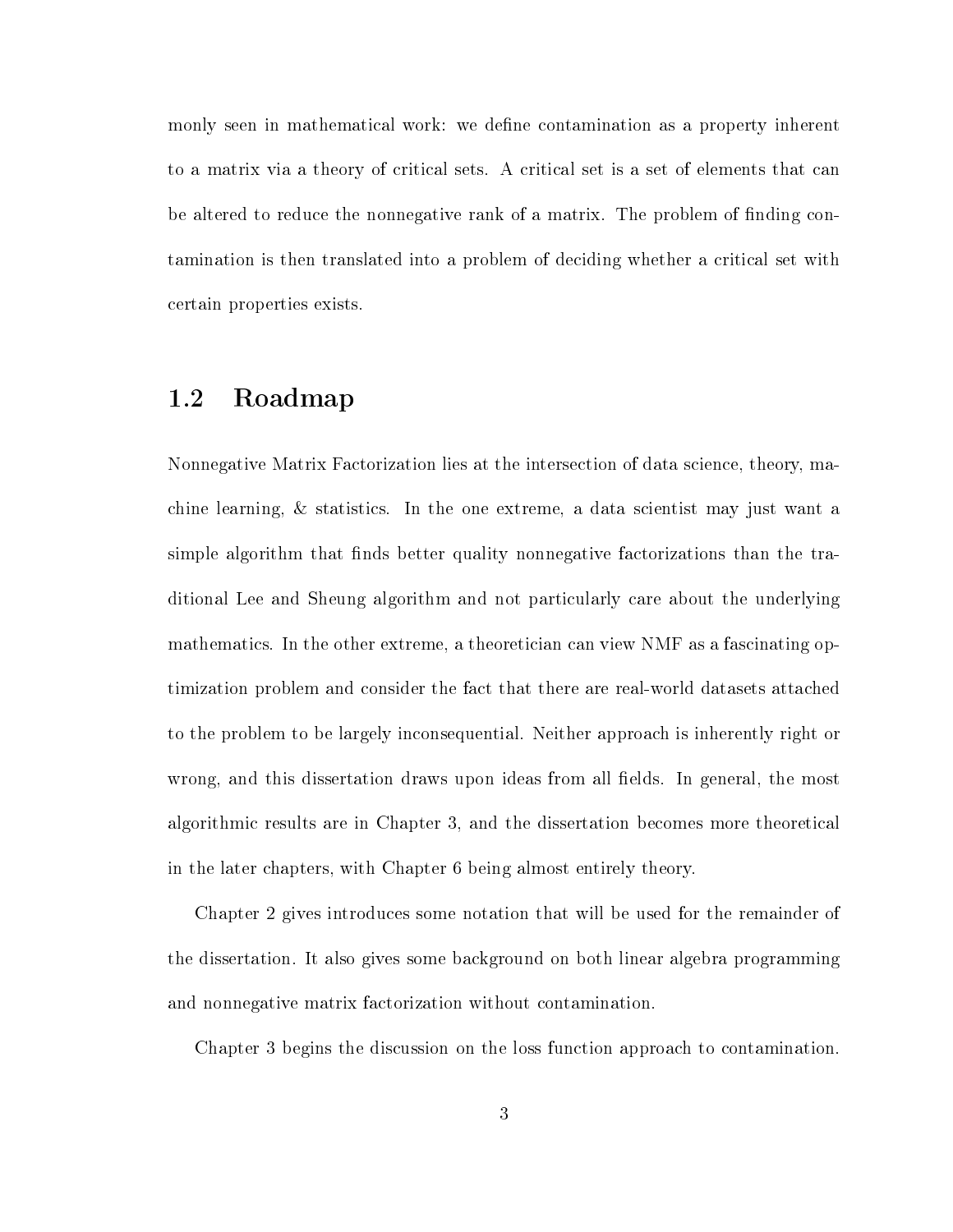In this chapter, we assume the  $\epsilon$ -contamination model commonly used in robust statistical inference. Under this model, we define two loss functions that model contamination: one built on the theory of M-estimators and one built on W-estimators. It also describes algorithms to optimize these loss functions, along with some useful optimizations that improve performance. The algorithms are then testing on a range of experiments. Chapter 4 discusses the convergence of these algorithms. Chapter 5 moves beyond the  $\epsilon$ -contamination framework and describes how the loss functions and algorithms can be altered to handle alternative contamination models. We then test the modied algorithms on more datasets. These ideas and algorithms appeared in  $[5, 4]$ .

Chapter 6 leaves the loss function approach and considers contamination as a property inherent in a matrix. This chapter relies heavily on theoretical computer science and graph theory. Many of the ideas and theorems appeared in [3]. Chapter 7 pulls the two strands together to discuss the NMF problem as a whole.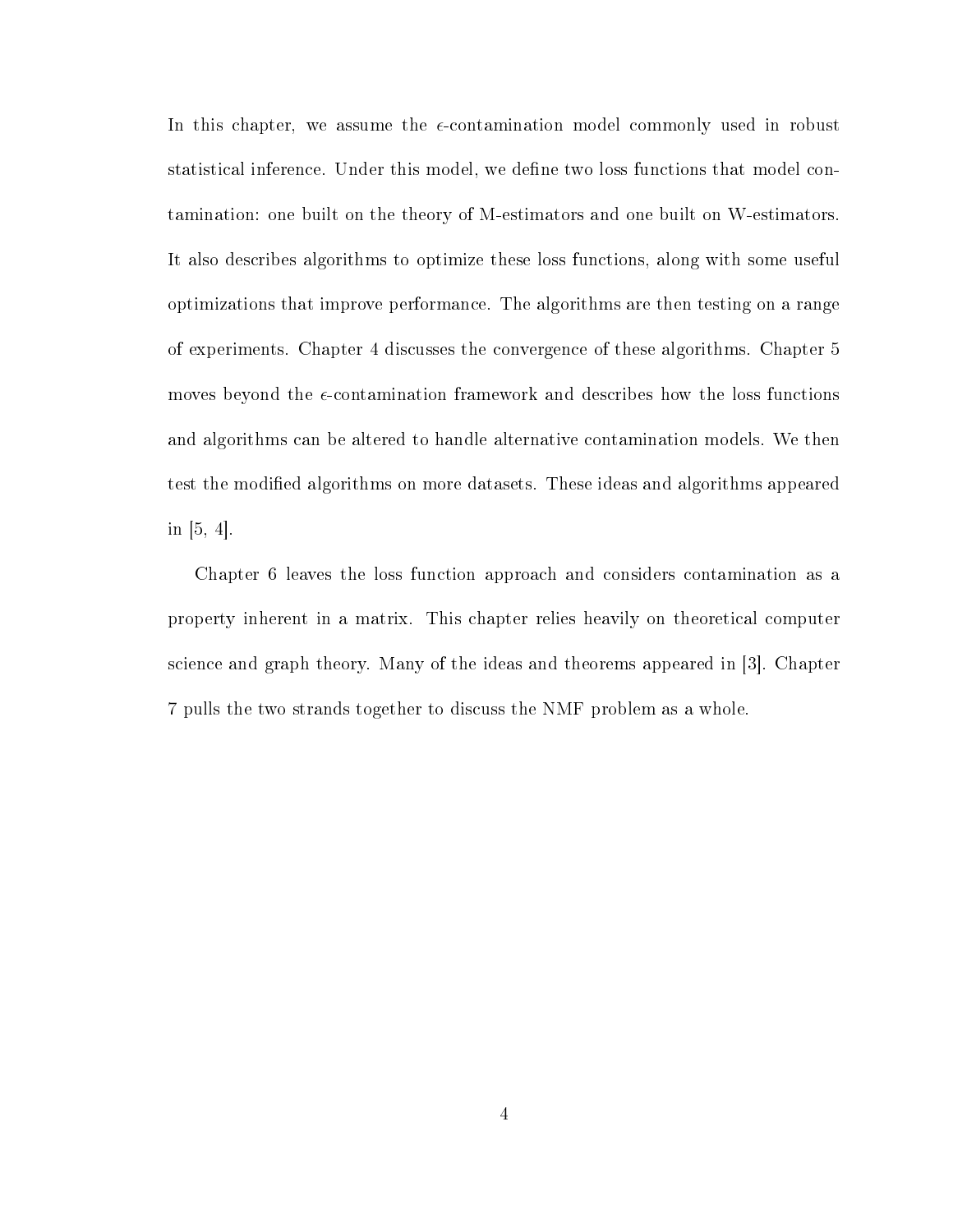## Chapter 2

# Nonrobust Factorization

In this chapter, we discuss the multiplicative update rule framework for nonnegative matrix factorization. The algorithms in the subsequent chapters will involve multiplicative updates and will build upon this framework. The chapter is broken into three sections. Section 2.1 defines useful notation we will use for the entirety of the dissertation. Section 2.2 discusses basic linear algebra preliminaries and implementations. Section 2.3 discusses nonrobust NMF algorithms.

## 2.1 Notation

In this dissertation, we use capital bold letters  $(V, W, H)$  to denote matrices. Unless otherwise specified, we will use n as the number of rows in the input matrix,  $m$  as the number of columns, and  $k$  as the inner factorization dimension. In other words, V is a  $n \times m$  matrix with n rows in m columns, W is a  $n \times k$  matrix with n rows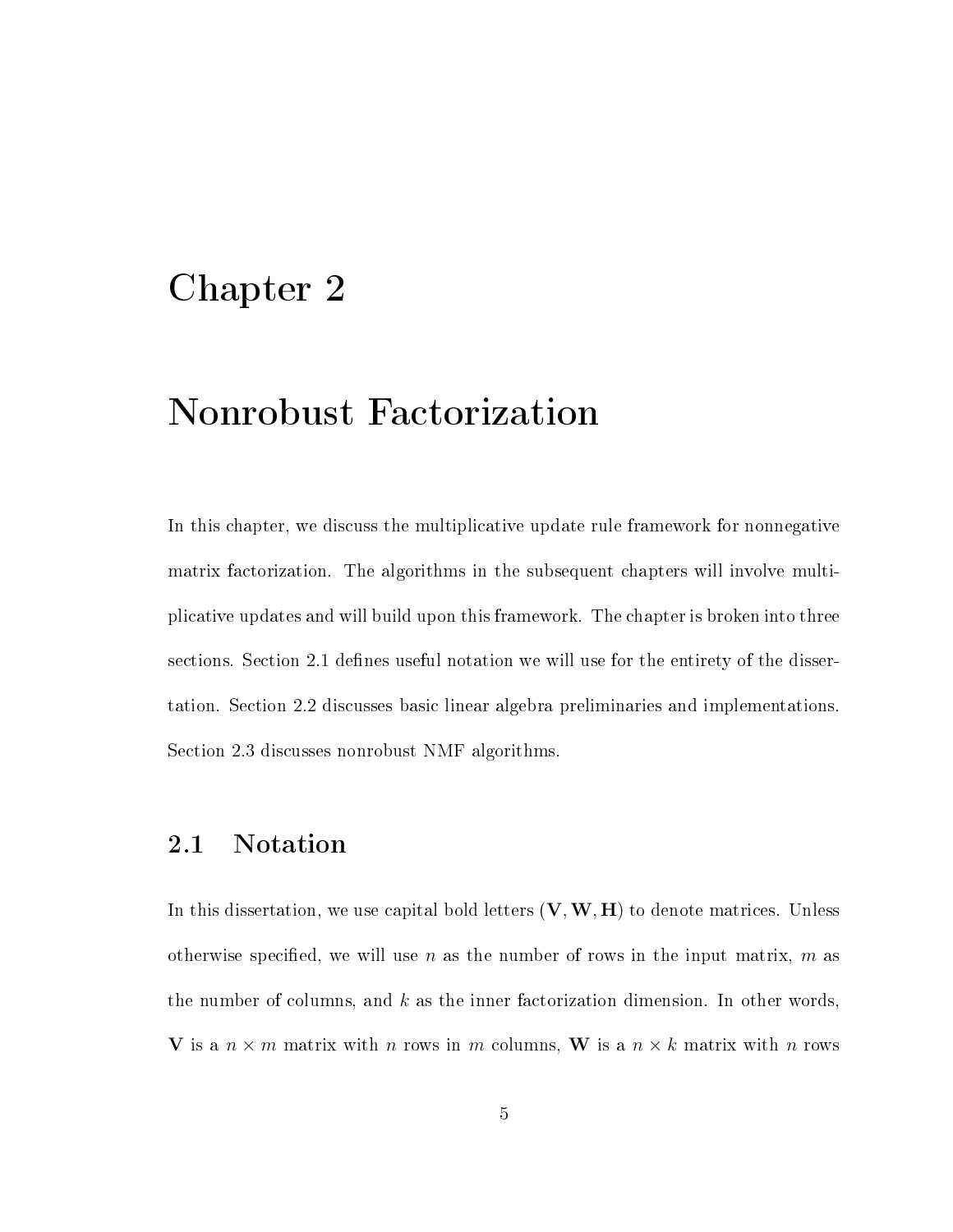and k columns, and **H** is a  $k \times m$  matrix with k rows and m columns.

We use subscripts i and j to denote a specific index of a matrix, for example  $V_{ij}$ refers to the element in the *i*-th row and *j*-th column of the  $n \times m$  matrix **V**. We also use this notation to denote a specific index of a matrix product.  $\mathbf{WH}_{ij}$  is the element in the *i*-th row and *j*-th column of the  $n \times m$  matrix **WH**. It does not refer to a  $n \times k$  matrix where each element of W is multiplied by the scalar value  $H_{ij}$ . We use the standard linear algebra convention that matrix indices start at 1, not the computer science convention that array indices start at 0.

We use  $X \odot Y$  to denote elementwise multiplication:  $[X \odot Y]_{ij} = X_{ij} * Y_{ij}$ . Similarly, matrix division is always done elementwise.

When meaning is obvious, we use  $\sum_i(\cdot)$  as a shorthand for  $\sum_{i=1}^n(\cdot)$ ,  $\sum_j(\cdot)$  as shorthand for  $\sum_{j=1}^m(\cdot)$ , and  $\sum_{ij}(\cdot)$  as shorthand for  $\sum_{i=1}^n \sum_{j=1}^m(\cdot)$ .

When discussing graphs in Chapter 6, we will use italics  $(\mathcal{V}, \mathcal{E})$  to discuss graph theory concepts. We use  $|\mathcal{V}|$  and  $|\mathcal{E}|$  to represent the number of vertices and edges in graph  $G = (\mathcal{V}, \mathcal{E})$ . We will <u>never</u> use n or m to refer to the number of vertices or edges in a graph.

## 2.2 Linear Algebra Programming

There are a few standard linear algebra operations which are so fundamental they are referred to as basic matrix operations. These are also called atomic matrix operations or standard matrix operations in some books.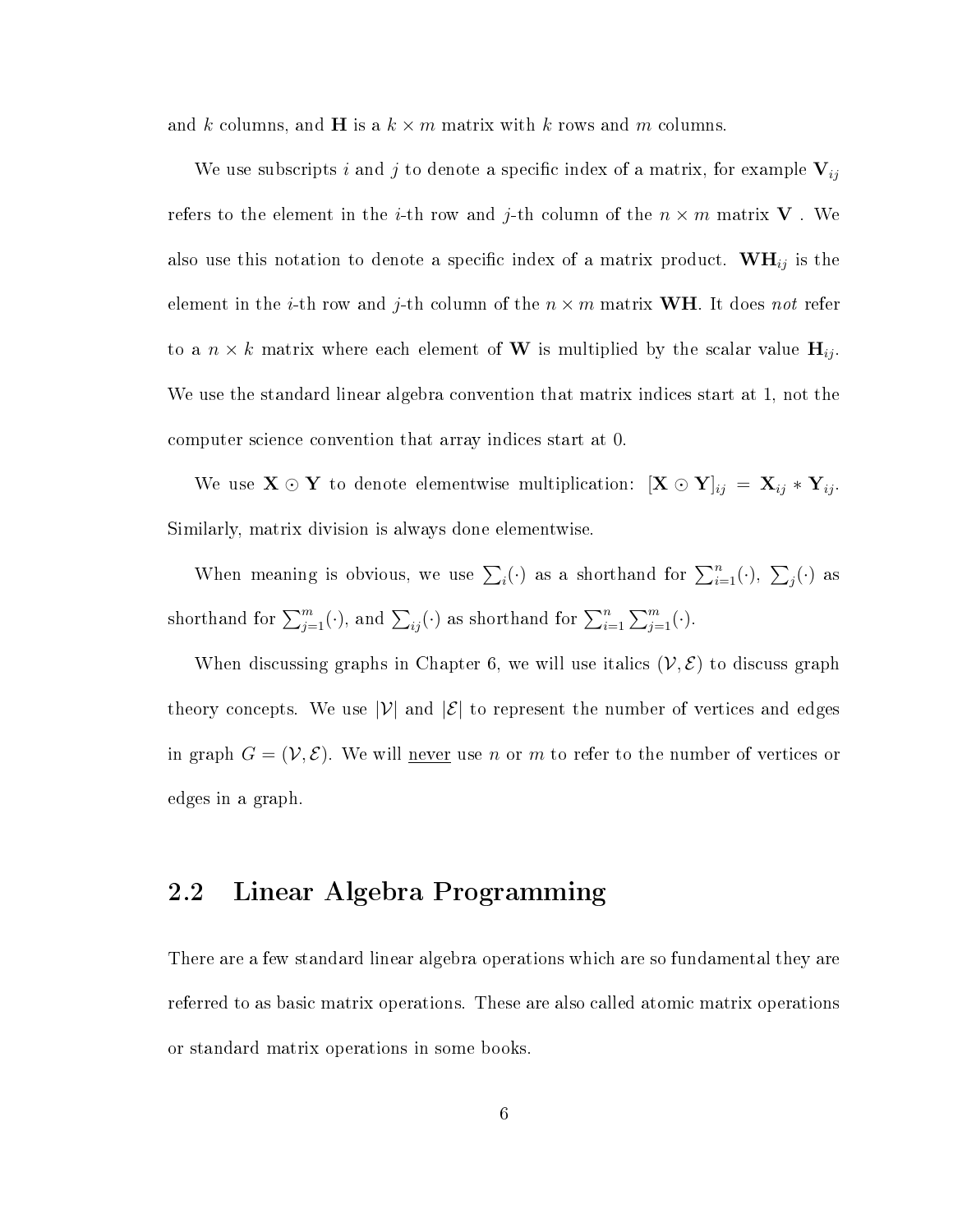**Definition 2.1.** The following operations are basic matrix operations

- Matrix Multiplication Given a  $n_1 \times k$  matrix **X** and  $k \times n_2$  matrix **Y**, compute a  $n_1 \times n_2$  matrix  $\mathbf{Z} = \mathbf{X} \mathbf{Y}$  with  $\mathbf{Z}_{ij} = \sum_{a=1}^k \mathbf{X}_{ia} \mathbf{Y}_{aj}$
- Matrix Transpose Given a  $n \times k$  matrix **X**, compute a  $k \times n$  matrix **Z** = **X**<sup>*T*</sup> with  $\mathbf{Z}_{ij} = \mathbf{X}_{ji}$
- Element-wise Operations (also called ufuncs or map-only functions): Given a  $n \times k$  matrix **X** and a function  $f : \mathbb{R} \to \mathbb{R}$ , compute a  $n \times k$  matrix  $\mathbf{Z} = f(\mathbf{X})$ with  $\mathbf{Z}_{ij} = f(\mathbf{X}_{ij})$ . Examples of element-wise operations include element-wise absolute value and element-wise maximum.
- Element-wise Arithmetic (also called broadcasting ufunc or map-reduce functions): Given a  $n \times k$  matrix **X** and a  $n \times k$  matrix **Y** and a function  $g: \mathbb{R} \times \mathbb{R} \to \mathbb{R}$ , compute a  $n \times k$  matrix  $\mathbf{Z} = g(\mathbf{X}, \mathbf{Y})$  where  $\mathbf{Z}_{ij} = g(\mathbf{X}_{ij}, \mathbf{Y}_{ij})$ , Examples of element-wise arithmetic include elementwise addition or elementwise multiplication.
- Aggregation: Given a  $n \times k$  matrix **X**, return  $\sum \mathbf{X}_{ij}$ .
- Composition: Combine multiple of the above operations.

An example of a basic matrix operation formed by composition is computing  $\sum_{ij} [\mathbf{V}_{ij} - \mathbf{W} \mathbf{H}_{ij}]^2$ , which can be done by composing matrix multiplication, elementwise subtraction  $g(x, y) = x - y$ , elementwise-operation  $f(x) = x^2$ , and aggregation.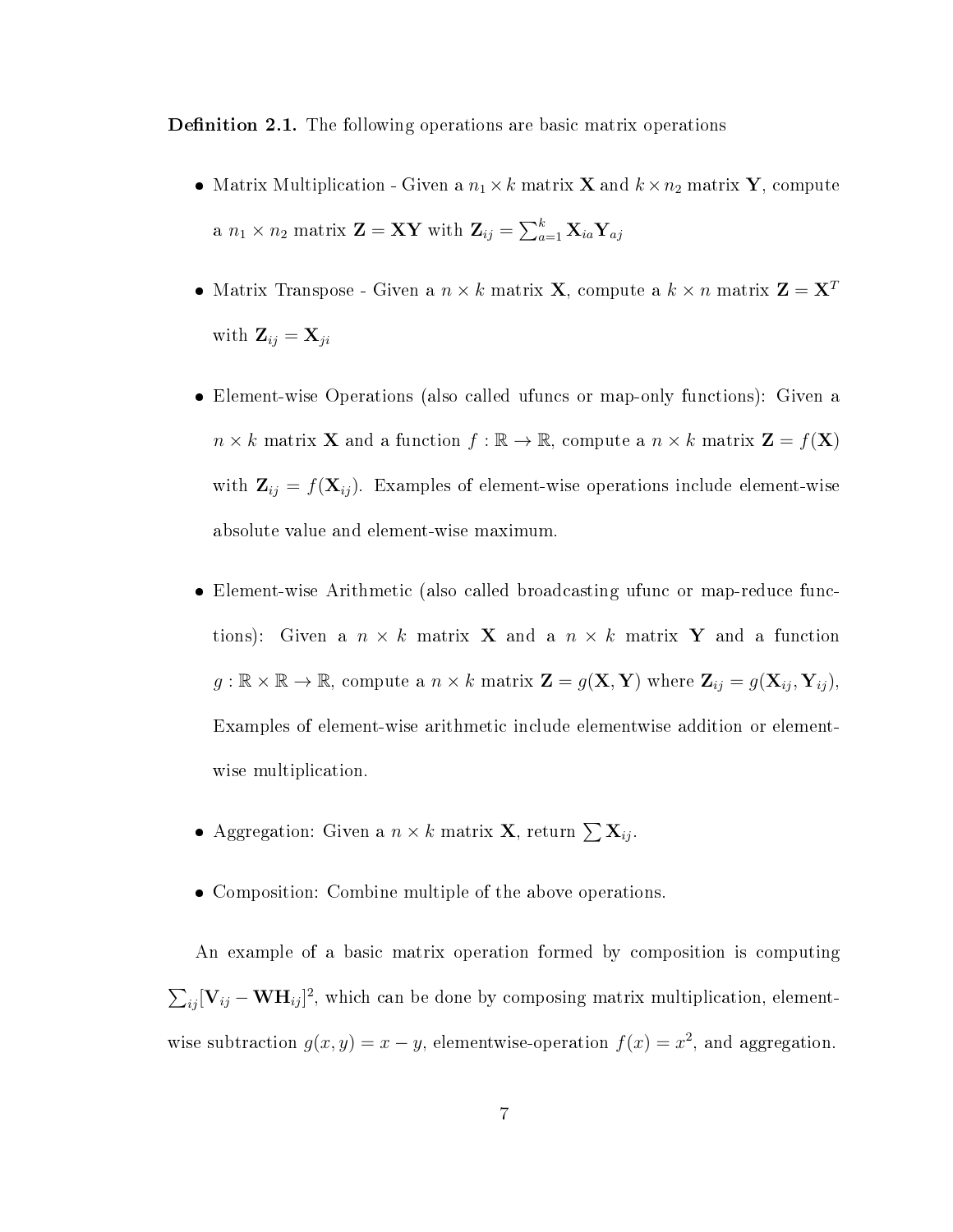#### 2.2.1 Numpy

For a casual reader, it suffices to know that basic matrix operations defined above, and the algorithms described in this dissertation built on top of those operations, can be implemented in Python or in a distributed framework like Dask with good performance. The remainder of this section gives a more advanced look at linear algebra programming. Interested readers are further directed to the Numpy and Dask documentation [35, 12].

Basic matrix operations described in the prior section are used in countless applications and domains. Because they are so ubiquitous, a lot of work has been put into implementing these operations efficiently. A popular framework for writing linear algebra code is to write the code using a high-level language (Python) and a matrix library (Numpy). Numpy is an open-source library that widely used for working on high dimensional numeric data. Many other open source libraries - including the popular Scipy library and the distributed Dask library - are written on top of Numpy.

Numpy implements a special class called ndarray - a multidimensional array. A matrix is considered a two-dimensional ndarray. Older versions of Numpy implemented a separate matrix class, but this class has been depreciated in favor of the ndarray class. Data in a standard Python list may be scattered across system memory. However, data in an ndarray is stored in a single contiguous block. This storage philosophy allows Numpy to benefit from locality of reference: when Numpy needs to load data from memory, it can load the data in one large chunk and store the excess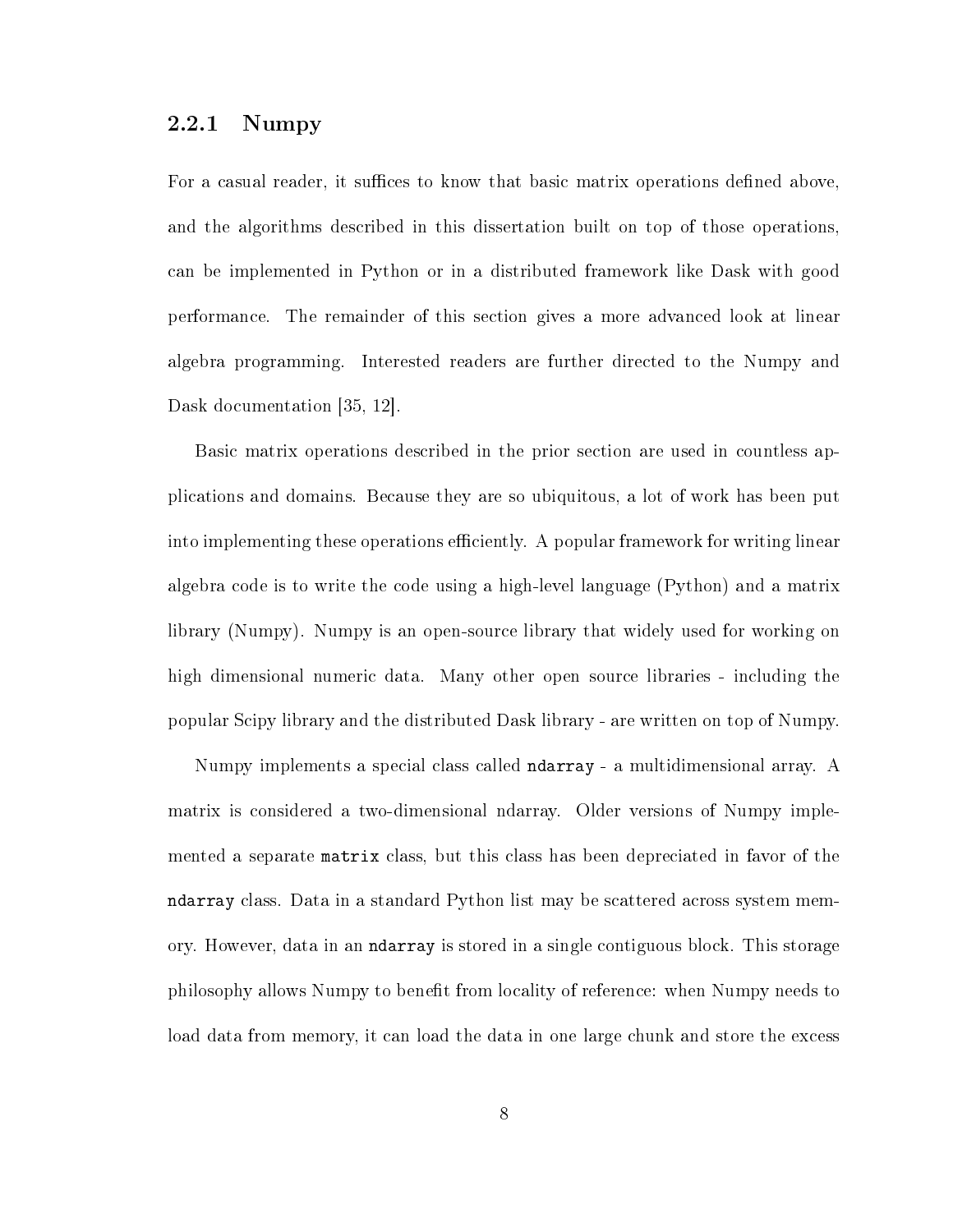data in cache.

The second optimization that Numpy employs is that because data is stored in one contiguous block, it can be accessed by other non-Python libraries. The umath subpackage is a set of functions that implements several common operations (including ufuncs). When the user calls the appropriate method, the ndarray passes the memory address of its data to umath, and then umath does the actual computational work in C. Because C is substantially faster than Python, this offers substantial speed improvement.

The third optimization Numpy employs is to combine umath with even more lowlevel libraries. A Basic Linear Algebra Subsystem (blas) is a library that implements common linear algebra operations. A Linear Algebra Package (lapack) is a library that implements more linear algebra operations. Unix comes with a default blas and lapack, but these default libraries are considered slow by modern day standards. Instead, multiple heavily optimized blas and lapack libraries have been developed and can be called by umath. ATLAS, OpenBLAS, and the Intel Math Kernel Library are three popular libraries. These libraries take advantage of multithreading and the machine architecture to offer substantial speed improvements. Furthermore, they use state of the art matrix algorithms. For example, the Strassen algorithm multiplies matrices in time  $O(n^{2.807735})$ , as compared to the naive algorithm which takes time  $O(n^3)$ .

The combination of these optimizations makes basic linear algebra operations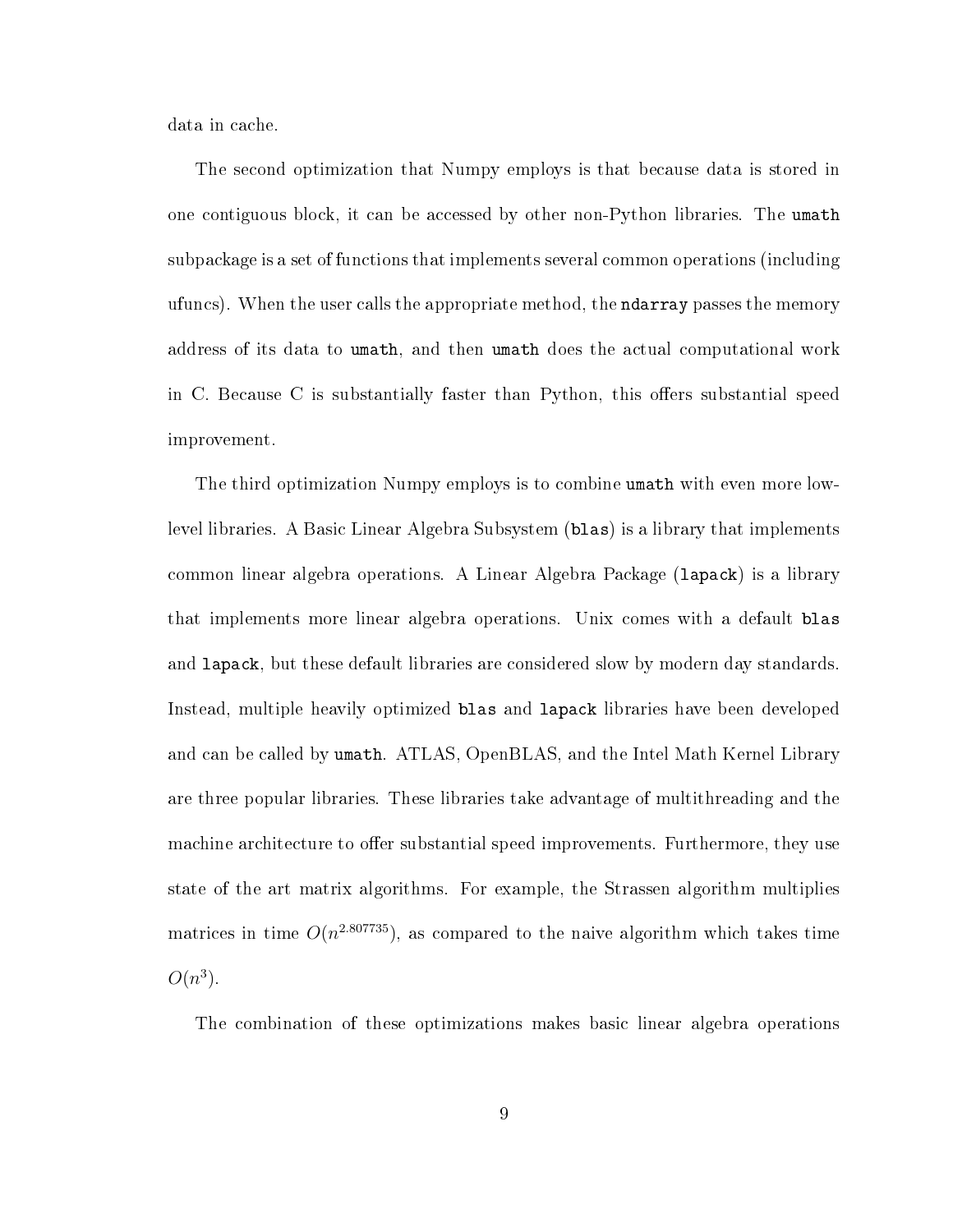| Operation             |       | Naive   Numpy |
|-----------------------|-------|---------------|
| Matrix Sum            | 2.16s | $\vert$ 0.01s |
| Elementwise Add       | 4.55s | 0.06s         |
| Matrix Multiplication | 55.2s | 0.03s         |

Table 2.1: Matrix Operation Speed Comparisons

very fast in Numpy. As a demonstration, we compare Numpy's performance using the OpenBLAS with a naive Python implementation. These comparisons are run on  $2^{12} \times 2^{12}$  matrices using an Intel i7 12-core Unix machine (the machine in my office, and the machine used for most of the experiments in this dissertation). We report the results in Table 2.2.1. As the table demonstrates, basic linear algebra operations are incredibly fast when done in Numpy. Additional tricks to improve the performance of Numpy are discussed in Chapter 3 (particularly Section 3.3.2).

### 2.3 Nonrobust Matrix Factorization

#### 2.3.1 Traditional NMF

Given a  $n \times m$  matrix V, the goal of matrix factorization is to approximate  $V \approx WH$ where **W** is  $n \times k$  and **H** is  $k \times m$ , with k much smaller than both n and m. When **V**,  $\mathbf W$ , and  $\mathbf H$  are all required to be nonnegative, the problem is referred to as nonnegative matrix factorization (NMF). NMF offers several benefits over traditional factorization that allows negative values. A few such benefits include:

 NMF returns nonnegative factor matrices, which can be interpreted as scaled-up probabilities.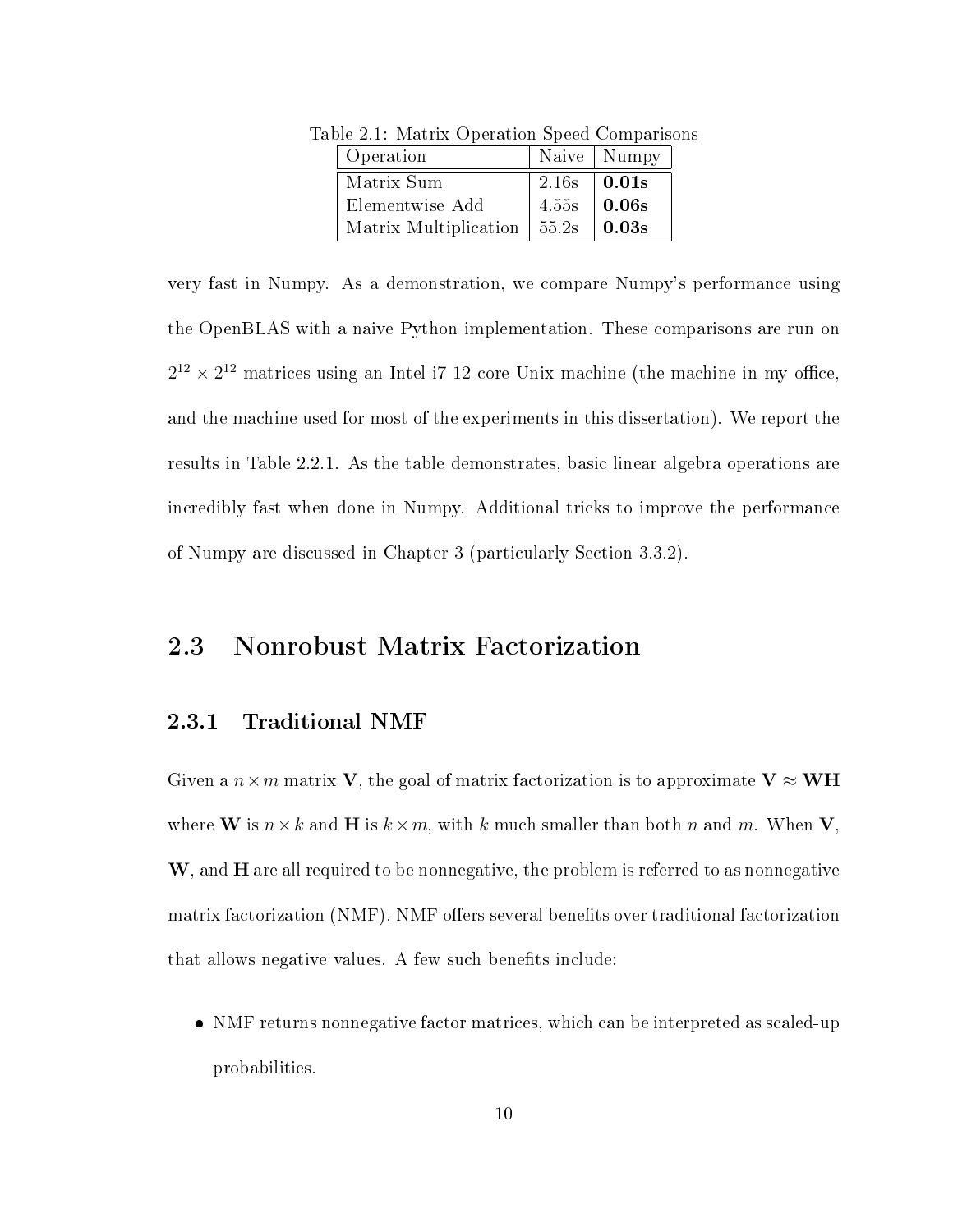- NMF does not allow cancellation: the phenomenon where positive and negative entries in W and H cancel each other out. If  $WH_{ij} = 0$  (or is small), then it must be the case that  $\mathbf{W}_{ia}$  or  $\mathbf{H}_{aj}$  are 0 (or are small) for all values of a. In traditional factorization,  $\mathbf{WH}_{ij} = 0$  implies nothing about W and H
- NMF maps directly onto domain-specific applications, including the latent factor model and certain biomedicine applications [23, 34]
- NMF is less prone to overfitting than standard matrix factorization.
- NMF can be easily applied to a wide range of penalty functions and easily incorporates missing data and similar restrictions. We discuss a few in Section 2.3.2.

Early work on nonnegative matrix factorization was done in the 1990s [37]. The goal of this work was to minimize the Frobenius loss between  $V$  and  $WH$ . This loss function, define in Equation 2.1, is also called the squared loss,  $L_2$  loss, or Euclidean loss in certain papers.

$$
L_{fro}(\mathbf{W}, \mathbf{H}) = \frac{1}{2} \sum_{ij} [\mathbf{V}_{ij} - (\mathbf{W} \mathbf{H})_{ij}]^2
$$
 (2.1)

The earliest algorithms were alternating regression algorithms which essentially performed gradient descent and had slow convergence. In 2001, Lee and Seung [27] gave a novel algorithm to optimize  $L_{fro}$  that took advantage of multiplicative updates. At iteration  $t = 0$ , W and H are randomly initialized. In each subsequent iteration, there algorithm has two steps: (1) Fix H, update W (2) Fix W, update H.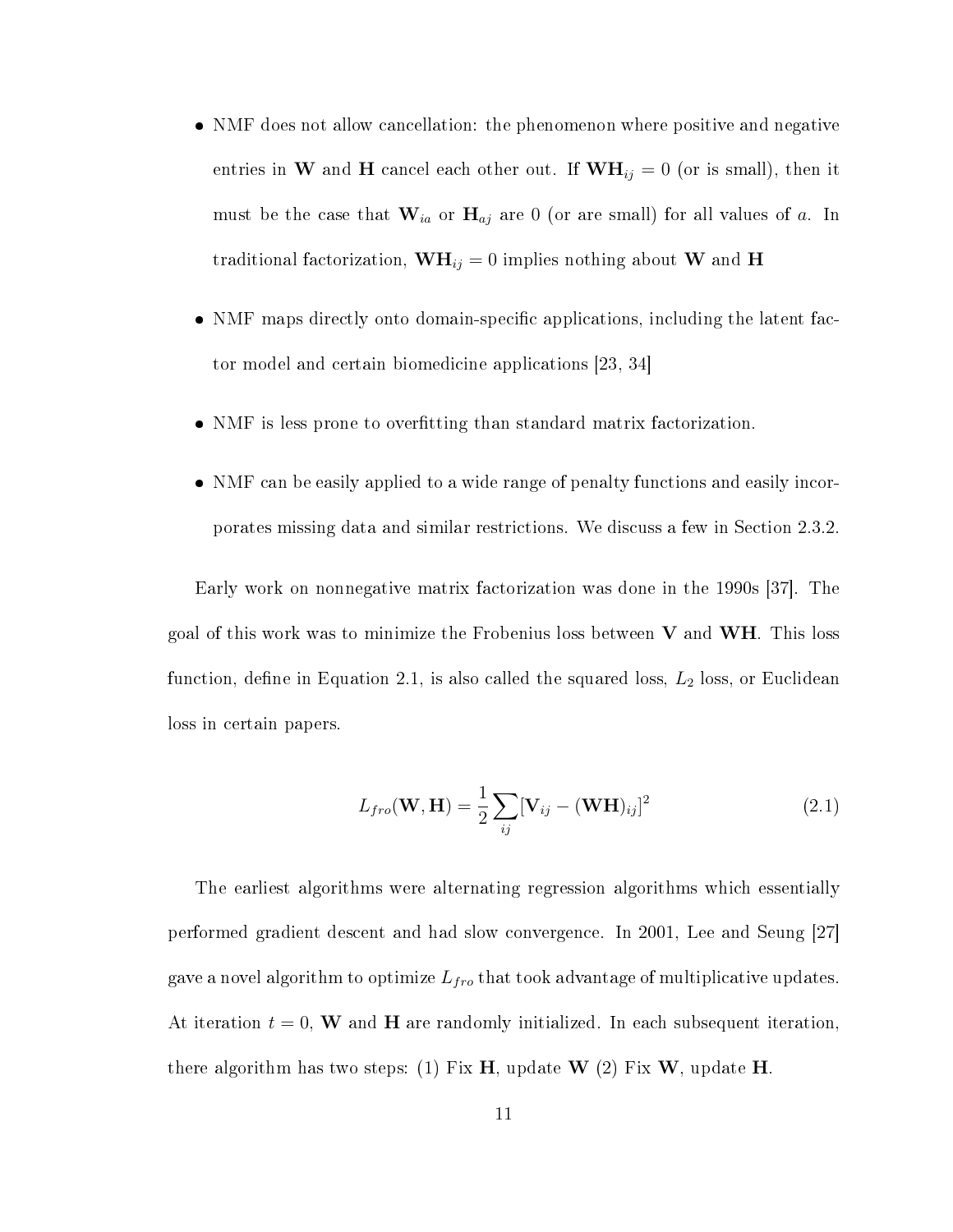Algorithm 2.1 Traditional NMF

|    | 1: Randomly Initialize $W$ and $H$                                                                                                 |
|----|------------------------------------------------------------------------------------------------------------------------------------|
|    | 2: for $t = 1, 2, 3$ do                                                                                                            |
| 3. | $VH^{T}$<br>$\mathbf{W} \leftarrow \mathbf{W} \odot \frac{\mathbf{W} \mathbf{H} \mathbf{H}^T}{\mathbf{W} \mathbf{H} \mathbf{H}^T}$ |
| 4. | $\mathbf{H} \leftarrow \mathbf{H} \odot \frac{\mathbf{H}}{\mathbf{W}^T \mathbf{W} \mathbf{H}}$                                     |
|    | 5 end for                                                                                                                          |

Lee and Seung prove that their algorithm is monotonic in  $L_{fro}$ , i.e. every step of the algorithm decreases  $L_{fro}$ . They notably do not prove any convergence result: we discuss convergence issues in Chapter 4.

#### 2.3.2 Beyond Traditional NMF

After Lee and Seung published their Traditional NMF algorithm, interest in the NMF problem exploded. In the 2000s, large nonnegative datasets were abundant, and scientists were excited about the possiblities of NMF.

An important subsequent work is the case where  $V$  contains missing data. Let  $\mathbf{Z} \geq 0$  be a  $n \times m$  matrix of nonnegative weights. The weighted Frobenius loss is defined as

$$
L_{weighted}(\mathbf{W}, \mathbf{H}) = \frac{1}{2} \sum_{ij} \mathbf{Z}_{ij} \odot [\mathbf{V}_{ij} - (\mathbf{W} \mathbf{H})_{ij}]^{2}
$$
(2.2)

The most common application of the weighted Frobenius loss is to set  $\mathbf{Z}_{ij} = 1$ for a data point that is present in V and  $\mathbf{Z}_{ij} = 0$  for a missing data. Once W and H are estimated using the present data, the missing data can be predicted using the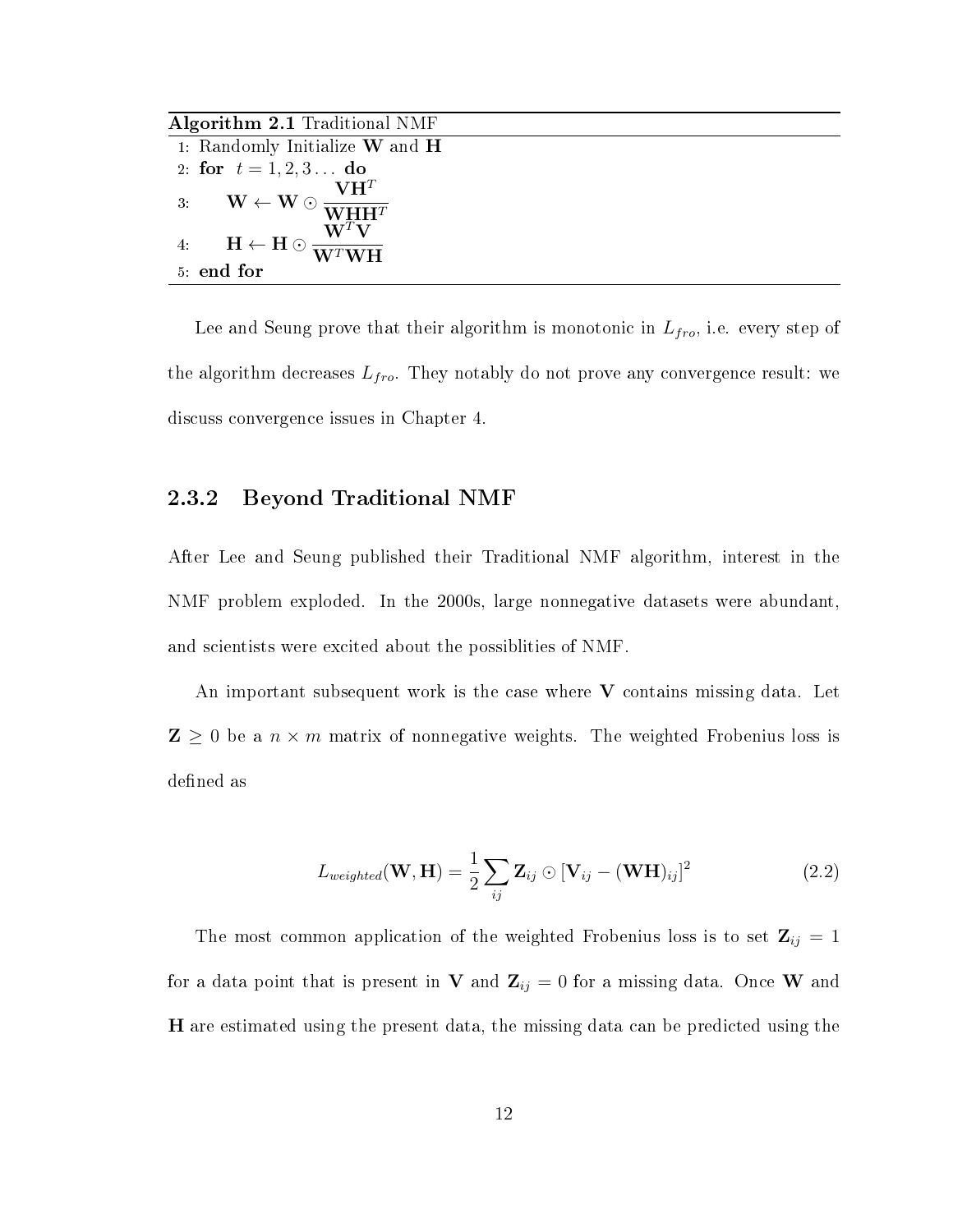corresponding entries in the product WH. Mao and Saul [30] modify Algorithm 2.1 to account for the **Z**-weights. This algorithm is monotonic in  $L_{weighted}(\mathbf{W}, \mathbf{H})$ .

| <b>Algorithm 2.2</b> Weighted NMF                                                                                                                              |  |  |  |
|----------------------------------------------------------------------------------------------------------------------------------------------------------------|--|--|--|
| 1: Randomly Initialize $W$ and $H$                                                                                                                             |  |  |  |
| 2: for $t = 1, 2, 3$ do                                                                                                                                        |  |  |  |
| $3: \qquad \mathbf{W} \leftarrow \mathbf{W} \odot \frac{(\mathbf{Z} \odot \mathbf{V})\mathbf{H}^T}{(\mathbf{W}\mathbf{H} \odot \mathbf{Z})\mathbf{H}^T}$       |  |  |  |
| 4: $\mathbf{H} \leftarrow \mathbf{H} \odot \frac{\mathbf{\hat{W}}^T(\mathbf{Z} \odot \mathbf{\hat{V}})}{\mathbf{W}^T(\mathbf{Z} \odot \mathbf{W} \mathbf{H})}$ |  |  |  |
| 5 end for                                                                                                                                                      |  |  |  |

Recognizing the limitations of the Frobenius norm on non-Gaussian data, a second line of work has modified the Lee and Seung algorithm to replace the Frobenius norm with a wide array of loss functions. We discuss a few common extensions. First, it is possible to add regularization terms to both  $W$  and  $H$  to enforce sparsity on the factor matrices. These regularization terms can include the  $L_1$  norm, the  $L_2$  norm, or a linear combination of the two norm. Let  $\alpha_w, \alpha_h, \psi_w, \psi_h$  all be nonnegative constants (possibly zero). Then the regularized Frobenius loss is defined as

$$
L_{regularized} = L_{fro}(\mathbf{W}, \mathbf{H}) + \sum_{i=1}^{n} \sum_{a=1}^{k} \alpha_w * (\mathbf{W}_{ia}) + \frac{\psi_w}{2} * (\mathbf{W}_{ia})^2
$$
  
+ 
$$
\sum_{a=1}^{k} \sum_{j=1}^{m} \alpha_h * (\mathbf{H}_{aj}) + \frac{\psi_h}{2} * (\mathbf{H}_{aj})^2
$$
 (2.3)

Algorithm 2.1 is easily modified to incorporate these additional restraints. Note Algorithm 2.1 is a special case of Algorithm 2.3 when  $\alpha_w, \alpha_h, \psi_w, \psi_h$  are all zero.

Fevotte and Idier [14] consider replacing the Frobenius loss with the beta loss.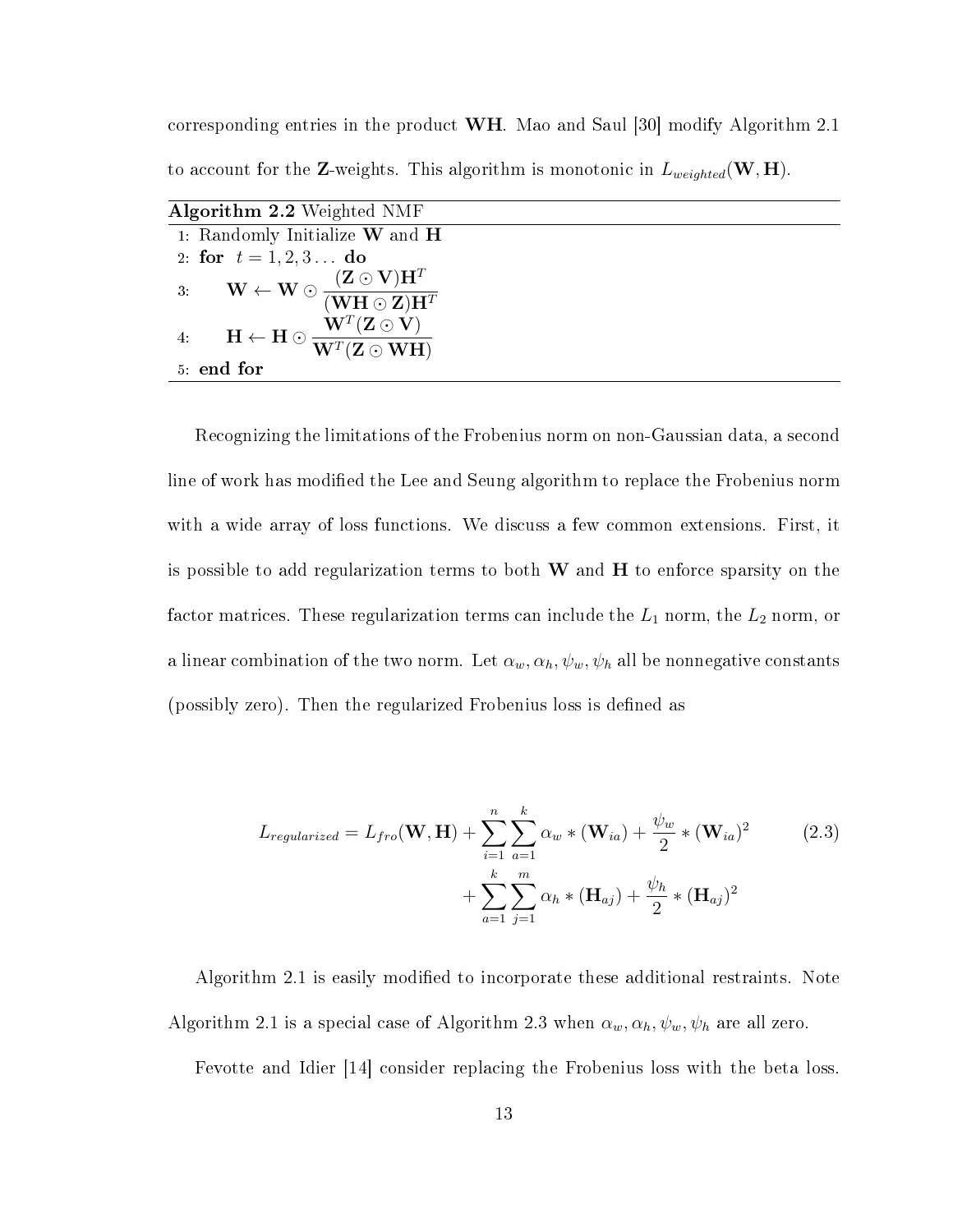Algorithm 2.3 Regularized NMF

| 1: Randomly Initialize $W$ and $H$                                                                                                                                                                     |
|--------------------------------------------------------------------------------------------------------------------------------------------------------------------------------------------------------|
| 2. for $t = 1, 2, 3$ do                                                                                                                                                                                |
| $VH^{T}$                                                                                                                                                                                               |
| 3: $\mathbf{W} \leftarrow \mathbf{W} \odot \frac{\mathbf{W}}{\mathbf{W} \mathbf{H} \mathbf{H}^T + \underline{\alpha}_w + \psi_w \odot \mathbf{W}}$                                                     |
| $\mathbf{W}^T\mathbf{V}$                                                                                                                                                                               |
| $\mathbf{H} \leftarrow \mathbf{H} \odot \frac{\mathbf{W}^T \mathbf{W} \mathbf{H} + \alpha_h + \psi_h \odot \mathbf{H}}{\mathbf{W}^T \mathbf{W} \mathbf{H} + \alpha_h + \psi_h \odot \mathbf{H}}$<br>4. |
| 5 end for                                                                                                                                                                                              |

The beta loss was defined in Basu et al |6| and is a generalization of the Frobenius loss. Fix a constant  $\beta$ . When  $\beta \neq 0, 1$ , the beta loss is defined as

$$
L_{beta} = \sum_{ij} bfunc(\mathbf{V}_{ij}, \mathbf{WH}_{ij})
$$
\n
$$
bfunc(x, y) = \frac{1}{\beta(\beta - 1)} (x^{\beta} + (\beta - 1)y^{\beta} - \beta xy^{\beta - 1})
$$
\n(2.4)

When  $\beta = 0$ ,  $L_{beta}$  is defined as the Itakura-Saito divergence with  $bf{u}nc(x, y)$  =  $\frac{x}{y} - \log \frac{x}{y} - 1$ . When  $\beta = 1$ ,  $L_{beta}$  is defined as the Kullback-Leibler divergence with  $bf(}x,y) = x \log \frac{x}{y} - x + y$ . When  $\beta = 2$ ,  $L_{beta}$  is the Frobenius loss with  $bfunc(x, y) = \frac{1}{2}(x^2 + y^2 - 2xy) = \frac{1}{2}(x - y)^2.$ 

| Algorithm 2.4 Beta Loss NMF                                                                                                                             |                                             |
|---------------------------------------------------------------------------------------------------------------------------------------------------------|---------------------------------------------|
| 1. Randomly Initialize $W$ and $H$                                                                                                                      |                                             |
| 2 for $t = 1, 2, 3$ do                                                                                                                                  |                                             |
| 3: $\mathbf{W} \leftarrow \mathbf{W} \odot \frac{\mathbf{V}(\mathbf{W}\mathbf{H})^{\beta-2}\mathbf{H}^T}{(\mathbf{W}\mathbf{H})^{\beta-1}\mathbf{H}^T}$ | $\triangleright$ exponent taken elementwise |
| 4: $\mathbf{H} \leftarrow \mathbf{H} \odot \frac{\mathbf{W}^T(\mathbf{W}\mathbf{H})^{\beta-2}\mathbf{V}}{\mathbf{W}^T(\mathbf{W}\mathbf{H})^{\beta-1}}$ |                                             |
| 5 end for                                                                                                                                               |                                             |

Note Algorithm 2.1 is a special case of Algorithm 2.4 when  $\beta = 2$ . The regularized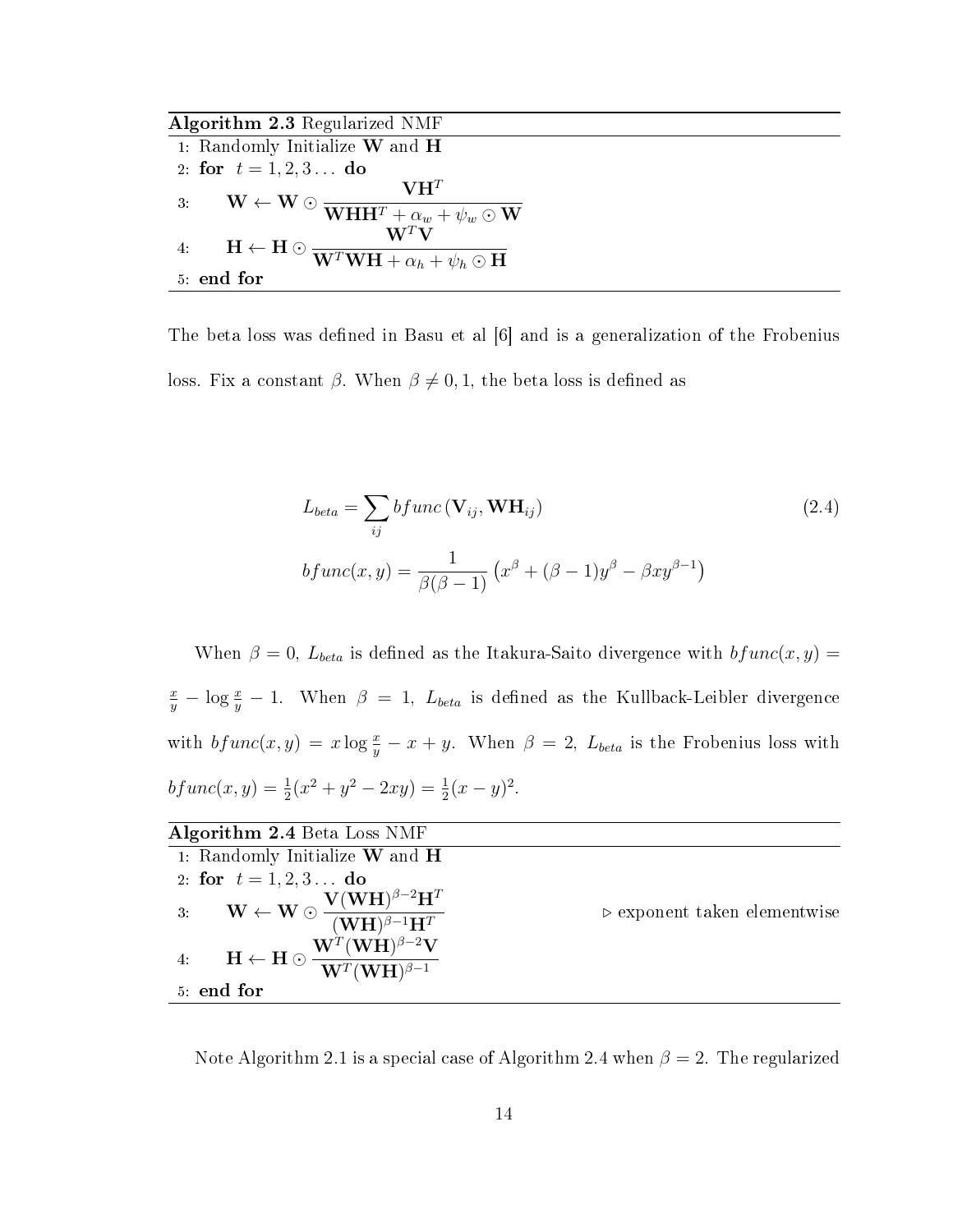and weighted beta loss is identical to the regularized Frobenius loss in Equation 2.3, but with  $L_{beta}$  taking the roll of  $L_{fro}$ . The regularized beta loss is particularly important because it is the loss function implemented by scikit-learn, which is one of the most widely used Python libraries and a fundamental part of the PyData stack.

Separately, Kong et al [24] consider replacing the Frobenius norm with a different matrix norm. The absolute loss, also called the  $L_1$  loss, is defined as

$$
L_{abs} = \sum_{ij} |\mathbf{V}_{ij} - \mathbf{W} \mathbf{H}_{ij}| \approx \sum_{ij} \frac{(\mathbf{V}_{ij} - \mathbf{W} \mathbf{H}_{ij})^2}{\sqrt{(\mathbf{V}_{ij} - \mathbf{W} \mathbf{H}_{ij})^2 + \epsilon}}
$$
(2.5)

The critical insight of Kong et al's algorithm is that the absolute loss is approximately equal to the Frobenius loss with a weight  $\mathbf{Z}_{ij} = ((\mathbf{V}_{ij} - \mathbf{W} \mathbf{H}_{ij})^2 + \epsilon)^{-1/2} \approx$  $|\mathbf{V}_{ij} - \mathbf{W} \mathbf{H}_{ij}|^{-1}$ . Based on this insight, they derive the following algorithm (note the similarity between Algorithm 2.5 and Algorithm 2.2).

| <b>Algorithm 2.5</b> Absolute Loss NMF                                                                                                                                                                                                      |                                              |
|---------------------------------------------------------------------------------------------------------------------------------------------------------------------------------------------------------------------------------------------|----------------------------------------------|
| 1: Randomly Initialize $W$ and $H$                                                                                                                                                                                                          |                                              |
| 2 for $t = 1, 2, 3$ do                                                                                                                                                                                                                      |                                              |
| 3: $\mathbf{Z} \leftarrow ((\mathbf{V} - \mathbf{W} \mathbf{H})^2 + \epsilon)^{-1/2}$                                                                                                                                                       | $\triangleright$ exponents taken elementwise |
| 4: $\mathbf{W} \leftarrow \mathbf{W} \odot \frac{(\mathbf{Z} \odot \mathbf{V})\mathbf{H}^T}{(\mathbf{Z} \odot \mathbf{W} \mathbf{H})\mathbf{H}^T}$<br>5: $\mathbf{Z} \leftarrow ((\mathbf{V} - \mathbf{W} \mathbf{H})^2 + \epsilon)^{-1/2}$ |                                              |
|                                                                                                                                                                                                                                             |                                              |
| 6: $\mathbf{H} \leftarrow \mathbf{H} \odot \frac{\mathbf{W}^T (\mathbf{Z} \odot \mathbf{V})}{\mathbf{W}^T (\mathbf{Z} \odot \mathbf{W} \mathbf{H})}$                                                                                        |                                              |
| 7 end for                                                                                                                                                                                                                                   |                                              |

Using a similar weighting scheme, Kong et al [24] also give an algorithm to update the  $L_{21}$  loss, defined as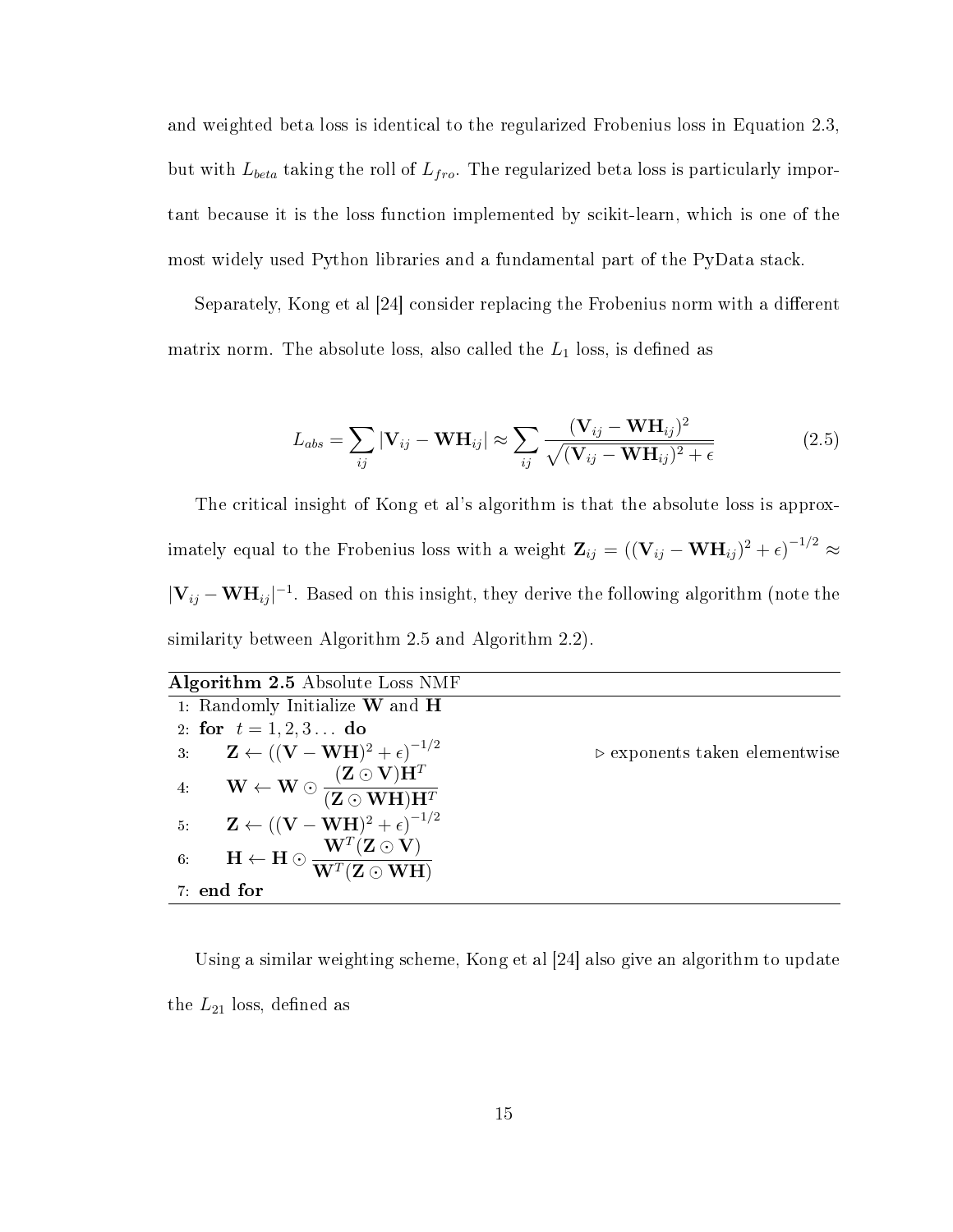$$
L_{21}(\mathbf{W},\mathbf{H})=\sum_j\sqrt{\sum_i(\mathbf{V}_{ij}-\mathbf{W}\mathbf{H}_{ij})^2}
$$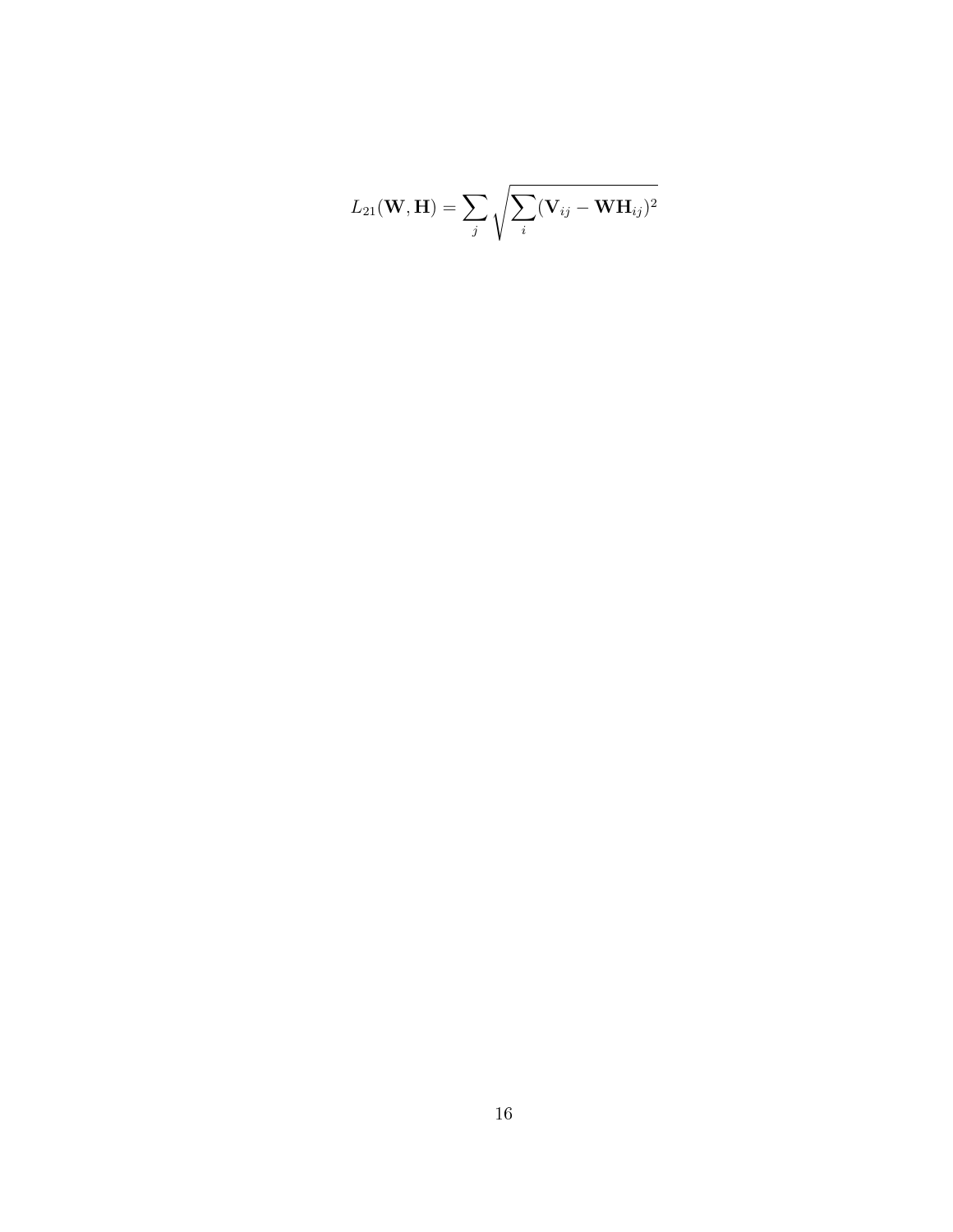## Chapter 3

# Algorithms for Robust NMF

While NMF can be viewed as a pure optimization problem, it is useful to consider it as a statistical estimation problem. The  $\epsilon$ -contamination model is a simple statistical model for modeling contamination; we will discuss more complex contamination models in Chapter 5.

In the  $\epsilon$ -contamination model, we assume that a true low-rank matrix  $V_{true}$  exists. However, we only get access to V, which is a noisy sampling of  $V_{true}$ . Each entry  $(i, j)$ independently flips a bias  $\epsilon$ -coin. With probability  $1 - \epsilon$ , an entry  $V_{ij}$  is drawn from  $V_{true}$  plus independent and identically distributed Gaussian noise. With probability  $\epsilon$ , an entry  $V_{ij}$  is drawn from some alternative contamination distribution. Depending on the setting, the contamination distribution may be related to  $V_{true}$  (for example, adding high variance noise to  $\mathbf{V}_{true}$ ) or unrelated (for example, overwriting the true value with a new value). Also depending on the setting, the user may or may not know the parameters of the Gaussian distribution or the value of  $\epsilon$ . The user is given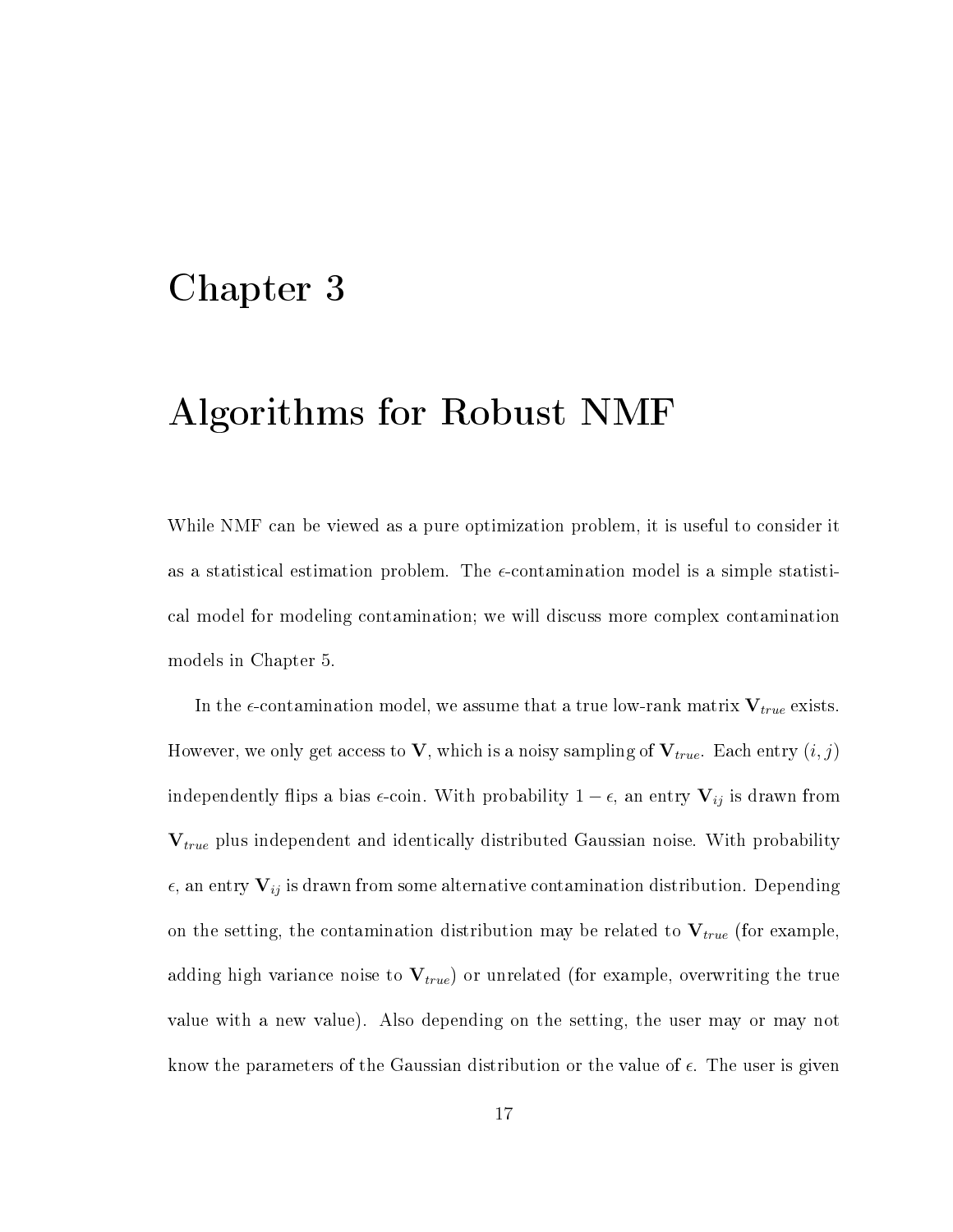access to  $V$ , but does not know the results of the coinflips.

The user has two primary goals: (1) to determine which elements are contaminated, and (2) find a low rank factorization of  $V_{true}$ . Note that if the user knew  $V_{true}$ , they could just use Traditional NMF (Algorithm 2.1) on  $V_{true}$ . If the user knew the result of the  $\epsilon$ -coinflips, the user could use Weighted NMF (Algorithm 2.2) by assigning each entry  $\mathbf{Z}_{ij} = 0$  or  $\mathbf{Z}_{ij} = 1$  depending on the result of the coinflip. The problem is challenging specifically because the user does not know the results of the  $\epsilon$ -coins.

In this chapter, we discuss two approaches to solving this problem: one built on Mestimators and one built on W-estimators. We test both approaches on experiments and show that they perform better at both goals than alternative algorithms.

#### 3.1 Robust Statistics

Robust statistics has been a topic of interest in the mathematical community for decades. Statistical inference is based on both the given data and underlying assumptions of the underlying distribution. When those assumptions are invalid, the technique may return faulty solutions. A good robust estimator should: (1) be almost as statistically efficient as the standard estimator on uncontaminated data  $(2)$ be more resilient to invalid assumptions on contaminated data.

When statisticians refer to efficiency, they generally do not refer to computational efficiency or big-O runtime analysis. Statistical relative efficiency is a mathematical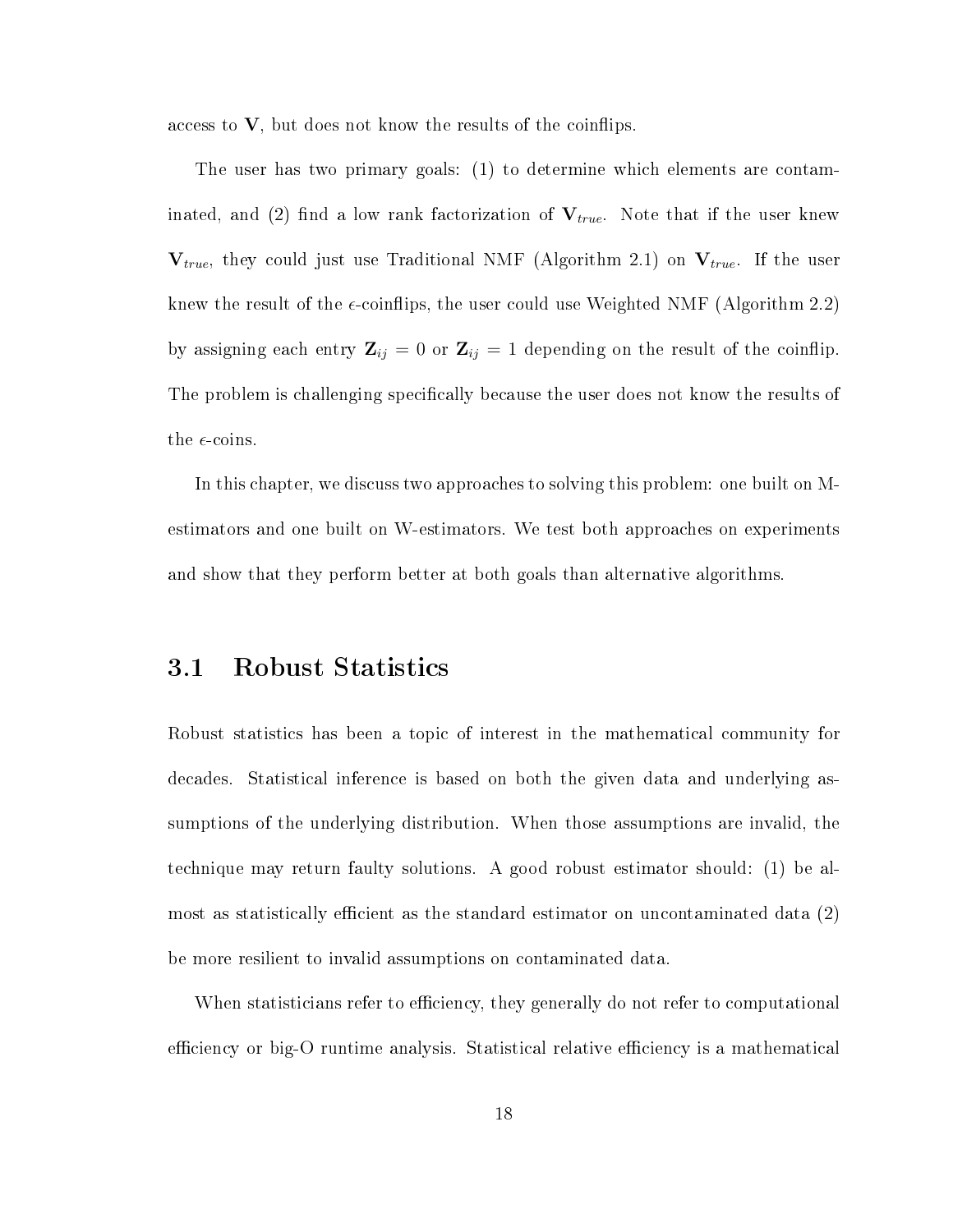term that refers to the performance of the estimator on a fixed amount of data. A more efficient estimator will return a more accurate prediction than a less efficient estimator.

For example, consider a set of n data points  $y_1 \ldots y_n$  drawn from the standard Gaussian distribution  $Normal(0, 1)$ . The mean is equal to  $\sum y_i/n$  and can be computed in time  $O(n)$ . The median is equal to the midpoint of the data and requires time  $O(n \log n)$  to compute due to the time required to sort the data points. Finally, consider the coinflip-mean which throws out 25% of the data at random and computes the mean on the remaining datapoints - this also takes time  $O(n)$ .

When given an infinite amount of data, the mean, the coinflip-mean, and the median all converge the true center of the underlying distribution (0 for the standard Gaussian). When only given n data points, we expect there to be some variation between the true center of the data and these statistical estimators. For any two estimators  $\theta$  and  $\theta'$ , the asymptotic relative efficiency is the ratio of the variance of  $\theta$  and the variance of  $\theta'$ . In this dissertation, we will always define the mean and Frobenius loss (defined later in Equation 2.1) as the baseline for the relative efficiency.

**Definition 3.1.** The relative statistical efficiency of an estimator  $\theta$  on a distribution D is the expected asymptotic variance of that estimator of  $\theta$  on that distribution divided by the expected asymptotic variance of the mean or Frobenius loss on the same distribution.

**Example 3.2.** Suppose *n* data points are drawn from the standard normal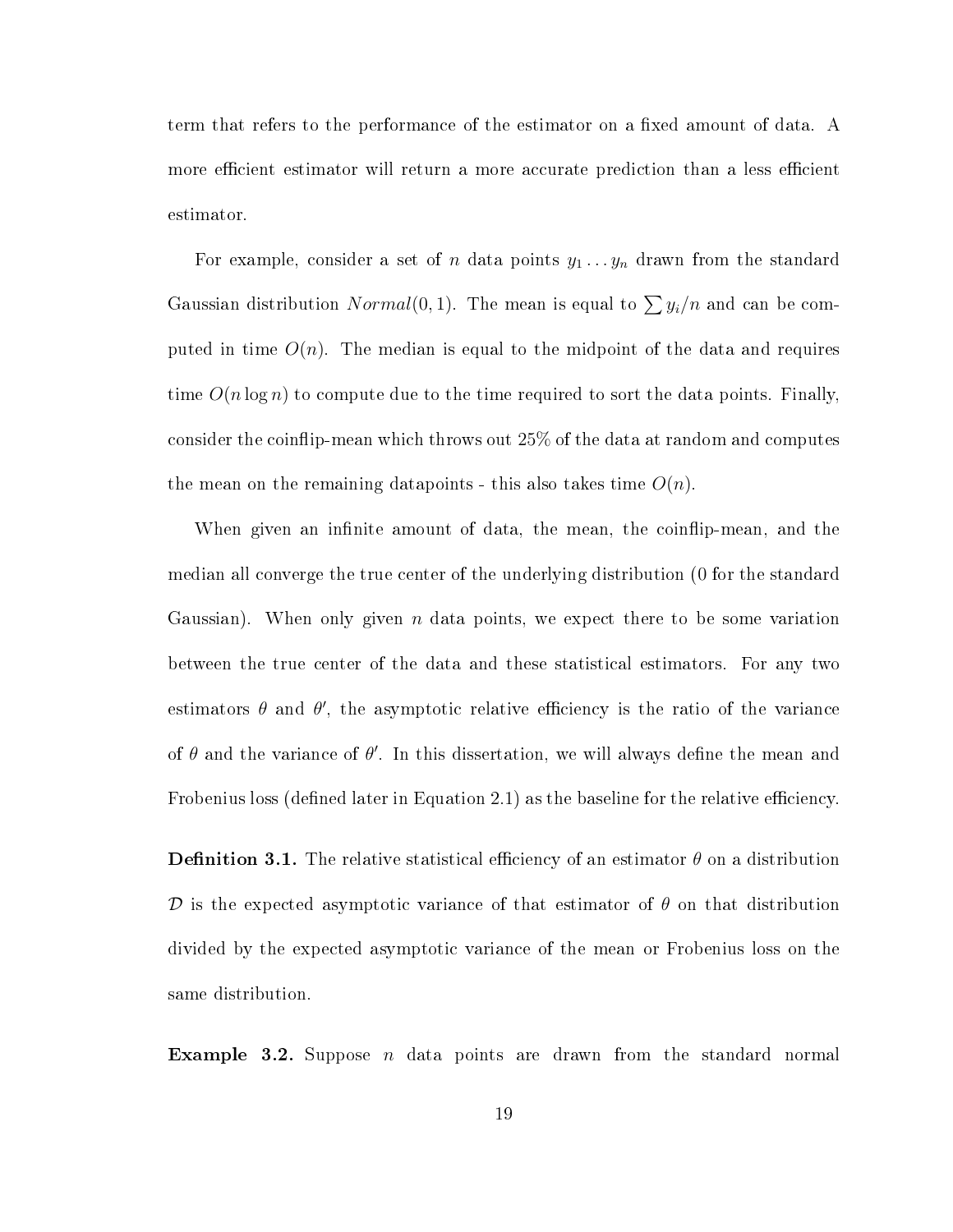*Normal*(0,1). The mean is distributed as  $Normal(0, \frac{1}{n})$  $\frac{1}{n}$ ) and has efficiency 1.00. The coinflip-mean is distributed as  $Normal(0, \frac{3}{4}, \frac{3}{4})$  $\frac{3}{4n}$ ) and has efficiency  $\frac{3}{4n}/\frac{1}{n} = \frac{3}{4}$  $\frac{3}{4}$ . The median is distributed as  $Normal(0, \frac{2}{\pi n})$  $(\frac{2}{\pi n})$  and has efficiency  $\approx 0.63$ .

Put another way, the coinflip mean actually does a better job at estimating the center of the underlying distribution than the median, at least on data that hasn't undergone contamination.

**Example 3.3.** Suppose *n* data points are drawn from the following procedure: with probability  $1 - \epsilon$ , the point is drawn from the standard normal  $Normal(0, 1)$ . With probability  $\epsilon$ , the mean is drawn from  $Normal(0, \sigma^2)$ , a Gaussian distribution with a much larger variance. This corresponds to the  $\epsilon$ -contamination model described earlier where the contamination distribution is  $Normal(0, \sigma^2)$ .

The mean is distributed as  $Normal(0, \frac{1}{n})$  $\frac{1}{n}(1 - \epsilon + \sigma^2)$  and has relative efficiency 1.00. The coinflip-mean is distributed as  $Normal(0, \frac{3}{4}, \frac{3}{4})$  $\frac{3}{4n}(1-\epsilon+\sigma^2))$  and has relative efficiency 0.75. The median is distributed as  $Normal(0, \frac{2}{\pi i})$  $\frac{2}{\pi n}\sigma(\sigma + \epsilon - \epsilon \sigma)^{-2}$ ). The relative efficiency of the median is equal to  $\frac{2}{\pi}(1 - \epsilon + \epsilon/\sigma)^2(1 - \epsilon + \epsilon \sigma^2)$ . When  $\sigma = 3$ , the relative efficiency of the median is plotted in Figure 3.1. As the figure demonstrates, the median is more efficient than the mean (i.e. the relative efficiency is greater than one) when  $0.10 < \epsilon < 0.81$ .

Observe that the big-O runtime and runtime efficiency required to calculate of the mean, coinflip-mean, and median do not change between the two examples statistical efficiency is unrelated to computational efficiency. A common tradeoff is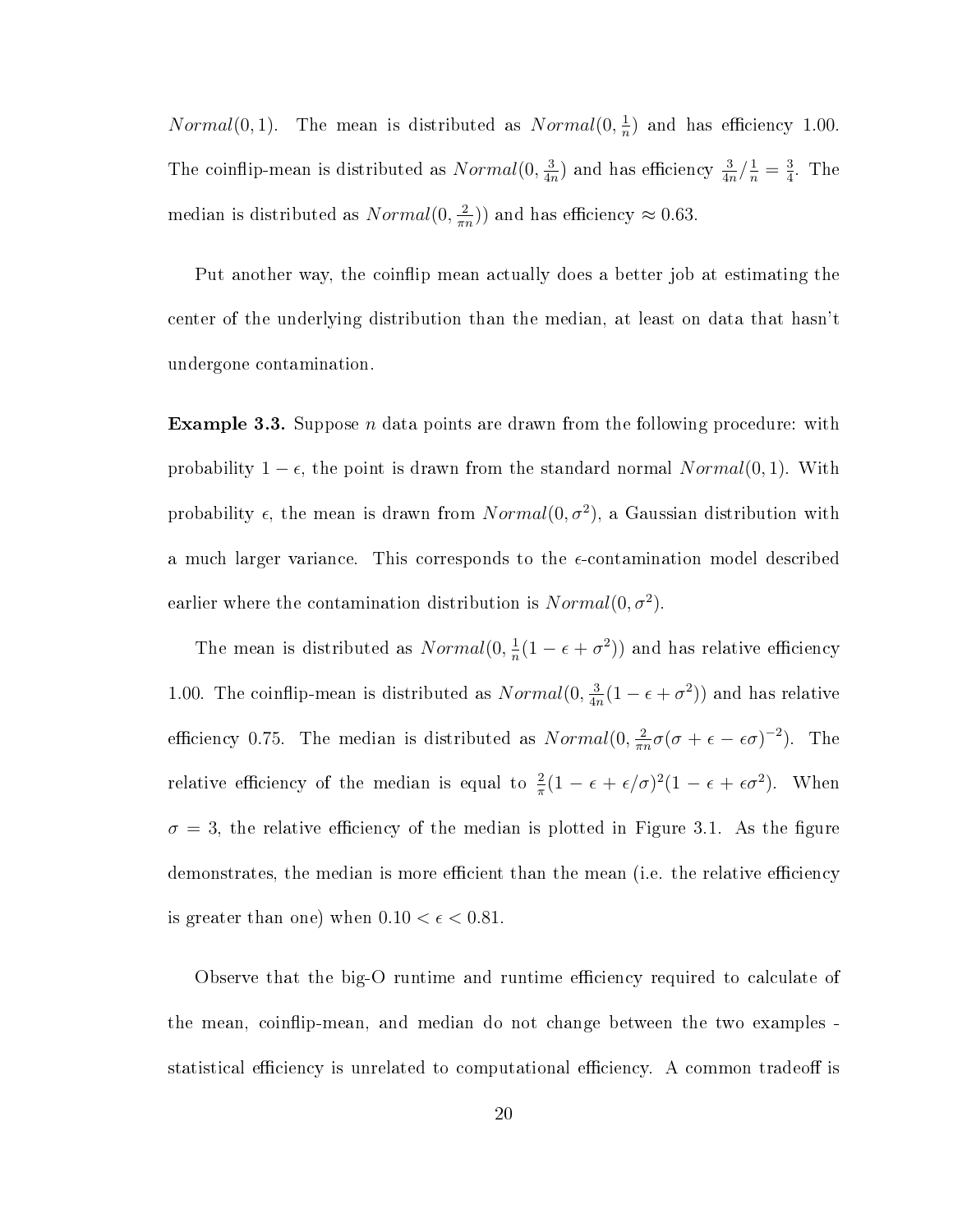

Figure 3.1: Relative efficiency of median vs mean on the distribution described in Example 3.3. X-axis repreents  $\epsilon$ , y-axis represents efficiency of median on  $\epsilon$ contamination model.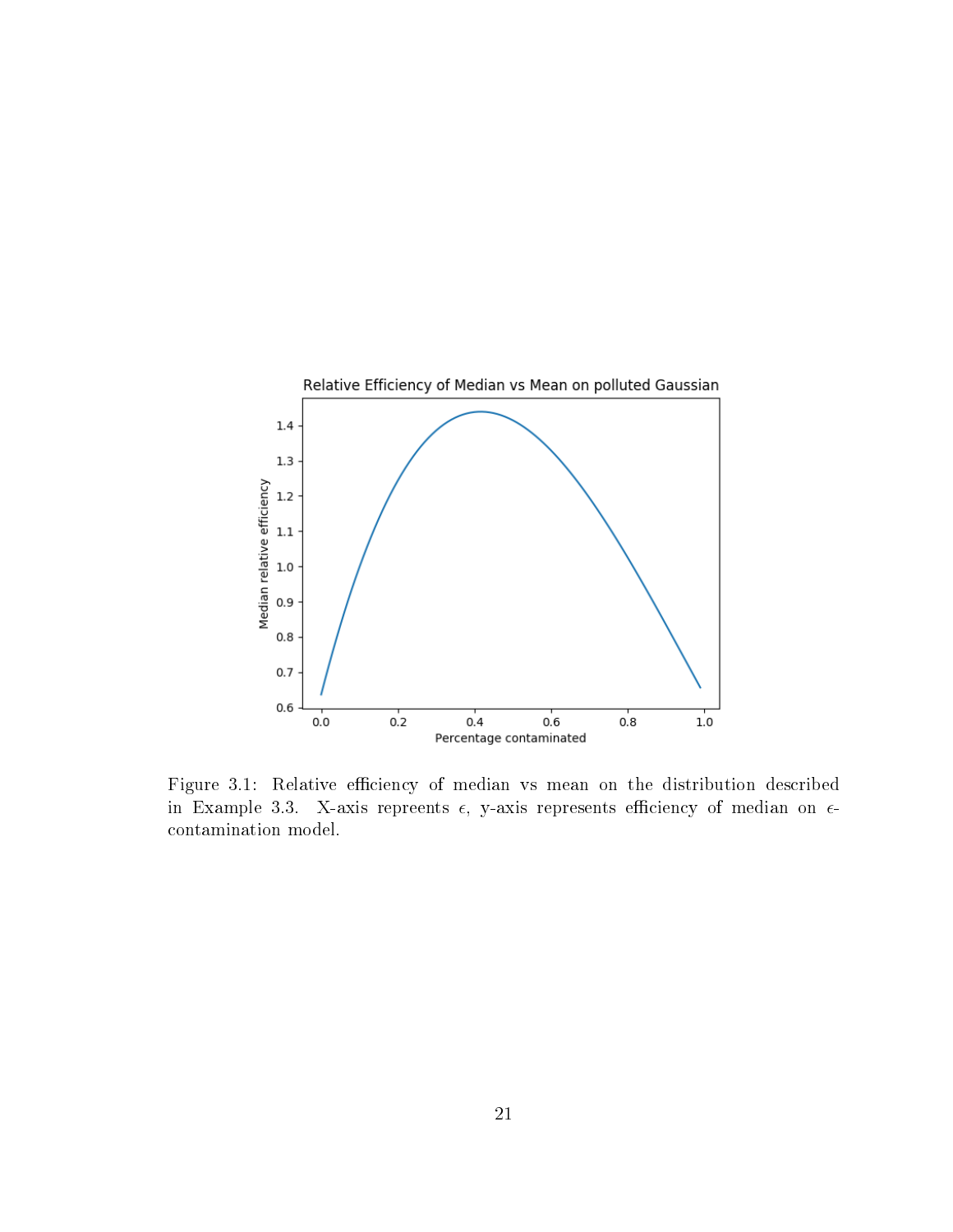making an estimator less efficient on Gaussian noise while making the estimator on  $\epsilon$ -contamination. Information theory proves that the mean is the optimal estimator on Gaussian noise, i.e. no estimator can have relative efficiency greater than 1.00 on Gaussian noise. Therefore, the goal is to be close to 1 on Gaussian noise while being robust to outliers.

## 3.2 M-Robust Loss Function

Peter Huber popularized the field of robust statistics in 1984 with his theory of Mestimators. M-estimators are modified loss functions that are more resistant to contamination than the mean and/or squared loss. Given a set of points  $\{y_i\}$ , the mean can be defined as the value of  $\theta$  that minimizes  $\sum_i (y_i - \theta)^2$ . The idea of M-estimators is to replace  $(y_i - \theta)^2$  with some other function  $\rho(x)$ . A good M-estimator should behave similarly to the squared loss for small errors and should be more resilient for large errors.

**Definition 3.4.** Let  $\rho(x)$  be a nonnegative function such that  $\rho(x) \approx x^2$  when  $|x| \leq \lambda$ and  $\rho(x) \leq x^2$  when  $|x| > \lambda$ . The M-estimator of a dataset  $\{y_i\}$  is the value of  $\theta$  that minimizes  $\sum_i \rho(y_i - \theta)$ . The value  $\lambda$  is called the cutoff point.

The  $L_{pq}$  matrix norm (including the absolute loss and  $L_{21}$  loss) are M-estimator. However, these norms are known to have low statistical efficiency (the absolute loss is the multidimensional analog to the median), and as we will demonstrate in experiments, do not provide satisfactory results. Peter Huber suggests the Huber Loss as a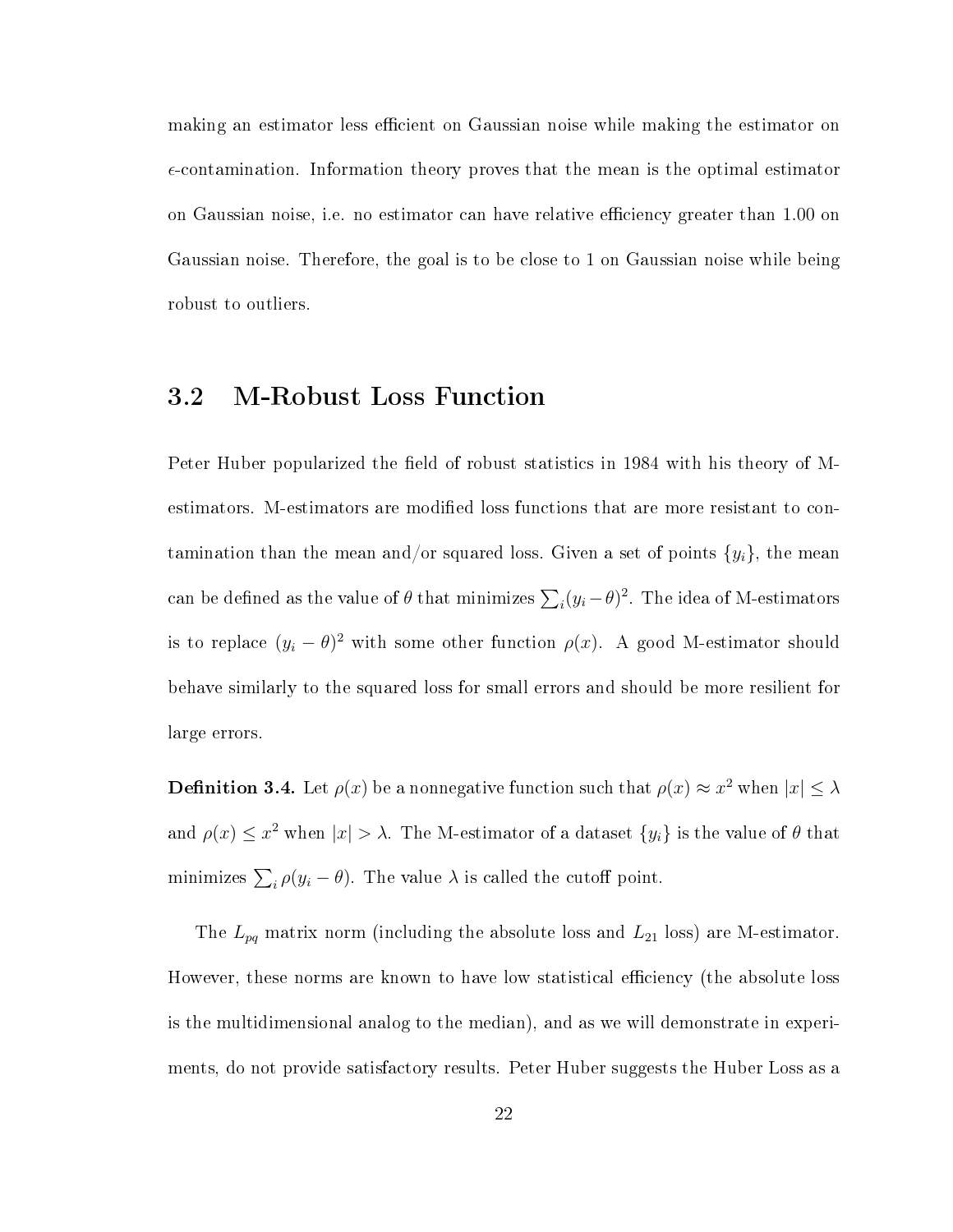superior M-estimator [18]. For  $\lambda > 0$ , the Huber function and corresponding Huber Loss when applied to the matrix factorization problem are defined as

$$
L_{huber}(\mathbf{W}, \mathbf{H}) = \sum_{ij} Huber(\mathbf{V}_{ij} - (\mathbf{W}\mathbf{H})_{ij}, \lambda)
$$

$$
Huber(x, \lambda) = \begin{cases} \frac{1}{2}x^2 & |x| \le \lambda \\ \lambda(|x| - \frac{1}{2}\lambda) & \text{o/w} \end{cases}
$$

The Huber loss is quadratic for uncontaminated elements with error less than  $\lambda$ and is linear for contaminated elements with error greater than  $\lambda$ , thus satisfying Definition 3.4. As  $\lambda$  increases, the Huber loss becomes more conservative and is less likely to mark an element as contaminated. In statistical terms, increasing  $\lambda$  increases the efficiency of the algorithm but decreases the robustness. If the underlying data is drawn from Gaussian noise with standard deviation  $\sigma$ , setting  $\lambda = 1.345\sigma$  gives the Huber loss an efficiency of 0.95 on the uncontaminated model while still providing good performance on  $\epsilon$ -contamination. Decreasing  $\lambda$  will make the algorithm more robust on  $\epsilon$ -contamination in exchange for making the loss less efficient on uncontaminated data.

We next consider the Robust Loss. For  $\lambda > 0$  and for a  $n \times m$  matrix S, the Robust Loss is defined as

$$
L_{robust}(\mathbf{W}, \mathbf{H}, \mathbf{S}) = \sum_{ij} \frac{1}{2} [\mathbf{V}_{ij} - (\mathbf{W} \mathbf{H})_{ij} - \mathbf{S}_{ij}]^2 + \lambda |\mathbf{S}_{ij}|
$$
(3.1)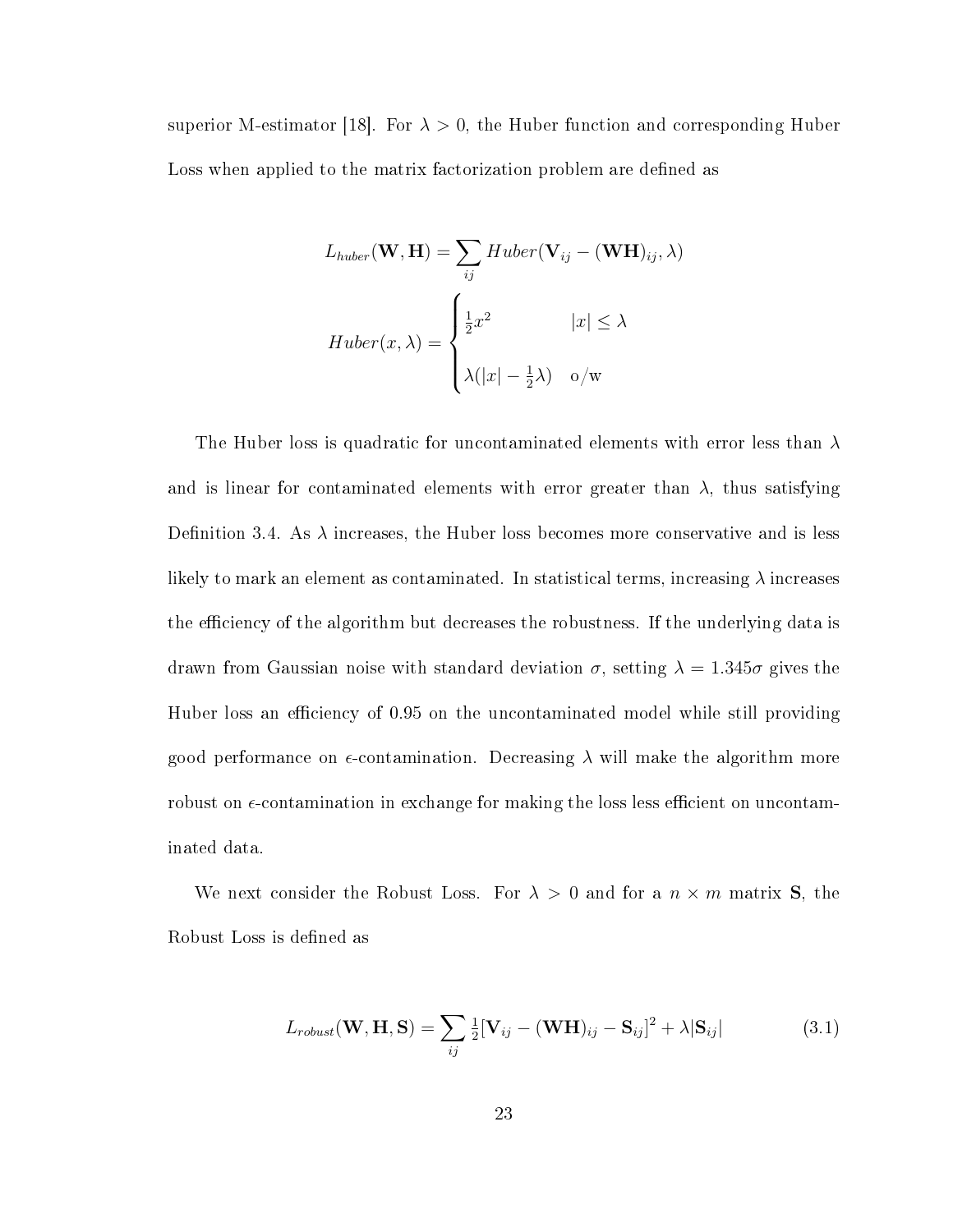

Figure 3.2: Huber Loss (orange) vs Squared Loss (blue) with  $\lambda = 1$ 

**S** is a  $n \times m$  'correction' matrix where nonzero elements of **S** correspond to contaminated elements of V. The matrix  $V - S$  will be our estimate for the values of the uncontaminated matrix, observing that when  $\mathbf{S} = 0$ ,  $\mathbf{V} - \mathbf{S} = \mathbf{V}$  and the given matrix is our estimate for the uncontaminated matrix.

The Robust Loss has been applied to standard matrix factorization by Candès et al [8], but their algorithm don't extend to the NMF setting. It has also been applied to nonnegative matrix factorization by Shen et al [41], but their algorithm is not a multiplicative update algorithm and lacks theoretical guarantees. It's possible to replace the  $|S|$  term with other terms such as the  $L_{12}$  matrix norm, as done by Kannan et al [21]. However, replacing |S| with other penalty functions breaks the connection to the Huber loss.

The following theorem proves the correspondence between the Huber Loss and the Robust Loss.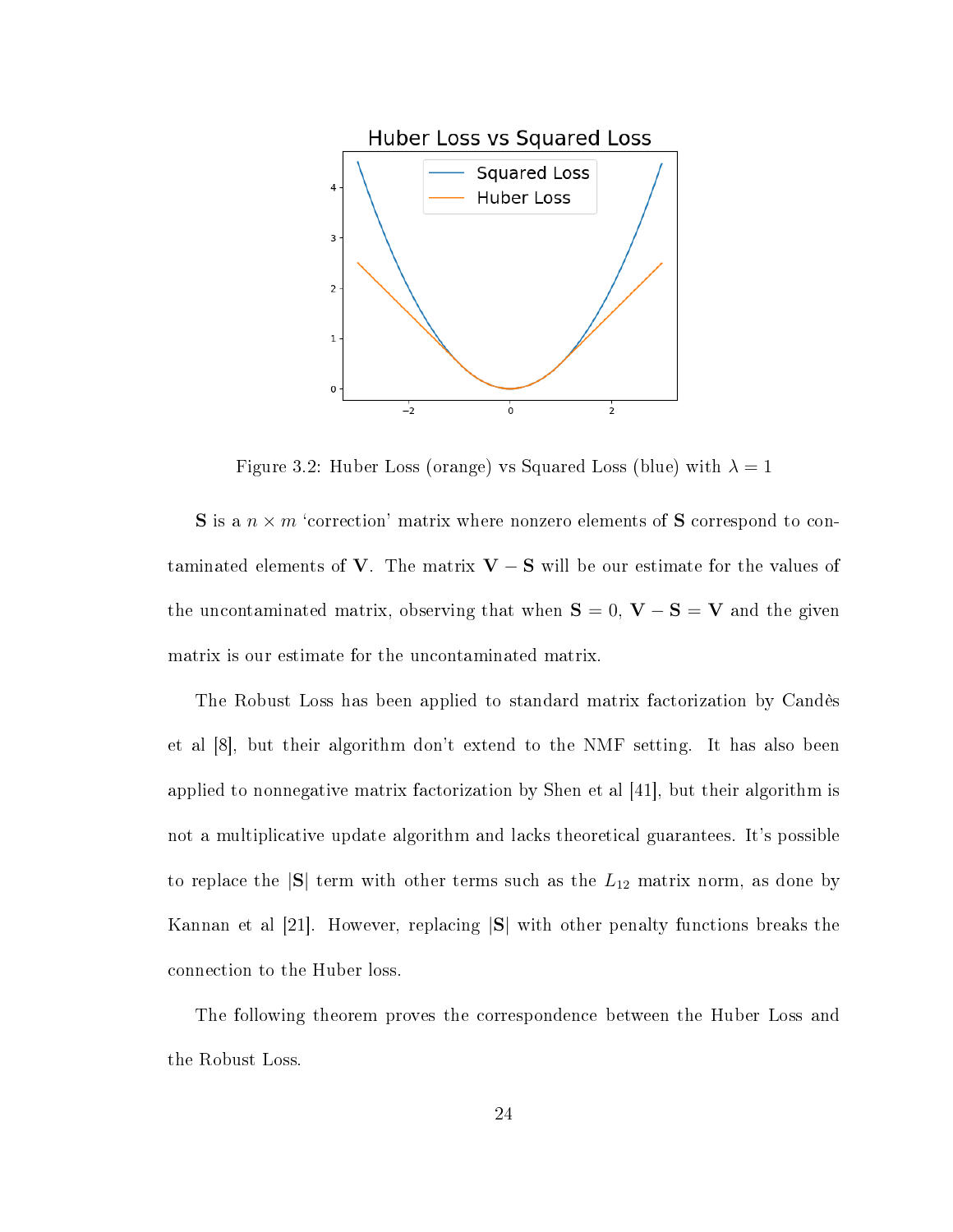Theorem 3.5. For any  $\textbf{W}, \textbf{H} \geq 0$ ,  $L_{huber}(\textbf{W}, \textbf{H}) = \min_{\textbf{S}} L_{robust}(\textbf{W}, \textbf{H}, \textbf{S})$ 

Proof. Fix **W** and **H**. Then

$$
\frac{\partial}{\partial \mathbf{S}_{ij}}L_{robust}(\mathbf{W}, \mathbf{H}, \mathbf{S}) = -(\mathbf{V}_{ij} - (\mathbf{W}\mathbf{H})_{ij} - \mathbf{S}_{ij}) + \lambda * \frac{\partial}{\partial \mathbf{S}_{ij}}|\mathbf{S}_{ij}|
$$

Setting the derivative to 0 and solving for  $S_{ij}$  gives that

$$
argmin_{\mathbf{S}_{ij}} L_{robust} = \begin{cases} \mathbf{V}_{ij} - (\mathbf{W} \mathbf{H})_{ij} + \lambda & \mathbf{V}_{ij} - \mathbf{W} \mathbf{H}_{ij} < -\lambda \\ 0 & |\mathbf{V}_{ij} - (\mathbf{W} \mathbf{H})_{ij}| \leq \lambda \\ \mathbf{V}_{ij} - (\mathbf{W} \mathbf{H})_{ij} - \lambda & \mathbf{V}_{ij} - \mathbf{W} \mathbf{H}_{ij} > \lambda \end{cases}
$$

When  $\mathbf{V}_{ij} - [\mathbf{WH}]_{ij} < -\lambda$ , then  $\mathbf{S}_{ij} = \mathbf{V}_{ij} - [\mathbf{WH}]_{ij} + \lambda$ , and

$$
\frac{1}{2}(\mathbf{V}_{ij} - (\mathbf{W}\mathbf{H})_{ij} - \mathbf{S}_{ij})^2 + \lambda |\mathbf{S}_{ij}| = \frac{1}{2}(-\lambda)^2 + \lambda |\mathbf{V}_{ij} - (\mathbf{W}\mathbf{H})_{ij} + \lambda|
$$

$$
= \frac{1}{2}\lambda^2 + \lambda * |\mathbf{V}_{ij} - (\mathbf{W}\mathbf{H})_{ij}| - \lambda^2
$$

$$
= \lambda (|\mathbf{V}_{ij} - (\mathbf{W}\mathbf{H})_{ij}| - \frac{1}{2}\lambda)
$$

$$
= Huber(\mathbf{V}_{ij} - (\mathbf{W}\mathbf{H})_{ij}, \lambda)
$$

When  $V_{ij} - [WH]_{ij} > \lambda$ , the same argument holds. Otherwise, when  $-\lambda \le V_{ij}$  –  $[\mathbf{WH}]_{ij} \leq \lambda$ ,  $\mathbf{S}_{ij} = 0$ . In all three cases,  $\frac{1}{2}(\mathbf{V}_{ij} - [\mathbf{WH}]_{ij} - \mathbf{S}_{ij})^2 + \lambda |\mathbf{S}_{ij}| = Huber(\mathbf{V}_{ij} - \mathbf{S}_{ij})^2$  $[\mathbf{WH}]_{ij}$ ). It follows that the Huber loss is equal to the Robust loss.  $\Box$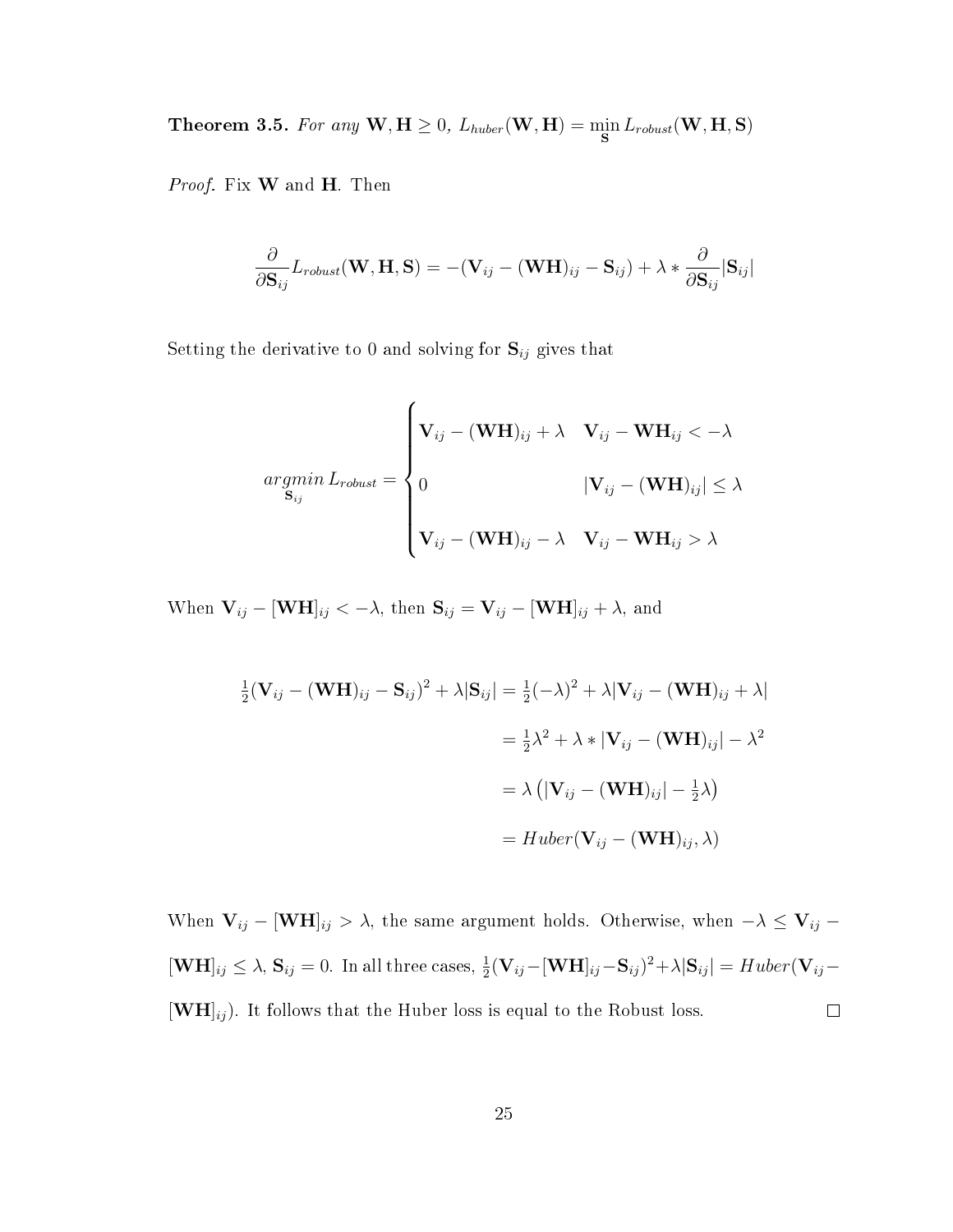Boundary Restrictions Our estimate for the uncontaminated matrix is  $V - S$ , which we assume is nonnegative. However, if  $S > V$ , then  $V - S < 0$ , which violates this assumption. Thus, we impose the restriction that  $-\infty \le S_{ij} \le V_{ij}$ . We call this restraint the Bounded S-Restriction.

It is possible, and occasionally desirable, to impose a stronger restriction on S. A common restriction is the Nonnegative S-Restriction that requires that  $0 < S_{ij} < V_{ij}$ . It is appropriate when we have external knowledge that the contamination is purely additive. Additionally, under the Nonnegative S-Restriction, if  $V_{ij} = 0$ , then  $S_{ij} = 0$ . In other words, this restriction imposes the constraint that 0-entries in  $V$  are never considered contaminated. In settings where  $V$  is sparse and the 0 entries are known with 100% certainty to be uncontaminated, this restriction is desirable.

### 3.3 M-Robust Algorithm

We now discuss an algorithm to minimize  $L_{robust}(\mathbf{W}, \mathbf{H}, \mathbf{S})$ , which will be equivalent to minimizing  $L_{huber}(\mathbf{W}, \mathbf{H})$ . The algorithm has three steps: (1) Update  $\mathbf{W}$ , keeping **H** and **S** fixed (2) Update **H**, keeping **W** and **S** fixed (3) Update **S** to its optimal value in the constrained domain, keeping  $W$  and  $H$  fixed. These three steps are repeated until convergence.

Steps (1) and (2) derives immediately from the standard NMF multiplicative update rules, replacing V with V – S. Step (3) derives from argmin  $L_{robust}$ (W, H, S), which we computed as part of Theorem 3.5.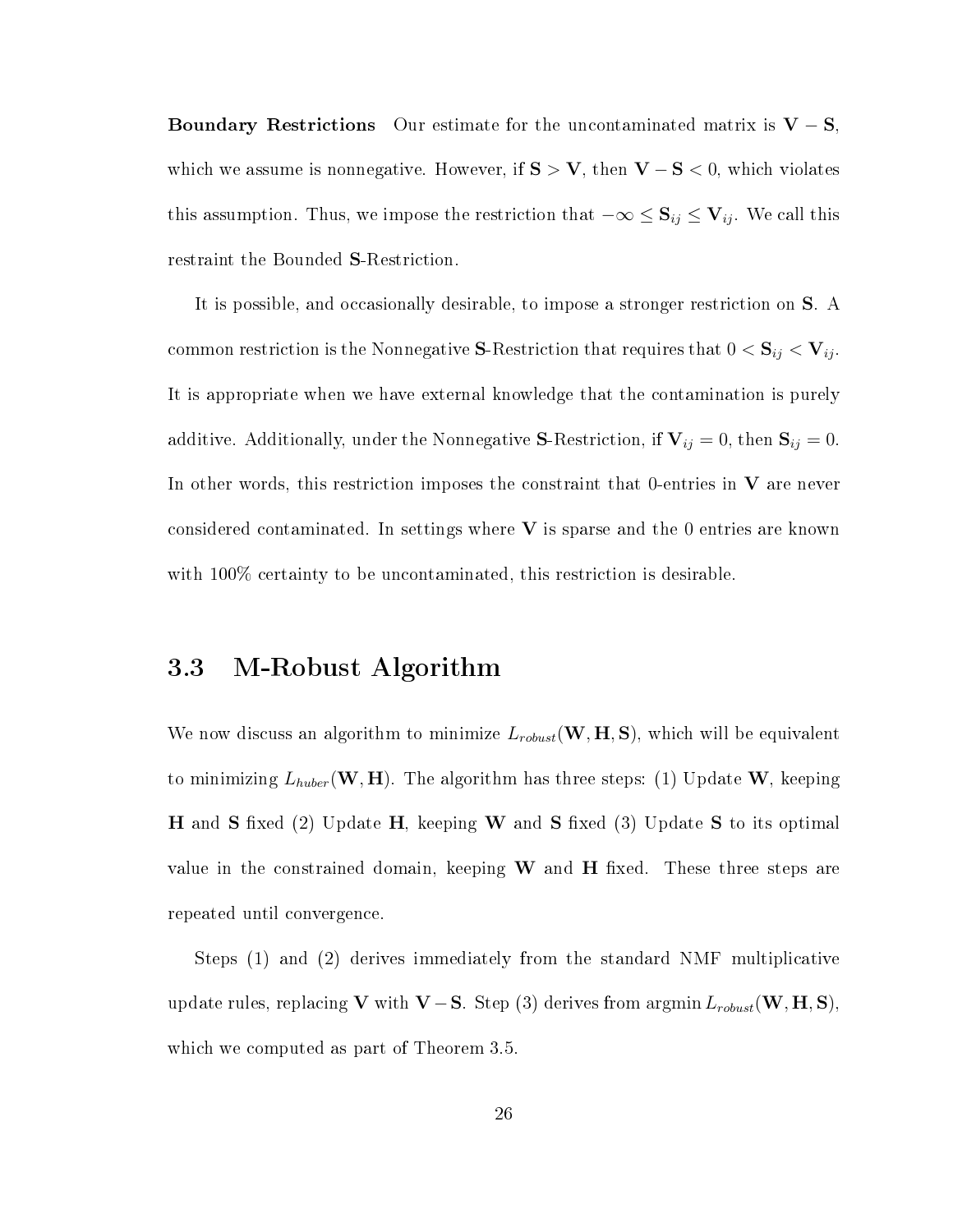$$
\mathbf{W} \leftarrow \mathbf{W} \odot \frac{(\mathbf{V} - \mathbf{S})\mathbf{H}^T}{\mathbf{W}\mathbf{H}\mathbf{H}^T} \qquad \mathbf{H} \leftarrow \mathbf{H} \odot \frac{\mathbf{W}^T(\mathbf{V} - \mathbf{S})}{\mathbf{W}^T \mathbf{W}\mathbf{H}} \tag{3.2}
$$
\n
$$
\mathbf{S}_{ij} \leftarrow \begin{cases}\n(\mathbf{V} - \mathbf{W}\mathbf{H})_{ij} + \lambda & \text{if } (\mathbf{V} - \mathbf{W}\mathbf{H})_{ij} < -\lambda \\
0 & \text{if } -\lambda \le (\mathbf{V} - \mathbf{W}\mathbf{H})_{ij} < \lambda \\
(\mathbf{V} - \mathbf{W}\mathbf{H})_{ij} - \lambda & \text{if } \lambda \le (\mathbf{V} - \mathbf{W}\mathbf{H})_{ij} < \mathbf{V}_{ij} + \lambda\n\end{cases} \tag{3.3}
$$
\n
$$
\mathbf{V} \qquad \text{if } (\mathbf{V} - \mathbf{W}\mathbf{H})_{ij} > \mathbf{V}_{ij} + \lambda
$$

Observe that equation 3.3 takes  $(V - WH)^2$  and 'pulls' the entries towards 0. Entries that are very large are instead pulled to  $V$  instead.

Putting the upper bound on S ensures that  $V \geq S$  as we discussed above. In order to enforce the nonnegative S-restriction, any time S would be set to a negative number, it is set to zero instead. Equation 3.3 sets S to its optimal value on either  $[-\infty, \mathbf{V}]$  or  $[0, \mathbf{V}]$  as appropriate.

| Algorithm 3.6 M-Robust NMF                                        |
|-------------------------------------------------------------------|
| 1: for $t = 1, 2, 3$ do                                           |
| Update each entry of $W$ using Equation 3.2<br>$2^-$              |
| Update each entry of $H$ using Equation 3.2<br>3.                 |
| Update each entry of $S$ using Equation 3.3<br>4:                 |
| Set $S = max(S, 0)$ if imposing Nonnegative S-contamination<br>5. |
| 6 end for                                                         |

Steps (1) and (2) inherit the monotonic properties of Standard NMF. Step (3) is monotonic in  $L_{robust}$  because S is always set to its optimal value in the constrained domain. Convergence is discussed in the next chapter. There are two potential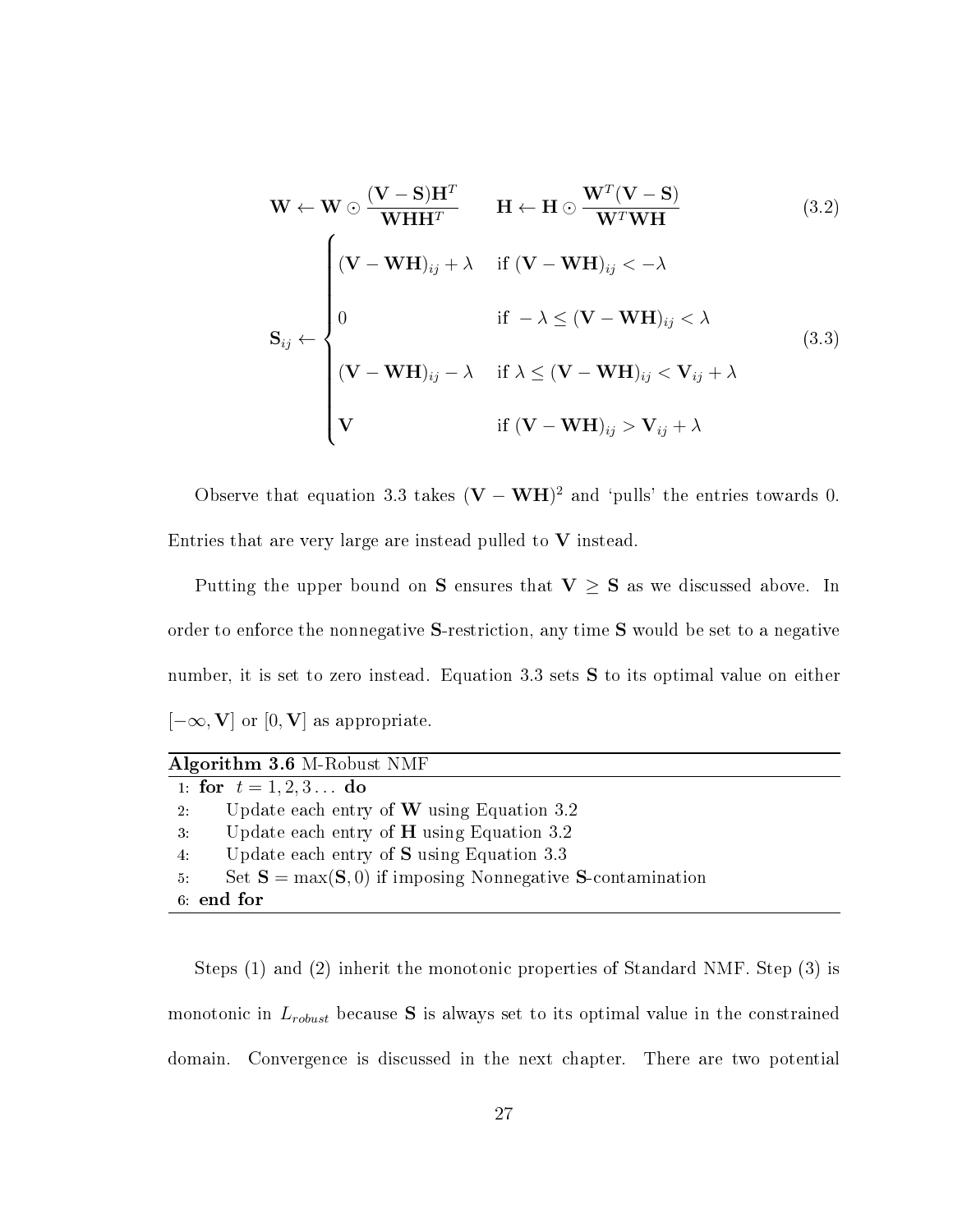optimizations that can be further applied to Algorithm 3.6 to minimize the amount of time required to update S. Neither optimization increases the asymptotic runtime of the algorithm or break monotonicity, but can reduce the time required to update S by up 80%. When both optimizations are applied, updating S on a  $2^{12} \times 2^{12}$  matrix only requires about 75ms.

#### 3.3.1 Optimization: Update Sets

Algorithm 3.6 updates every element of  $S$  (*nm* entires total) at every iteration. This is wasteful: if we expect S to be sparse, then updating an element from 0 to 0 hasn't improved  $L_{robust}$ . We modify Algorithm 3.6 to incorporate the idea of an update set  $U_t$ . We will only modify elements of  $S$  that are in the update set.

Setting  $U_t$  to be large means doing more computational work for every S-update set, which is slow when n and m are large or in a distributed setting. Setting  $U_t$  to be small means doing less computational work, but may slow down the convergence of the algorithm. Thus, our goal is to find update sets that are small so that updates are fast, but large enough to contain the contaminated entries. We consider four update set rules.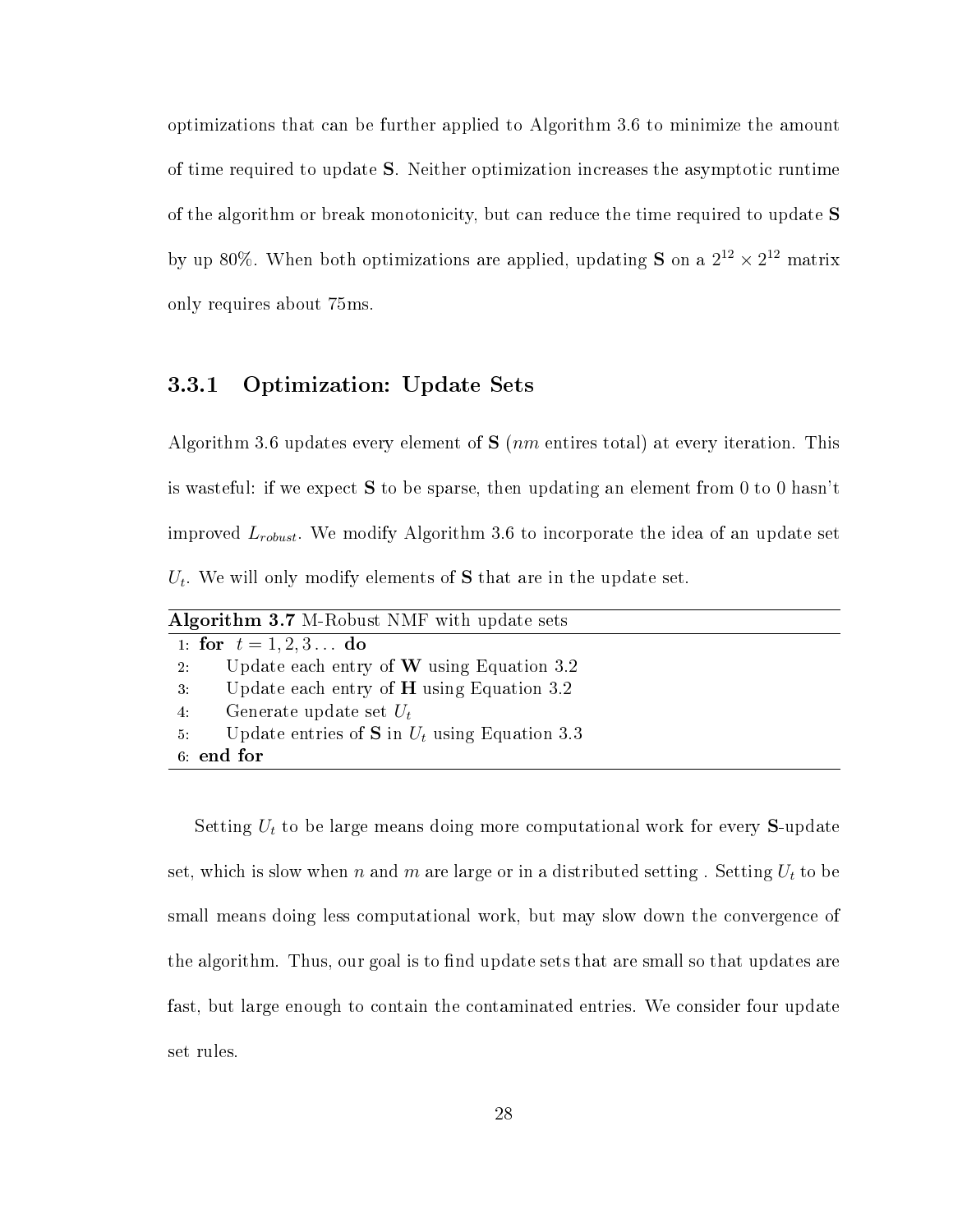The Total Update Set rule sets  $U_t = ALL$ ; note that this reduces Algorithm 3.7 to Algorithm 3.6. The Deterministic Update Sets update  $1/a$  fraction of the indices in each iteration in a cyclical order, where  $a \geq 1$  is a fixed constant. For example, if  $a = 5$ , we update the first row of S in iterations 1, 6, 11, 16, ... The Random Update Sets update a random  $1/a$  fraction of the indices.

The Greedy Update set is a different style of heuristic. At iteration 0, we put every element into  $U_t$ . If a index  $(i, j)$  sets  $\mathbf{S}_{ij}$  in iteration  $t$ , it gets kicked out of the update set. Thus, the update set will shrink over time. This corresponds to a kind of greedy update rule - we greedily keep the elements with high error in the update set (recall  $S_{ij} \neq 0$  if  $|V_{ij} - [WH]_{ij} > \lambda$ ). However, to maintain the theoretical convergence guarantee, we must add a small random set of indices to  $U_t$  at every iteration. At heart, this is an exploration-exploitation tradeoff. We want to explore by putting random entries into  $U_t$ . At the same time we want to exploit our knowledge by putting entries with high error into  $U_t$  and taking entries with low error out of  $U_t$ . We summarize the four update set generation rules below.

- Total Update Sets  $U_t = ALL$ , where  $ALL$  is the set of all nm indices of S
- Deterministic Update Sets  $U_t = \{(i, j) : i \mod a = t \mod a\}$  for fixed constant  $a\geq 1$
- Random Update Sets  $U_t = RAND(1/a)$ , i.e.  $(i, j) \in U_t$  with probability  $1/a$ independent of all other entries.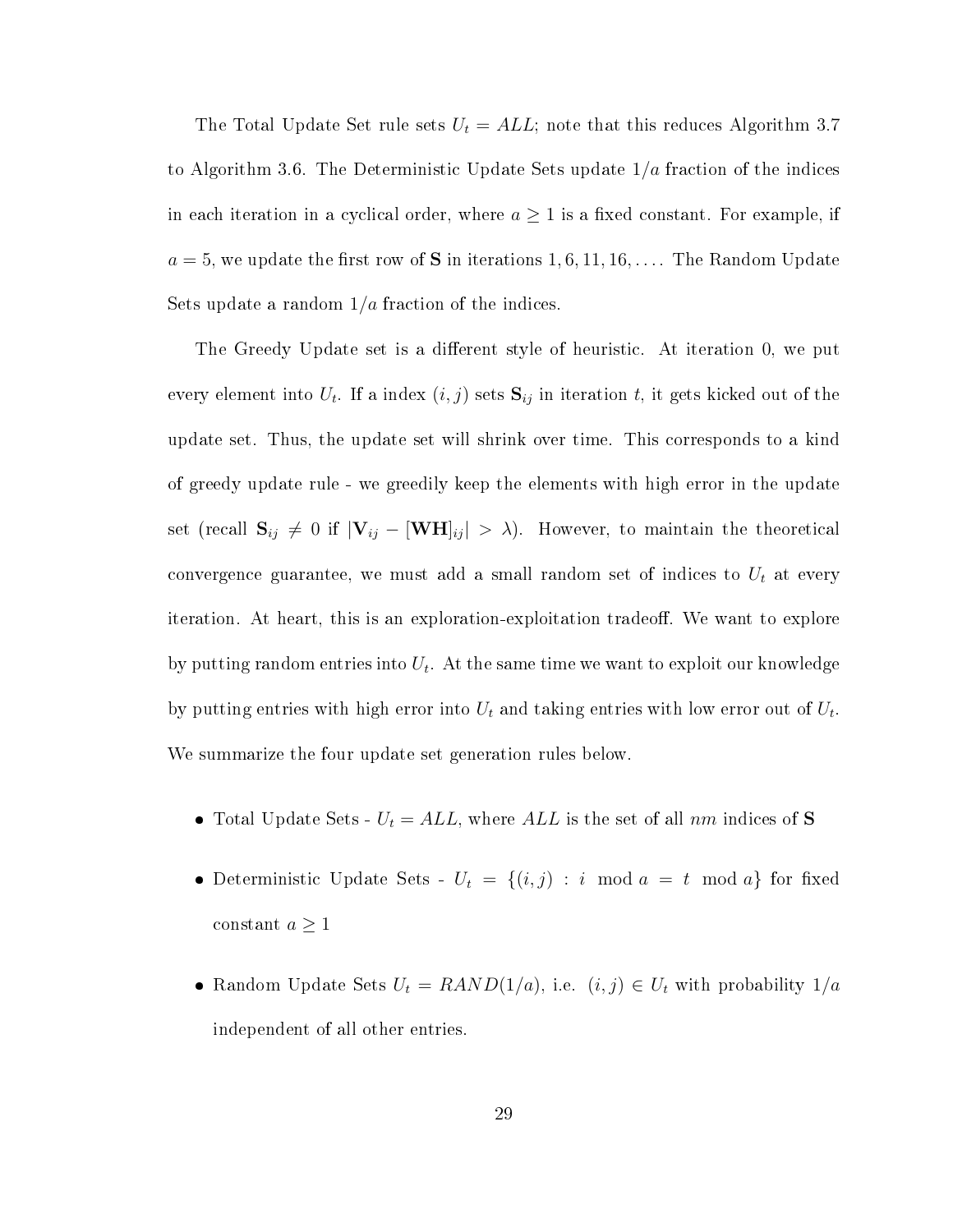Greedy Update Sets -  $U_0 = ALL, U_t = \{(i, j) \in U_{t-1} : \mathbf{S}_{ij} \neq 0\} + RAND(1/a).$ 

Note that it may be tempting to do an expensive preprocessing step to find an optimal  $U_t$ . However, we want the generation of  $U_t$  to be very fast. For example, a seemingly-plausible way to generate  $U_t$  would be to compute  $\mathbf{V} - \mathbf{WH}$  and putting entries with high error into  $U_t.$  But this is unacceptably expensive - if you've computed **V** − **WH** at every entry, you might as well set  $U_t = ALL$ .

The next definition comes from stochastic convergence theory. The above four update set rules are all recurrent and thus guarantee convergence (which we discuss in the next chapter). The above four rules also happen to be Markovian, but this is not a requirement for the convergence result to hold.

**Definition 3.6.** Element  $(i, j)$  is recurrent if for any fixed  $t_0$ ,

$$
\Pr\left[(i,j) \notin \bigcup_{t=t_0}^{\tau} U_t\right] \to 0 \text{ as } \tau \to \infty
$$

An update set rule  $\{U_t\}$  is recurrent if every element  $(i, j)$  is recurrent.

#### 3.3.2 Optimization: Numba

Any implementation of Standard NMF can easily be modified to implement Equation 3.2 simply by replacing V with  $V - S$ . Updating S using Equation 3.3 can be done using built-in Numpy functionality, as demonstrated in Algorithm 3.8. However, by adding the just-in-time compiler Numba, it is easy to compile the entire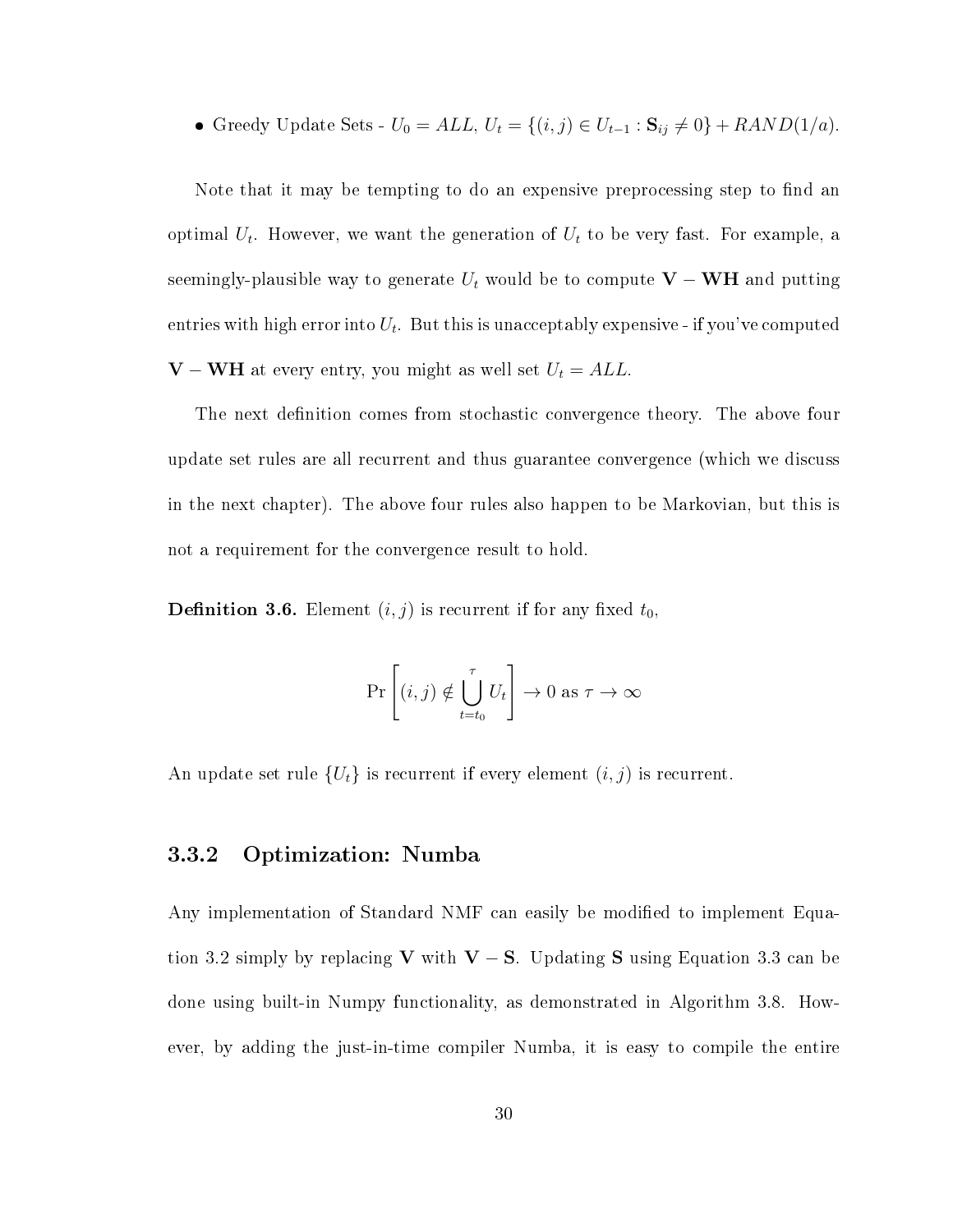Algorithm 3.8 Numpy Implementation of Update-S

```
\# Raw\ Numpy, \;less\; efficient\; than\; Numba\; versionfrom numpy import dot
\mathrm{Dif} = \mathrm{V} - \mathrm{dot}(\mathrm{W}, \mathrm{H})S = updateS_{base}(V, Err)\begin{array}{l} \displaystyle \frac{\textbf{Algorithm 3.8 Numpy Implementation of Update-S}}{\# Raw Numpy, less efficient than Numba versus} \textbf{from numpy import dot} \ \textbf{Dif = V - dot (W, H)} \ \textbf{S = updates\_basic (V, Err)} \ \# \textit{Update S using build-in numpy primitive} s, \end{array}def updateS_basic (V, Err ) :
                 S = Diff + lamb
                 S[Dif > -1 * lamb] = 0S[Dif > lambda] = (Dif - lambda)[Dif > lambda]S[Dif > V + lamb] = V[Dif > V+lamb]return S
```
S-update into a single ufunc, as demonstrated in Algorithm 3.9 (see Section 2.2.1 for background on ufuncs). The Numba algorithm is substantially faster than algorithm that relies on Numpy built-in functionality. On benchmark testing, updateS\_vec was about 5x faster than updateS\_basic.

### 3.4 W-Robust Loss Function

An alternative M-estimator to the Huber loss is the Winsor loss, originally proposed by Charles Winsor as an alternative way to estimate the mean on data that has undergone contamination. For  $\lambda > 0$ , the Winsor Loss is defined as follows.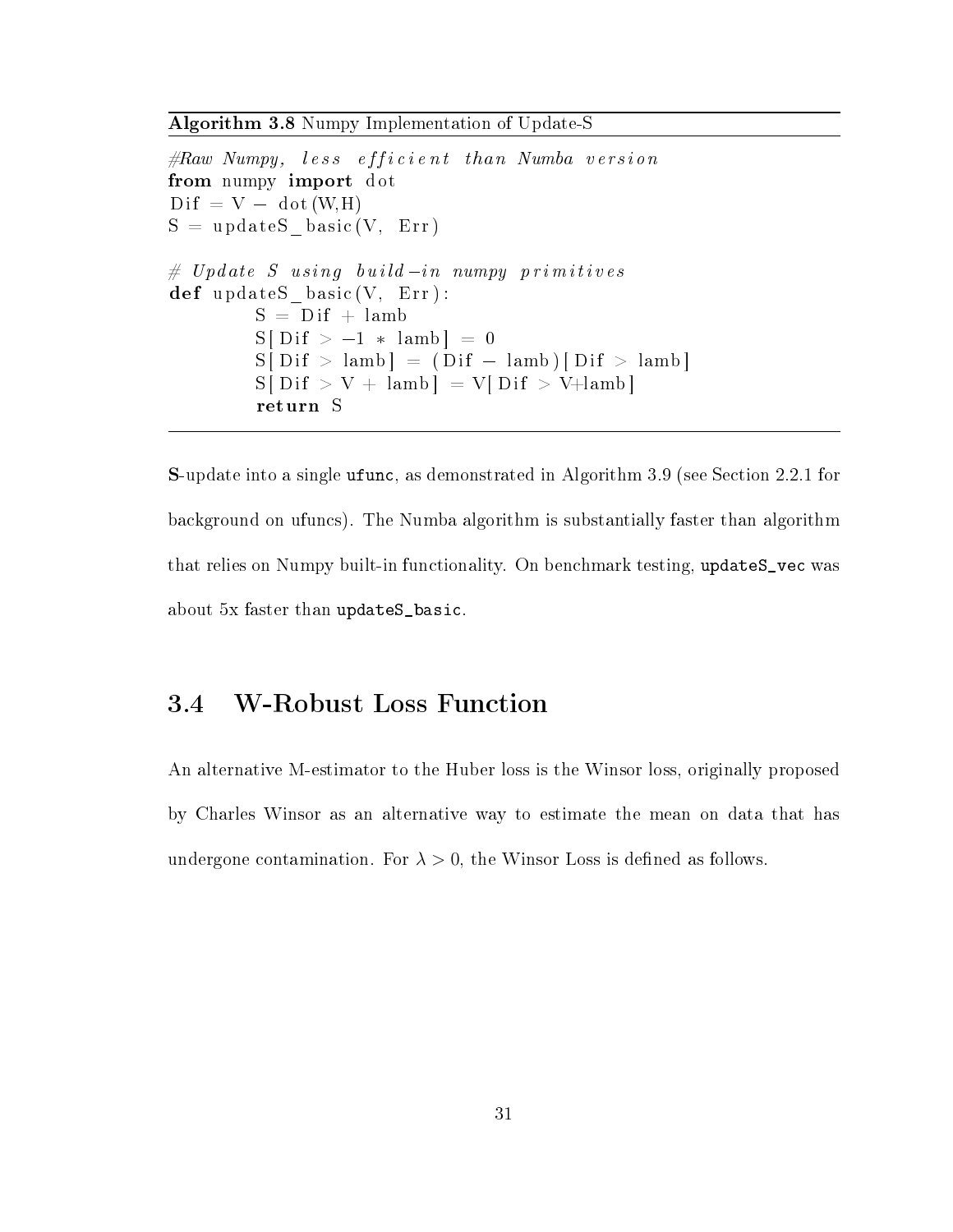Algorithm 3.9 Numba Implementation of Update-S

```
from numpy import dot
from numba import float64, vectorize
\text{Diff} = \text{V} - \text{np} \cdot \text{dot}(\text{W}, \text{H})S = updateS<sub></sub>vec(V, Dif)\# Numba will compile operations into a single ufunc
@vectorize([(float64(fload64, float64,def updateS vec(v, d):
          if d < -1 * lamb:
                   return e +lamb
          elif -1 * lamb \leq d and d < lamb:
                   return 0
          elif lamb \leq d and d < v + lamb:
                   return d - lambdaelse :
                   return v
```

$$
L_{winsor}(\mathbf{W}, \mathbf{H}) = \sum_{ij} Winsor(\mathbf{V}_{ij} - (\mathbf{W}\mathbf{H})_{ij}, \lambda)
$$

$$
Winsor(x, \lambda) = \begin{cases} \frac{1}{2}x^2 & |x| \le \lambda \\ \frac{1}{2}\lambda^2 & \text{o/w} \end{cases}
$$

The Winsor loss is quadratic for uncontaminated elements with error less than  $\lambda$ , just like the Huber loss. However, the Winsor loss constant for contaminated entries with error greater than  $\lambda$ , while the Huber loss is linear. This makes the Winsor loss more robust against outliers that are very far from the rest of the data. Like the Huber loss, the Winsor loss becomes more conservative as  $\lambda$  increases, i.e. increasing  $\lambda$  increases the relative statistical efficiency of the algorithm, but decreases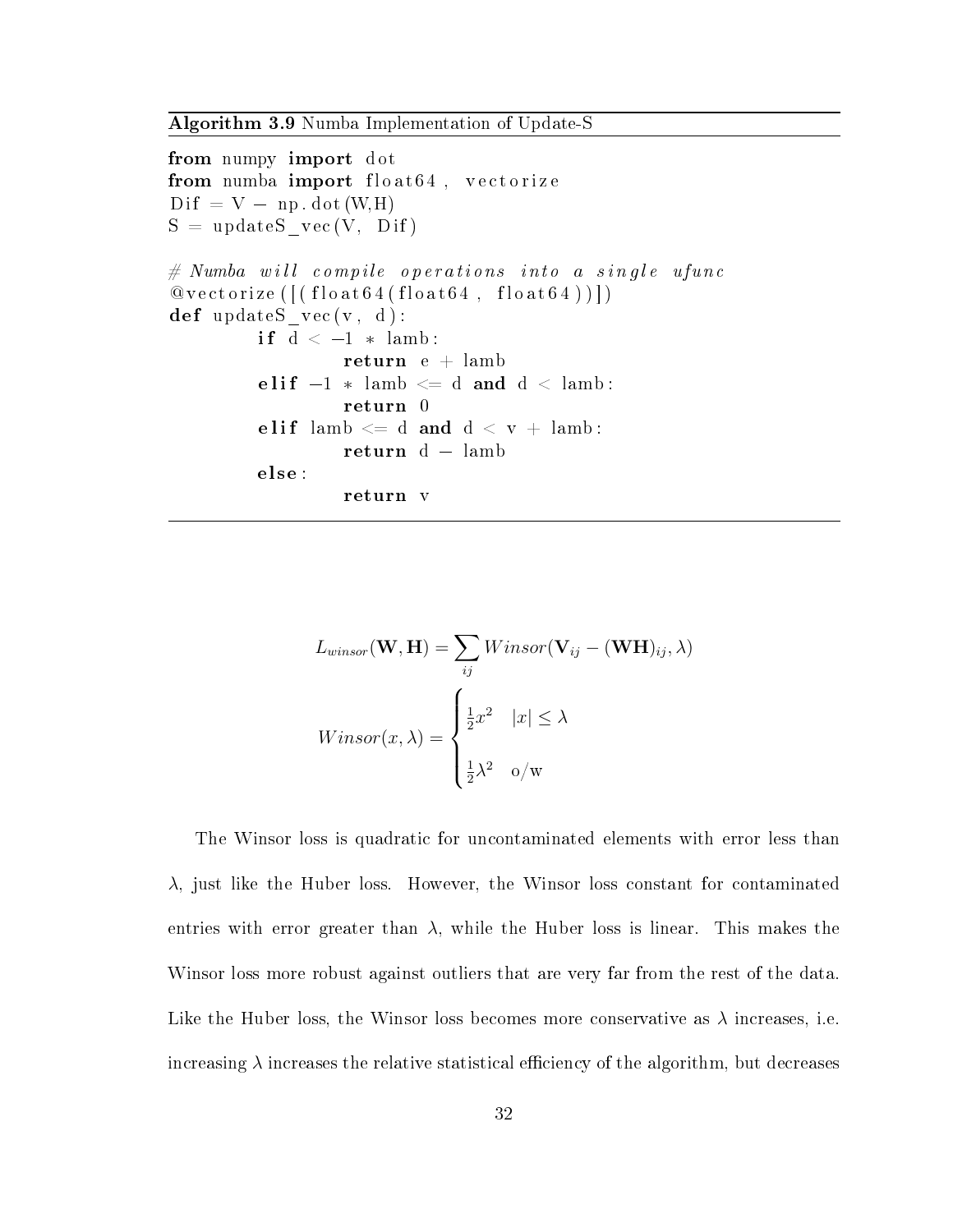

Figure 3.3: Winsor Loss (orange) vs Squared Loss (blue) with  $\lambda = 1$ the robustness.

The Winsor loss is difficult to optimize directly because it 'flattens out' for values greater than  $\lambda$  and has derivative equal to zero. To optimize the Winsor less, we will treat the Winsor loss as an W-estimator instead of an M-estimator. W-estimators are statistical estimators that assign a weight to each entry and minimize a weighted sum of the individual errors. The weight should be close to 1 for small errors and should decrease for larger errors. The formal definition is given below

**Definition 3.7.** Let  $w(x)$  be a nonnegative function such that  $w(x) \approx 1$  when  $|x| \leq \lambda$ and  $w(x) \le 1$  when  $|x| > \lambda$ . The W-estimator of a dataset  $\{y_i\}$  is the value of  $\theta$  that minimizes  $\sum_i w(y_i - \theta) * (y_i - \theta)^2$ . The value  $\lambda$  is called the cutoff.

Most M-estimators can be written as W-estimators using an appropriate choice of weighting function. For example, the absolute loss (Equation 2.5) can be written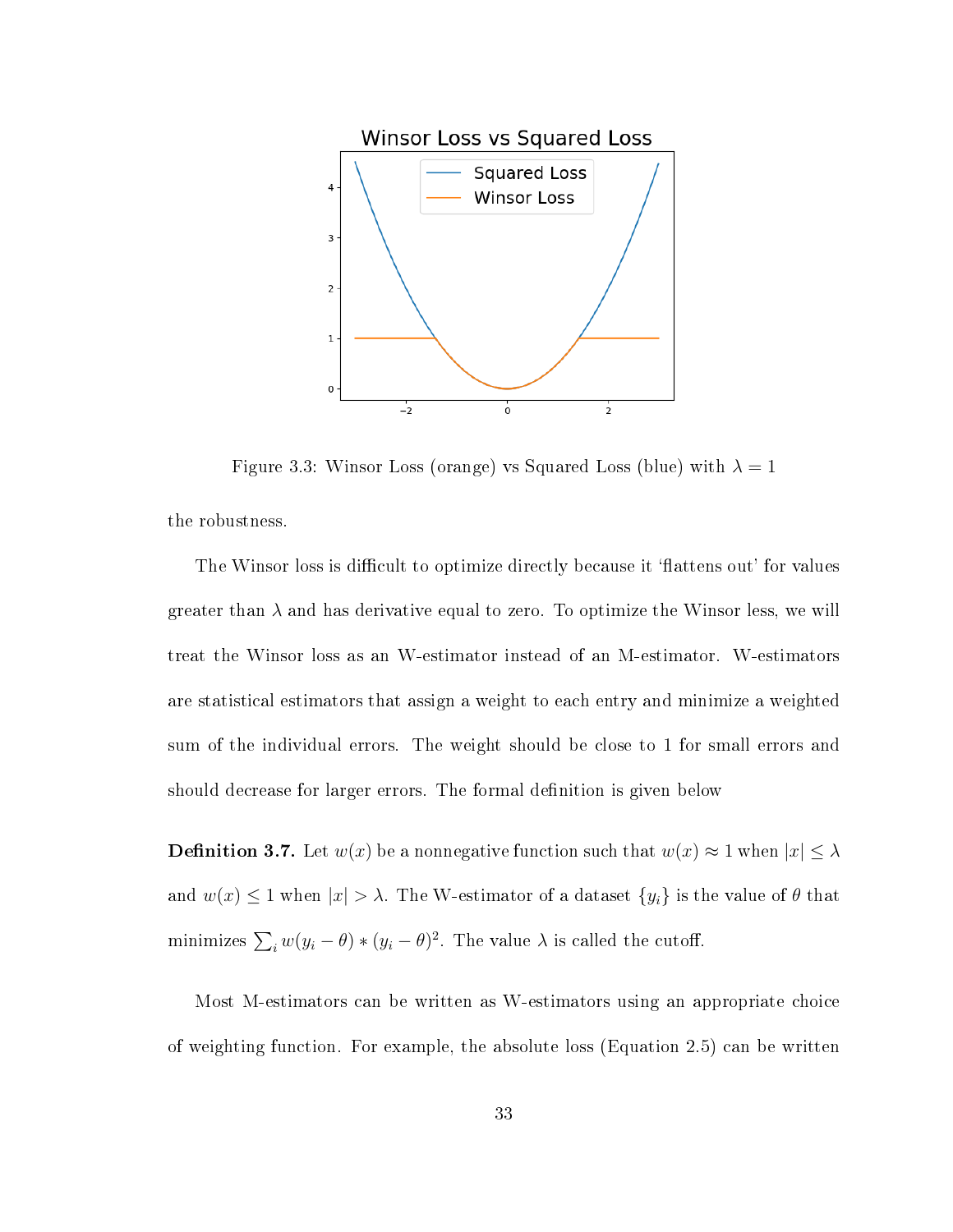as a W-estimator with  $w(x) = sgn(x)/x$ .

We next consider the Weighted Loss with a constant penalty term. For  $\lambda > 0$  and for a  $n \times m$  matrix **Z**, where every entry of **Z** is between 0 and 1, the weighted loss is defined as

$$
L_{weighted}(\mathbf{W}, \mathbf{H}, \mathbf{Z}) = \sum_{ij} \mathbf{Z}_{ij} \odot \frac{1}{2} [\mathbf{V}_{ij} - (\mathbf{W} \mathbf{H})_{ij}]^{2} + (1 - \mathbf{Z}_{ij}) \odot \frac{1}{2} \lambda^{2}
$$
(3.4)

**Z** is a  $n \times m$  'weighting' function where small elements of **Z** correspond to contaminated elements of  $V$ , and large elements of  $Z$  correspond to uncontaminated elements. The second  $\lambda(1-\mathbf{Z})$  term ensures that the loss function 'pays' a penalty of  $\lambda$  for marking an element as contaminated. Much the same way the Huber loss and Robust loss were equivalent, the Winsor loss is equivalent to the weighted loss with a constant  $\lambda$  penalty.

Theorem 3.8. For any  $\bf{W}, \bf{H}$ ,  $L_{winsor}(\bf{W}, \bf{H}) = \min_{\bf{Z}} L_{weighted}(\bf{W}, \bf{H}, \bf{Z})$ 

*Proof.* Fix W and H. Observe that Equation 3.4 is minimized when  $\mathbf{Z}_{ij} = 0$  or  $\mathbf{Z}_{ij} = 1$  for every element of Z.

Consider the case where  $|\mathbf{V}_{ij} - \mathbf{W} \mathbf{H}_{ij}| \leq \lambda$ . Then setting  $\mathbf{Z}_{ij} = 1$  gives the weighted loss a penalty of  $\frac{1}{2}(\mathbf{V}_{ij} - \mathbf{W}\mathbf{H}_{ij})^2 \leq \frac{1}{2}$  $\frac{1}{2}\lambda^2$ , while setting  $\mathbf{Z}_{ij} = 0$  gives a penalty of  $\frac{1}{2}\lambda^2$ . It is optimal to set  $\mathbf{Z}_{ij} = 1$  and pay the first term, which is equal to  $L_{win sor}(\mathbf{W}, \mathbf{H}).$ 

Alternatively, suppose  $|\mathbf{V}_{ij} - \mathbf{W} \mathbf{H}_{ij}| > \lambda$ . Then setting  $\mathbf{Z}_{ij} = 1$  gives the weighted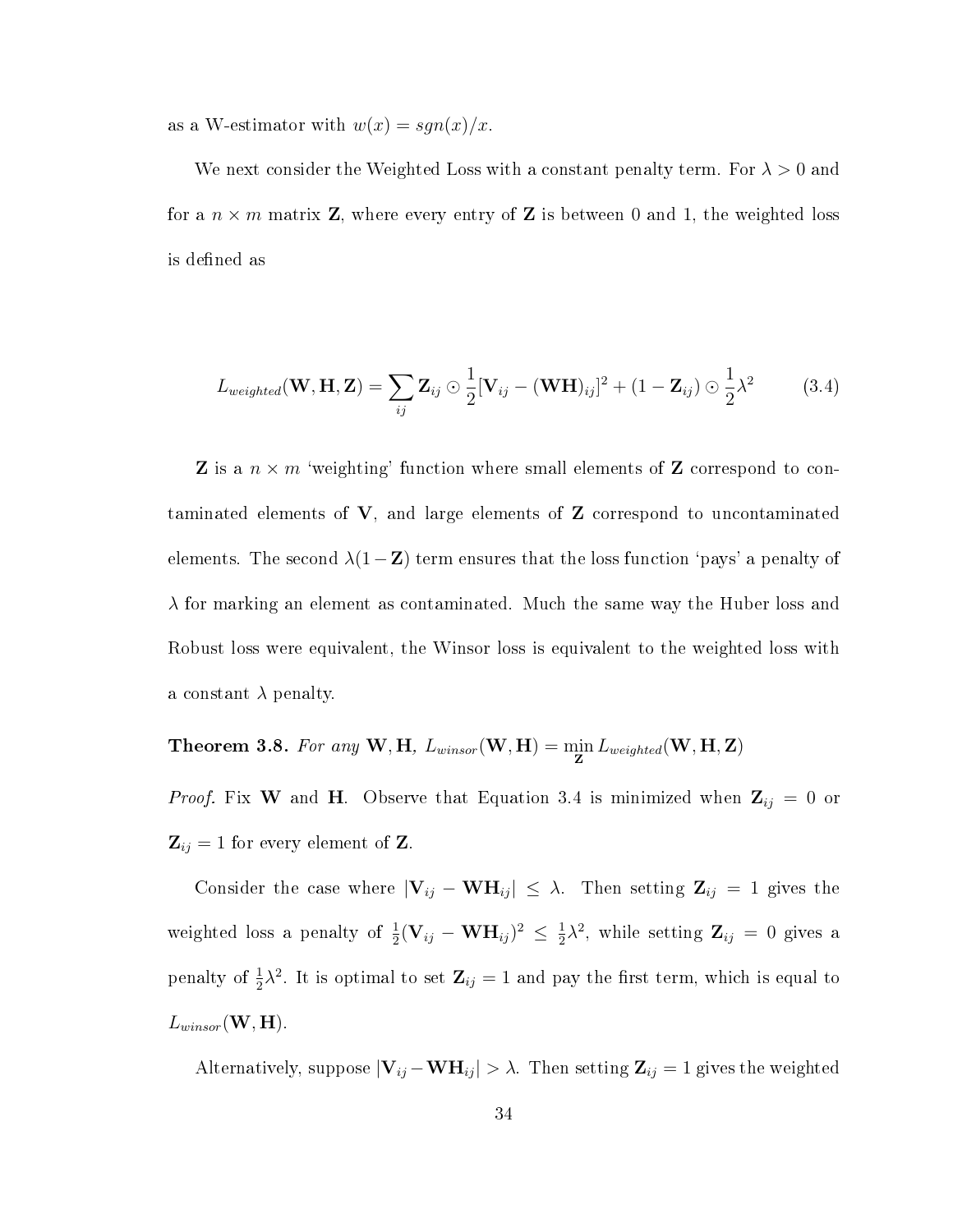loss a penalty of  $\frac{1}{2}(\mathbf{V}_{ij} - \mathbf{W}\mathbf{H}_{ij})^2 > \frac{1}{2}$  $\frac{1}{2}\lambda^2$ , while setting  $\mathbf{Z}_{ij} = 0$  gives a penalty of 1  $\frac{1}{2}\lambda^2$ . It is optimal to set  $\mathbf{Z}_{ij} = 0$  and pay the second term, which is again equal to  $L_{win sor}(\mathbf{W}, \mathbf{H}).$  $\Box$ 

#### 3.5 W-Robust Algorithm

We now discuss an algorithm to minimize  $L_{weighted}(\mathbf{W}, \mathbf{H}, \mathbf{Z})$ , again noting that this is equivalent to minimizing  $L_{winsor}(\mathbf{W}, \mathbf{H})$ . This algorithm is similar to the iterative reweighting algorithms used for robust regression. Each entry in  $V$  is assigned a weight given by the corresponding entry in Z. We will alternate between learning the model parameters  $W$  and  $H$ , and updating the weights in  $Z$ .

If the weights are fixed at 1 (which will happen if  $\lambda$  is sufficiently large), the algorithm transforms into traditional NMF. If the weights are fixed but not all equal to 1, then algorithm transforms into weighted NMF. A somewhat similar approach is used by Kong's algorithm for Absolute NMF (Algorithm 2.5), but instead of using the weights to transform the Frobenius Loss into the Absolute Loss, we are using the weights to deal with the contaminated entries. In this equation,  $\odot$  represents elementwise multiplication.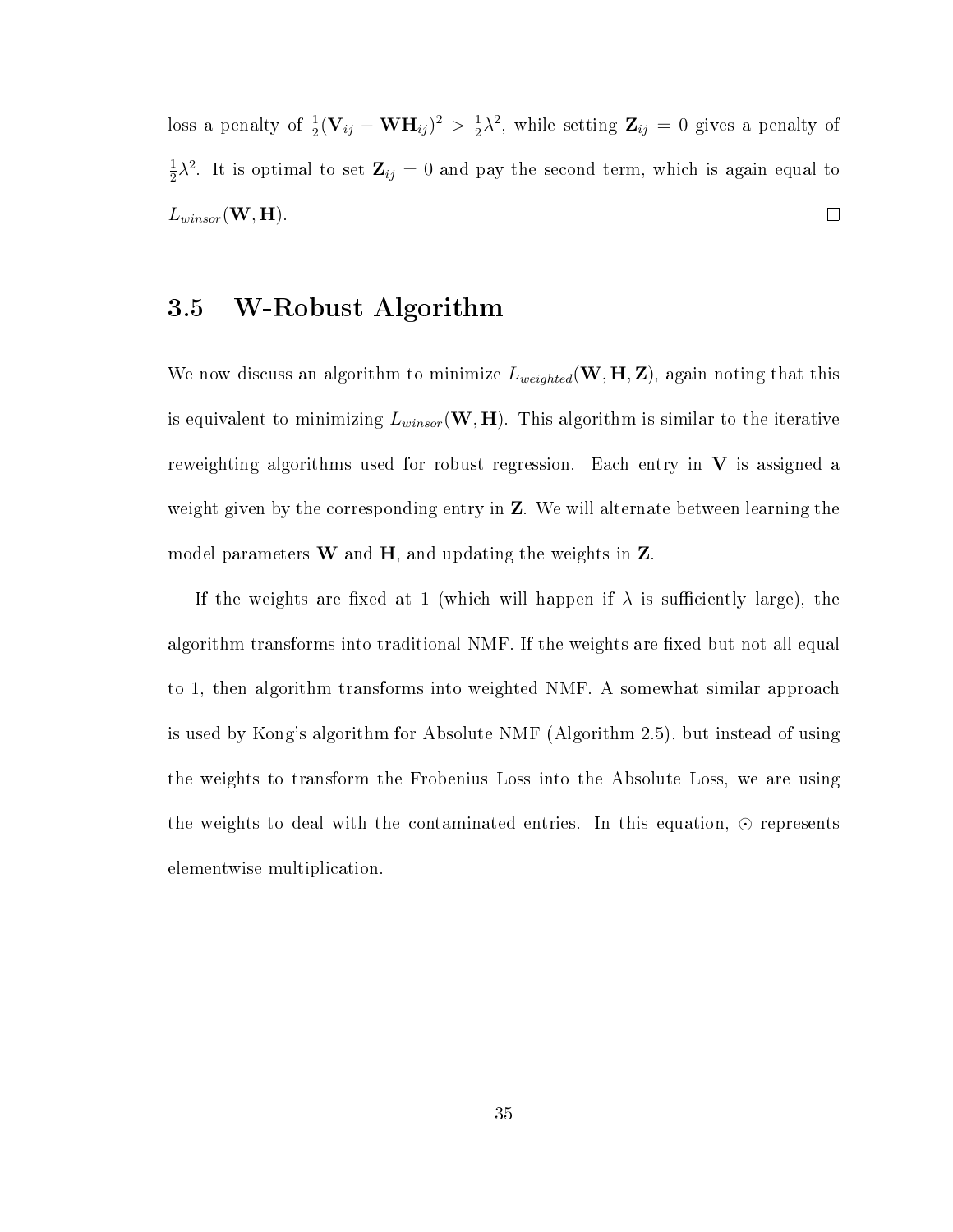$$
\mathbf{W} \leftarrow \mathbf{W} \odot \frac{(\mathbf{V} \odot \mathbf{Z})\mathbf{H}^T}{(\mathbf{W}\mathbf{H} \odot \mathbf{Z})\mathbf{H}^T} \qquad \mathbf{H} \leftarrow \mathbf{H} \odot \frac{\mathbf{W}^T(\mathbf{V} \odot \mathbf{Z})}{\mathbf{W}^T(\mathbf{W}\mathbf{H} \odot \mathbf{Z})} \tag{3.5}
$$
\n
$$
\mathbf{Z}_{ij} \leftarrow \begin{cases}\n0 & \text{if } (\mathbf{V} - \mathbf{W}\mathbf{H})_{ij} < -\lambda \\
1 & \text{if } -\lambda \le (\mathbf{V} - \mathbf{W}\mathbf{H})_{ij} < \lambda \\
0 & \text{if } (\mathbf{V} - \mathbf{W}\mathbf{H})_{ij} > \lambda\n\end{cases} \tag{3.6}
$$

#### Algorithm 3.10 W-Robust NMF

1: Initialize  $\mathbf{Z} = 1$ 2: for  $t = 1, 2, 3...$  do 3: Update each entry of W using Equation 3.5 4: Update each entry of H using Equation 3.5 5: Update each entry of Z using Equation 3.6 6: end for

#### 3.5.1 Optimization: Non-Integral Weights

Iterative reweighted regression when the weights are updated as in Equation 3.6 is also called trimmed regression, as the contaminated points are `trimmed' out of the dataset by setting  $\mathbf{Z} = 0$ . However, Algorithm 3.10 can handle float-valued weights without issue. Allowing non-integral **Z** weights improves the stability of the algorithm: instead of a sharp jump from  $\mathbf{Z} = 0$  to  $\mathbf{Z} = 1$ , the algorithm is allowed to use float values in between. This allows the algorithm to represent 'uncertainty' by setting  $\mathbf{Z} \approx 0.5$ .

The easiest way to implement nonintegral weights is to limit the amount **Z** can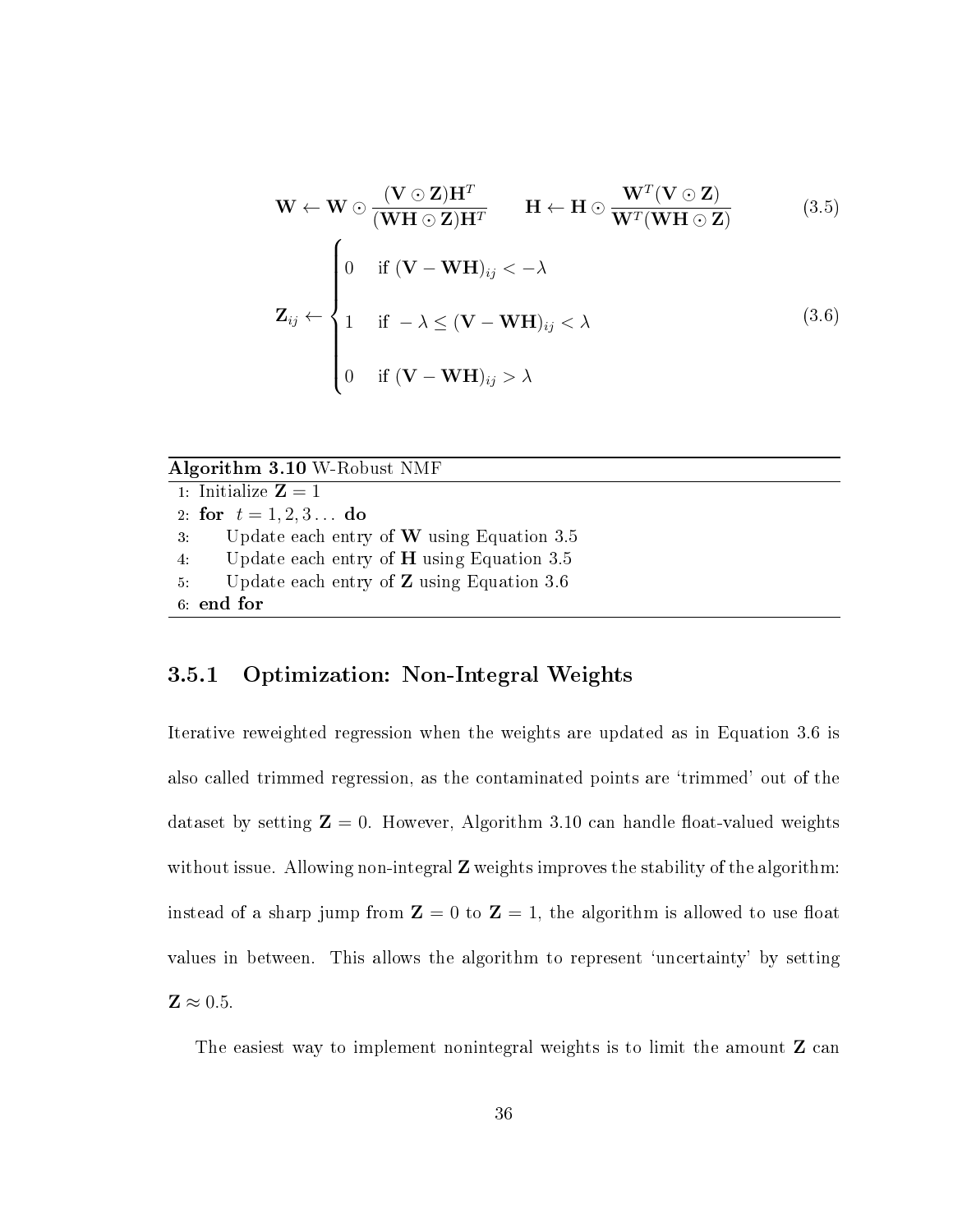shift in a given iteration. This reduces the impact of bad initial conditions, at the cost of requiring more iterations until convergence is achieved. Note that the algorithm may eventually set  $\mathbf{Z} = 0$  and mark an element as fully contaminated, but it will spend some amount of time considering the possibilities before doing so. Equation 3.6 is replaced with the following, where 0.02 can be any small number.

$$
\mathbf{Z}_{ij} \leftarrow \begin{cases} \max(\mathbf{Z}_{ij} - 0.02, 0) & \text{if } (\mathbf{V} - \mathbf{W} \mathbf{H})_{ij} < -\lambda \\ \min(\mathbf{Z}_{ij} + 0.02, 1) & \text{if } -\lambda \le (\mathbf{V} - \mathbf{W} \mathbf{H})_{ij} < \lambda \\ \max(\mathbf{Z}_{ij} - 0.02, 0) & \text{if } (\mathbf{V} - \mathbf{W} \mathbf{H})_{ij} > \lambda \end{cases}
$$
(3.7)

#### 3.6 Experiments

We now run a series of experiments to evaluate the performance of both the M-robust and W-robust algorithms (using all optimizations described above).

#### 3.6.1 Evaluation Metrics

There are several popular error metrics used when evaluated the quality of a factorization on noisy data. We discuss three such metrics below. These error metrics are not equivalent - an algorithm could hypothetically perform well on one metric and poorly on another.  $V_{true}$  denotes the true (uncontaminated) data and  $V_{contam}$  denotes the contaminated data. In a non-experimental setting, a user would only have access to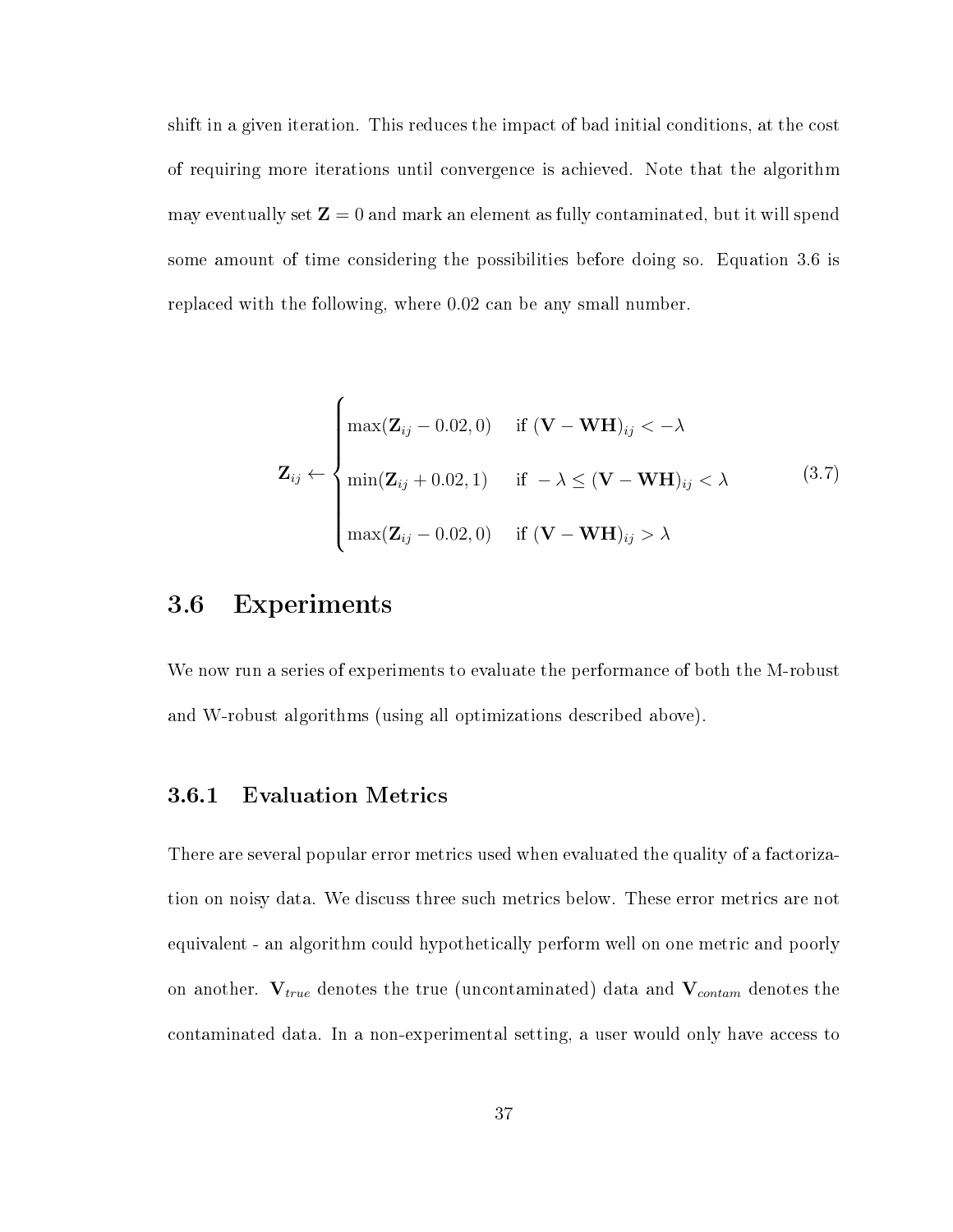$\mathbf{V}_{contam}.$ 

**Factorization Error** NMF takes  $V_{\text{contam}}$  as input and tries to optimize  $\phi(\mathbf{V}_{\text{contam}}-$ WH). Thus, a common evaluation metric is to test how well it performed the factorization on the noncontaminated entries. Define  $B_{ij} = 1$  if  $V_{ij}$  is non-contaminated; note  $\sum \mathbf{B}_{ij}$  is the number of noncontaminted entries in the matrix. We then define

$$
ERR_{fs} = \frac{\sum_{ij} \mathbf{B}_{ij} * (\mathbf{V}_{contam} - \mathbf{W} \mathbf{H})_{ij}^{2}}{\sum_{ij} \mathbf{B}_{ij}}
$$
  
\n
$$
ERR_{11} = \frac{\sum_{ij} \mathbf{B}_{ij} * |\mathbf{V}_{contam} - \mathbf{W} \mathbf{H}|_{ij}}{\sum_{ij} \mathbf{B}_{ij}}
$$
  
\n
$$
ERR_{12} = \frac{\sqrt{\sum_{j} (\sum_{i} \mathbf{B}_{ij} * |\mathbf{V}_{contam} - \mathbf{W} \mathbf{H}|_{ij})^{2}}}{\sum_{ij} \mathbf{B}_{ij}}
$$
  
\n
$$
ERR_{21} = \frac{\sum_{j} \sqrt{\sum_{i} \mathbf{B}_{ij} * (\mathbf{V}_{contam} - \mathbf{W} \mathbf{H})_{ij}^{2}}}{\sum_{ij} \mathbf{B}_{ij}}
$$
  
\n
$$
ERR_{\infty} = \max(\mathbf{B}_{ij} * |\mathbf{V}_{contam} - \mathbf{W} \mathbf{H}|_{ij})
$$

 $ERR_{fs}$  is interpreted as the average Frobenius-squared norm on the noncontaminated entries. The other error measures have the same interpretation for the  $L_{11}$ norm, the  $L_{12}$  norm, the  $L_{21}$  norm, and the  $L_{\infty}$  norm respectively.

Reconstruction Error An alternative error metric is the reconstruction error, which specifically measures how well the algorithm can estimate the contaminated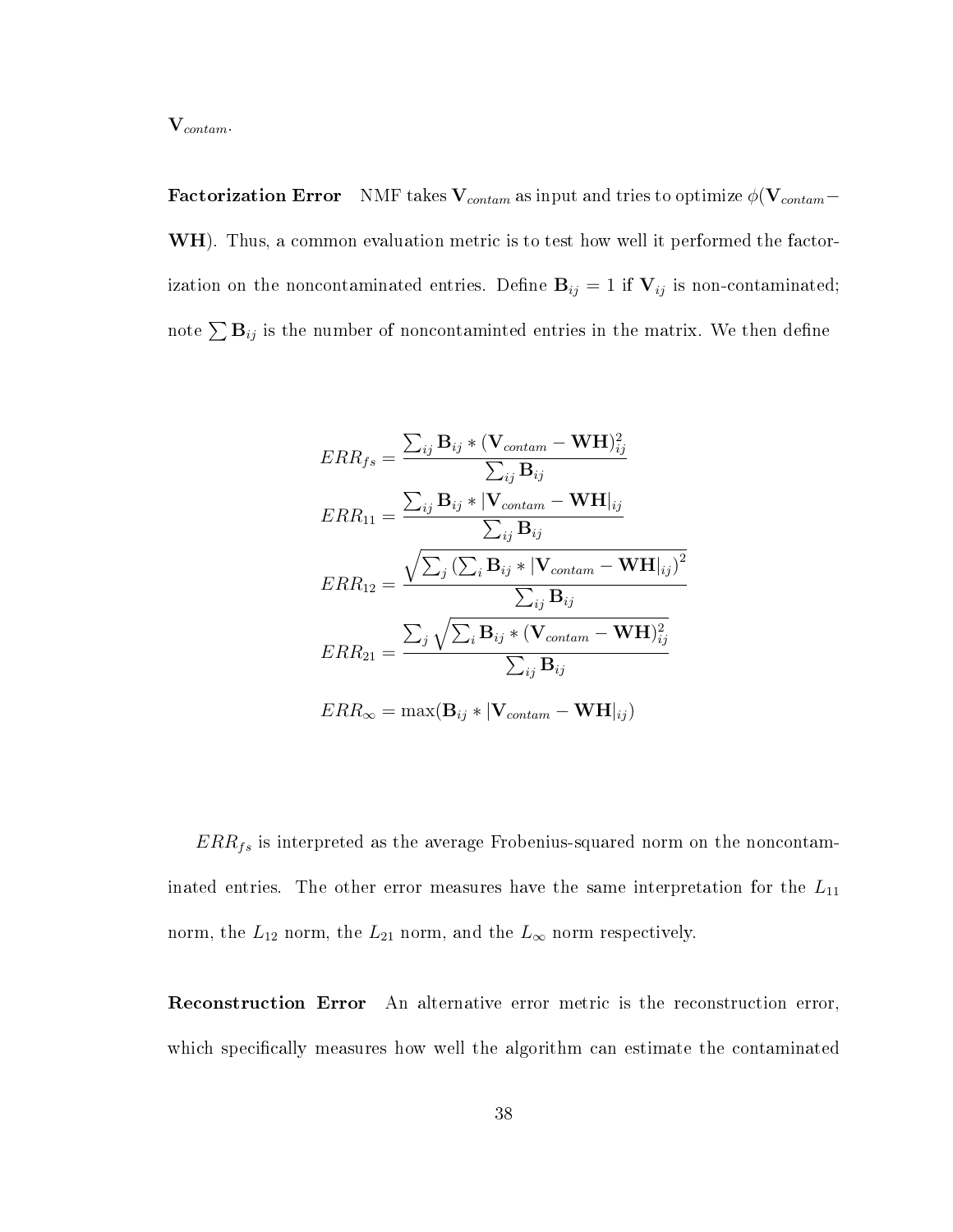entries (i.e. reconstructing the correct values). Note this metric can only be evaluated on datasets where we know the ground truth  $V_{true}$ . We again define  $B_{ij} = 1$  if  $V_{ij}$  is non-contaminated.

$$
REC_{fs} = \frac{\sum_{ij} (1 - \mathbf{B}_{ij}) \times (\mathbf{V} - \mathbf{W} \mathbf{H})_{ij}^2}{\sum_{ij} (1 - \mathbf{B}_{ij})}
$$

 $REC_{11}$ ,  $REC_{21}$ ,  $REC_{12}$ , and  $REC_{\infty}$  are all defined similarly by taking the respective ERR function, replacing  $B_{ij}$  with  $1 - B_{ij}$  and  $V_{contam}$  with  $V_{true}$ .

**Precision** / **Recall** A third metric we consider is identifying which elements are contaminated instead of trying to minimize the error. We compare the elements the algorithm marks as contaminated against the true location of the contamination, and compute precision, recall, and  $F_1$  score. Note that Traditional NMF and other nonrobust algorithms do not mark any entries as contaminated, so instead we compute  $(V - WH)^2$  and choose the entries with the highest error as contaminated.

**Comparisons:** We compare against Traditional NMF, Absolute NMF, and the  $L_{21}$ loss algorithms (all discussed in Chapter 2). We also compare against Lin's [29] algorithm to minimize the Frobenius loss (discussed in Chapter 4). Shen's algorithm to minimize  $L_{robust}$  (this is not a multiplicative update algorithm, but is minimizing the same function, so we include it as a comparison point), and Kannan's algorithm to minimize  $\sum({\bf V}_{ij} - {\bf W}{\bf H}_{ij} - {\bf S}_{ij}^2 + \lambda |{\bf S}|_{12}.$  All algorithms are given the same random initializations of  $W$  and  $H$  and given the same computational resources. To ensure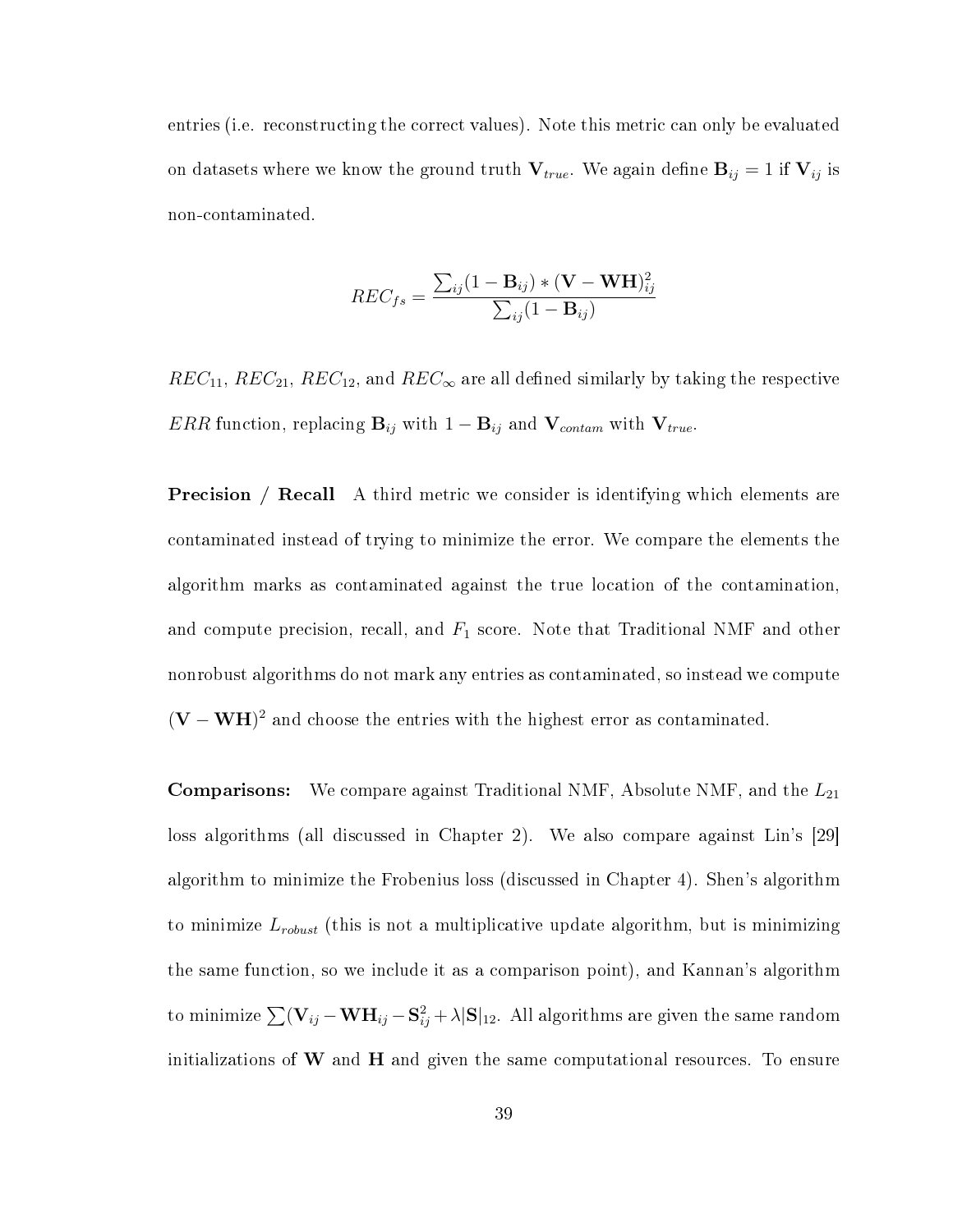| $\rm{Alg}$                                        | $\text{ERR}_{fs}$ | $ERR_{11}$ | $ERR_{12}$        | $\rm{ERR}_{21}$   | $\mathrm{ERR}_\infty$            |
|---------------------------------------------------|-------------------|------------|-------------------|-------------------|----------------------------------|
| Traditional [28]                                  | 0.285             | 0.407      | 0.012             | 0.017             | 6.134                            |
| $Lin$ [29]                                        | 0.285             | 0.407      | 0.012             | 0.017             | 6.330                            |
| Absolute [24]                                     | 0.283             | 0.406      | 0.012             | 0.017             | 6.148                            |
| L21 Loss $[24]$                                   | 0.284             | 0.407      | 0.012             | 0.017             | 6.176                            |
| Kannan et al [21]                                 | 0.224             | 0.394      | 0.012             | 0.015             | 2.797                            |
| Shen et al $[41]$                                 | 0.278             | 0.402      | 0.012             | 0.017             | 6.197                            |
| M-Robust                                          | 0.021             | 0.117      | 0.003             | 0.004             | 6.197                            |
| W-Robust                                          | 0.017             | 0.104      | 0.003             | 0.004             | 0.916                            |
| Table 3.2: Reconstruction Error on Synthetic Data |                   |            |                   |                   |                                  |
| $\rm{Alg}$                                        | $\text{REC}_{fs}$ | $REC_{11}$ | $\text{REC}_{12}$ | $\text{REC}_{21}$ | $\overline{\text{REC}}_{\infty}$ |
| Traditional [28]                                  | 1.880             | 1.195      | 0.039             | 0.159             | 9.015                            |
| Lin [29]                                          | 1.888             | 1.195      | 0.039             | 0.159             | 9.158                            |
| Absolute [24]                                     | 1.910             | 1.194      | 0.039             | 0.014             | 9.588                            |
| L21 Loss $[24]$                                   | 1.907             | 1.194      | 0.039             | 0.159             | 9.588                            |
| Kannan et al [21]                                 | 0.800             | 0.766      | 0.248             | 0.105             | 4.348                            |
| Shen et al $[41]$                                 | 1.867             | 1.184      | 0.309             | 0.159             | 9.076                            |
| M-Robust                                          | 0.146             | 0.292      | 0.009             | 0.042             | 5.139                            |
| W-Robust                                          | 0.037             | 0.157      | 0.005             | 0.022             | 5.881                            |
|                                                   |                   |            |                   |                   |                                  |
| Table 3.3: Precision and Recall on Synthetic Data |                   |            |                   |                   |                                  |
| $\rm{Alg}$<br>Precision                           | Recall            |            | F1                |                   |                                  |

Table 3.1: Factorization Error on Synthetic Data

All algorithms achieved > 0.99 precision and recall

a fair comparison, all algorithms are reimplemented in Python from their respective papers and are given sufficient time to converge.

#### 3.6.2 Experimental Results

**Synthetic:** We generate a  $1000 \times 80$  matrix  $W_{true}$  and a  $80 \times 1000$  matrix  $H_{true}$ . 25% of the entries of  $W_{true}$  and  $H_{true}$  are set to 1 - the remaining entries are set to 0. We set  $Vtrue = W_{true}H_{true}$ . We then create  $V_{contam}$  by randomly selecting 7% of the elements of  $V_{true}$ , and adding 5 to those indices.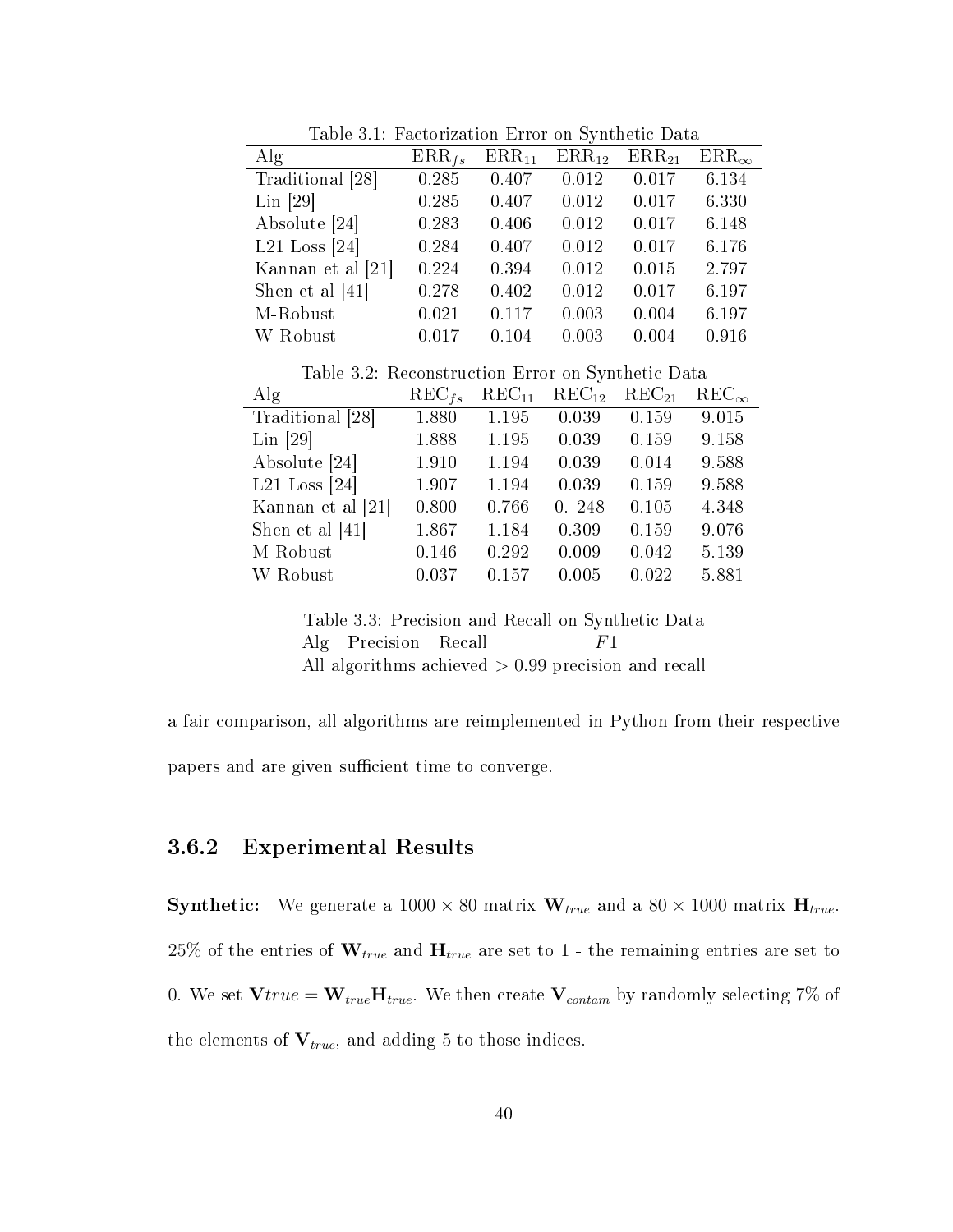**Faces:** The ORL Database of Faces  $[40]$  is a database of image files that has been used in several NMF studies [26, 17]. An image file is represented by a  $112 \times 92$  matrix which we rescale from  $[0, 255]$  grayscale values to  $[0, 1]$  decimal values. To generate  $V_{contam}$ , we randomly choose 8% of the entries. Chosen entries with values less than 0.5 are set to 1, chosen entries with values greater than 0.5 are set to 0.

Text: 20Newsgroups is a collection of news documents that is commonly used for text experiments. Using sci-kit learn, we load 500 documents about computers (documents that have been assigned to topic 'comp.\*'). We strip off headers, footers, and quotations. We then select the 500 most common words, excluding words that appear in more than 95% of the documents and common English stopwords (the, and, or, etc.). For each document and each word, we count the number of times that word appears in that document. The result is a  $500 \times 500$  matrix of nonnegative integer values. To generate  $V_{contam}$ , we choose 8% of the entries with  $V = 0$  and add 1 to those entries. This represent adding random words to documents.

Summary: On almost all experiments and metrics, the M-Robust and W-Robust algorithms outperformed alternative approaches.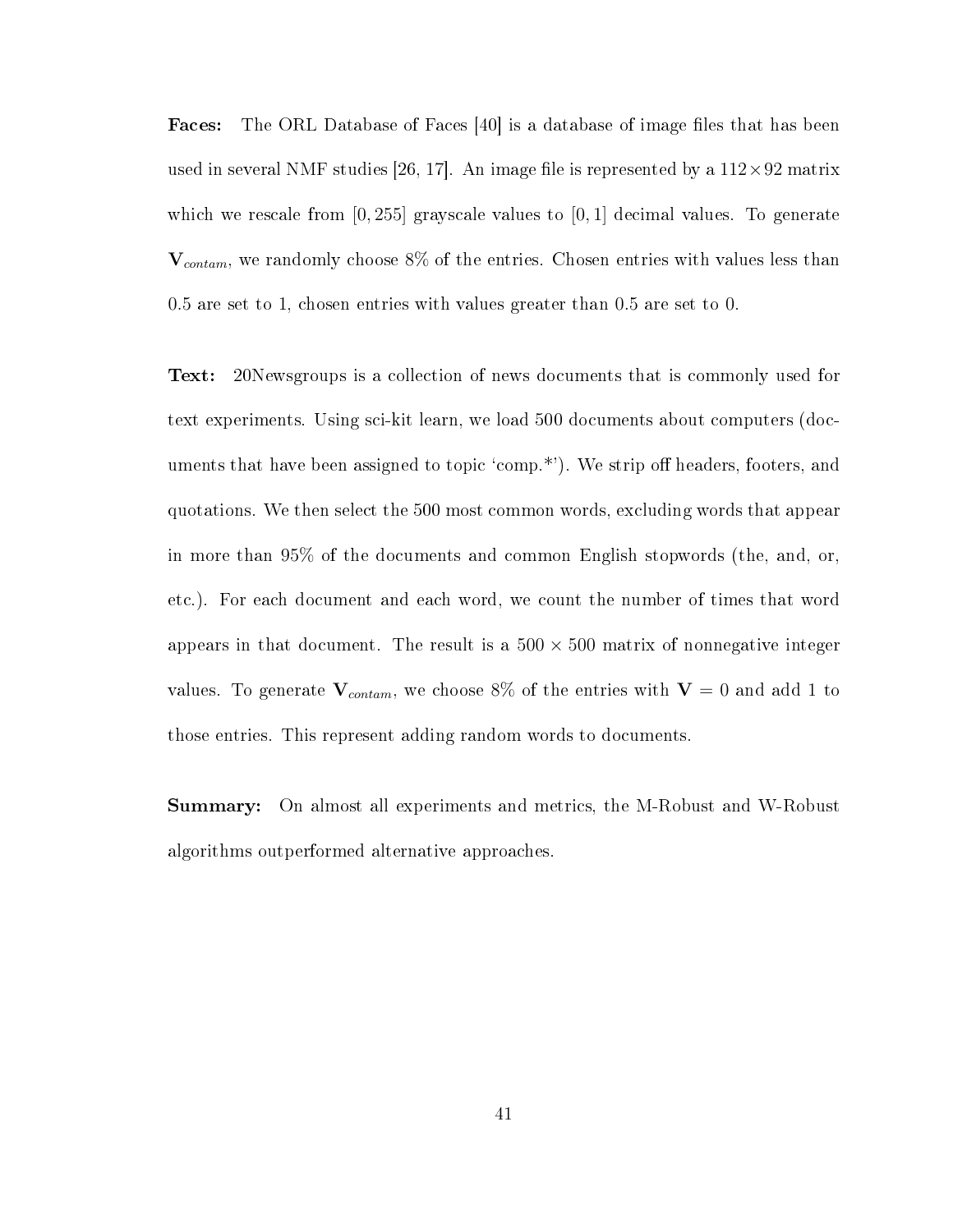|                                                            | Table 3.4: Factorization Error on Face Data |            |            |            |                                  |
|------------------------------------------------------------|---------------------------------------------|------------|------------|------------|----------------------------------|
| $\rm{Alg}$                                                 | $\text{ERR}_{fs}$                           | $ERR_{11}$ | $ERR_{12}$ | $ERR_{21}$ | $\rm{ERR}_{\infty}$              |
| Traditional [28]                                           | 0.012                                       | 0.071      | 0.007      | 0.013      | 0.923                            |
| $Lin$ [29]                                                 | 0.012                                       | 0.071      | 0.007      | 0.013      | 0.851                            |
| Absolute [24]                                              | 0.009                                       | 0.055      | 0.007      | 0.011      | 0.739                            |
| L21 Loss $[24]$                                            | 0.010                                       | 0.062      | 0.007      | 0.009      | 0.838                            |
| Kannan et al [21]                                          | 0.020                                       | 0.082      | 0.008      | 0.013      | 1.935                            |
| Shen et al $[41]$                                          | 0.010                                       | 0.062      | 0.006      | 0.009      | 0.889                            |
| M-Robust                                                   | 0.007                                       | 0.050      | 0.004      | 0.008      | 1.140                            |
| W-Robust                                                   | 0.005                                       | 0.045      | 0.02       | 0.002      | 0.042                            |
|                                                            |                                             |            |            |            |                                  |
|                                                            |                                             |            |            |            |                                  |
| Table 3.5: Reconstruction Error on Face Data<br>$\rm{Alg}$ | $\text{REC}_{fs}$                           | $REC_{11}$ | $REC_{12}$ | $REC_{21}$ | $\overline{\text{REC}}_{\infty}$ |
| Traditional [28]                                           | 0.121                                       | 0.264      | 0.036      | 0.095      | 1.351                            |
| $\text{Lin}$  29                                           | 0.121                                       | 0.254      | 0.034      | 0.092      | 1.215                            |
| Absolute 24                                                | 0.135                                       | 0.225      | 0.036      | 0.080      | 0.999                            |
| L21 Loss $[24]$                                            | 0.124                                       | 0.224      | 0.034      | 0.081      | 1.070                            |
| Kannan et al [21]                                          | 0.106                                       | 0.259      | 0.033      | 0.105      | 1.764                            |
| Shen et al [41]                                            | 0.127                                       | 0.253      | 0.035      | 0.096      | 1.652                            |
| M-Robust                                                   | 0.119                                       | 0.228      | 0.013      | 0.079      | 1.698                            |

| Table 3.6: Precision and Recall on Face Data |  |  |  |
|----------------------------------------------|--|--|--|
|                                              |  |  |  |

| $\rm{Alg}$        | Precision | Recall | F1    |
|-------------------|-----------|--------|-------|
| Traditional [28]  | 0.759     | 0.940  | 0.843 |
| $Lin$ [29]        | 0.758     | 0.947  | 0.843 |
| Absolute [24]     | 0.731     | 0.913  | 0.812 |
| L21 Loss $[24]$   | 0.755     | 0.944  | 0.839 |
| Kannan et al [21] | 0.763     | 0.953  | 0.848 |
| Shen et al $[41]$ | 0.772     | 0.964  | 0.857 |
| M-Robust          | 0.849     | 0.997  | 0.917 |
| W-Robust          | 0.800     | 0.998  | 0.889 |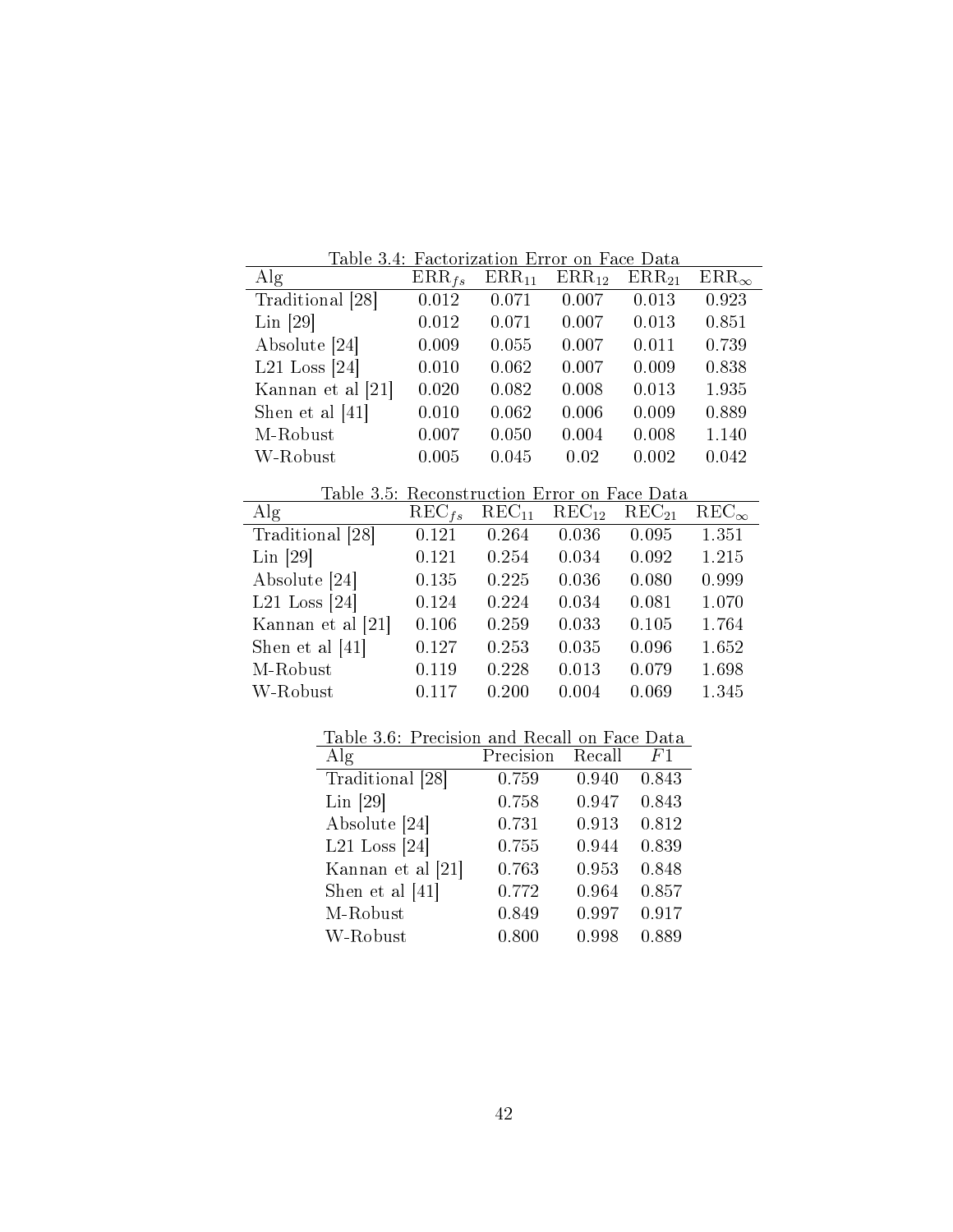| Table 3.7: Factorization Error on Text Data  |                     |                   |                   |                   |                                  |
|----------------------------------------------|---------------------|-------------------|-------------------|-------------------|----------------------------------|
| Alg                                          | $\mathrm{ERR}_{fs}$ | $ERR_{11}$        | $ERR_{12}$        | $ERR_{21}$        | $ERR_{\infty}$                   |
| Traditional [28]                             | 0.133               | 0.269             | 0.012             | 0.016             | 5.816                            |
| $Lin$ [29]                                   | 0.133               | 0.267             | 0.012             | 0.016             | 6.000                            |
| Absolute [24]                                | 0.132               | 0.267             | 0.012             | 0.016             | 5.834                            |
| L21 Loss $[24]$                              | 0.132               | 0.267             | 0.012             | 0.016             | 5.815                            |
| Kannan et al [21]                            | 0.139               | 0.273             | 0.013             | 0.017             | 5.931                            |
| Shen et al $[41]$                            | 0.132               | 0.267             | 0.012             | 0.016             | 5.815                            |
| M-Robust                                     | 0.007               | 0.050             | 0.004             | 0.008             | 5.140                            |
| W-Robust                                     | 0.105               | 0.168             | 0.008             | 0.013             | 5.086                            |
|                                              |                     |                   |                   |                   |                                  |
|                                              |                     |                   |                   |                   |                                  |
| Table 3.8: Reconstruction Error on Face Data |                     |                   |                   |                   |                                  |
| $\rm{Alg}$                                   | $\text{REC}_{fs}$   | $\text{REC}_{11}$ | $\text{REC}_{12}$ | $\text{REC}_{21}$ | $\overline{\text{REC}}_{\infty}$ |
| Traditional [28]                             | 0.164               | 0.303             | 0.014             | 0.063             | 5.766                            |
| $Lin$ [29]                                   | 0.160               | 0.300             | 0.014             | 0.062             | 5.541                            |
| Absolute [24]                                | 0.112               | 0.225             | 0.036             | 0.080             | 5.999                            |
| L21 Loss $[24]$                              | 0.106               | 0.224             | 0.034             | 0.081             | 5.070                            |
| Kannan et al [21]                            | 0.165               | 0.305             | 0.014             | 0.064             | 5.600                            |
| Shen et al $[41]$                            | 0.160               | 0.297             | 0.014             | 0.062             | 5.764                            |
| M-Robust                                     | 0.105               | 0.175             | 0.010             | 0.042             | 5.215                            |
| W-Robust                                     | 0.063               | 0.056             | 0.003             | 0.023             | 6.503                            |

| Table 3.9: Precision and Recall on Face Data |  |  |  |
|----------------------------------------------|--|--|--|
|                                              |  |  |  |

| $\rm{Alg}$        | Precision | Recall | F1    |
|-------------------|-----------|--------|-------|
| Traditional [28]  | 0.815     | 0.846  | 0.820 |
| $Lin$ [29]        | 0.813     | 0.844  | 0.828 |
| Absolute          | 0.815     | 0.845  | 0.830 |
| L21 Loss $[24]$   | 0.815     | 0.846  | 0.830 |
| Kannan et al [21] | 0.790     | 0.820  | 0.805 |
| Shen et al $[41]$ | 0.816     | 0.850  | 0.832 |
| M-Robust          | 0.836     | 0.871  | 0.854 |
| W-Robust          | 0.841     | 0.873  | 0.857 |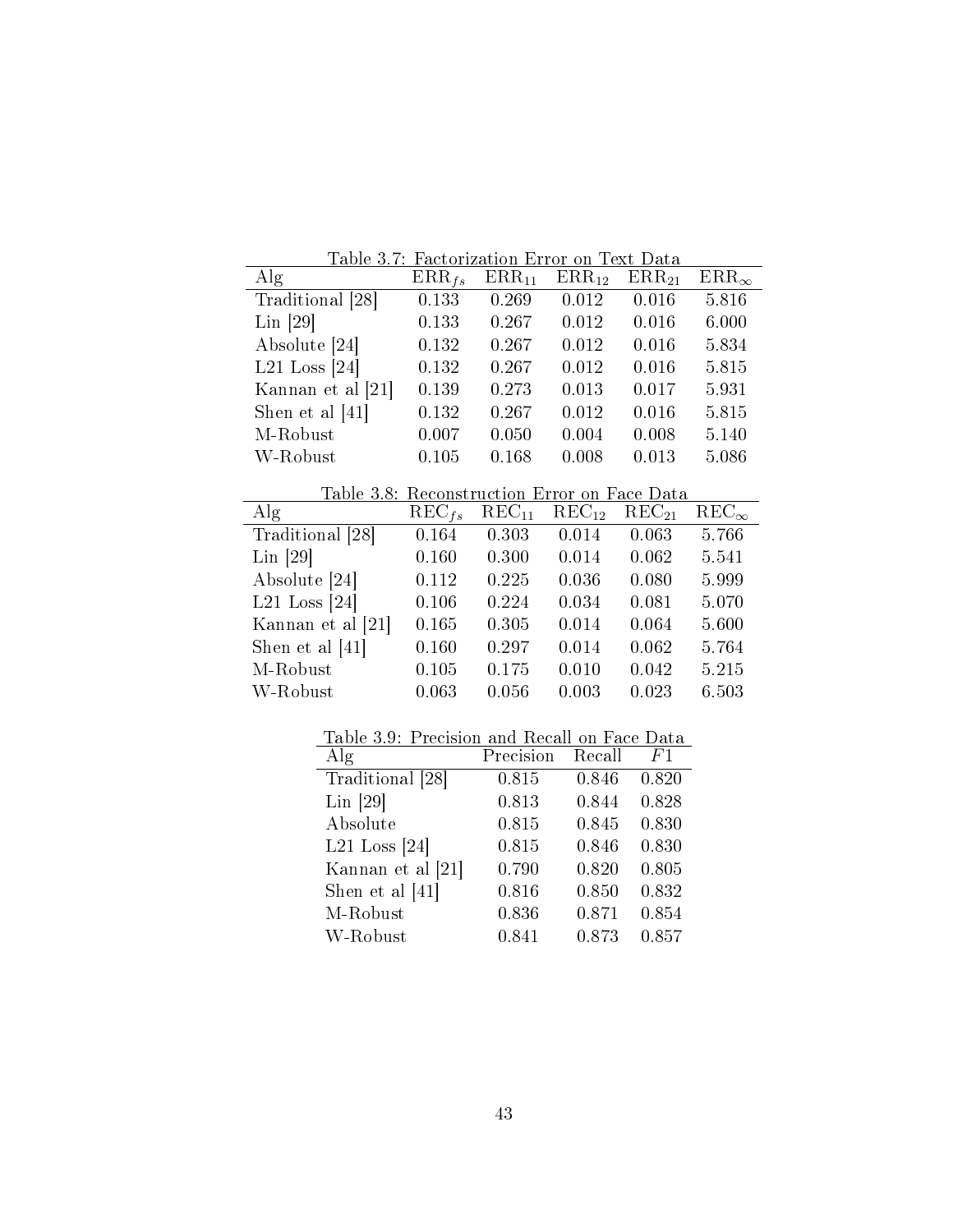## Chapter 4

# Convergence

In this chapter, we prove that multiplicative update algorithms, including Traditional NMF, M-robust NMF, and W-robust NMF, converge to a KKT optimality point of a perturbed error function as long as  $0/0$  is treated as 0. Section 4.1 defines the Clarke derivative, Section 4.2 discusses existing convergence results and why a standard derivative proof of convergence does not hold. Section 4.3 proves convergence of Algorithm 2.1 using the Clarke derivative and Section 4.4 proves the convergence of Algorithm 3.6 and Algorithm 3.10

### 4.1 Matrix Derivatives

Let  $L$  be a function that maps one or more matrices to a scalar. The Frobenius loss, robust loss, weighted loss, huber loss, and truncated loss are all examples of such scalar functions. The definitions of derivative and partial derivative of  $L$  extend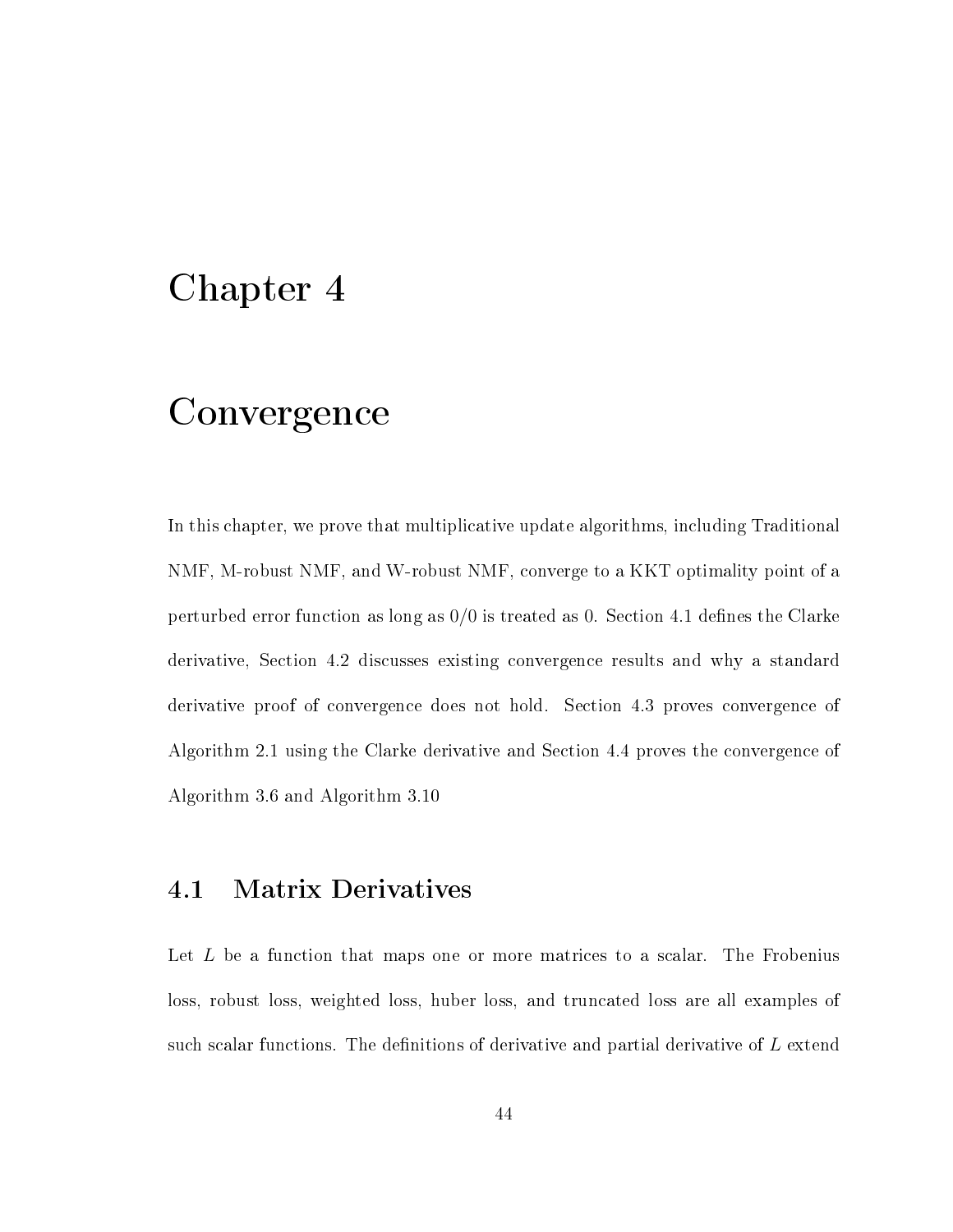naturally from their standard calculus definitions.

**Definition 4.1** (Matrix Derivative). Let  $L(\mathbf{W}, \mathbf{H})$  be a differentiable scalar function. The matrix derivative of L is denoted  $\nabla L$  and is a  $(\mathbf{M}_w, \mathbf{M}_h)$  pair, where the  $(i, a)$ -th element of  $\mathbf{M}_w$  is the partial derivative of L with respect to  $\mathbf{W}_{ia}$  and the  $(a, j)$ -th element of  $M_h$  is the partial derivative of L with respect to  $H_{aj}$ 

**Definition 4.2** (Partial Matrix Derivative). Let  $L(\mathbf{W}, \mathbf{H})$  be a differentiable scalar function. The matrix derivative of L with respect to  $\mathbf{W}_{ia}$  is denoted  $\nabla_w L_{ia}$  and is a scalar value equal to the partial derivative of L with respect to  $\mathbf{W}_{ia}$ . The partial derivative of L with respect to  $\mathbf{H}_{aj}$  is denoted  $\nabla_h L_{aj}$  and defined similarly.

However, if  $L$  is not differentiable, these quantities might not be well defined. The Clarke derivative is a generalization of the regular derivative for nonconvex and nonsmooth functions where the regular derivative does not exist. See [38] for a more comprehensive overview of the Clarke derivative.

**Definition 4.3.** A function L is locally Lipschitz at a point  $\theta$  if there exists  $\epsilon > 0$ and a  $\Gamma > 0$  such that  $|L(\theta) - L(\theta')| \leq \Gamma |\theta - \theta'|$  for all x' where  $|\theta - \theta'| < \epsilon$ .

Intuitively, L is locally Lipschiz at  $\theta$  means that in the neighborhood around  $\theta$ , L remains in a bounded neighborhood around  $L(x)$ . All of the loss functions described in the previous chapters are locally Lipschitz.

**Definition 4.4.** The Clarke directional derivative of a locally Lipschitz function  $L$ at a point  $\theta$  in the direction of  $\vec{d}$  is  $L^{\circ}(x; \vec{d}) = \limsup$  $\theta' \rightarrow \theta, t \downarrow 0$  $\left[ L(\theta' + t\vec{d}) - L(\theta') \right] / t$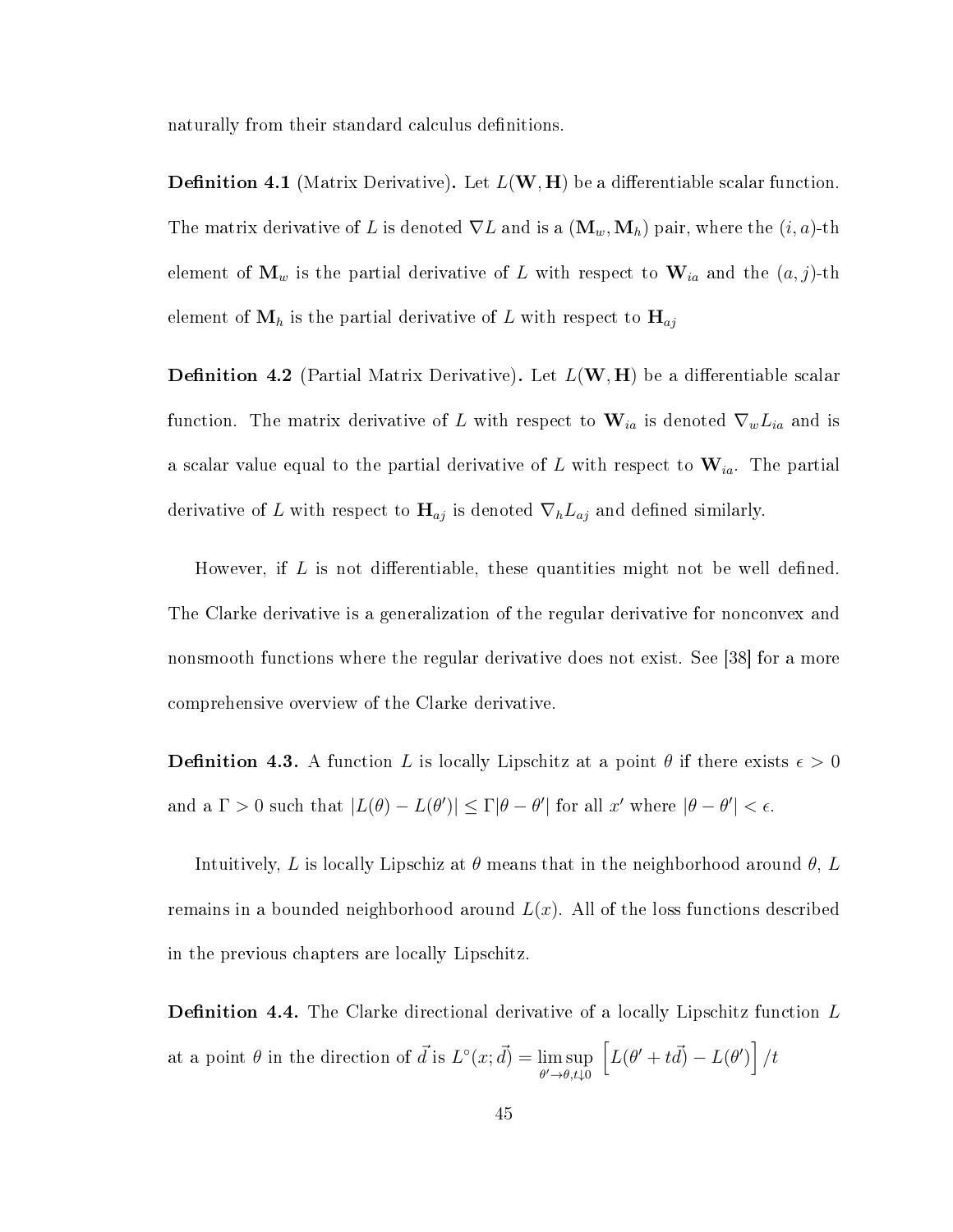**Definition 4.5.** The Clarke generalized subderivative of L at a point  $\theta$  is the set

$$
\widetilde{\nabla}L(\theta) = \{\vec{\zeta} : L^{\circ}(\theta; \vec{d}) \ge \vec{\zeta} \cdot \vec{d} \,\,\forall \vec{d}\}
$$

where  $\vec{\zeta} \cdot \vec{d}$  is inner product. Elements of  $\widetilde{\nabla}L$  are called Clarke subgradients.

The standard notion of the derivative  $\nabla f$  assumes a derivative that is continuous, has a single value everywhere, and takes 0 at the minimum point. The Clarke derivative allows for nonsmooth functions and is set-valued. When L is a smooth function and the regular derivative exists,  $\widetilde{\nabla}L$  is a singleton set that contains the derivative. If L is a convex function and the regular subderivative exists,  $\nabla L$  is set that contains the subderivative.  $L$  is said to be Clarke regular at these locations.

**Corollary 4.6** ([38]). If L is locally Lipschitz at  $\theta$ ,  $\tilde{\nabla}L(x)$  is nonempty. If L is smooth and differentiable at  $\theta$ , then  $\tilde{\nabla}L(\theta) = \{L'(\theta)\}\$ . If  $\theta$  is a local minima,  $0 \in \tilde{\nabla}L(\theta)$ . Analogues to the chain rule, product rule, and sum rule all apply to subdifferential calculus using the Clarke derivative.

We now introduce a bit of notation that will help prove the convergence results.

**Definition 4.7** (Clarke matrix derivative). Let  $L(\mathbf{W}, \mathbf{H})$  be a locally Lipschitz scalar function. The Clarke matrix derivative of L with respect to  $\mathbf{W}_{ia}$  is

$$
\nabla_w L_{ia} = \{ w : (\mathbf{M}_w, \mathbf{M}_h) \in \nabla L(\mathbf{W}, \mathbf{H}) \text{ entry } (i, a) \text{ of } \mathbf{M}_w \text{ equals } w \}
$$

and define  $\widetilde{\nabla}_h F_{aj}$  similarly.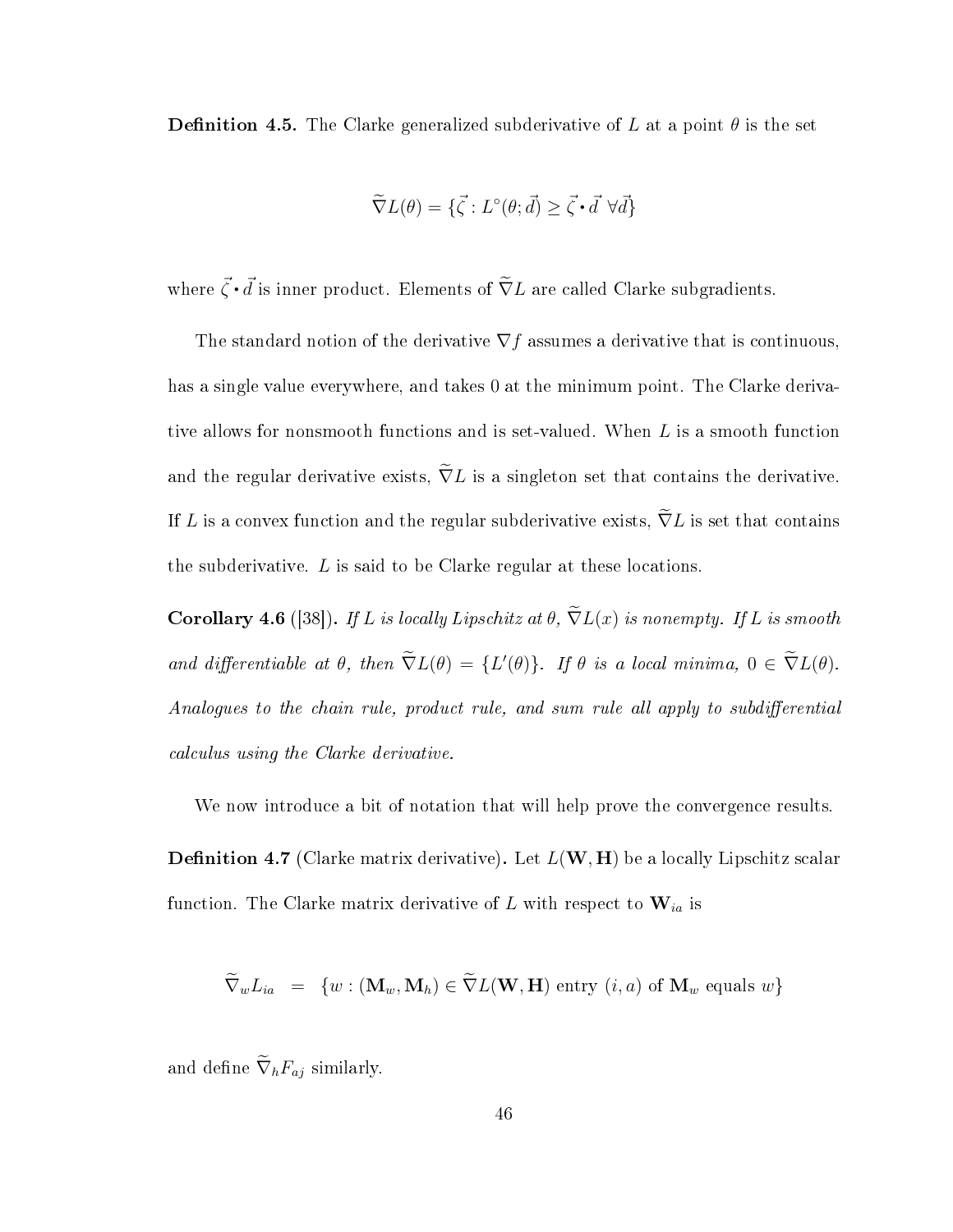When meaning is obvious and the Clarke matrix derivative is a singleton set, we will sometimes use equality as a shorthand:  $u = \tilde{\nabla}_{w}L_{ia}$  is shorthand for setting u to be equal to the single element in  $\widetilde{\nabla}_{w}L_{ia}$ .

Note that while Definition 4.2 and 4.7 may appear similar, they are not identical - there is no such thing as a Clarke partial derivative.

#### 4.1.1 KKT Conditions

The Karush Kuhn Tucker (KKT) are a set of conditions are necessary conditions for a point  $\theta$  to be an optimal point of a function L under certain constraints (for example, the nonnegativity constraint of NMF).

**Definition 4.8** (KKT Conditions). Given a function  $f(\theta)$  to minimize and a set of inequality constraints  $C_r(\theta) \leq 0$ ,  $\theta$  satisfies the KKT optimality conditions if for each inequality constraint  $C_r$ , there exists a corresponding  $u_r \in \mathbb{R}$  such that the following three conditions are satisfied

- $0 \in \widetilde{\nabla}_{\varphi} \overline{L}(\theta) + \sum_{r} u_r \widetilde{\nabla}_{\varphi} C_i(\theta)$  for each variable  $\varphi$  in  $\theta$
- $u_rC_r(\theta) = 0, u_r \ge 0$
- $C_r(\theta) \leq 0$

A point is called a KKT optimality point if it satisfies the KKT optimality conditions described above. When inequality constraint  $C_r$  is slack, i.e.  $C_r(\theta) < 0$ , then the corresponding  $u_r = 0$  and we expect  $\tilde{\nabla}_r f(\theta) = 0$ . When constraint  $C_r$  is tight, i.e.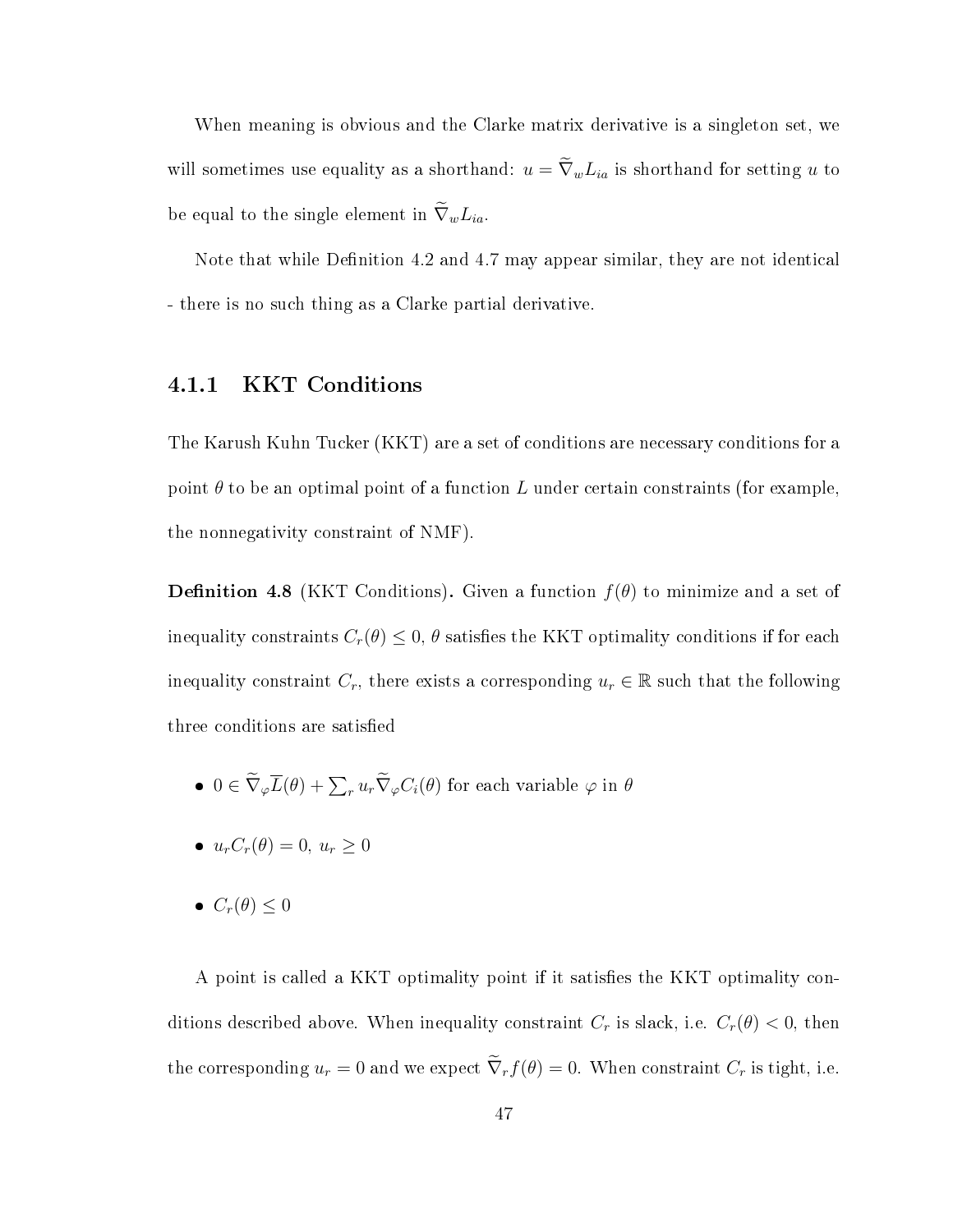$C_r(x) = 0$ , then the corresponding  $u_r > 0$ . Intuitively, for a point  $\theta$  to be optimal, it should either be in the interior of the constrained space with a zero derivative, or it should be on the boundary of the constrained space and the derivative is pointing `outwards'.

## 4.2 Convergence and Underflow

The traditional Lee and Seung multiplicative update steps in Algorithm 2.1 are not well defined when  $\mathbf{WHH}^T = 0$  or  $\mathbf{W}^T \mathbf{WH} = 0$  in some entry. There are two major implications of this problem. The first issue is that the Lee and Seung algorithm is not actually guaranteed to converge to a KKT point. If the limit point is on the boundary where  $\mathbf{WHH}^T = 0$ , the update rule is not actually defined and thus the limit point cannot be declared a KKT optimality point. Lin [29] offers a modified algorithm that is theoretically guaranteed to converge to a KKT optimality point. Essentially, Lin adds a  $+\epsilon$  term into the denominator. However, he needs to replace W and H with  $W^{\circ}$  and  $H^{\circ}$  to maintain the monotonic guarantee and ensure convergence.

| Algorithm 4.11 Lin NMF                                                                                                                                                |
|-----------------------------------------------------------------------------------------------------------------------------------------------------------------------|
| 1: Randomly Initialize $W$ and $H$                                                                                                                                    |
| 2 for $t = 1, 2, 3$ do                                                                                                                                                |
| 3: $\mathbf{W}_{ia}^{\circ} = \mathbf{W}_{ia}$ if $\nabla_w (L_{fro})_{ia} > 0$ else $\mathbf{W}_{ia}^{\circ} = \max(\mathbf{W}_{ia}, \epsilon)$                      |
| $\mathbf{W} \leftarrow \mathbf{W} - \frac{\mathbf{W}}{\mathbf{W}^\circ \mathbf{H} \mathbf{H}^T + \epsilon} \odot \nabla_w (L_{fro})_{ia}$<br>4 <sup>1</sup>           |
| 5: $\mathbf{H}_{aj}^{\circ} = \mathbf{H}_{aj}$ if $\nabla_h (L_{fro})_{aj} > 0$ else $\mathbf{H}_{aj}^{\circ} = \max(\mathbf{H}_{aj}, \epsilon)$                      |
| $\mathbf{H}^{\circ}$<br>$\mathbf{H} \leftarrow \mathbf{H} - \frac{11}{\mathbf{W}^T \mathbf{W} \mathbf{H}^\circ + \epsilon} \nabla_h (L_{fro})_{aj}$<br>6 <sub>1</sub> |
| 7 end for                                                                                                                                                             |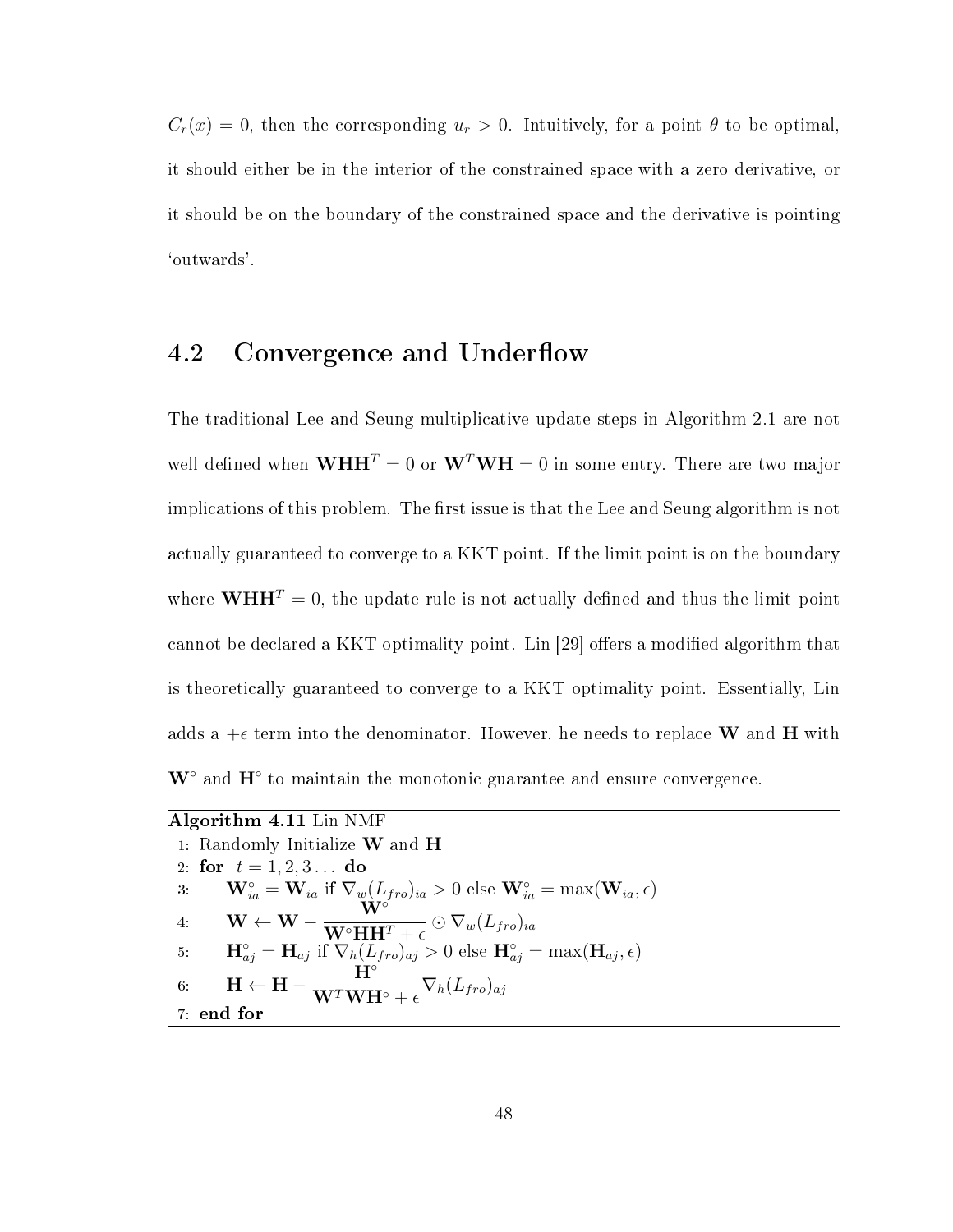| rapic 1.1. <i>Tipproaches</i> to Chucritow |                                                                                                                                                                  |                |  |  |  |
|--------------------------------------------|------------------------------------------------------------------------------------------------------------------------------------------------------------------|----------------|--|--|--|
| Approach                                   | Formal Update Step                                                                                                                                               | Implementation |  |  |  |
| Treat $0/0 = 0$                            | $\mathbf{V}\mathbf{H}^T$<br>$\mathbf{W}\odot$<br>$\overline{\max(\epsilon, \mathbf{WHH}^T)}$                                                                     | Scikit-Learn   |  |  |  |
| Treat $0/0 = 1$                            | $\frac{\max(\epsilon,\mathbf{V}\mathbf{H}^T)}{\max(\epsilon,\mathbf{W}\mathbf{H}\mathbf{H}^T)}$<br>$\mathbf{W}\odot$                                             | Nimfa          |  |  |  |
| Force $\mathbf{W}, \mathbf{H} > \epsilon$  | $\overbrace{\phantom{(\mathcal{L}_1,\mathbf{W})\oplus\mathbf{W}}^{\mathcal{L}_2,\mathbf{W}}}\mathbf{W}_{\mathbf{H}}\mathbf{W}_{\mathbf{H}}\mathbf{H}^T$ ,<br>max | MatLab         |  |  |  |
| Throw an error                             | Divide-by-zero Error                                                                                                                                             | CloudNMF       |  |  |  |
| Lin's Rule                                 | See Algorithm 4.11                                                                                                                                               | None           |  |  |  |

Table  $4.1:$  Approaches to Underflow

Putting aside the convergence issue, the second problem with Standard NMF is the divide-by-zero problem. If  $W$  and  $H$  are initialized to be nonzero positive numbers, and in a machine with infinite decimal precision, the algorithm will never encounter a divide by zero issue. On a real-world machine where decimal underflow is a practical concern, some approach needs to be taken to handle the case where a small number underflows into  $0/0$ . There is no uniform approach to handling decimal underflow; Lee and Seung's original paper does not discuss the issue, and as a result different implementations have made different decisions.

One potential solution solution is to replace any denominator less than  $\epsilon$  as  $\epsilon$ . This is the approached used by Scikit-Learn, which corresponds to the idea of treating  $0/0$ as 0. An alternate solution is to replace any numerator or denominator less than  $\epsilon$  with  $\epsilon$ . This is the approach used by the Nimfa library. A third solution to is replace any value in W or H that is less than  $\epsilon$  with  $\epsilon$ . This is the approach taken by MatLab. A fourth solution is to throw an error when decimal underflow occurs, which is the approach the bio-medicine-focused library CloudNMF takes. No major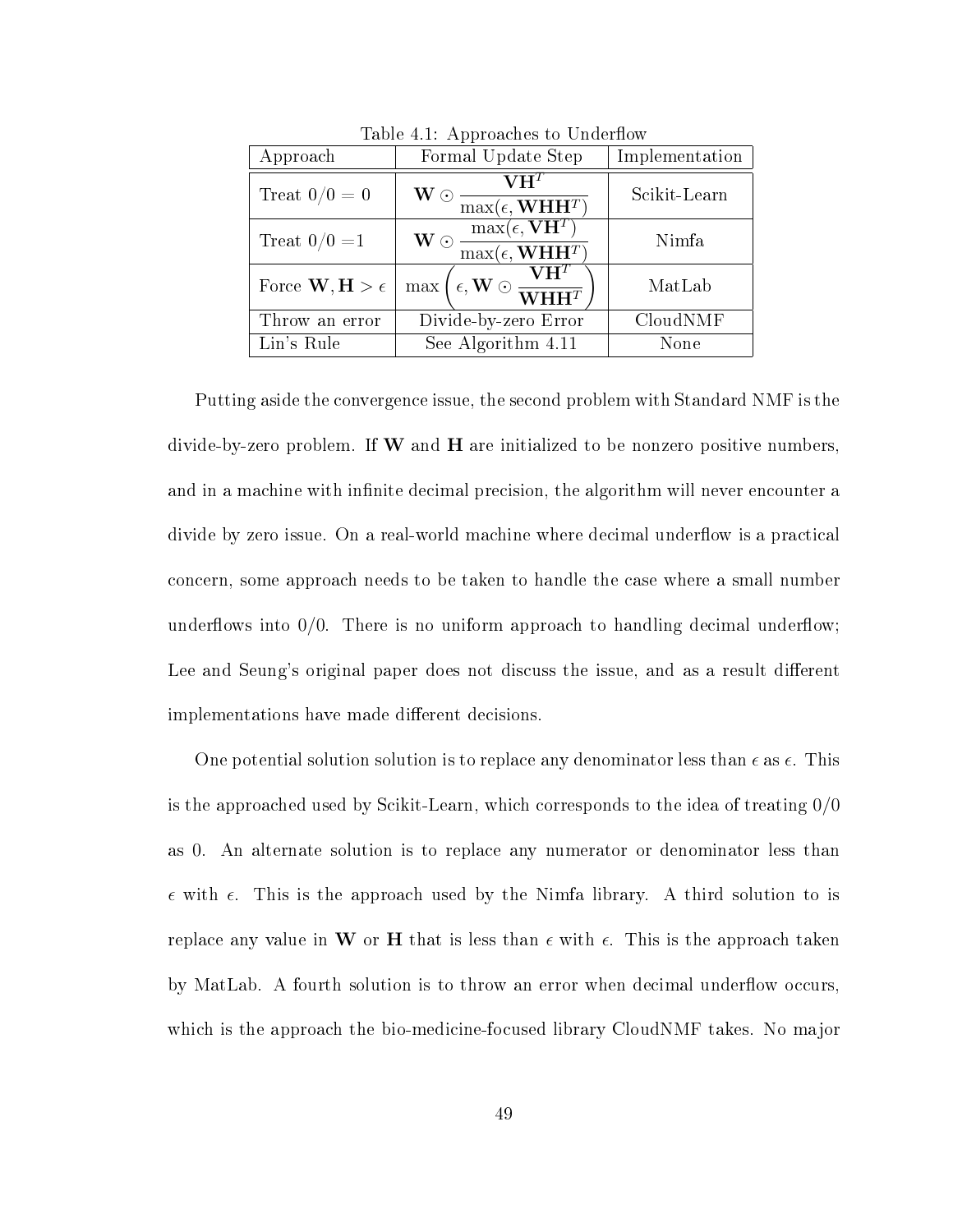matrix library has chosen to implement Lin's approach. For the reasons discussed in Section 2.2.1, the standard multiplicative rules are fast to compute, while replacing W with  $W^{\circ}$  is not. We summarize the various approaches in Table 4.1. None of these libraries offers a particular justification for the decision they make about how to handle decimal underflow.

## 4.3 Convergence of Traditional NMF

In this section, we describe a new result for the convergence of Traditional NMF, along with a justification for the correct way to handle underflow. Under Definition  $4.2$  for the matrix partial derivative, the Lee and Seung update rules can be written as

$$
\mathbf{W}_{ia} \leftarrow \mathbf{W}_{ia} - \frac{\mathbf{W}_{ia}}{[\mathbf{W} \mathbf{H} \mathbf{H}^T]_{ia}} \odot \nabla_w [L_{fro}]_{ia} \tag{4.1}
$$

$$
\mathbf{H}_{aj} \leftarrow \mathbf{H}_{aj} - \frac{\mathbf{H}_{aj}}{[\mathbf{W}^T \mathbf{W} \mathbf{H}]_{aj}} \odot \nabla_h [L_{fro}]_{aj} \tag{4.2}
$$

Thus, the Lee and Seung can be viewed as a variation of gradient descent using a nonstandard step size, specifically targeted at  $L_{fro}$ . We can view the Lee and Seung update steps as a special case of the following updates.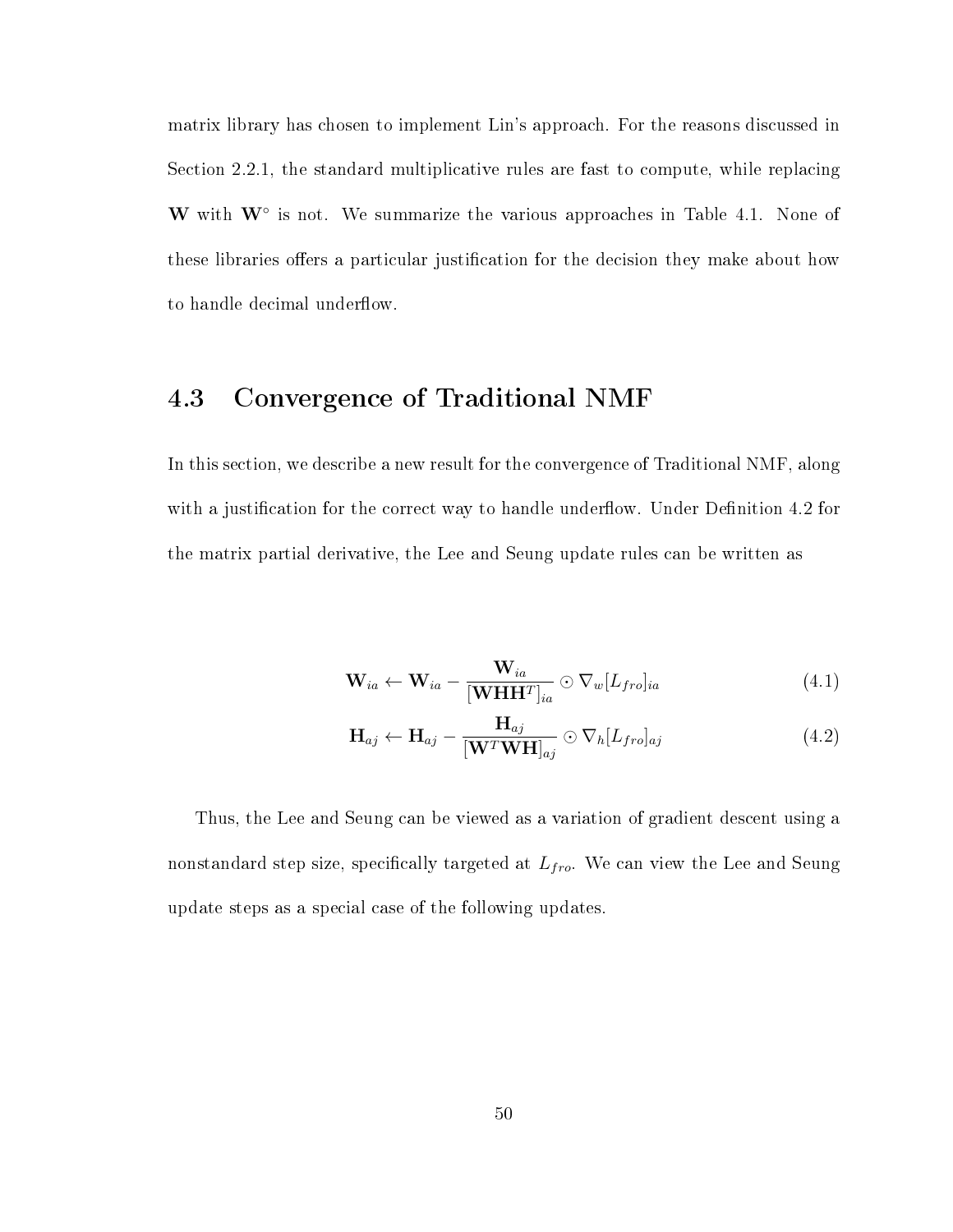$$
\mathbf{W}_{ia} \leftarrow \mathbf{W}_{ia} - \mathbf{X}_w \odot \nabla_w L_{ia}
$$
\n
$$
\mathbf{H}_{aj} \leftarrow \mathbf{H}_{aj} - \mathbf{X}_h \odot \nabla_h L_{aj}
$$
\nwhere  $\mathbf{X}_w, \mathbf{X}_h > 0$  as long as  $\mathbf{W}, \mathbf{H} > 0$ 

but  $\mathbf{X}_w, \mathbf{X}_h$  may not be well-defined when  $\mathbf{W}, \mathbf{H} = 0$ 

We now take inspiration from Lagrangian optimization techniques and modify the loss function to encode the nonnegativity restriction.

**Definition 4.9.** For any loss function  $L(W, H)$ , the perturbed loss function  $\overline{L}(W, H)$ is defined as  $L(W, H) = L(\max(W, 0), \max(H, 0)),$  where  $\max()$  is taken elementwise.

Note that the original loss function and the perturbed loss function agree on all values where  $W, H \geq 0$ . However, the perturbed loss function 'cuts off' at 0. Alternatively, the perturbed loss applies a penalty for assigning negative values to  $W$ and  $H$ , and this penalty is exactly equal to the benefit gained by using a negative value.

**Theorem 4.10.** Let L is a Locally Lipschitz function (not necessarily differentiable) and that the the step sizes in the generic multiplicative update rules (Equation  $\angle 4.3$ ) are chosen so that L is non-increasing. Then those rules are guaranteed to a KKT optimality point of  $\overline{L}$  as long  $\mathbf{X}_w, \mathbf{X}_h > 0$  when  $\mathbf{W}, \mathbf{H} > 0$  and  $\mathbf{X}_w, \mathbf{X}_h = 0$  when  $W, H = 0.$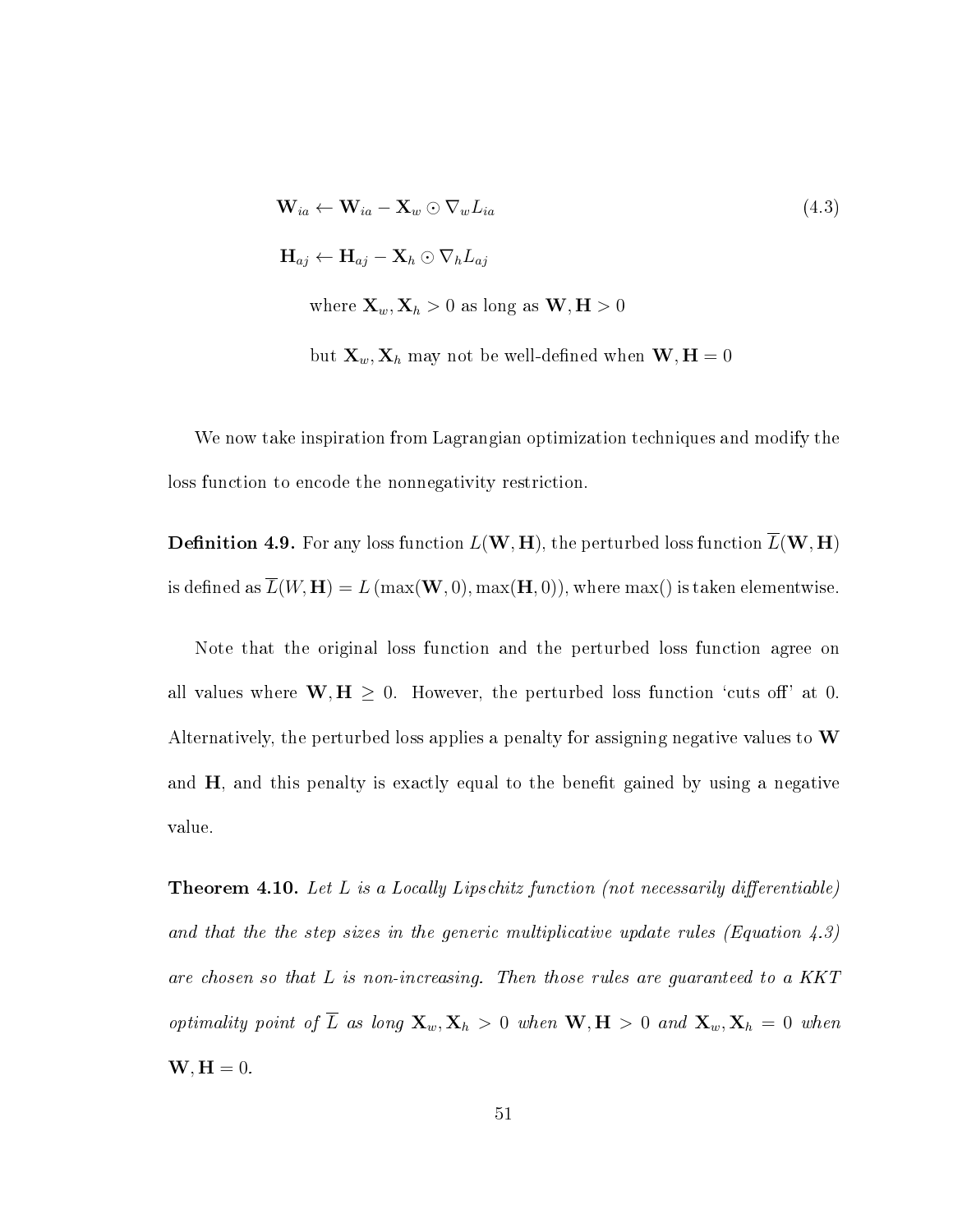Corollary 4.11. The Lee and Seung multiplicative update rules converge to a KKT optimality point of  $\overline{L}_{fro}$  as long as  $0/0$  is replaced with 0.

*Proof.* Let  $\theta = (\mathbf{W}, \mathbf{H})$  be the limit point of the generic NMF multiplicative algorithm. First, we need to convert the nonnegativity constraint into a inequality constraint. This is easily done: for each  $\mathbf{W}_{ij}$ , define  $C_{ijw}(\theta) = -\mathbf{W}_{ij}$  and for each  $\mathbf{H}_{ij}$ , define  $C_{ijh}(\theta) = -\mathbf{H}_{ij}$ . For each constraint, set  $U_{ijw} = U_{ihj} = 0$ . Then  $\theta$  lies within the constrained domain as long as all of the C-constraints are nonpositive and conditions two and three from Definition 4.8 are satisfied.

Suppose  $\mathbf{W}_{ia} > 0$ . Recall from Equation 4.3 that the W update step can be written as  $\mathbf{W} \leftarrow \mathbf{W} - \mathbf{X}_w \odot \nabla L(\theta)$ . If  $\mathbf{W}_{ia} > 0$ , then  $[\mathbf{X}_w]_{ia} > 0$ . If convergence has been achieved, then it must be the case that  $\nabla L_{ia} = 0$ . Since  $\nabla_w L_{ia} \subseteq \widetilde{\nabla}_w L_{ia}$ , we immediately have that  $0 \in \widetilde{\nabla}_{w} L_{ia}$ .

Suppose  $\mathbf{W}_{ia} = 0$ . We can no longer rely on the above argument. Instead, we note that by Corollary 4.6 (specifically the Chain Rule) that  $\widetilde{\nabla}_{w}\overline{L}_{ia}(\theta) = \nabla_{w}L_{ia}(\theta) *$  $\widetilde{\nabla}_{w} max(\mathbf{W}_{ia}, 0)$  and that

$$
\widetilde{\nabla}_{w} \max(\mathbf{W}_{ia}, 0) = \begin{cases} 1 & \mathbf{W}_{ia} > 0 \\ \begin{bmatrix} 0, 1 \end{bmatrix} & \mathbf{W}_{ia} = 0 \\ 0 & \mathbf{W}_{ia} < 0 \end{cases}
$$

It follows that  $0 \in \tilde{\nabla}_{w}\overline{L}_{ia}(\theta)$  and the first condition on Definition 4.8 are satisfied.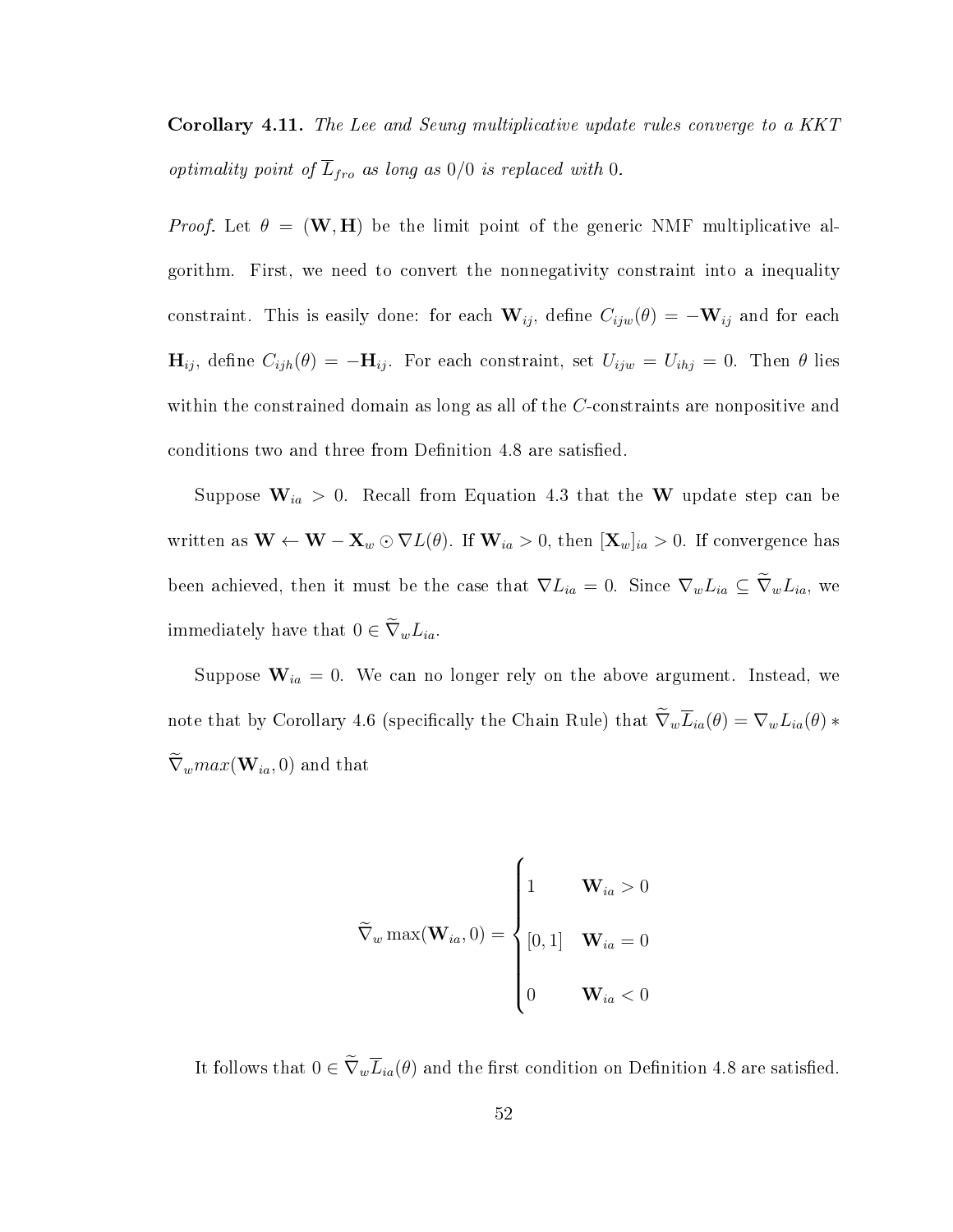$0 \in \widetilde{\nabla}_h \overline{L}_{aj}(\theta)$  follows by similar logic.

### 4.4 Convergence of Robust NMF

**Theorem 4.12.** Algorithm 3.6 converges to a KKT optimality point of  $\overline{L}_{robust}$  under the Bounded S-Contamination constraint  $(S \leq V)$ , where

 $\overline{L}_{robust}(\mathbf{W}, \mathbf{H}, \mathbf{S}) = L_{robust}(\max(\mathbf{W}, 0), \max(\mathbf{H}, 0), \mathbf{S})$ 

*Proof.* The algorithm is monotonic in  $\overline{L}_{robust}$  for the W-update steps and H-update steps by the same argument as the standard multiplicative update algorithm. For the **S** update step, we note that Equation 3.3 sets  $S_{ij}$  to argmin<sub>S</sub>  $L_{robust}$  (W, H, S), which is guaranteed to decrease  $L_{robust}$ . This proves monotonicity.

To prove convergence, let  $\theta = (\mathbf{W}, \mathbf{H}, \mathbf{S})$  be the limit point of the algorithm, and for notational convenience define  $\overline{L} = \overline{L}_{robust}$ . As before, we need to convert the restrictions on W, H, S into inequality constraints. Define  $C_{ijw}(\theta) = -\mathbf{W}_{ij}$  and  $C_{ijh}(\theta) = -\mathbf{H}_{ij}$  as before. Define  $C_{ijs}(\theta) = \mathbf{S}_{ij} - \mathbf{V}_{ij} - \lambda$ . The algorithm enforces the nonnegative restriction on  $W, H \geq 0$  and the Bounded S-contamination restriction on S.  $0 \in \widetilde{\nabla}_w \overline{L}_{ia}$  and  $0 \in \widetilde{\nabla}_h \overline{L}_{aj}$  for the same logic as in Theorem 4.10. Thus, we need to prove that there exists  $U_{ijs}$  such

$$
0 \in \widetilde{\nabla}_s \overline{L}_{ij}(\theta) + U_{ijs} \widetilde{\nabla}_s C_{ijs}(\theta) \text{ and } U_{ijs} C_{ijs}(\theta) = 0 \text{ and } U_{ijs} \ge 0 \tag{4.4}
$$

If  $S_{ij} < V_{ij}$ , then  $S_{ij}$  is is the argmin of  $\overline{L}_{robust}$ , so  $0 \in \widetilde{\nabla}_s \overline{L}_{ij}$  and Equation 4.4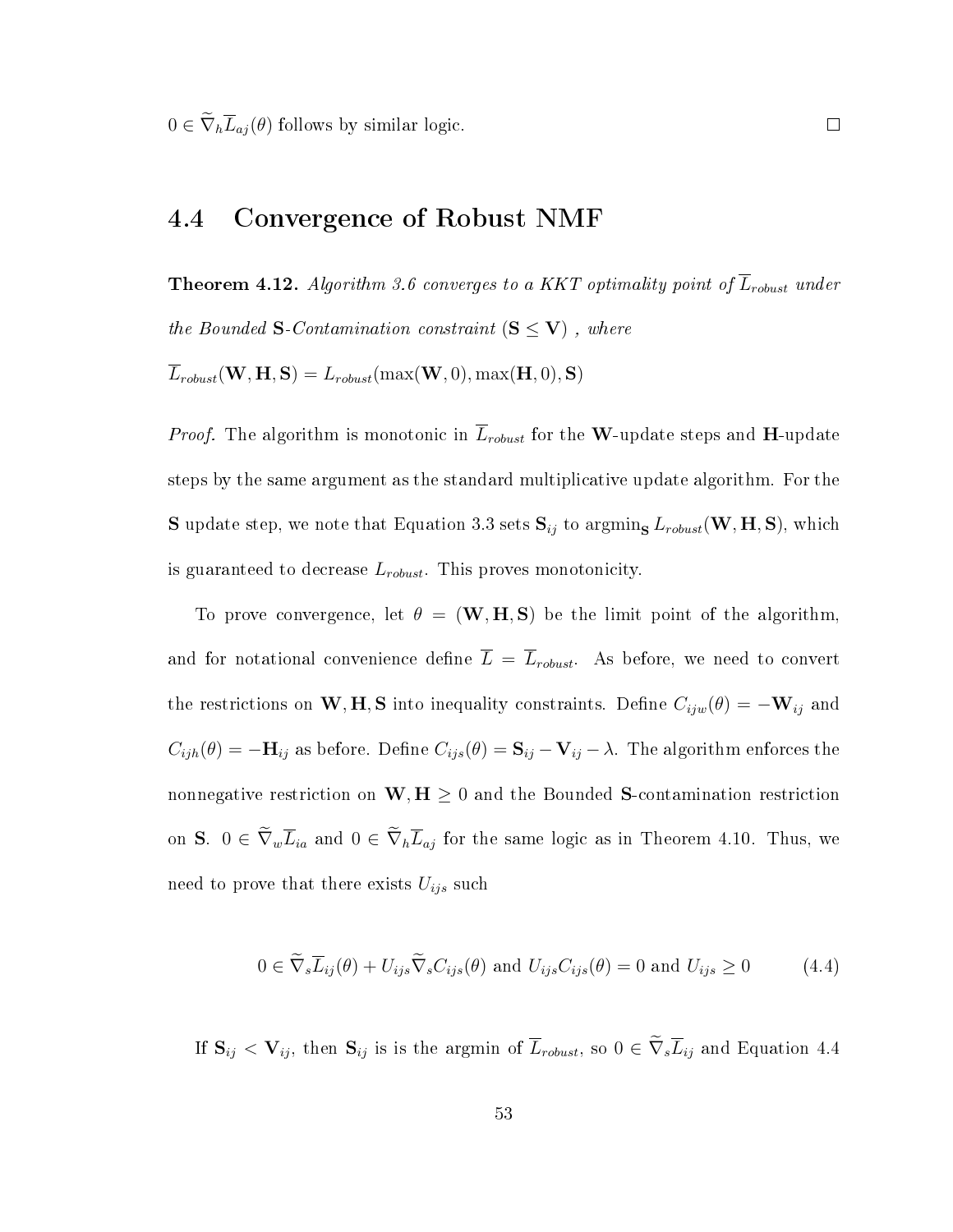is satisfied for  $U_{ijs} = 0$ . If  $S_{ij} = V_{ij}$ , then setting  $U_{ijz} = -\tilde{\nabla}_s \overline{L}_{ij}(\theta)$  ensures the first requirement is satisfied. The fact that  $C_{ijs} = 0$  when  $S_{ij} = V_{ij}$  ensures the second requirement is satisfied. For the third requirement, note that

$$
-(\mathbf{V}_{ij} - \mathbf{W}\mathbf{H}_{ij} - \mathbf{S}_{ij}) + \lambda \in \tilde{\nabla}_s \overline{L}_{ij}(\theta)
$$
(4.5)

By Equation 3.3, we have that  $S_{ij} = V_{ij}$  iff  $V_{ij} - WH_{ij} \geq V_{ij} + \lambda$ . Therefore, we have that

$$
-(\mathbf{V}_{ij} - \mathbf{W}\mathbf{H}_{ij} - \mathbf{S}_{ij}) + \lambda \leq -(\mathbf{V}_{ij} + \lambda - \mathbf{V}_{ij}) + \lambda \leq 0
$$

and so  $U_{ijs} = -\tilde{\nabla}_s \overline{L}_{ij}(\theta) \geq 0$ . Thus, for all values of S Equation 4.4 is satisfied and  $\theta$  is a KKT optimality point.

Corollary 4.13. Algorithm 3.6 converges to a KKT optimality point of  $\overline{L}_{robust}(\mathbf{W}, \mathbf{H}, \mathbf{S})$  under the Nonnegative S-Contamination constraint

*Proof.* We add the additional inequality constraint that  $C_{ijs2}(\theta) = -S_{ij}$ . We need to prove Equation 4.4 hold for  $C_{ijs2}$  and  $U_{ijs2}$ . If  $S_{ij} > 0$ , set  $U_{ijs2} = 0$  and the same argument as the previous theorem holds. If  $S_{ij} = 0$ , then set  $U_{ijs2} = \tilde{\nabla}_s \overline{L}_{ij}(\theta)$ ensures the first requirement is satisfied. The fact that  $C_{ijs2} = 0$  when  $S_{ij} = 0$ ensures the second requirement is satisfied. Finally, if  $S_{ij} = 0$ , then by Equation 3.3,

 $\Box$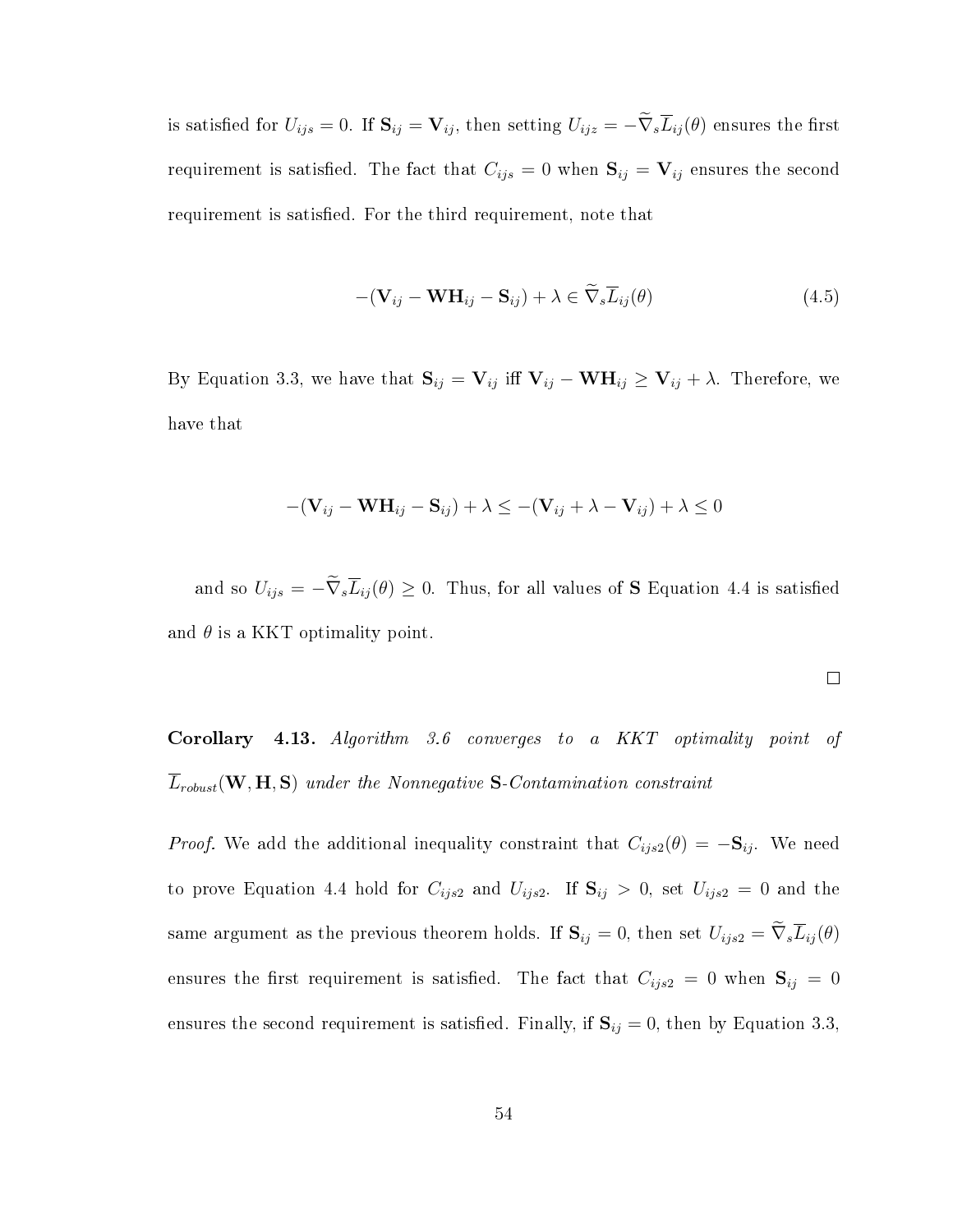$V_{ij} - WH_{ij} \leq \lambda$ . Therefore, again applying Equation 4.5, we have that

$$
-(\mathbf{V}_{ij} - \mathbf{W}\mathbf{H}_{ij} - \mathbf{S}_{ij}) + \lambda \geq -(\lambda + 0) + \lambda = 0
$$

and so  $U_{ijs2} = \tilde{\nabla}_s \overline{L}_{ij}(\theta) \geq 0$ . Thus, for all values of **S** Equation 4.4 is satisfied and  $\theta$ is a KKT optimality point.

 $\Box$ 

Corollary 4.14. If the update steps are recurrent, then Algorithm 3.7 almost surely converges to a KKT point of  $\overline{L}_{robust}(\mathbf{W}, \mathbf{H}, \mathbf{S})$  under either Bounded S-contamination or Nonnegative S-contamination.

*Proof.* Let  $\theta_t = (\mathbf{W}, \mathbf{H}, \mathbf{S})$  be the (random) values of  $\mathbf{W}, \mathbf{H}, \mathbf{S}$  at iteration t. Observe that while  $\theta_t$  are random variables, Algorithm 3.7 is monotone in  $\overline{L}_{robust}$  with probability 1. This means that the  $\theta_t$  converge almost surely to a limit point  $\theta$ . The proof that this limit point satisfies the KKT optimality follows from identical logic as the above theorems.  $\Box$ 

**Theorem 4.15.** Algorithm 3.10 converges to a KKT optimality point of  $\overline{L}_{reweighted}$ , where  $\overline{L}_{reweighted}(\mathbf{W}, \mathbf{H}, \mathbf{Z}) = L_{reweighted}(\max(\mathbf{W}, 0), \max(\mathbf{H}, 0), \mathbf{Z})$ 

*Proof.* The algorithm is monotonic in  $\overline{L}_{reweighted}$  for the W-update and H-update steps by the same argument as the weighted multiplicative update algorithm. For the **Z** update step, we note that the algorithm always increases or decreases **Z** towards the direction that decreases  $L_{reweighted}$ . This proves monotonicity.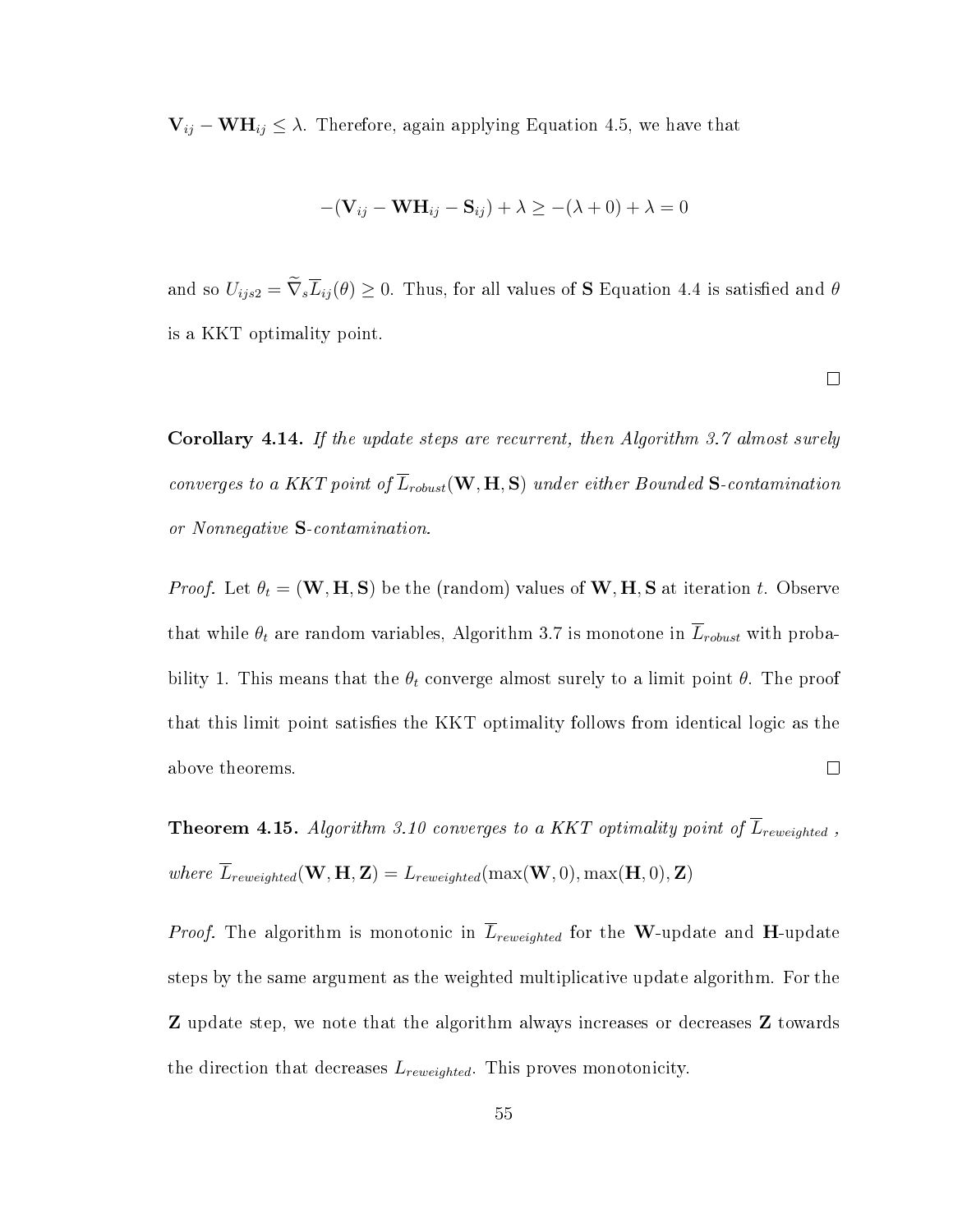To prove convergence, Let  $\theta = (\mathbf{W}, \mathbf{H}, \mathbf{S})$  be the limit point of the algorithm, and for notational convenience define  $\overline{L} = \overline{L}_{reweighted}$ . Note that when convergence is achieved, either  $\mathbf{Z}_{ij} = 0$  or  $\mathbf{Z}_{ij} = 1$  for all  $\mathbf{Z}$  values. Define  $C_{ijw} = -\mathbf{W}_{ij}$ ,  $C_{ijh} = -\mathbf{H}_{ij}$ as before. Define  $\mathbf{Z}_{ijz} = \mathbf{Z}_{ij} (\mathbf{Z}_{ij} - 1)$ . Observe  $C_{ijz} \leq 0$  iff  $0 \leq \mathbf{Z}_{ij} \leq 1$ .

 $0 \in \widetilde{\nabla}_{w}\overline{L}_{ia}$  and  $0 \in \widetilde{\nabla}_{h}\overline{L}_{aj}$  for the same logic as in Theorem 4.10. Thus, we need to prove that there exists  $U_{ijz}$  such

$$
0 \in \widetilde{\nabla}_z \overline{L}_{ij}(\theta) + U_{ijs} \widetilde{\nabla}_z C_{ijz}(\theta) \text{ and } U_{ijz} C_{ijz}(\theta) = 0 \text{ and } U_{ijz} \ge 0 \tag{4.6}
$$

Taking the Clarke derivative, we have that

$$
\frac{1}{2}(\mathbf{V}_{ij} - \mathbf{W}\mathbf{H}_{ij})^2 - \frac{1}{2}\lambda^2 \in \widetilde{\nabla}_z \overline{L}_{ij} \text{ and } 2\mathbf{Z}_{ij} - 1 \in \widetilde{\nabla}_z C_{ijz}
$$

If  $\mathbf{Z}_{ij} = 0$ , set  $U_{ijz} = \widetilde{\nabla}_z \overline{L}_{ij}$ . Note  $\widetilde{\nabla}_z C_{ijz} = -1$  and  $U_{ijz} \widetilde{\nabla}_z C_{ijz} = -\widetilde{\nabla}_z \overline{L}_{ijz}$ so the first requirement is satisfied. The fact that  $C_{ijz} = 0$  when  $\mathbf{Z}_{ij} = 0$  proves the second requirement. For the third requirement, Equation 3.6 proves  $\mathbf{Z}_{ij} = 0$  iff  $(\mathbf{V}_{ij} - \mathbf{W} \mathbf{H}_{ij})^2 > \lambda^2$ , so  $U_{ijz} = \nabla_z C_{ijz} > 0$  and the third requirement is satisfied.

If  $\mathbf{Z}_{ij} = 1$ , then set  $U_{ijz} = -\tilde{\nabla}_z \overline{L}_{ij}$ . Note  $\tilde{\nabla}_z C_{ijz} = 1$  and  $U_{ijz} \tilde{\nabla}_z C_{ijz} = -\tilde{\nabla}_z \overline{L}_{ijz}$ , so the first requirement is satisfied. The fact that  $C_{ijz} = 0$  when  $\mathbf{Z}_{ij} = 1$  proves the second requirement. For the third requirement, Equation 3.6 proves  $\mathbf{Z}_{ij} = 1$  iff  $(\mathbf{V}_{ij}-\mathbf{W}\mathbf{H}_{ij})^2 < \lambda^2$ , so  $U_{ijz} = -\nabla_z C_{ijz} > 0$  and the third requirement is satisfied.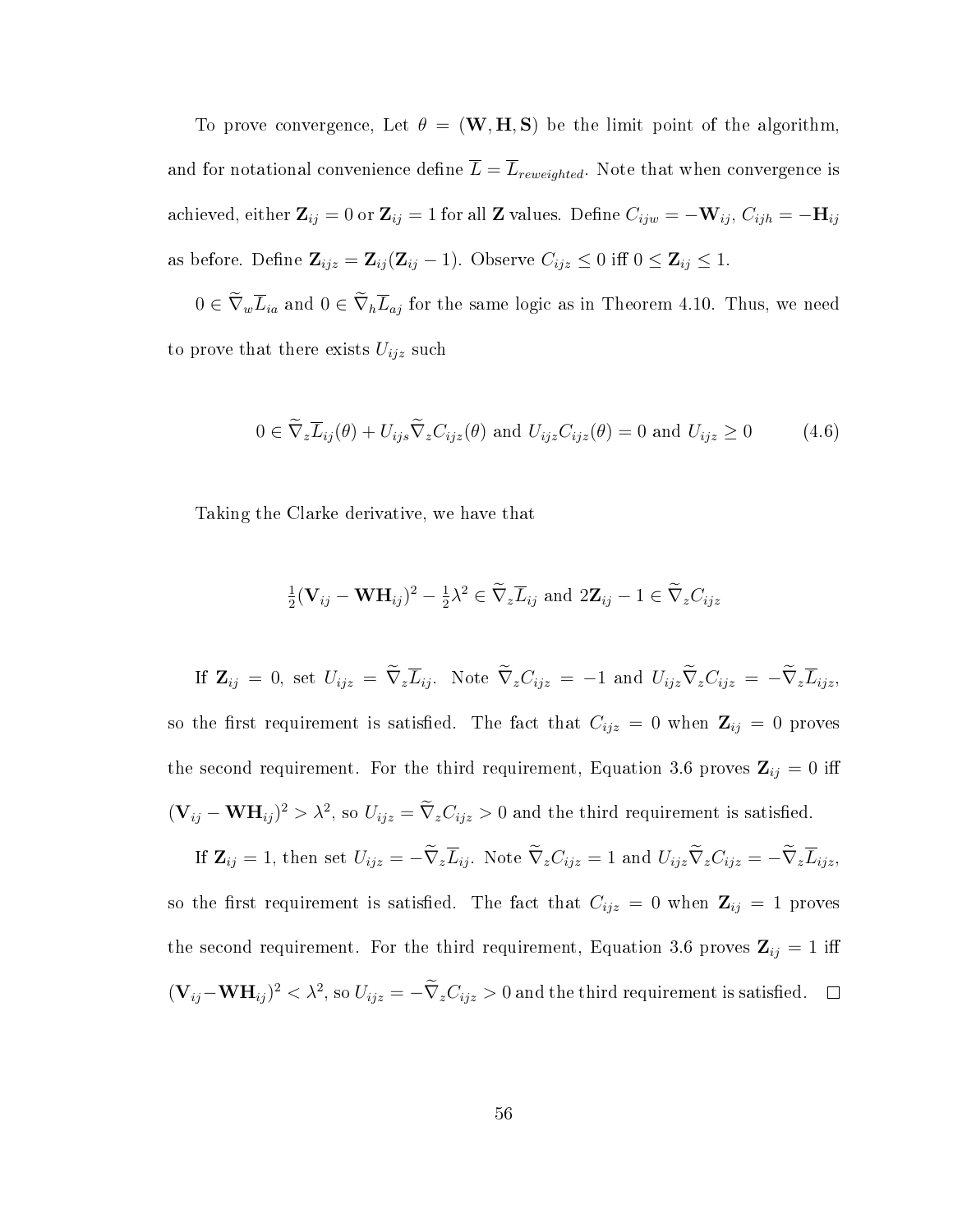## Chapter 5

## Complex Contamination Models

Chapter 3 focused on the  $\epsilon$ -contamination model. We assume the existence of a lowrank matrix  $V_{true}$ . However, we only have access to V, a noise sampling of  $V_{true}$ . In the e-contamination model, we assumed that mean-zero Gaussian noise affected all entries and that each entry was contaminated with independent probability  $\epsilon$ . In Section 5.1, we describe this model probabilistically, and give a probabilistic interpretation of the  $\lambda$  value used in Robust and Weighted Loss.

The remainder of the chapter focuses on more complex contamination models. In Section 5.2, we consider the case where  $V$  contains missing elements, i.e. instead of a full sampling, we only receive a partial sampling. In Section 5.3, we consider the case where the noise is non-Gaussian, but the contamination is still independent. In Section 5.4, we consider the case where the noise is Gaussian, but the contamination is not independent.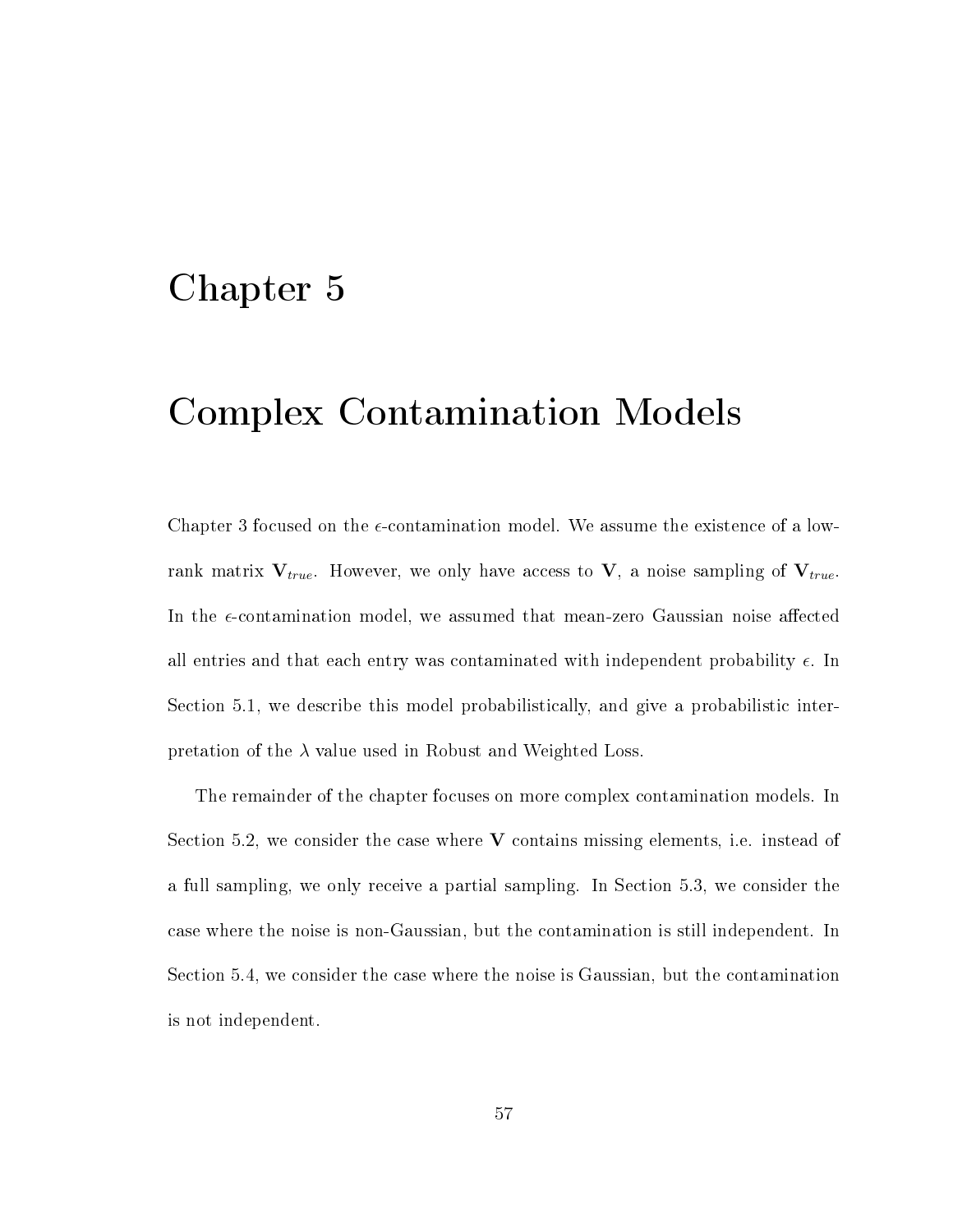## 5.1 Choosing Lambda

In Standard NMF, Lee and Seung assume each entry of  $V$  is generated from  $V_{true}$ plus independent and identically distributed Gaussian noise with standard deviation σ. Let  $A_{ij}$  (W, H) be the log likelihood of generating the observed  $V_{ij}$  from the estimations of  $W, H$ , under the assumption of Gaussian noise. In other words,

$$
A_{ij}(\mathbf{W}, \mathbf{H}) = \log \Pr[(\mathbf{V}_{true})_{ij} = \mathbf{V}_{ij} | \mathbf{W}, \mathbf{H}]
$$
  
= log Pr[Normal( $\mathbf{V}_{ij}, \sigma$ ) =  $\mathbf{W} \mathbf{H}_{ij}$ ]  
=  $a(\mathbf{V}_{ij} - \mathbf{W} \mathbf{H}_{ij})^2 + b$   
where  $a = -\frac{1}{2\sigma^2}$  and  $b = -\frac{1}{2} \log(2\pi\sigma^2)$  (5.1)

Define  $A(\mathbf{W}, \mathbf{H}) = \sum A_{ij}(\mathbf{W}, \mathbf{H})$ , which is the log-likelihood of generating all of V under the assumption of Gaussian contamination. Minimizing the squared loss  $L_{fro}(\mathbf{W}, \mathbf{H})$  is equivalent to maximizing  $A(\mathbf{W}, \mathbf{H})$ .

We now consider the  $\epsilon$ -contamination model. Every entry independently flips an  $\epsilon$ -coin with  $0 < \epsilon < 1$ . With probability  $1 - \epsilon$ , that entry is generated from  $V_{true}$ plus Gaussian noise - this is the good distribution. With probability  $\epsilon$ , that entry is generated by a contaminated distribution unrelated to  $V_{true}$ .

Set  $\lambda =$  $\sqrt{ }$  $-\frac{\log \epsilon + b}{\epsilon}$ a  $\setminus$ <sup>1/2</sup> . If  $|\mathbf{V}_{ij} - \mathbf{W} \mathbf{H}_{ij}| < \lambda$ , than  $A_{ij}(\mathbf{W}, \mathbf{H}) > \log \epsilon$  and it is more likely that the point was generated from the good distribution than the

contamination distribution. If  $|\mathbf{V}_{ij} - \mathbf{W} \mathbf{H}_{ij}| > \lambda$ , then  $A_{ij}(\mathbf{W}, \mathbf{H}) < \log \epsilon$  and it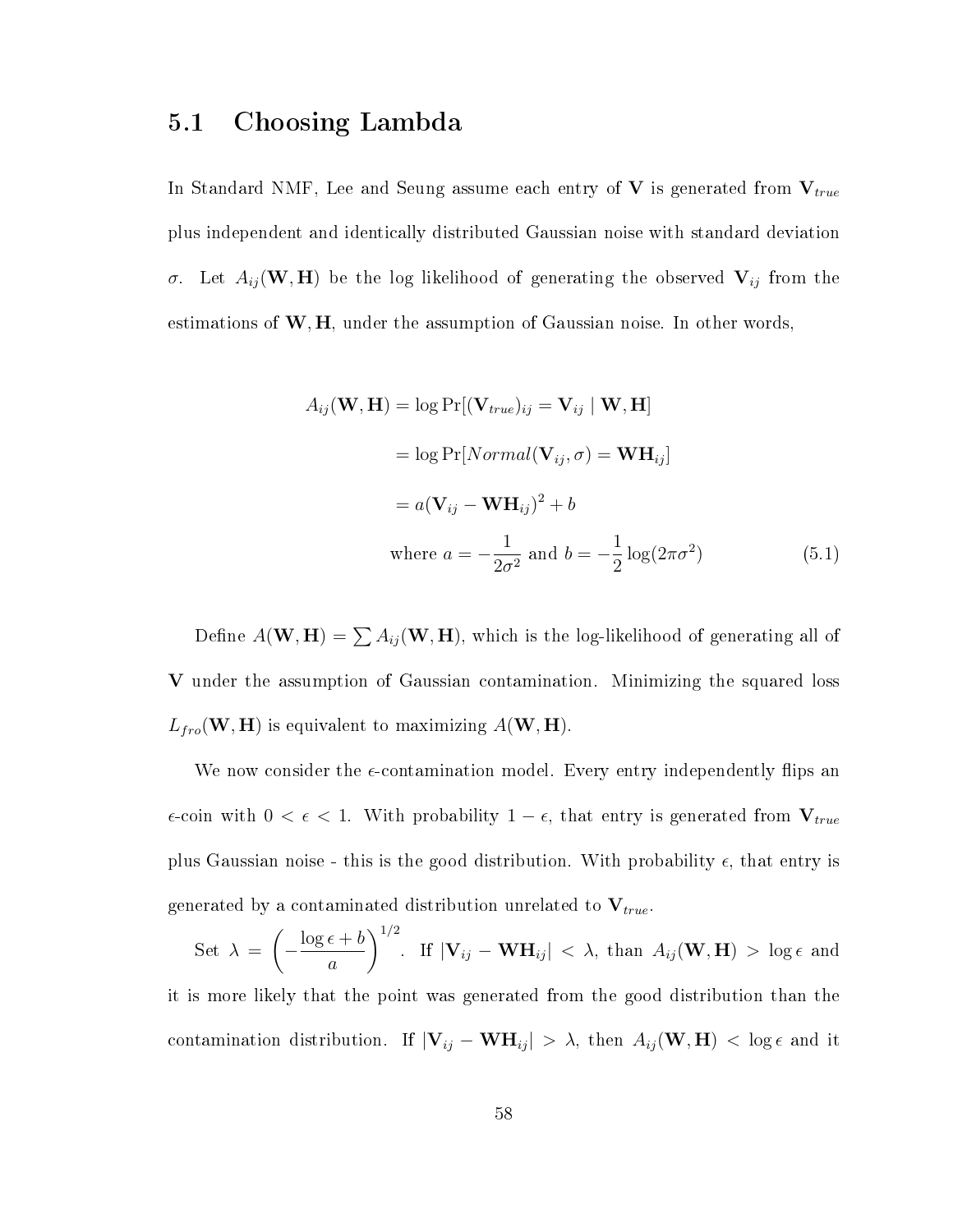is more likely that the entry was generated from the contamination distribution. In other words, points are marked as clean or contaminated based on whether they are imperialistically more likely to be clean or contaminated. In this interpretation,  $\lambda$ can be interpreted as an assumption about the variance of the good distribution, plus the likelihood that a point is contaminated.

## 5.2 Missing Data

In the previous sections, we assumed that the user is given a full sampling of V. This holds true even if  $V$  is sparse: a 0 element in  $V$  represents a 0 element in  $V_{true}$ , Broadly speaking, it represents evidence of absence. For example, in the text experiment, a  $0$  in  $V$  represents the situation where a word does not appear in a given document. We have the full text of the document - the value 0 does not correspond to uncertainty about whether the word appears or not.

An alternative model is when we are only given a partial sampling of  $V$ . In this model, V is allowed to have 'missing' elements, which we will denote using  $\emptyset$ . V may still be sparse, but the missing elements to represent absence of information. For example, in a recommendation system, a null value  $\emptyset$  in V represents that a user has not assigned a movie a score. We do not know what score the user would have given - the  $\emptyset$  value corresponds to uncertainty about the correct score. The weighted loss is easily modified to ignore missing values.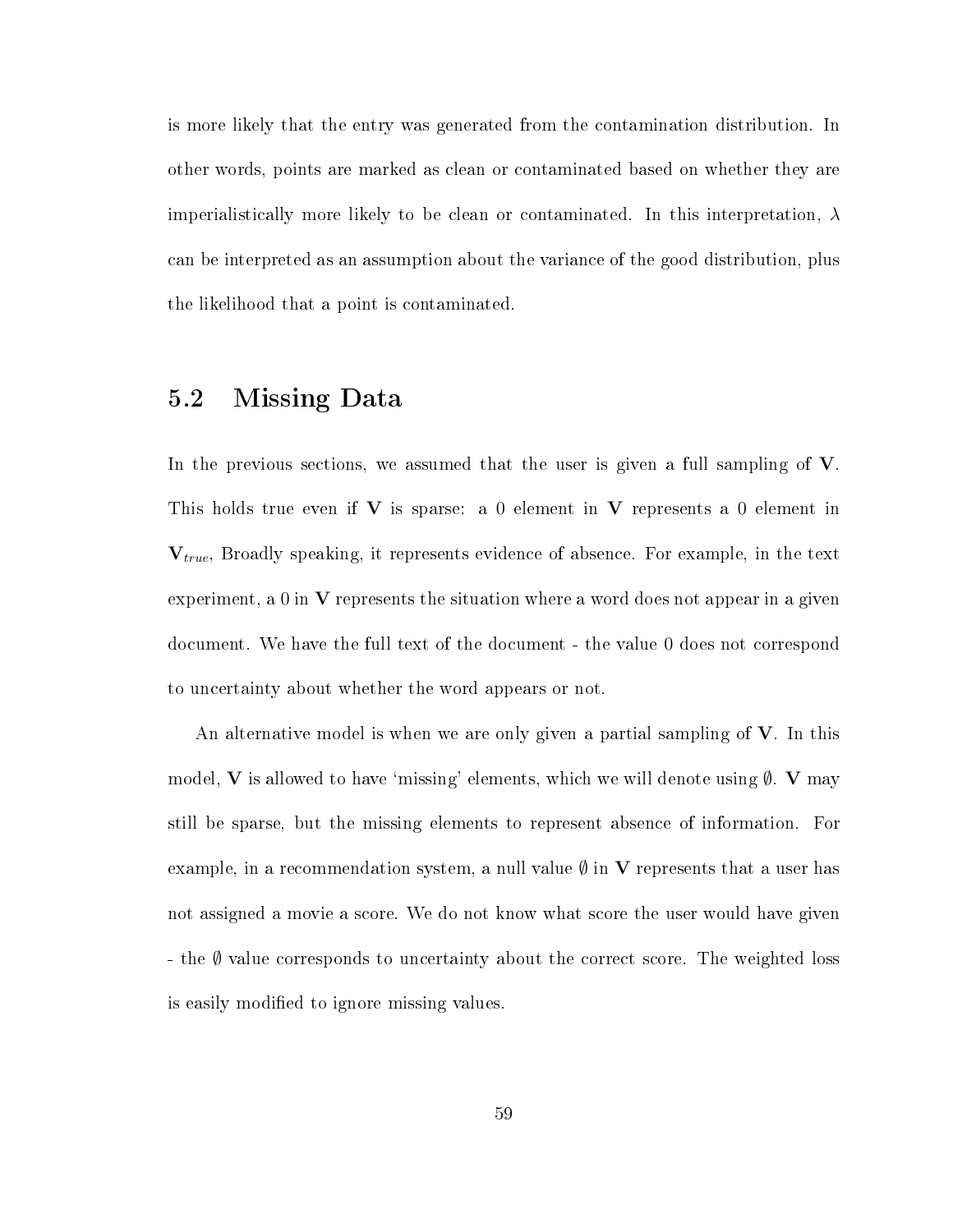$$
L_{weighted}(\mathbf{W}, \mathbf{H}, \mathbf{Z}) = \sum_{\substack{ij \\ \mathbf{V}_{ij} \neq \emptyset}} \mathbf{Z}_{ij} \odot \frac{1}{2} (\mathbf{V}_{ij} - \mathbf{W} \mathbf{H}_{ij})^2 + (1 - \mathbf{Z}_{ij}) \odot \frac{1}{2} \lambda^2
$$

Let **M** be a  $n \times m$  zero-one matrix where  $M_{ij} = 0$  if  $V_{ij} = \emptyset$  and  $M_{ij} = 1$ otherwise. Then the update rules becomes as follows.

$$
\mathbf{W} \leftarrow \mathbf{W} \odot \frac{(\mathbf{V} \odot \mathbf{Z} \odot \mathbf{M})\mathbf{H}^T}{(\mathbf{W} \mathbf{H} \odot \mathbf{Z} \odot \mathbf{M})\mathbf{H}^T} \qquad \mathbf{H} \leftarrow \mathbf{H} \odot \frac{\mathbf{W}^T(\mathbf{V} \odot \mathbf{Z} \odot \mathbf{M})}{\mathbf{W}^T(\mathbf{W} \mathbf{H} \odot \mathbf{Z} \odot \mathbf{M})} \qquad (5.2)
$$
  

$$
\mathbf{Z}_{ij} \leftarrow \begin{cases} 0 & \text{if } (\mathbf{V} - \mathbf{W} \mathbf{H})_{ij} < -\lambda \\ 1 & \text{if } -\lambda \le (\mathbf{V} - \mathbf{W} \mathbf{H})_{ij} < \lambda \\ 0 & \text{if } (\mathbf{V} - \mathbf{W} \mathbf{H})_{ij} > \lambda \end{cases} \qquad (5.3)
$$

| Algorithm 5.12 W-Robust NMF with missing data |  |  |  |  |  |  |
|-----------------------------------------------|--|--|--|--|--|--|
|-----------------------------------------------|--|--|--|--|--|--|

| 1. Initialize $\mathbf{Z} = 1$                             |
|------------------------------------------------------------|
| 2. for $t = 1, 2, 3$ do                                    |
| Update each entry of $W$ using Equation 5.2<br>3.          |
| Update each entry of $H$ using Equation 5.2<br>$4^{\circ}$ |
| Update each entry of $Z$ using Equation 5.3<br>5.          |
| 6 end for                                                  |

Note that the Z-update rule is unchanged from the case with no missing data. However, since  $\mathbf{Z} \odot \mathbf{M} = 0$  whenever  $\mathbf{M} = 0$ , it is not necessary to compute  $\mathbf{Z}$  for the missing entries, which speeds up computation considerably. Additionally, the alternative Z-update rules discussed in Section 3.5.1 can be applied here as well.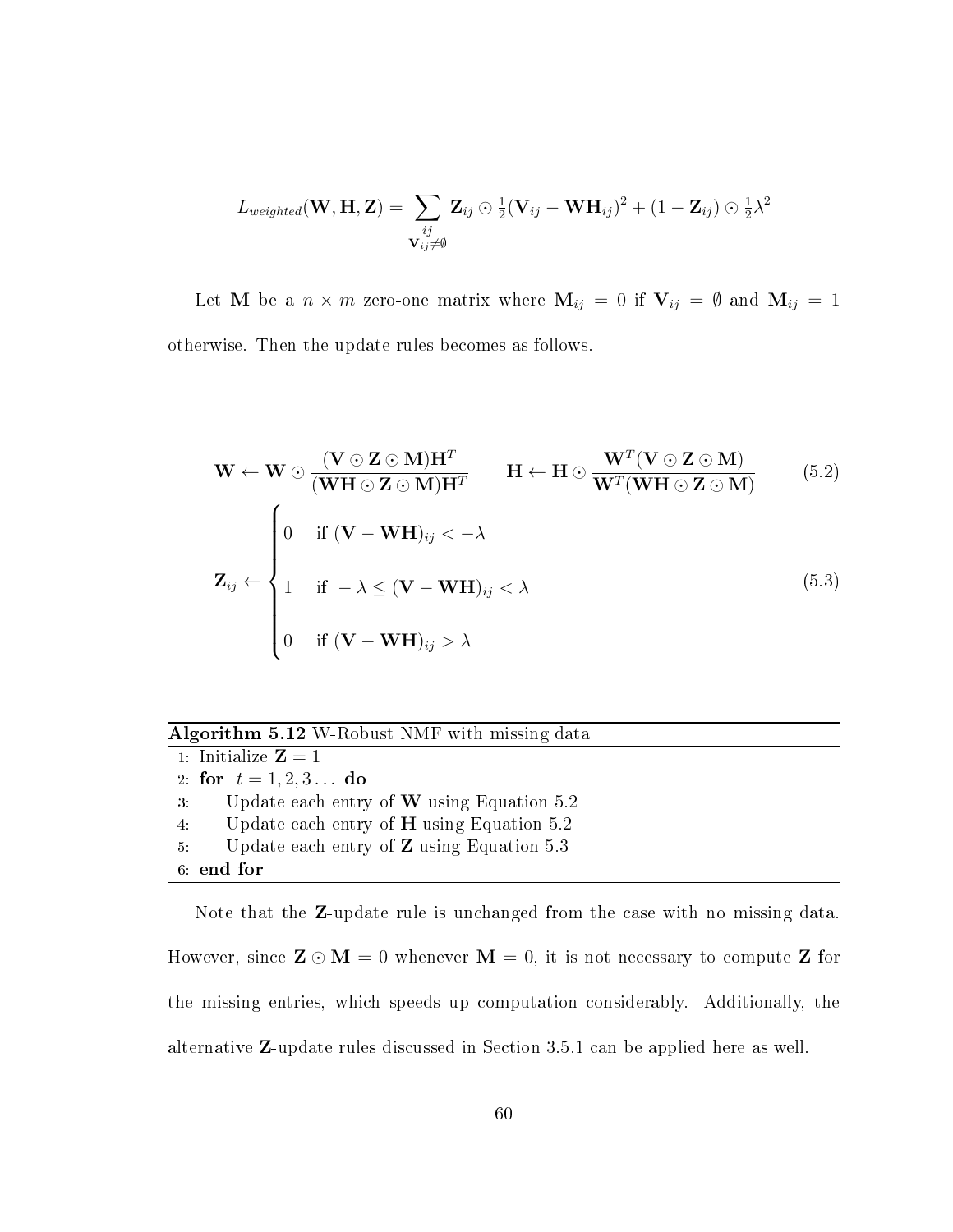## 5.3 Non-Gaussian Distributions

The Gaussian distribution is nice because it is a reasonable model for several real world system and leads to clean update steps. However, the probabilistic  $\epsilon$ -model can be extended beyond the Gaussian setting. Consider the setting where the good distribution is an arbitrary distribution from the exponential family instead of the Gaussian distribution, Every likelihood function of a distribution in the exponential family can be written in the following canonical form:

$$
Pr[(\mathbf{V}_{true})_{ij} = \mathbf{V}_{ij} | \mathbf{W}, \mathbf{H}]
$$
\n
$$
= \nu(\mathbf{V}_{ij})\gamma(\mathbf{W}\mathbf{H}_{ij}, \sigma_a) \exp\left(\sum_{c=1}^{C} \alpha_c(\mathbf{V}_{ij})\beta_c(\mathbf{W}\mathbf{H}_{ij}, \sigma_a)\right)
$$
\n(5.4)

where  $\nu, \gamma, \alpha_c, \beta_c$  are fixed functions

Under this definition, the log likelihood  $A_{ij}$  (W, H) from Equation 5.1 can be replaced with the following function

$$
A_{ij}(\mathbf{W}, \mathbf{H}) = \log \nu(\mathbf{V}_{ij}) + \log \gamma(\mathbf{W} \mathbf{H}_{ij}, \sigma_a) + \sum_{c=1}^{C} \alpha_c(\mathbf{V}_{ij}) \beta_c(\mathbf{W} \mathbf{H}_{ij}, \sigma_a)
$$
(5.5)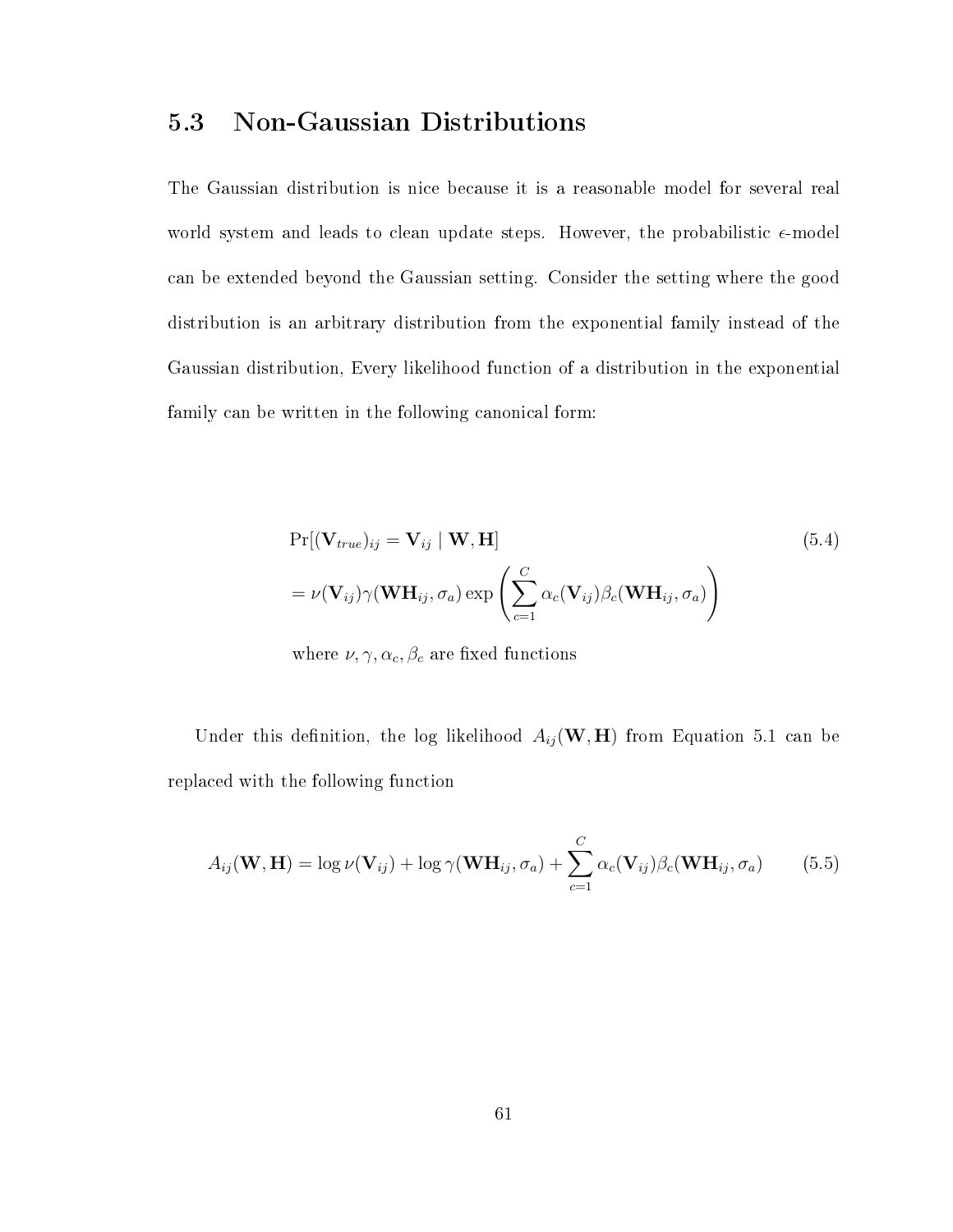The matrix derivatives of  $A_{ij}$  have a nice closed form.

$$
\nabla_w A_{ia} = (\Phi \mathbf{H}^T - \Psi \mathbf{H}^T)_{ia} \qquad \nabla_h A_{aj} = (\mathbf{W}^T \Phi - \mathbf{W}^T \Psi)_{aj}
$$
(5.6)  
where  $\Phi_{ij} = \sum_c \alpha_c (\mathbf{V}_{ij}) \beta'_c (\mathbf{W} \mathbf{H}_{ij}, \sigma_a)$  and  $\Psi_{ij} = -\gamma' (\mathbf{W} \mathbf{H}_{ij})/\gamma (\mathbf{W} \mathbf{H}_{ij})$ 

Cheung and Tresch [9] and Sra and Dillon [42] give a set of NMF multiplicative update rules to maximize A. If A is the Gaussian log likelihood function,  $\Phi = \mathbf{V}$ ,  $\Psi = WH$ , and these rules revert to the Lee and Seung's Traditional NMF rules.

We now extend  $L_{weighted}(\mathbf{W}, \mathbf{H}, \mathbf{Z})$  to replace  $\frac{1}{2}(\mathbf{V}_{ij} - \mathbf{W} \mathbf{H}_{ij})^2$  with  $A_{ij}$ . It is standard to minimize loss functions and maximize likelihood functions. To avoid confusion, we will define  $L_{expweighted}$  as follows and maintain our establishing convention of minimizing functions (note Lemma 5.1 could also written as a maximization problem)

$$
L_{expweighted}(\mathbf{W}, \mathbf{H}, \mathbf{Z}) = \sum_{ij} \mathbf{Z}_{ij} \odot -A_{ij}(\mathbf{W}, \mathbf{H}) + (1 - \mathbf{Z}_{ij}) \odot \frac{1}{2} \lambda^2 \tag{5.7}
$$

**Lemma 5.1.** Suppose  $A_{ij}(\mathbf{W}, \mathbf{H}, \sigma_a)$  is a distribution from the exponential family, written as in Equation 5.4. Consider the update rules

$$
\mathbf{W} \leftarrow \mathbf{W} \odot \frac{(\mathbf{Z} \odot \Phi) \mathbf{H}^T}{(\mathbf{Z} \odot \Psi) \mathbf{H}^T} \qquad \qquad \mathbf{H} \leftarrow \mathbf{H} \odot \frac{\mathbf{W}^T(\mathbf{Z} \odot \Phi)}{\mathbf{W}^T(\mathbf{Z} \odot \Psi)} \qquad (5.8)
$$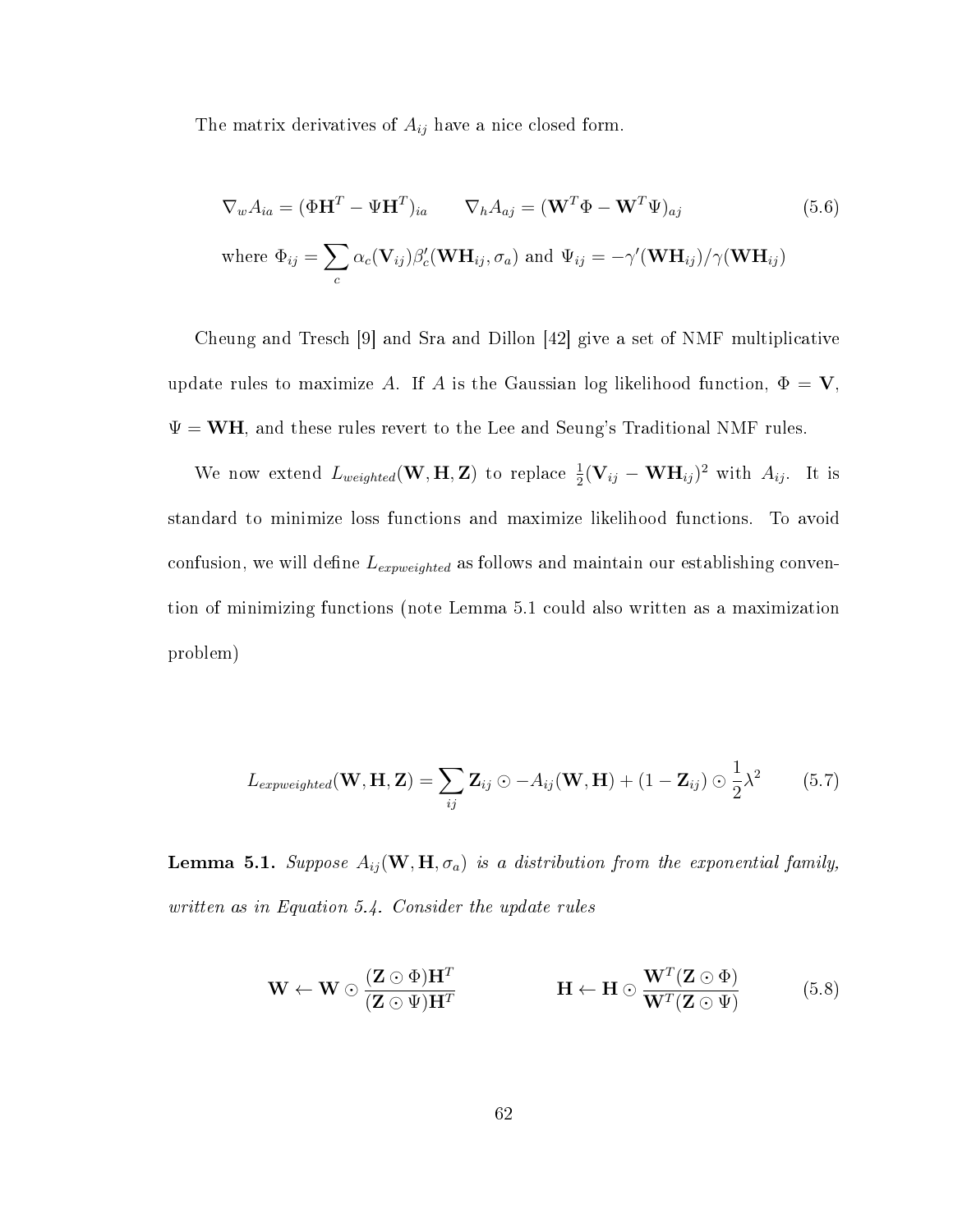where  $\Phi$  and  $\Psi$  are defined as in Equation 5.6. Then  $L_{expweighted}(\mathbf{W}, \mathbf{H}, \mathbf{Z})$  is nonincreasing under these update rules.

*Proof.* It suffices to prove that  $\sum_{ij} \mathbf{Z}_{ij} \odot -A_{ij}(\mathbf{W}, \mathbf{H}, \mathbf{Z})$  is nonincreasing.

For a fixed  $\mathbf{W}_{ij}$ , define  $\gamma(\mathbf{W}\mathbf{H}_{ij}) = \gamma(\mathbf{W}\mathbf{H}_{ij})^{\mathbf{Z}_{ij}}$  and  $\tilde{\beta}_{c}(\mathbf{W}\mathbf{H}_{ij}) = \mathbf{Z}_{ij}\beta_{c}(\mathbf{W}\mathbf{H}_{ij}).$ Let  $\tilde{A}_{ij}$  be the distribution in the exponential family defined by  $\nu, \tilde{\gamma}, \alpha_c, \tilde{\beta}_c$ . Observe that  $\mathbf{Z}_{ij} \odot A_{ij} = \tilde{A}_{ij}$ . Thus, it suffices to argue  $\sum_{ij} \tilde{A}_{ij}$  is nondecreasing. However, A is also a distribution from the exponential family, and we have (applying the chain rule for  $\tilde{\Psi}$ )

$$
\nabla_w \tilde{A}_{ia} = (\tilde{\Phi} \mathbf{H}^T - \tilde{\Psi} \mathbf{H}^T)_{ia} \qquad \nabla_h A_{aj} = (\mathbf{W}^T \tilde{\Phi} - \mathbf{W}^T \tilde{\Psi})_{aj}
$$
\nwhere  $\tilde{\Phi}_{ij} = \sum_c \alpha_c (\mathbf{V}_{ij}) \tilde{\beta}'_c (\mathbf{W} \mathbf{H}_{ij}) = \mathbf{Z}_{ij} \odot \Phi_{ij}$  and\n
$$
\tilde{\Psi}_{ij} = -\frac{\tilde{\gamma}'(\mathbf{W} \mathbf{H}_{ij})}{\gamma(\mathbf{W} \mathbf{H}_{ij})} = -\frac{\mathbf{Z}_{ij} \gamma(\mathbf{W} \mathbf{H}_{ij}) \mathbf{Z}_{ij} - \frac{1}{\gamma(\mathbf{W} \mathbf{H}_{ij})}}{\gamma(\mathbf{W} \mathbf{H}_{ij})} = -\frac{\mathbf{Z}_{ij} \gamma'(\mathbf{W} \mathbf{H}_{ij})}{\gamma(\mathbf{W} \mathbf{H}_{ij})} = \mathbf{Z}_{ij} \odot \Psi_{ij}
$$

Substituting  $\tilde{\Phi}$  and  $\tilde{\Psi}$  into the Cheung and Tresch multiplicative rules gives the desired result.  $\Box$ 

With this lemma, we get the following monotonic algorithm.

| Algorithm 5.13 W-Robust NMF with non-Gaussian noise             |
|-----------------------------------------------------------------|
| 1. Initialize $\mathbf{Z}=1$                                    |
| 2 for $t = 1, 2, 3$ do                                          |
| Update each entry of <b>W</b> using Equation 5.8<br>$3^{\circ}$ |
| 4. Update each entry of <b>H</b> using Equation 5.8             |
| Update each entry of $Z$ using Equation 5.3<br>$5 -$            |
| 6 end for                                                       |

The Z-update rule is unchanged from the case with Gaussian noise. Additionally,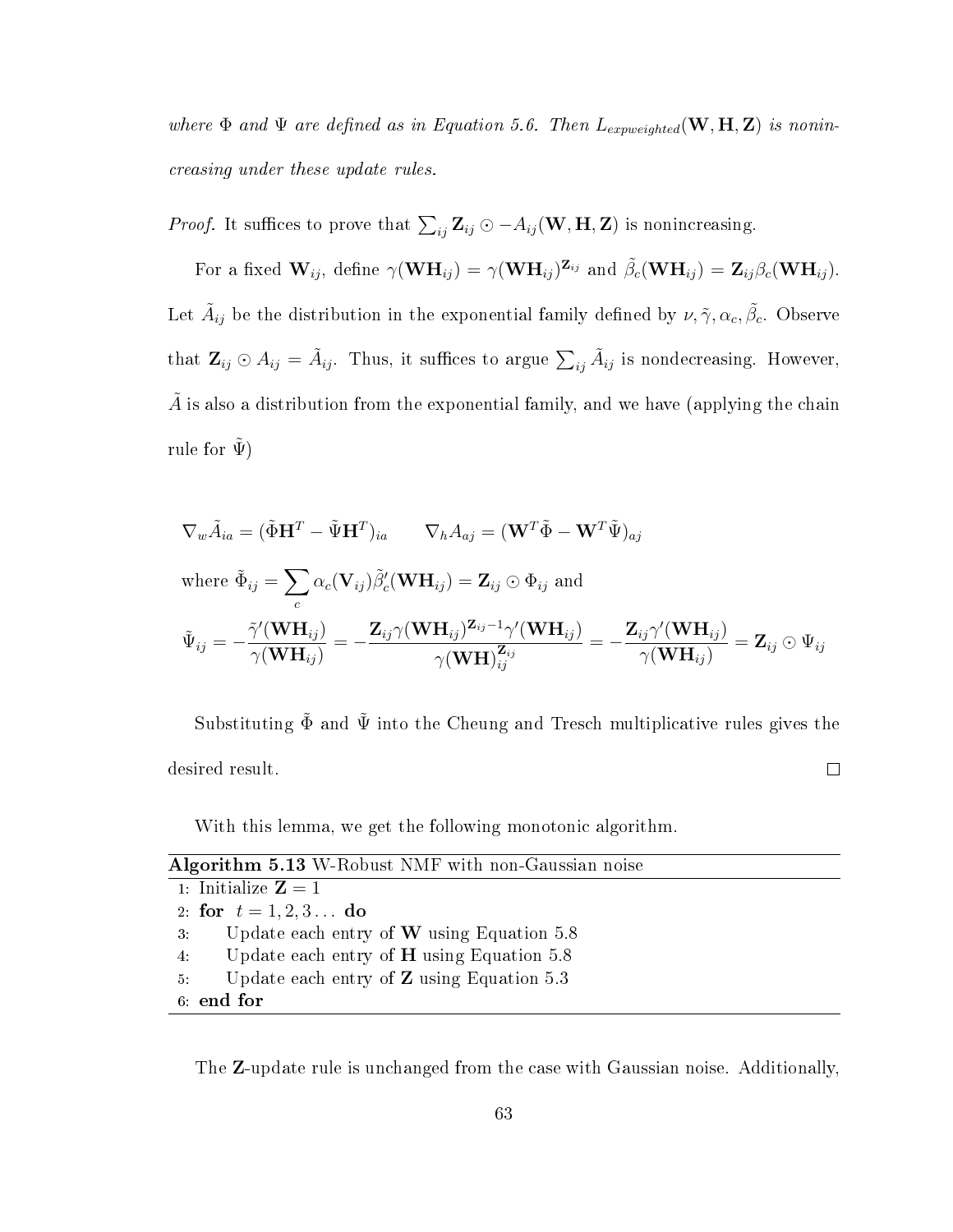the alternative Z-update rules discussed in the previous chapter can be applied here as well.

# 5.4 Non-Independent Contamination

The  $\epsilon$ -contamination model assumes that contamination occurs uniformly at random, i.e. that knowing  $V_{ij}$  is contaminated gives no additional information about whether other elements are contaminated. This assumption is natural for one dimensional data or robust linear regression. However, in the matrix setting, it is natural to consider the case where the contamination is not distributed uniformly among the matrix, but is centered in a few rows or columns. One particularly important situation is when contamination is centered around a small number of rows. This can occur when each row represents a user, vector, or item in the input dataset, and some rows represent anomalous items.

The W-robust algorithm and  $L_{weighted}(\mathbf{W}, \mathbf{H}, \mathbf{Z})$  can be modified to capture nonindependent contamination by adding a restriction on the elements of Z. In the rowwise contamination model, either an entire row is marked as contaminated, or the entire row is marked as clean. This is easily captured by requiring  $\mathbf{Z}_{ia} = \mathbf{Z}_{ib}$  for all  $a, b \in [1, m].$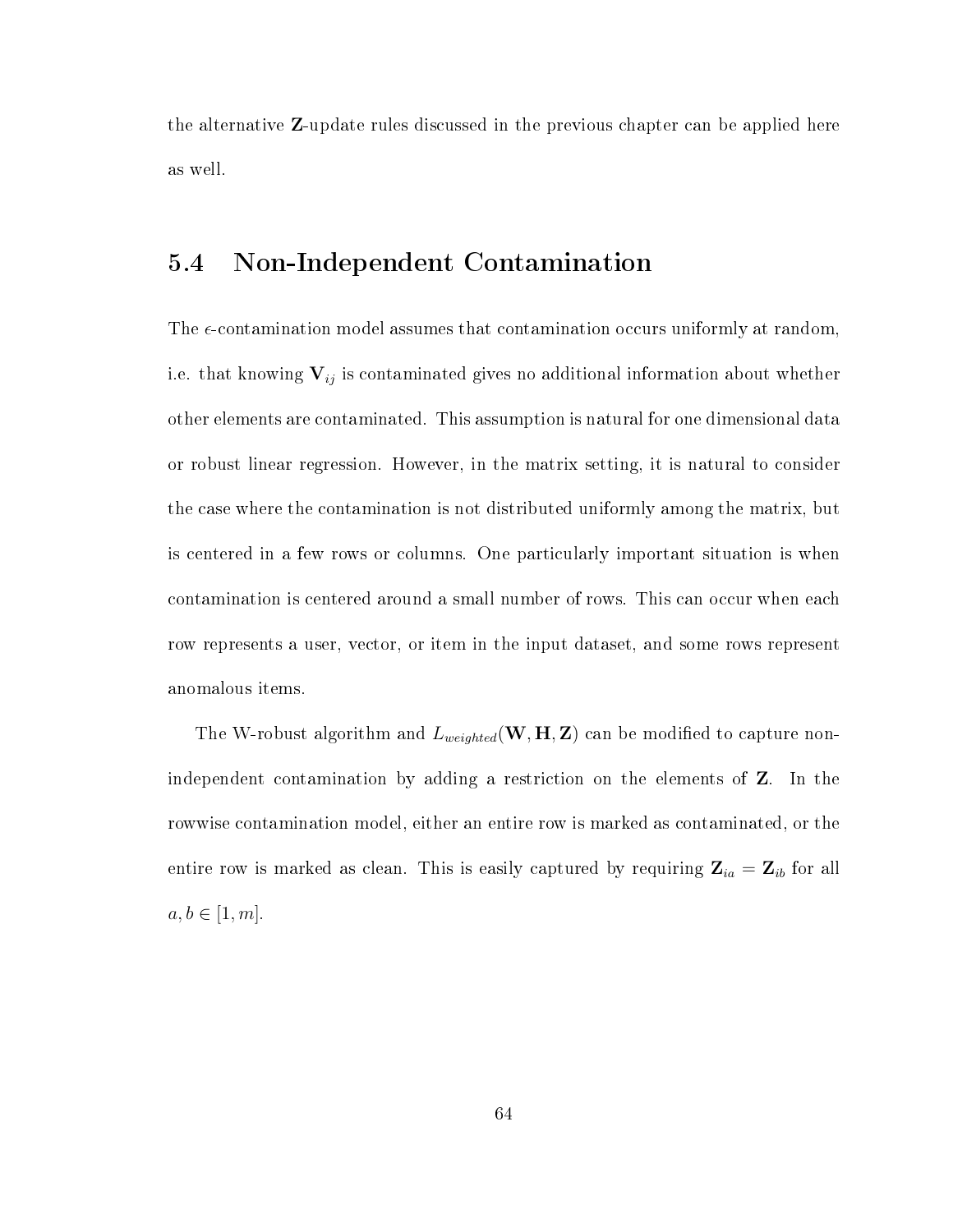$$
\mathbf{W} \leftarrow \mathbf{W} \odot \frac{(\mathbf{V} \odot \mathbf{Z})\mathbf{H}^T}{(\mathbf{W}\mathbf{H} \odot \mathbf{Z})\mathbf{H}^T} \qquad \mathbf{H} \leftarrow \mathbf{H} \odot \frac{\mathbf{W}^T(\mathbf{V} \odot \mathbf{Z})}{\mathbf{W}^T(\mathbf{W}\mathbf{H} \odot \mathbf{Z})} \tag{5.9}
$$
\n
$$
\mathbf{Z}_{ij} \leftarrow \begin{cases}\n0 & \text{if } \sum_i (\mathbf{V}_{ij} - \mathbf{W}\mathbf{H}_{ij})^2 < -n*\lambda^2 \\
1 & \text{if } -n*\lambda \le \sum_i (\mathbf{V}_{ij} - \mathbf{W}\mathbf{H}_{ij})^2 < n*\lambda^2 \\
0 & \text{if } \sum_i (\mathbf{V}_{ij} - \mathbf{W}\mathbf{H}_{ij})^2 > n*\lambda^2\n\end{cases} \tag{5.10}
$$

#### Algorithm 5.14 W-robust NMF with rowwise contamination

1: Initialize  $\mathbf{Z} = 1$ 2: for  $t = 1, 2, 3...$  do 3: Update each entry of W using Equation 5.9 4: Update each entry of H using Equation 5.9 5: Update each entry of Z using Equation 5.10 6: end for

# 5.5 Experiments

We consider both experiments with missing data in the recommendation setting (a popular application for NMF algorithms) and experiments with non-independent contamination.

#### 5.5.1 Missing Data Experiments

We consider the Movielens 100M movie score dataset [15], a large dataset with 100M user-created movie scores and many missing entries. Each entry is a integer between 1 and 5, representing how a user rated a specific movie. This dataset has been used in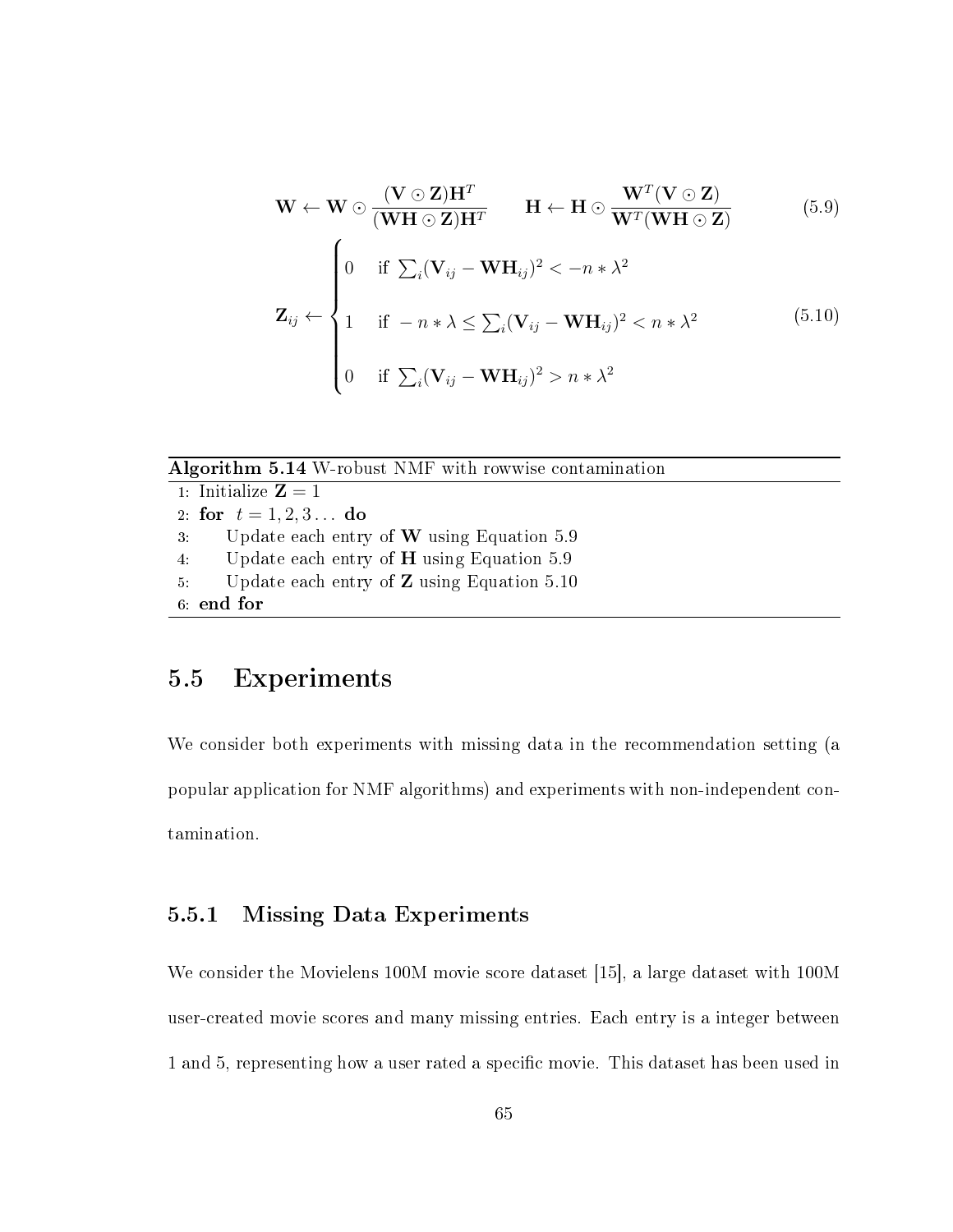previous NMF experiments [25, 31]. We randomly partition the dataset into training (90%) and testing (10%). We also choose a random 'target movie' that the informed attacks will try to contaminate. We consider three contamination patterns. The later two attacks are based on injection attacks on recommendation systems [36, 33].

Untargeted Attack: We choose 10% of the training data and swap scores of 1-3 to 5, and swap scores of 4-5 to 1. The test set never undergoes contamination.

Low-Knowledge Attack: We choose a 'target movie' randomly. We then augment the training set with synthetic users who rate 19 movies randomly and give the target movie a score of 1. We add enough synthetic users to ensure that 10% of the scores assigned to the target movie are synthetic. The test set never undergoes contamination.

Informed Attack: We choose a 'target movie' randomly. We then convert real users in the training set into adversarial users who give the target movie a score of 1, but leave their other scores unchanged. We convert enough adversarial users to ensure that 10% of the scores assigned to the target movie are adversarial. The test set never undergoes contamination.

The contaminated training set is converted into a matrix  $V$  with many missing entries. We run both Weighted NMF (Algorithm 2.2), W-Robust NMF with missing data (Algorithm 5.12), and Zhang's expectation-maximization factorization algorithm [45] which attempts to 'densify' a matrix by replacing the missing entries with their current predictions. In all three experiments, we randomly permute the generated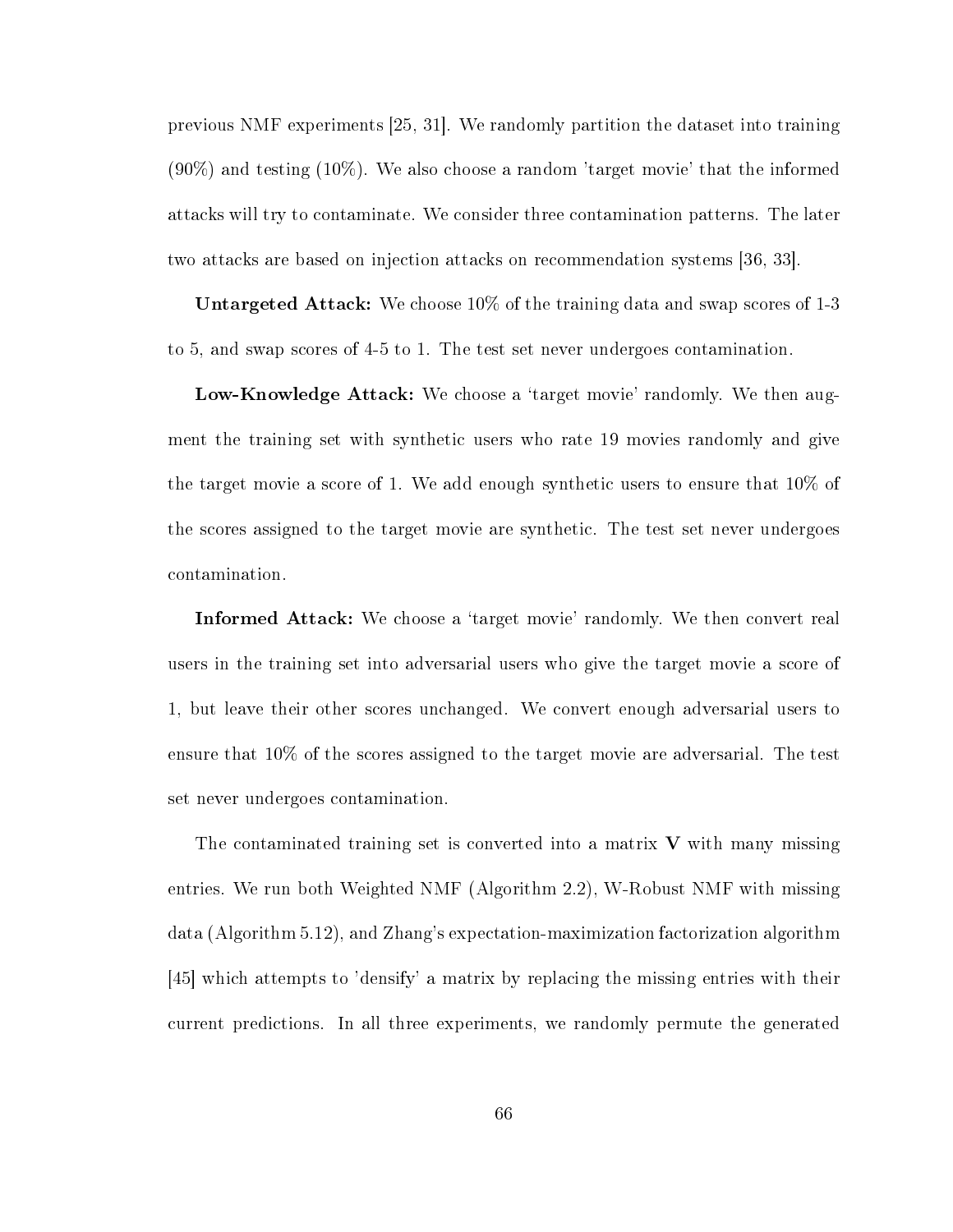| Model         | $\rm{Alg}$          |       | Test Err Adv. Effect |
|---------------|---------------------|-------|----------------------|
|               | Fixed Weight [30]   | 0.168 | n/a                  |
| Untargeted    | Zhang $[45]$        | 0.163 | n/a                  |
|               | W-robust            | 0.164 | n/a                  |
|               | Fixed Weight [30]   | 0.589 | 0.102                |
| Low Knowledge | $\text{Zhang}$ [45] | 0.587 | 0.072                |
|               | W-robust            | 0.588 | 0.054                |
|               | Fixed Weight [30]   | 0.596 | 0.083                |
| Informed      | Zhang $[45]$        | 0.598 | 0.050                |
|               | W-robust            | 0.595 | 0.019                |

Table 5.1: Test Error and Adversary Effect on Movie Data

matrix. All algorithms are given the same random initializations of  $W$  and  $H$  and the same computational resources.

Evaluation Metrics: We consider two error metrics. First, we consider the predictive error, defined as the total squared error between  $WH$  found by the algorithm and the scores in the testset (note the algorithms do not have access to these scores, and these scores are never contaminated). Following Zhang [45], we normalize the value by 1/5.

We also compute the adversary effect. We begin by running traditional NMF on the uncontaminated training set and call the resulting factors  $\textbf{WH}_{pure}$ . We compute the total mean absolute error between WH found on the contaminated dataset with  $\mathbf{WH}_{pure}$  only on the column associated with the targeted matrix. This evaluation metric was used in  $[36, 33]$  and measures how effective the adversary was at harming the targeted movie's rating. In all cases, we run the experiment 25 times and report the average results in Table 5.1.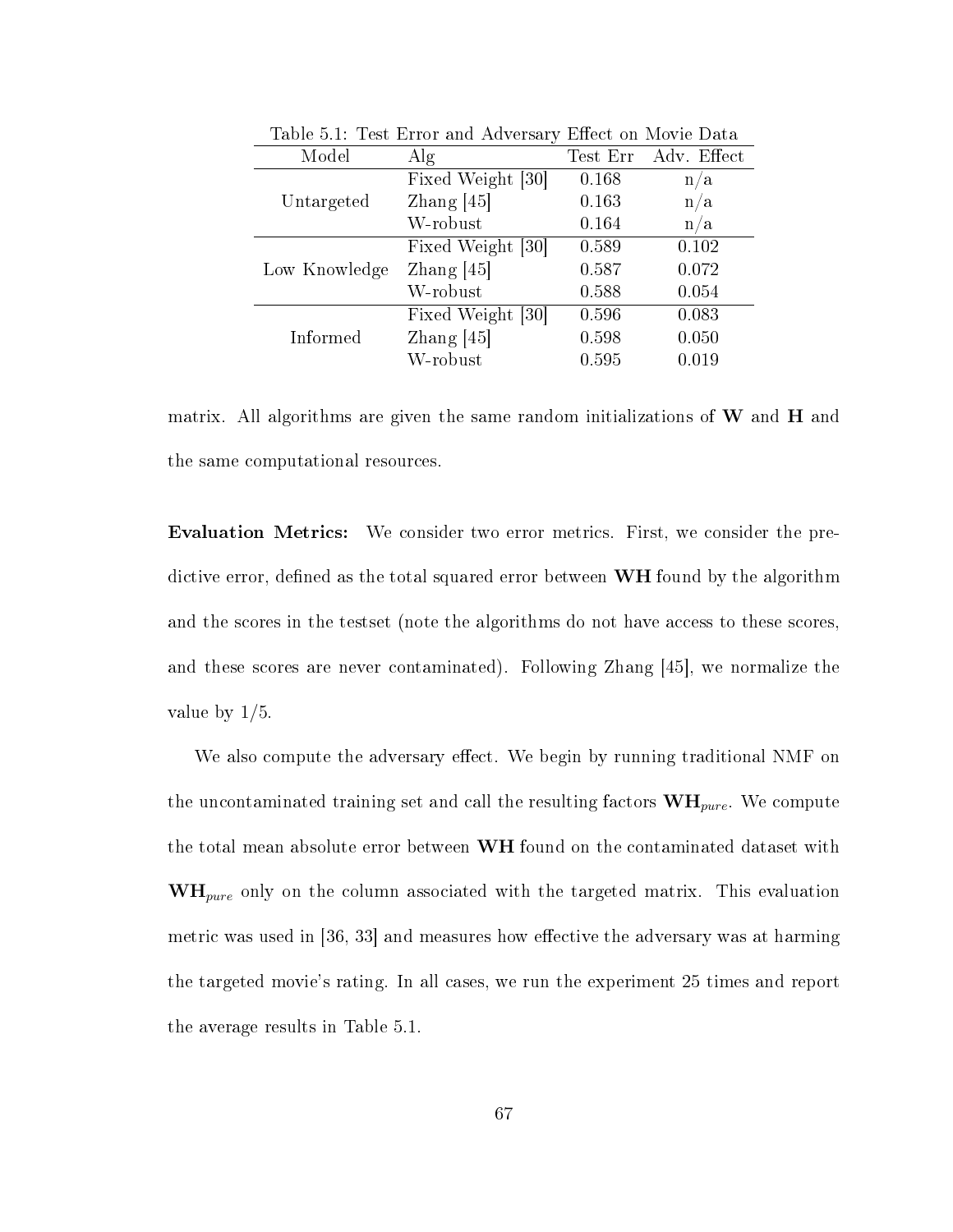Summary: Both Zhang's expectation minimization algorithm and the W-robust algorithm find better factorizations then Fixed Weight NMF. However, when looking at the adversary effect, we see that the W-robust algorithm has a substantially lower adversary effect than Zhang's algorithm. This is because we are explicitly modeling the adversarial entries as contamination and down-weighting those entries, while Zhang treats them as legitimate and allows them to pull down the score of the targeted movie.

#### 5.5.2 Rowwise Contamination

We consider three datasets that have undergone rowwise (non-IID) contamination. We begin by creating  $V_{true}$ , then choose a random row and add Gaussian  $Normal(0, \sigma^2)$  noise to every element in that row. This makes the 'contamination row' substantially more noisy than the other rows. As the magnitude of the Gaussian noise increases, the contaminated row drifts further and further away from the underlying factorization, thus making it easier to identify. We consider three datasets.

**Synthetic:** To generate the matrices, we set  $W =$  RAND(100,5) and  $H =$ RAND(5, 1000), where RAND(n, m) is a  $n \times m$  matrix with each entry drawn from the uniform  $[0, 1]$  distribution. Values in V range from 0 to 5, with a mean of 1.25 and a stdev of 0.25.  $V_{true} = WH$ .

Hyperspectral We load a hyperspectral satellite image [11], which has been used before in NMF experiments. The original data is a  $145 \times 145$  image with 224 values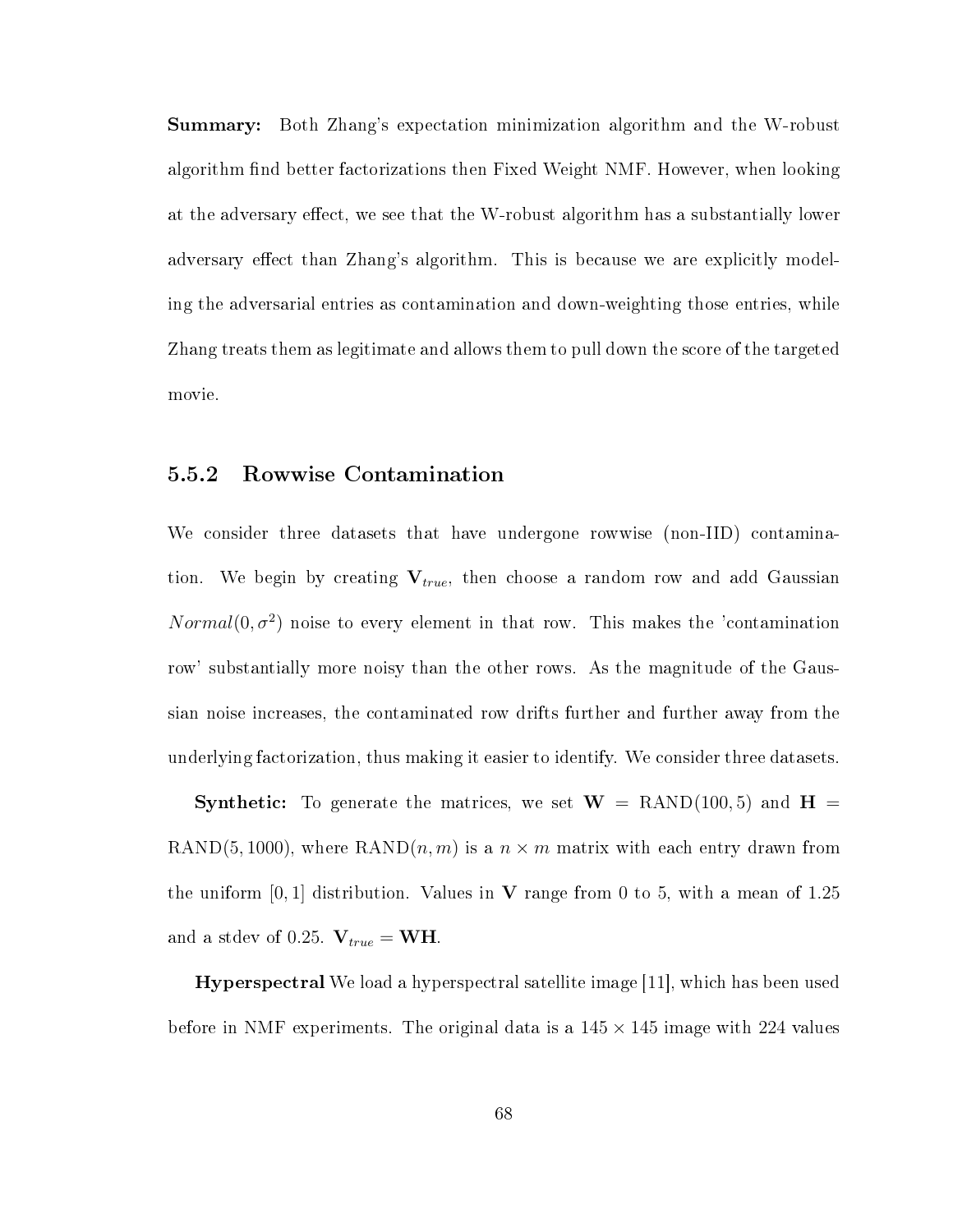associated with each pixel (a three dimensional matrix). We collapse the matrix into a  $224\times21025$  matrix, where each row corresponds to a specific spectral band and each column corresponds to a pixel in the image. Values in  $V_{true}$  range from 0 to 10000, with a mean of 2652 and a stdev of 1592.3. The goal of finding the contamination row is equivalent to finding the spectral band that is returning incorrect values.

Medical We load Medulloblastoma microarray data [7] (Medulloblastoma is a type of brain tumor). This dataset has been used in previous NMF experiments and was one of the early successes of NMF.  $V_{true}$  is a  $34 \times 5893$  matrix, where each row corresponds to an individual and each column corresponds to a gene. Values in  $V_{true}$ range from 20 to 1600 with a mean of 372 and a standard deviation of 972. The goal of finding the critical row is equivalent to finding the individual whose gene scan is abnormal. This application is particularly relevant as abnormal patients are known to be challenging when applying statistical methods to medical data.

In all three experiments, we randomly permute the generated matrix. We run both Traditional NMF (Algorithm 2.1) and W-robust NMF with rowwise contamination (Algorithm 5.14). Both algorithms are given the same amount of time to run and the same random initializations of W and H.

**Evaluation Metrics:** For each value of  $\sigma$ , we run the experiment 50 times. For each trial, we compute the total squared error in each row. We sort this list in descending order and compute the index of the critical row in this list. For example, an index of 3 means that the contaminated row had the third highest error among all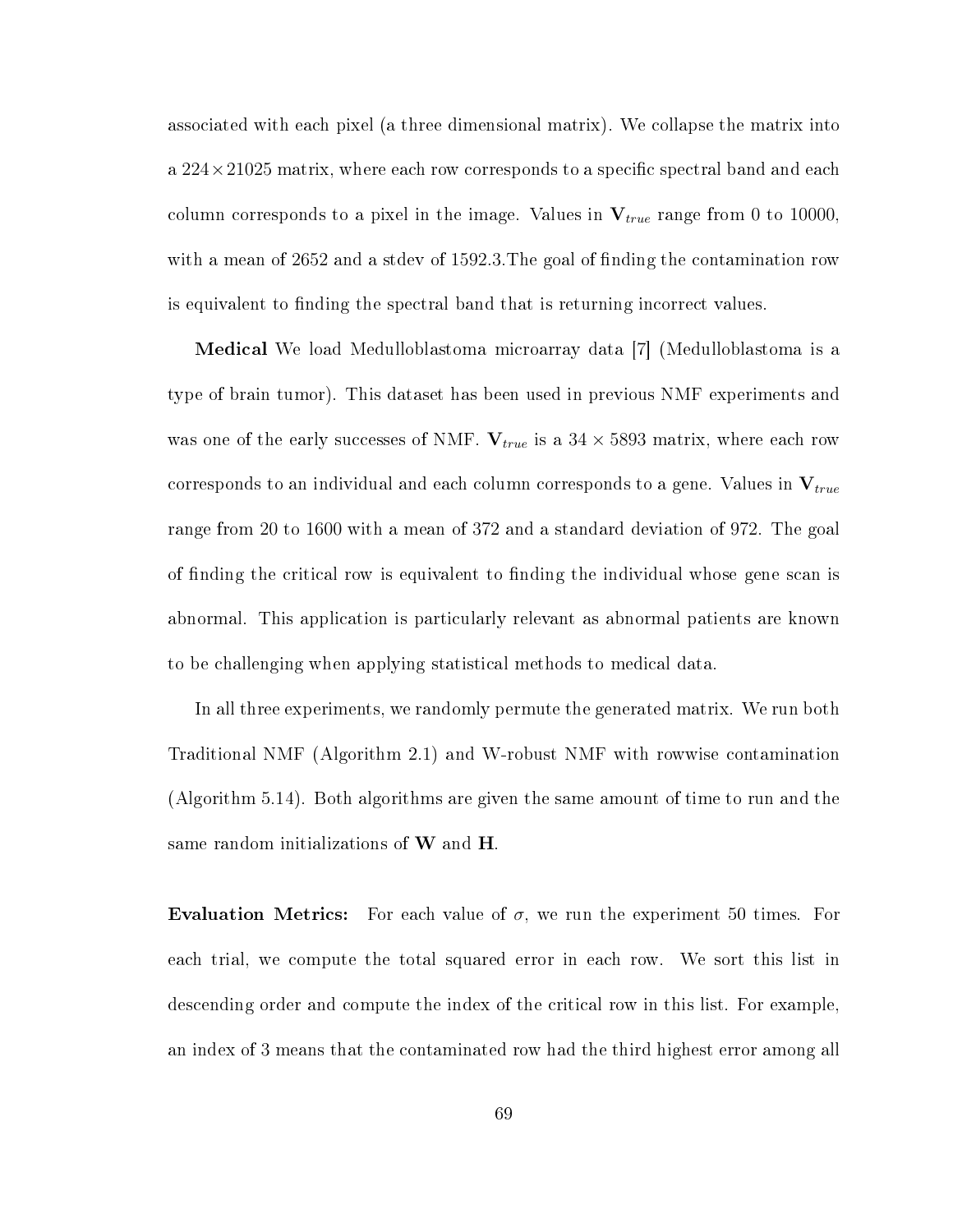rows, and that the contaminated row would have been the algorithm's third choice. The optimal index is 1, and lower numbers indicate better performance.

We also compute the improvement in Frobenius error from the original factorization to the new factorization with the contaminated row removed. To compute the original error, we run Traditional NMF on the input matrix. To compute the new error, we compute the Frobenius error between  $\mathbf{V}'$  and  $\mathbf{W}', \mathbf{H}'$  returned by the algorithm, excluding the contaminated row. Deleting a random row has an expected improvement ratio of  $(n-1)/n$  if the error was uniform. Deleting the contaminated row should ideally improve the factorization by more than deleting a random row.

Summary: In all cases, both Traditional NMF and W-robust NMF with contaminated rows succeed at finding which row is contaminated (as long as the noise added to the contaminated row is sufficiently large). Additionally, both algorithms find a better quality factorization then removing a 'random' row (as seen in the green baseline in Figure 5.1). On the Synthetic and Hyperspectral data, the W-robust algorithm substantially outperforms Traditional NMF. On the Medulloblastoma data, there is no statistically significant difference in performance. Medical data is often messier than other datasets, making it challenging to achieve dramatic performance improvements.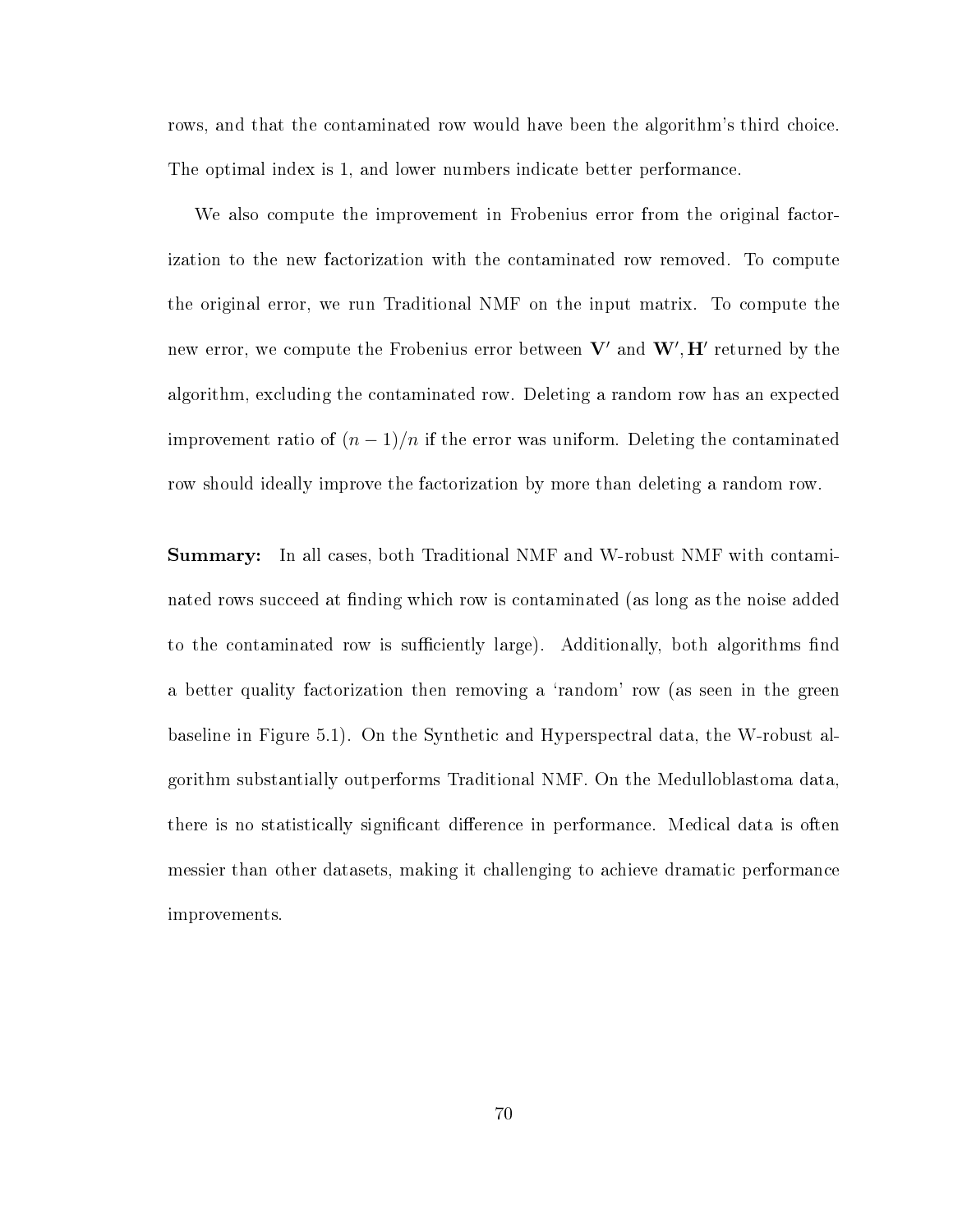

Figure 5.1: Experimental results. Traditional NMF is blue triangles, Algorithm 5.14 is pink dots, Baseline  $(n-1)/n$  is green crosses. x-axis denotes noise stdev - larger values indicate a noiser contamination row; y-axis denotes index of the contamination row (left) and improvement in error ratio (right)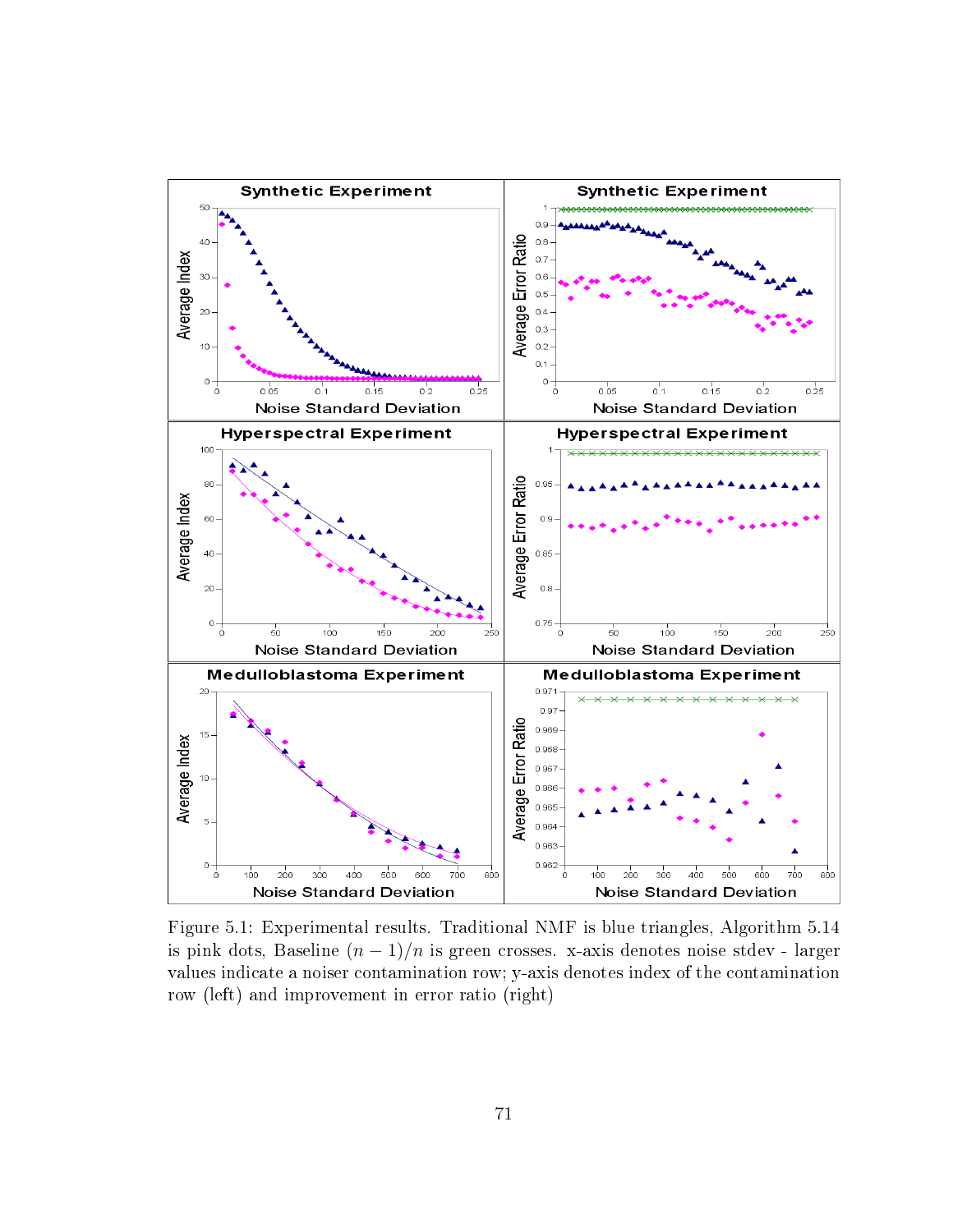| тарто отд. ранным у от длуренностоя дамарсы |         |       |    |         |                              |       |  |  |  |
|---------------------------------------------|---------|-------|----|---------|------------------------------|-------|--|--|--|
| Dataset                                     | n       | m     | К  | mean(V) | $\mathrm{stdev}(\mathbf{V})$ | $n -$ |  |  |  |
| Synthetic                                   | $100\,$ | 1000  |    | 1.25    | 0.50                         | 0.990 |  |  |  |
| Hyperspectral                               | 224     | 21025 | 20 | 2652    | 1592                         | 0.995 |  |  |  |
| Medulloblastoma                             | 34      | 5893  |    | 372     | 972                          | 0.970 |  |  |  |

Table 5.2: Summary of Experimental Datasets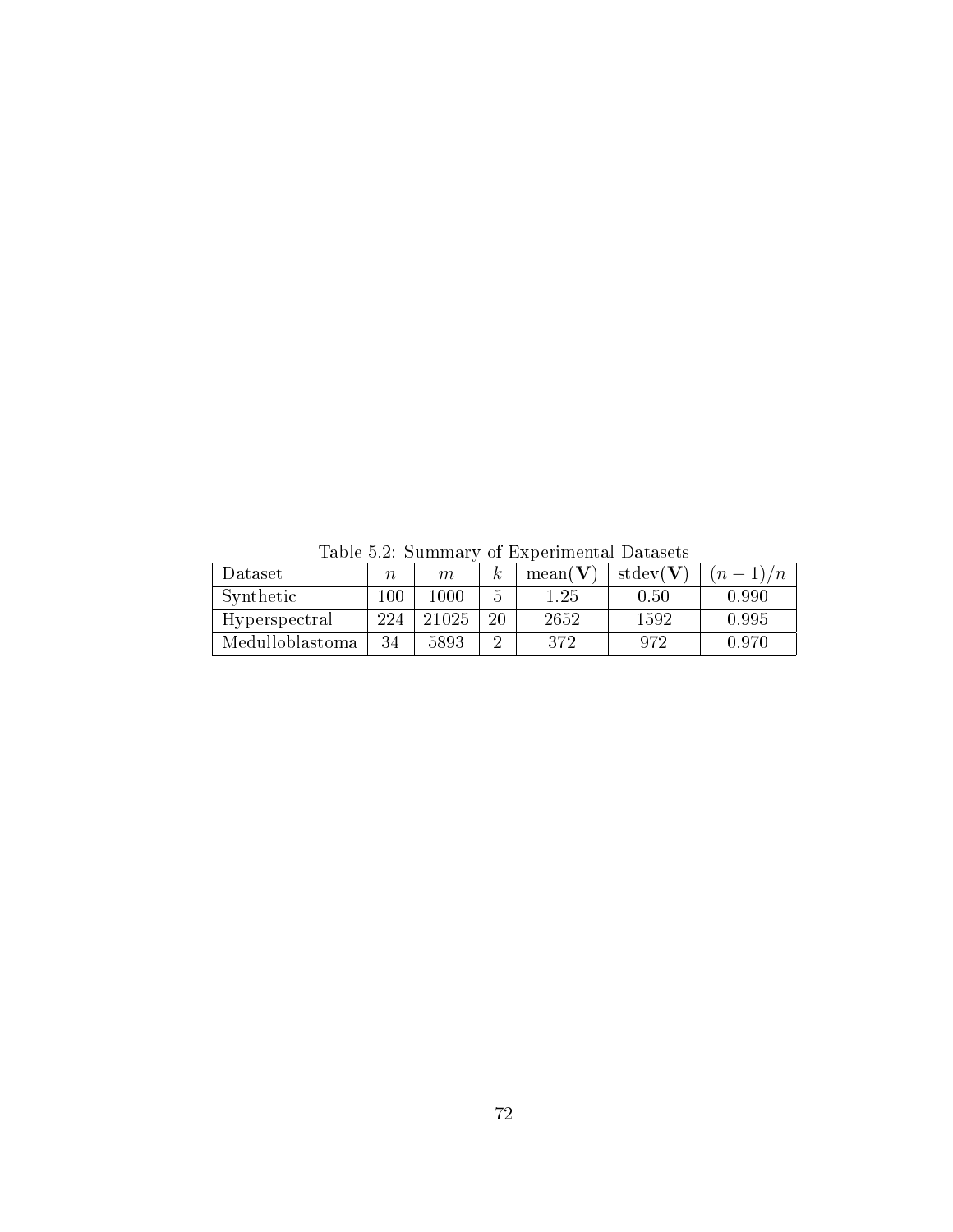# Chapter 6

# Complexity Results

# 6.1 Introduction

In the previous chapters, we defined loss functions  $L_{robust}(\mathbf{W}, \mathbf{H}, \mathbf{S})$  and  $L_{reweighted}(\mathbf{W}, \mathbf{H}, \mathbf{Z})$ , and said that  $\mathbf{V}_{ij}$  was contaminated if  $\mathbf{S}_{ij}$  was large or  $\mathbf{Z}_{ij}$  was small. This approach connects to the theory of M-estimators and W-estimators, and let us convert the problem of finding contaminated elements into a problem of optimizing a function. However, these definitions are in some sense circular: a contaminated element is defined as an element that the algorithm marks as contaminated. For example, the determinate or rank is an intrinsic mathematical property of a matrix.

In this chapter, we leave the loss function approach behind mathematical definitions for what counts as a contaminated element. We begin with the following definition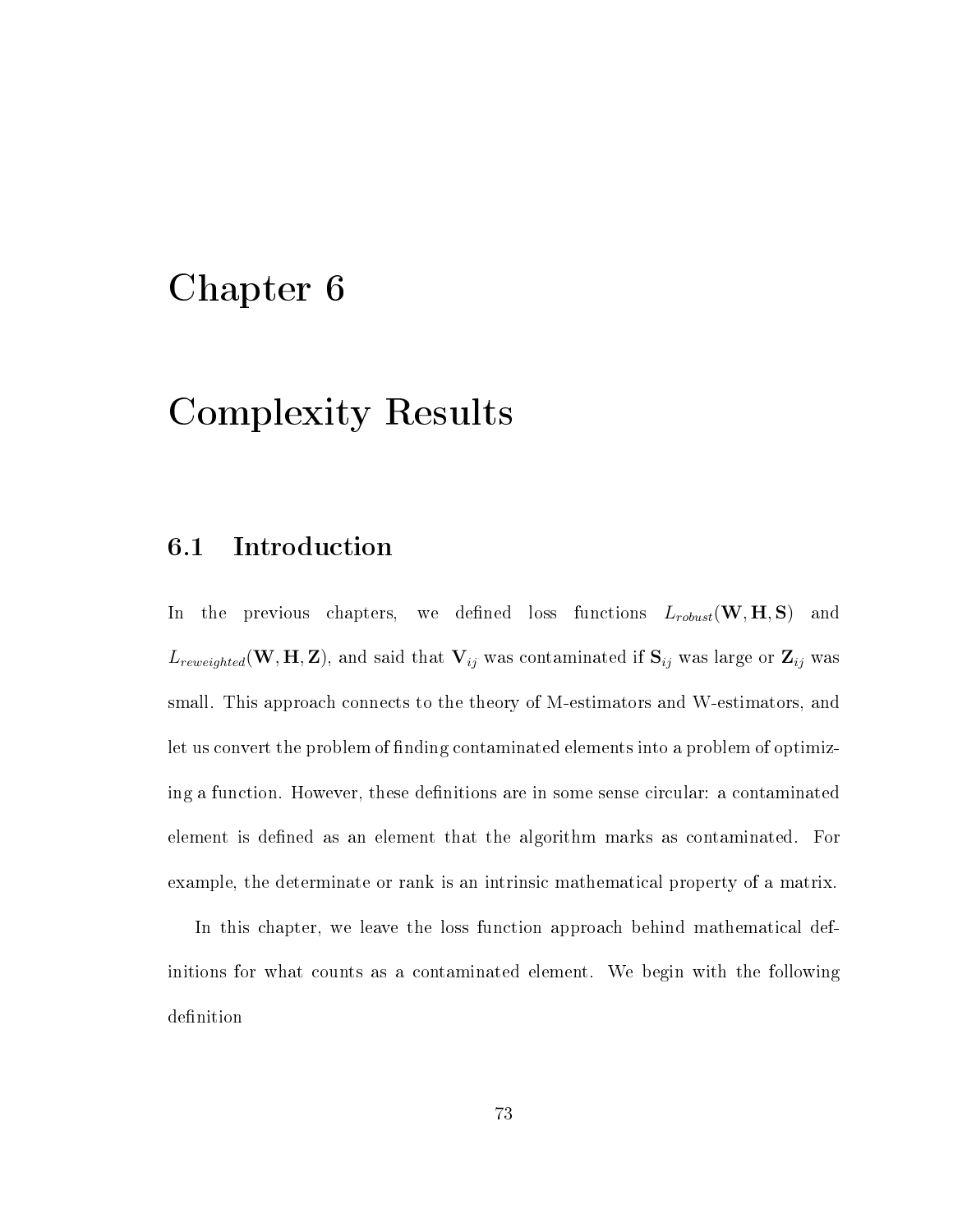**Definition 6.1** (Nonnegative Rank). The nonnegative rank of a nonnegative  $n \times m$ matrix V is the smallest integer k such that there exist a  $n \times k$  matrix W and a  $k \times m$ matrix  $H$  such that  $V = WH$ .

**Definition 6.2** (Critical Sets). Let V be a nonnegative  $n \times m$  matrix. A set of indices  $\Psi$  is an critical set if there exists a nonnegative  $n\times m$  matrix  ${\bf V}'$  such that  ${\bf V}$ and  $V'$  agree on all indices not in  $\Psi$  and the nonnegative rank of  $V'$  is less than the nonnegative rank of V.

Intuitively, the critical set is the set of 'contaminated elements', and fixing those elements reduces the nonnegative rank of the matrix. Note that every nonzero matrix has a critical set with  $nm$  elements (trivially, you can replace the entire matrix with a new matrix with lower rank). Thus, instead of asking whether a matrix has a critical set, it makes more sense to ask whether a matrix has a critical set that satisfies certain properties.

#### Summary of Results

In Section 6.2, we discuss existing complexity results on nonnegative matrix factorization and graph problems. Section 6.3 describes the first property: a critical set contained entirely within a single row. It also contains a novel proof that NMF is NP-hard. Section 6.4 discusses the second property: a critical set with at most  $c$ elements, or a minimal critical set. Section 6.5 discusses the third property: a critical set that obeys certain types of side channel information. For each property, deter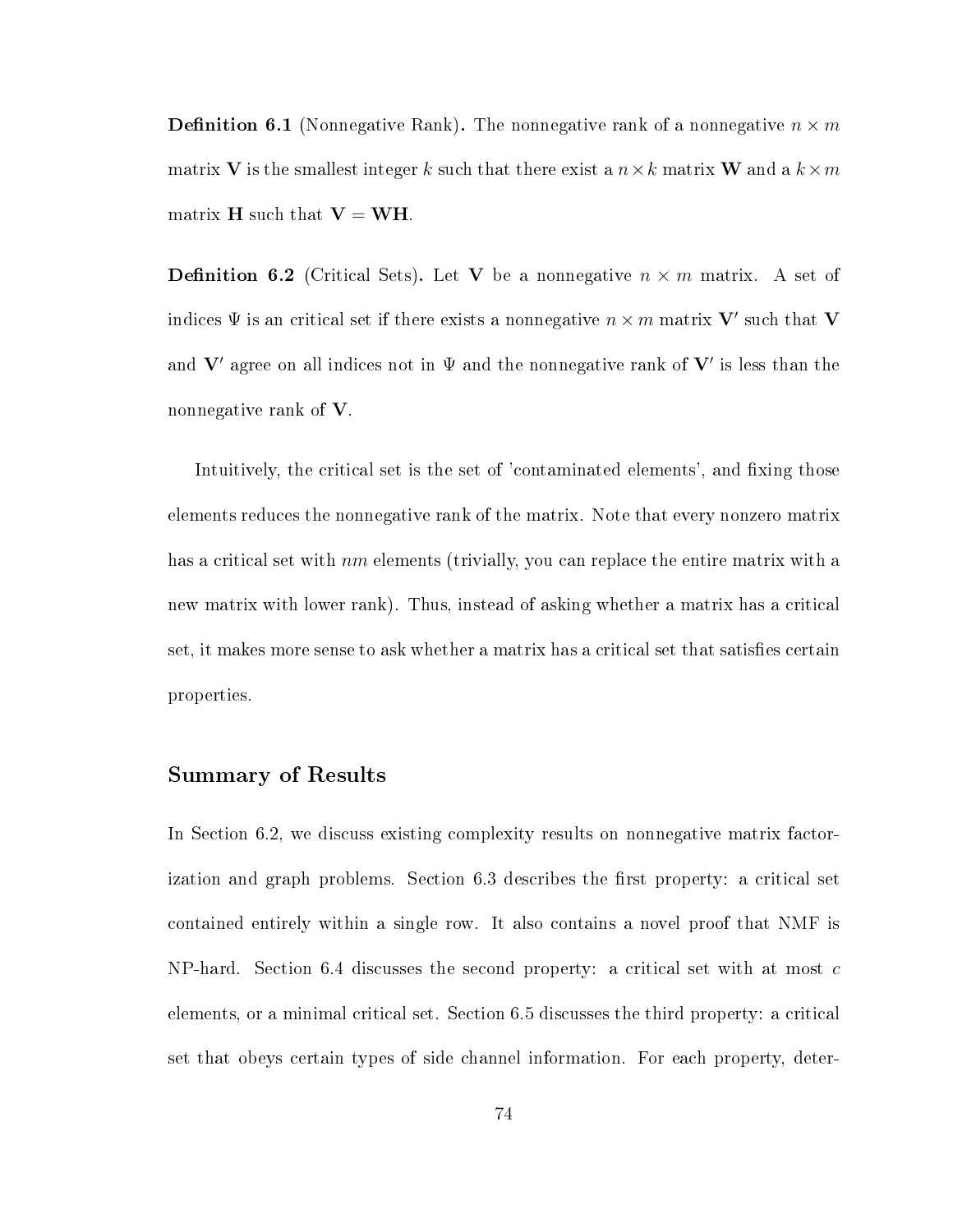mining whether a critical set that satisfies the desired property exists is NP-hard. In Section 6.6, we consider a very important type of side information: the nonnegative rank of the uncontaminated matrix (which we often know from domain knowledge). We prove the problem remains NP-hard even with this extra piece of information. Finally, we discuss a few additional results not entirely related to critical sets in Section 6.7.

# 6.2 Background

In this section, we discuss some important complexity theory background.

**Definition 6.3** (NP-hard). A problem is called NP-hard if a polynomial time algorithm to solve that problem implies that there exist a polynomial time algorithm to solve any other NP-hard problem, including the boolean satisfaction problem.

It remains an open question whether any NP-hard problem can be solved in polynomial time. A full discussion of the topic is beyond the scope of this dissertation, interested readers are directed to [16]. The common way to prove a problem is NP-hard is to prove there exists a polynomial time reduction between that problem and another NP-hard problem. Vavasis [44] constructs such a reduction between nonnegative rank and a geometric problem called intermediate simplex, then proves intermediate simplex is NP-hard. Aurora et al [1] later proved that a subexponential time algorithm to solve intermediate simplex would imply that the boolean satisfaction problem could be solved in subexponential time, which would disprove the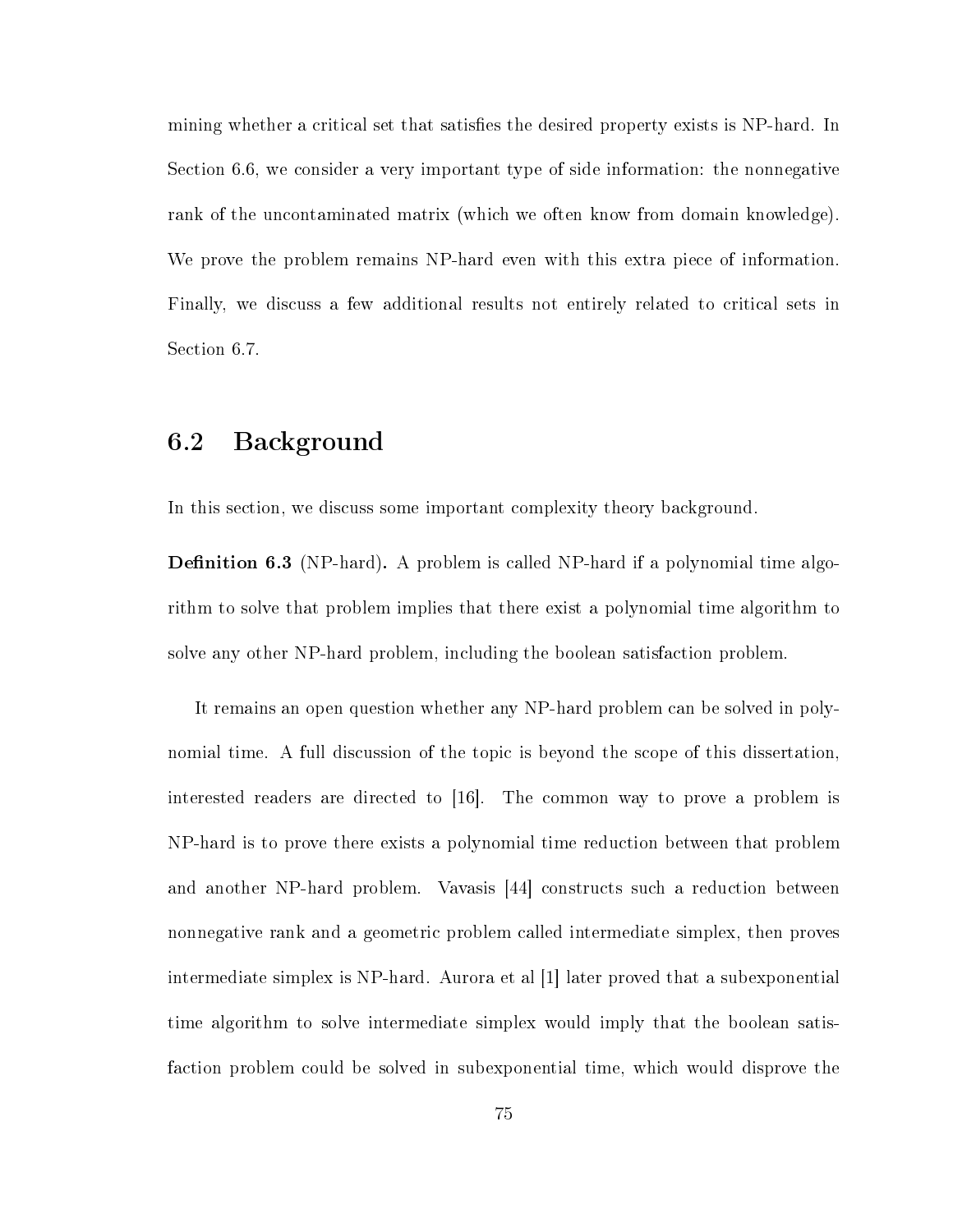subexponential time hypothesis [16].

**Definition 6.4** (Intermediate Simplex). Given a polyhedron in  $\mathbb{R}^{k-1}$  defined by n inequalities and a set of m points in  $\mathbb{R}^{k-1}$ , does there exist a  $(k-1)$  dimensional simplex such that all the points are contained in the simplex and the simplex is contained in the polyhedron?

**Theorem 6.5** ([44]). Given an integer k, it is NP-hard to determine whether V has nonnegative rank k.

**Theorem 6.6** ([1]). Given an integer k, a subexponential time algorithm to determine whether  $V$  has nonnegative rank k would imply the existence of a subexponential time algorithm to solve the boolean satisfaction problem.

There are two main limitations to this reduction. The first limitation is that the proof is nonconstructive: it cannot be used to actually construct matrices which are difficult to factor. The second and more fatal limitation (at least for our purposes) is that there is no way to incorporate contamination into the reduction: there is no geometric analog to 'contaminated entries'. As such, the theoretical results in this chapter will derive not from geometry, but from graph theory.

A graph  $G = (\mathcal{V}, \mathcal{E})$  is a set of vertices V and a set of edges E that connect those vertices. In this dissertation, we assume that all graphs are simple, i.e. every element of  $\mathcal E$  is unique and there are no self loops with a vertex connecting to itself.

The minimum vertex cover problem and the maximal coverage problem are classical graph theory problems. We define both problems, along with the useful notation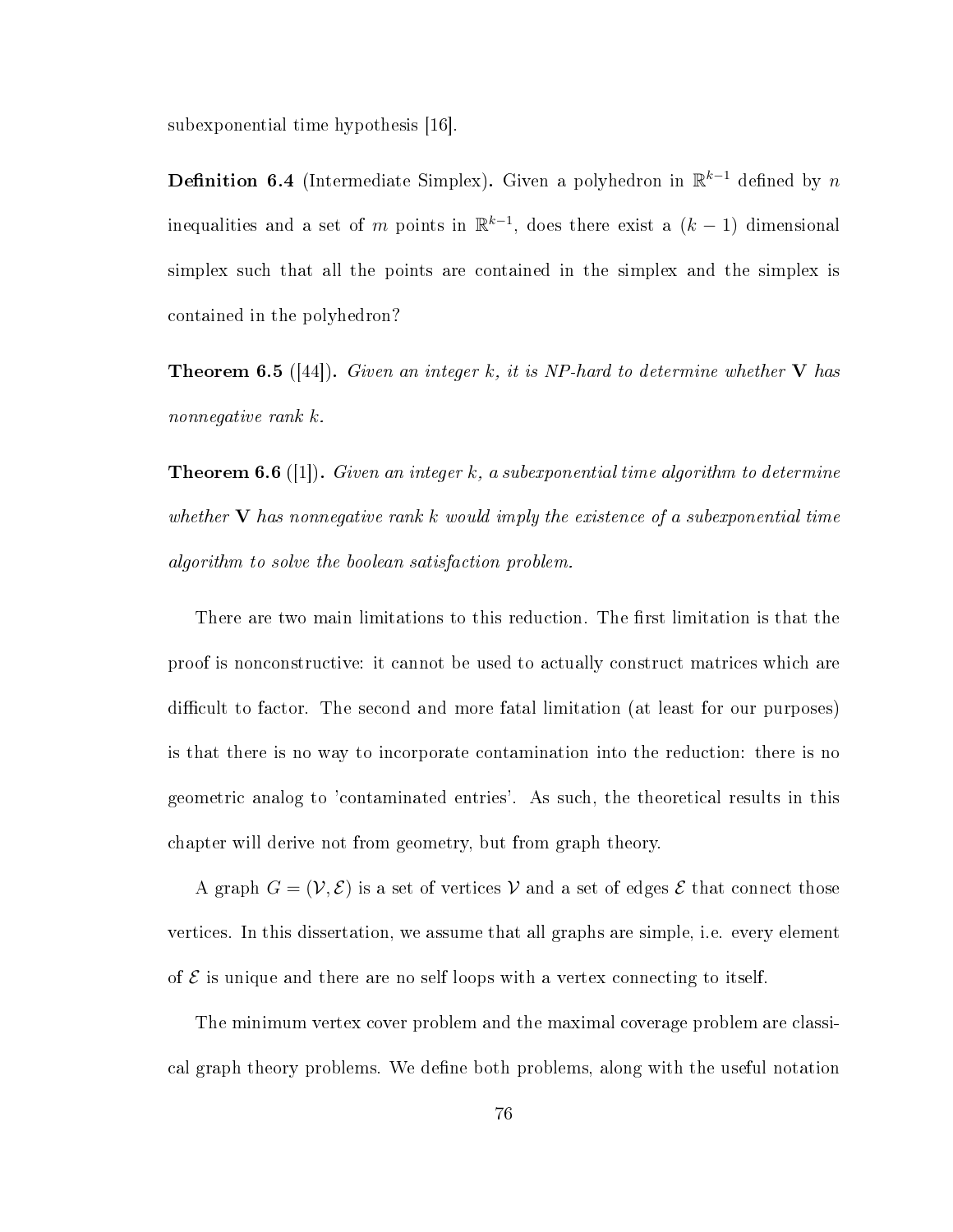of a coverage set, below.

**Definition 6.7.** Let  $G = (\mathcal{V}, \mathcal{E})$ . For any set  $\mathcal{C} \subseteq \mathcal{V}$ , the coverage set *coverage*( $\mathcal{C}$ )  $\subseteq \mathcal{E}$ is the set of edges  $(v_i, v_j)$  such that either  $v_i \in \mathcal{C}$  or  $v_j \in \mathcal{C}$  or both.

**Definition 6.8** (Minimum Vertex Cover). Let  $G = (\mathcal{V}, \mathcal{E})$ . A vertex cover is a set  $C \subseteq V$  with  $coverage(C) = \mathcal{E}$ . A vertex cover is minimal if no vertex cover with strictly fewer elements exists.

**Definition 6.9** (Maximal Coverage). Let  $G = (\mathcal{V}, \mathcal{E})$  be a graph and let k be an integer. A set  $\mathcal{C} \subseteq \mathcal{V}$  with k vertices is a maximal k-cover if  $coverage(\mathcal{C})$  contains as many edges as the coverage set of any other set of k vertices.

Note that if  $\mathcal C$  is a vertex cover with k elements, then it is by definition a maximal k-cover. Deciding whether a graph has a minimum vertex cover with  $k$  elements and/or finding such a vertex cover is NP-hard, as is finding the maximal k-cover of a graph. The critical edge problem is more recent, it was first proposed by Erdos and Gallai [13] while exploring graph colorings. The concept was later extended to vertex covers by Jakoby et al [19]. Finding the critical edge of a graph is also NP-hard.

**Definition 6.10** (Critical Edge). Let  $G = (\mathcal{V}, \mathcal{E})$  be a graph. An edge  $e \in \mathcal{E}$  is MVC-critical if the subgraph  $G' = (\mathcal{V}, \mathcal{E} - e)$  has a minimum vertex cover with fewer elements than the minimum vertex cover of G.

Effectively, deleting  $e$  from  $G$  reduces the size of the minimum vertex cover by one. Figure 6.1 has an example of a graph with a critical edge - deleting edge  $(v_1, v_2)$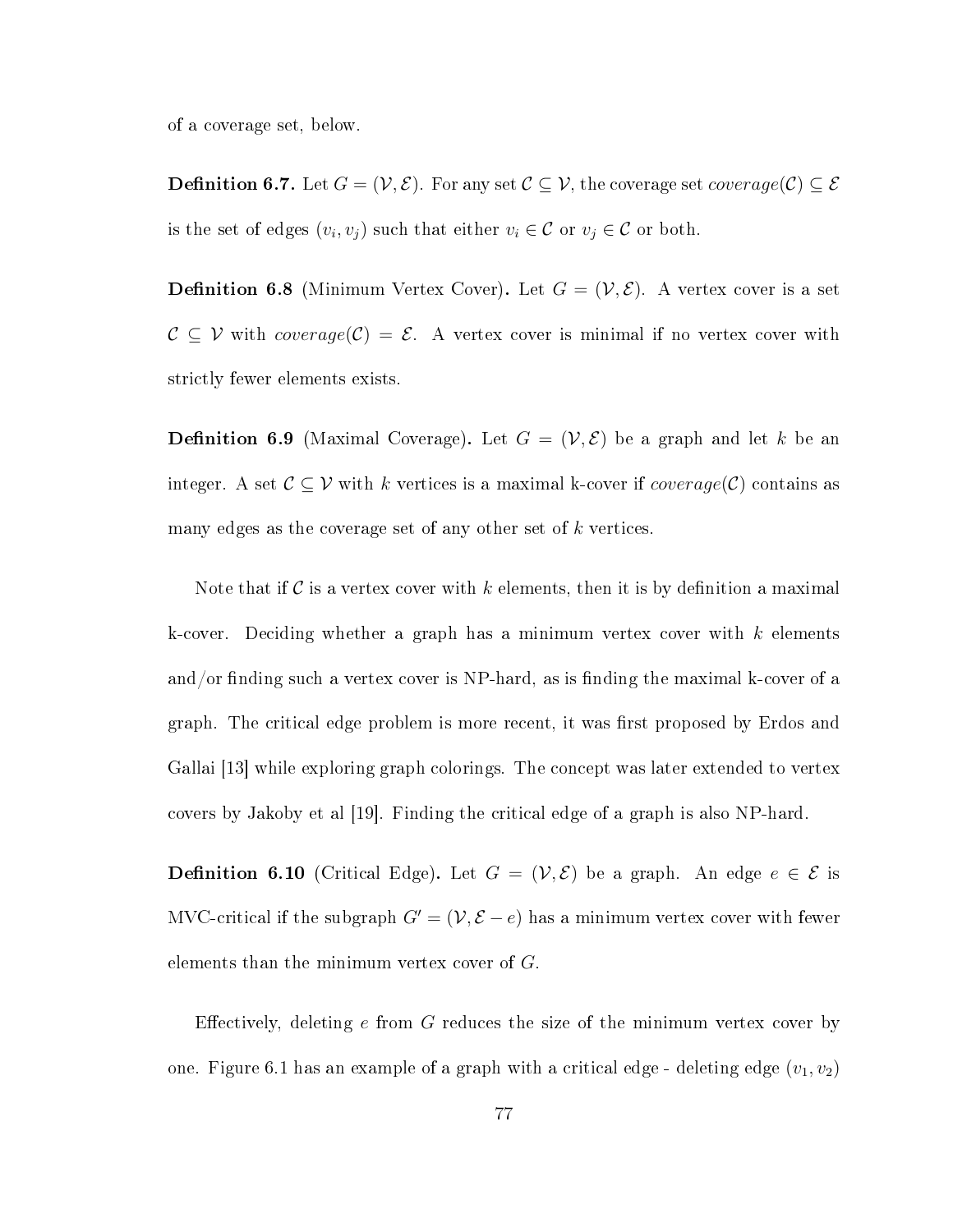reduces the size of the minimum vertex cover from 5 to 4. Note that an edge may not be critical even if both of its endpoints are in a minimum vertex cover. Figure 6.1 visually depicts such a case: edge  $(v_3, v_5)$  is not a critical edge even though both  $v_3$ and  $v<sub>5</sub>$  are in the minimum vertex cover of the original graph. It is possible that a graph has no critical edges, for example the star graph. It is also possible that every edge in a graph is a critical edge: such graphs are called critical graphs and are a topic of study. Cycle graphs are examples of such a graph, and Jakoby [19] gives an algorithm to generate random graphs with many critical edges.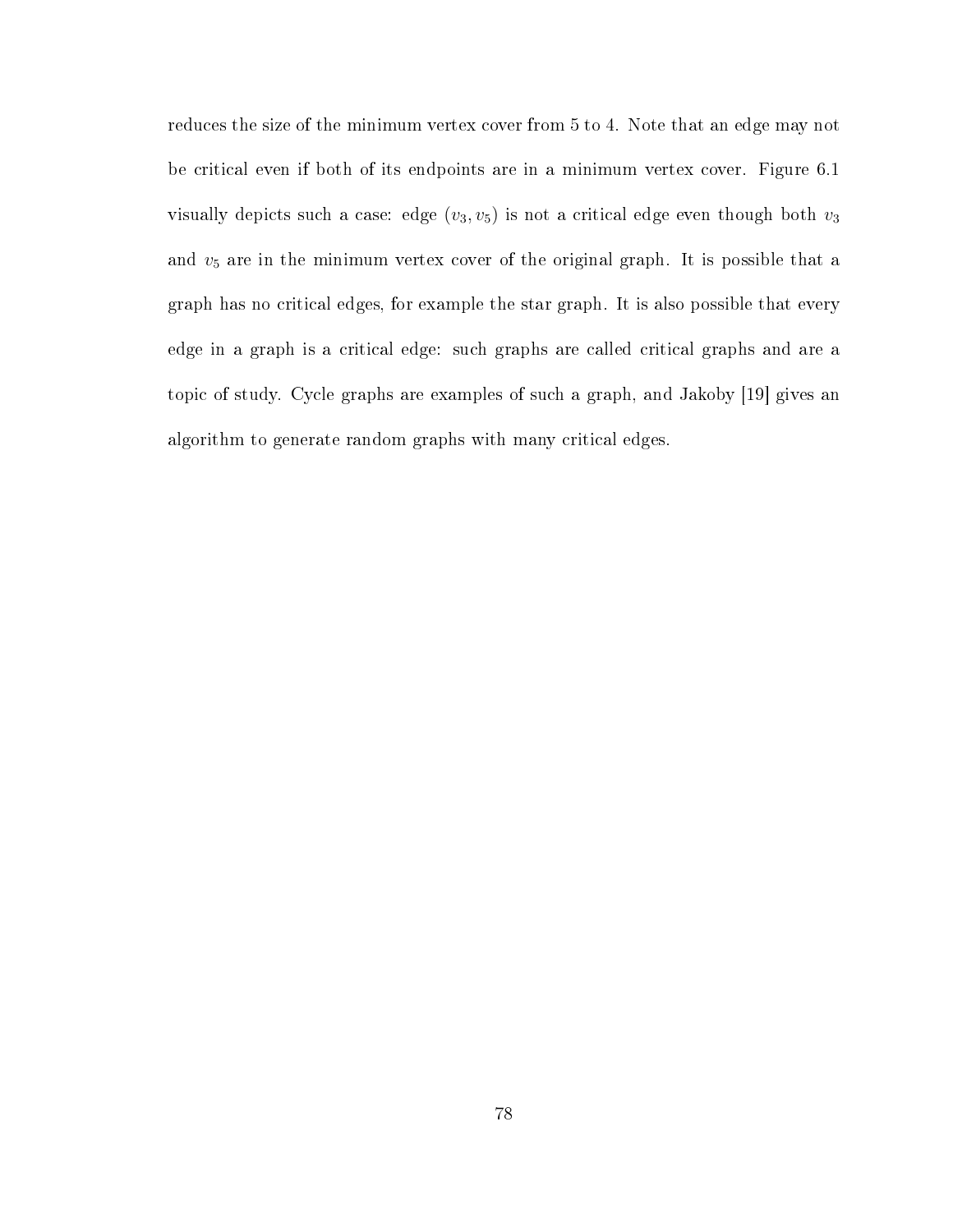

vertex cover =  ${v_1, v_3, v_4, v_5, v_7}$ 



vertex cover =  $\{v_1, v_2, v_3, v_6, v_8\}$ 



vertex cover =  ${v_3, v_4, v_5, v_7}$ 

Figure 6.1: The edge  $(v_1, v_2)$  is a critical edge because deleting this edge from G reduces the size of the MVC from five to four. The edge  $(v_3, v_5)$  is not a critical edge, even though both  $v_3$  and  $v_5$  are in the MVC of the original graph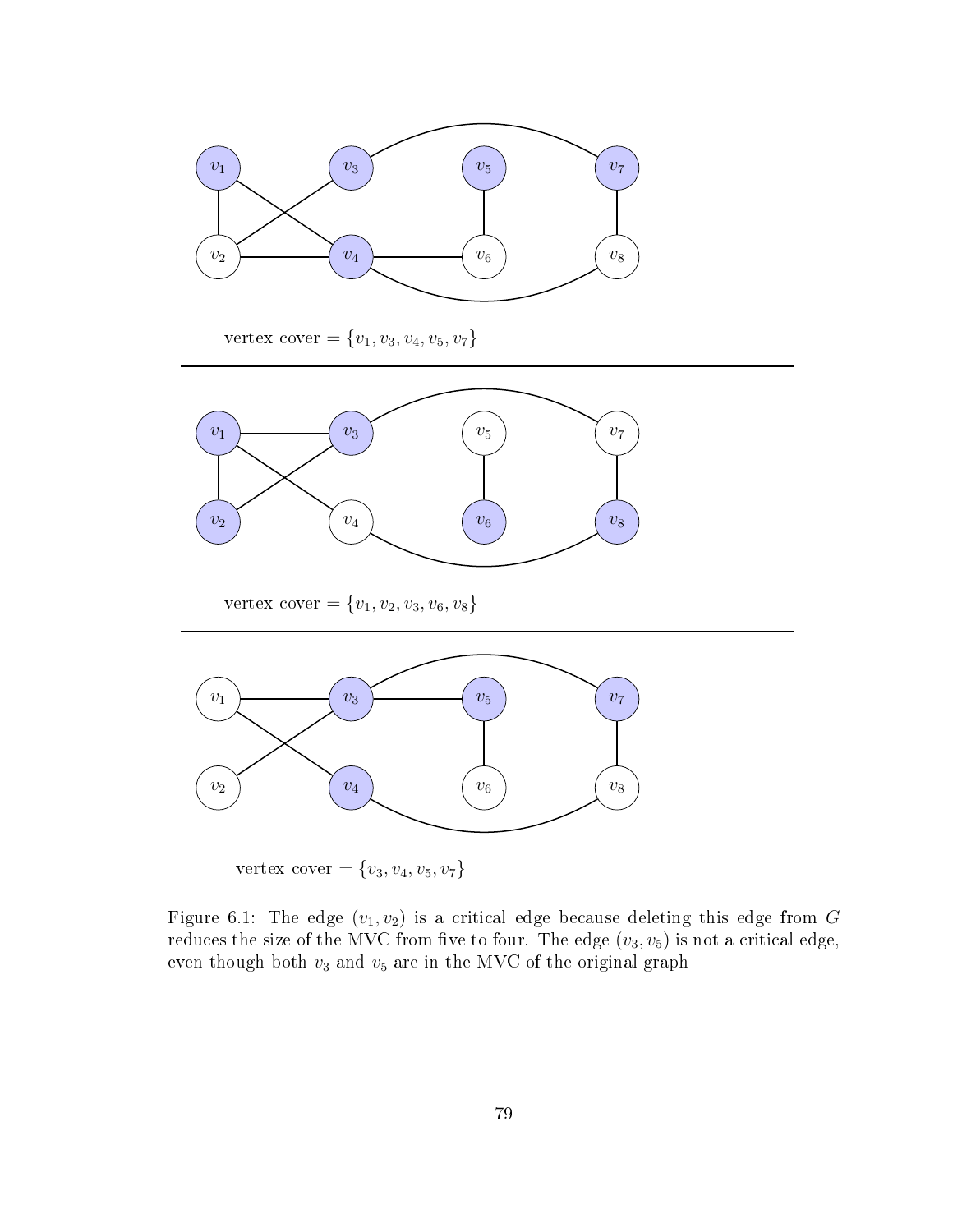# 6.3 Critical Rows

The first restriction we consider is whether a matrix has a critical set contained entirely in one row. This corresponds to the rowwise contamination model discussed in Section 5.4.

**Definition 6.11** (Critical Row). A critical row is a row whose indices form a critical set.

**Theorem 6.12.** For any connected graph  $G = (\mathcal{V}, \mathcal{E})$ , there exists a nonnegative matrix  $\bf{V}$  such that G has a vertex cover of size s iff  $\bf{V}$  has a nonnegative rank of  $k = s + |\mathcal{V}| + 4|\mathcal{E}|$ . Additionally, if  $e \in \mathcal{E}$  is a critical edge in G, then the corresponding rows in **V** are critical rows.

Corollary 6.13. It is NP-hard to determine whether a matrix has a critical row.

We break the proof into three parts. First, we define the reduction from graphs to matrices (Figure 6.2). Lemma 6.15 proves one direction of the theorem. and Lemma 6.16 proves the other direction. This reduction takes inspiration from the work of L.B. Thomas [43] on the gap between rank and nonnegative rank, who uses the  $5 \times 4$  matrix that appears in the bottom-right corner of Figure 6.2. It also takes inspiration from the work of Miettinen et al [32] and Jiang et al [20], who use similar ideas on on boolean rank and finite state automata respectively. However, because of the existence of the critical row, and because  $H$  is real-valued and not a subset of a finite collection of sets, these proofs do not apply and a new analysis is needed.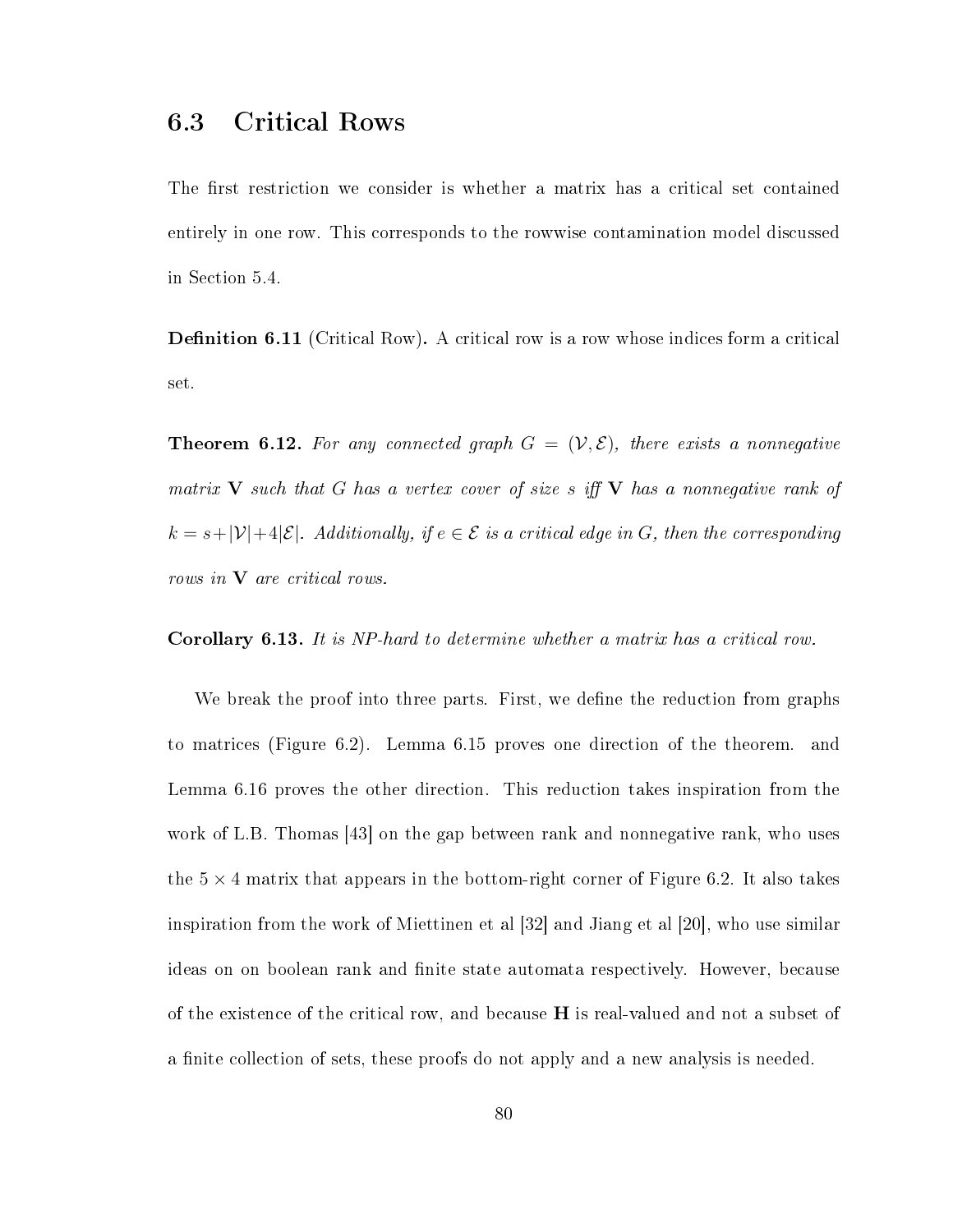**Reduction 6.14.** Let  $G = (\mathcal{V}, \mathcal{E})$  be a connected graph. We construct a nonnegative matrix V with  $|\mathcal{V}| + 5|\mathcal{E}|$  rows and  $2|\mathcal{V}| + 4|\mathcal{E}|$  columns. We begin by defining the columns. For each vertex  $v_i \in \mathcal{G}$ , we create two corresponding columns labeled  $x_i$  and  $y_i$ . For each edge  $(v_i, v_j) \in \mathcal{E}$ , we create four corresponding columns labeled  $a_{ij}, b_{ij}$ ,  $c_{ij}$ , and  $d_{ij}$ .

We next define the rows and entries on V. For each vertex  $v_i \in V$ , we define a single row  $r_i$ . In each  $r_i$  row, set the corresponding  $x_i$  and  $y_i$  to be 1 and set all other entries in this row to 0. This creates the first  $|\mathcal{V}|$  rows. Then, for each edge  $(v_i, v_j) \in \mathcal{E}$ , we define five rows as follows. All values not explicitly set to 1 are set to 0.

- The first row of **V** for  $(v_i, v_j)$  sets  $x_i, a_{ij}$ , and  $b_{ij}$  to 1.
- The second row of **V** for  $(v_i, v_j)$  sets  $y_i, c_{ij}$ , and  $d_{ij}$  to 1.
- The third row of **V** for  $(v_i, v_j)$  sets  $x_j, b_{ij}$ , and  $c_{ij}$  to 1.
- The fourth row of **V** for  $(v_i, v_j)$  sets  $y_j, a_{ij}$ , and  $d_{ij}$  to 1.
- The fifth row of **V** for  $(v_i, v_j)$  sets  $a_{ij}, b_{ij}, c_{ij}, d_{ij}$  to 1.

This construction is visually depicted in Figure 6.2, which depicts  $v_i, v_j \in V$  with edge  $(v_i, v_j) \in \mathcal{E}$ .

**Lemma 6.15.** If  $G = (\mathcal{V}, \mathcal{E})$  has a minimum vertex cover C of size s, then V as defined in Reduction 6.14 has a nonnegative rank of  $k = s + |\mathcal{V}| + 4|\mathcal{E}|$ . Additionally,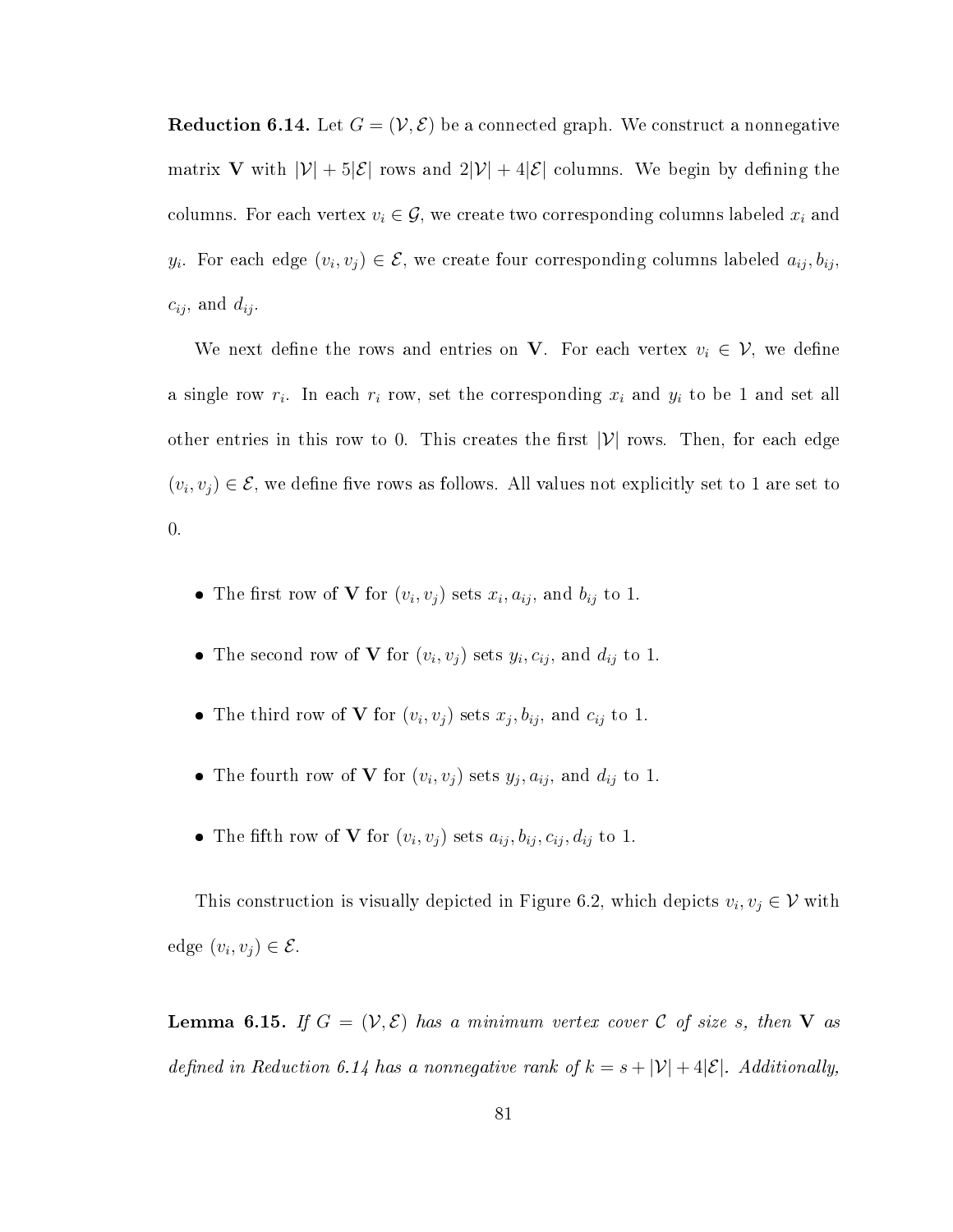| $x_i$    | $y_i$            |          |                  | $x_j$ $y_j$ $a_{ij}$ |          | $b_{ij}$         | $c_{ij}$         | $d_{ij}$       |                       |
|----------|------------------|----------|------------------|----------------------|----------|------------------|------------------|----------------|-----------------------|
|          |                  |          |                  |                      |          |                  |                  |                |                       |
|          |                  |          | $\left( \right)$ |                      | $\cup$   | $\theta$         | $\theta$         | $\theta$       | row for $v_i$         |
|          |                  |          |                  |                      |          | $\theta$         | $\theta$         |                | row for $v_i$         |
|          |                  |          |                  |                      |          |                  |                  |                |                       |
|          | $\theta$         |          | $\theta$         |                      |          |                  | $\left( \right)$ | $\theta$       | row1 for $(v_i, v_j)$ |
| $\Omega$ |                  | $\Omega$ | $\overline{0}$   |                      | $\Omega$ | $\left( \right)$ |                  |                | row2 for $(v_i, v_j)$ |
| $\Omega$ | 0                |          | $\theta$         |                      |          |                  |                  | $\overline{0}$ | row3 for $(v_i, v_j)$ |
| $\Omega$ | 0                | 0        |                  |                      |          | $\theta$         | $\theta$         |                | row4 for $(v_i, v_j)$ |
|          | $\left( \right)$ |          | $\theta$         |                      |          |                  |                  |                | row5 for $(v_i, v_j)$ |
|          |                  |          |                  |                      |          |                  |                  |                |                       |

Figure 6.2: Reduction of a graph to a matrix. Figure demonstrates two vertices  $v_i$ and  $v_j$ , along with an edge  $(v_i, v_j)$ 

if  $e \in \mathcal{E}$  is a critical edge, then all five rows of **V** corresponding to that edge are critical rows.

*Proof.* If  $v_i \in \mathcal{C}$ , add one row to **H** with  $x_i = 1$  and all other entries set to zero, then add a second row to H with  $y_i = 1$  and all other entries set to zero. If  $v_i \notin \mathcal{C}$ , add one row to **H** with  $x_i = y_i = 1$  and all other entries set to zero. This process defines the first  $s + |\mathcal{V}|$  rows of **H**.

Next, for each edge  $(v_i, v_j) \in \mathcal{G}$ , either  $v_i$  or  $v_j$  must be in the vertex cover. Suppose that  $v_i$  is in the cover. Then we will add four rows to  $H$ , defined as follows. All values not explicitly set to 1 are set to 0.

- The first row of **H** for  $(v_i, v_j)$  sets  $a_{ij}$ , and  $b_{ij}$  to 1.
- The second row of **H** for  $(v_i, v_j)$  sets  $c_{ij}$ , and  $d_{ij}$  to 1.
- The third row of **H** for  $(v_i, v_j)$  sets  $x_j$ ,  $b_{ij}$ , and  $c_{ij}$  to 1.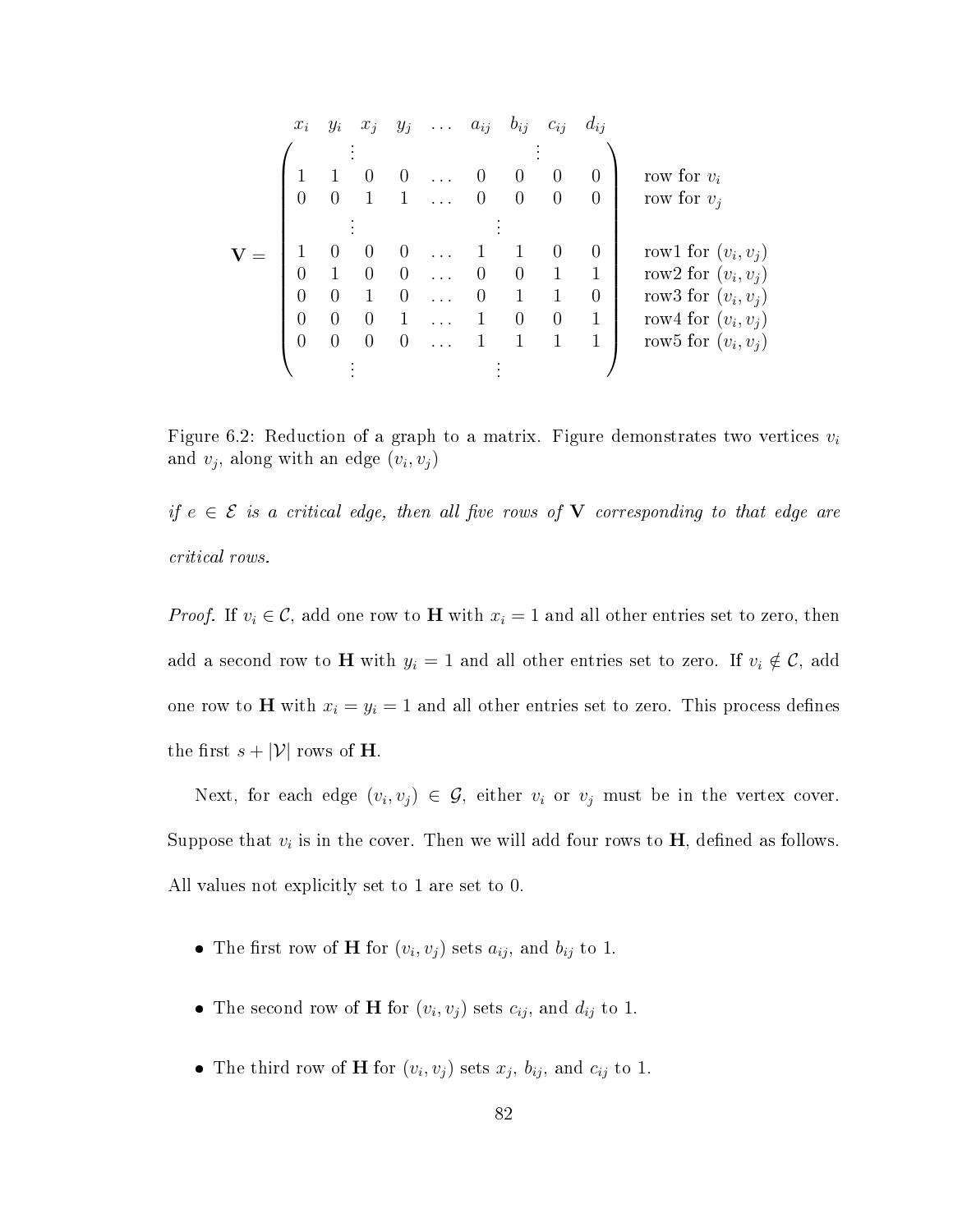| $x_i$ | $x_i$ | $y_i$ | $y_j$            | $\ldots \quad a_{ij}$ | $b_{ij}$         | $c_{ij}$ | $d_{ij}$       |                                |
|-------|-------|-------|------------------|-----------------------|------------------|----------|----------------|--------------------------------|
|       |       |       |                  |                       |                  |          |                |                                |
|       |       |       | $\left( \right)$ |                       | $\theta$         | $\theta$ | $\overline{0}$ | rowl for $v_i \in \mathcal{C}$ |
|       |       |       | $\theta$         |                       | 0                | $\theta$ | $\overline{0}$ | row2 for $v_i \in \mathcal{C}$ |
|       |       |       |                  |                       | $\boldsymbol{0}$ | $\theta$ | $\overline{0}$ | row1 for $v_j \notin C$        |
|       |       |       |                  |                       |                  |          |                |                                |
|       |       |       |                  |                       |                  |          | $\theta$       | row1 for $(v_i, v_j)$          |
|       |       |       | $\Omega$         |                       | $\theta$         |          |                | row2 for $(v_i, v_j)$          |
| 0     |       |       | $\Omega$         |                       |                  |          | $\theta$       | row3 for $(v_i, v_j)$          |
|       |       |       |                  |                       | 0                | $\theta$ |                | row4 for $(v_i, v_j)$          |
|       |       |       |                  |                       |                  |          |                |                                |

Figure 6.3: Reduction of a vertex cover to a matrix. Figure demonstrates case where  $v_i$  is in the cover,  $v_j$  is not in the cover, and  $(v_i, v_j)$  is an edge in the graph.

• The fourth row of **H** for  $(v_i, v_j)$  sets  $y_j, a_{ij}$ , and  $d_{ij}$  to 1.

This defines the remaining  $4|\mathcal{E}|$  rows of H. If  $v_j$  was in the cover, we would instead modify these four rows so that  $x_i = 1$  in the first row,  $y_i = 1$  in the second row,  $x_j = 0$ in the third row, and  $y_j = 0$  in the fourth row. This construction is visually depicted in Figure 6.3.

We now observe that every row of  $V$  can be written as a nonnegative linear combination of the rows in H. Every row in V corresponding to vertex  $v_i$  can be written as the sum of the one or two rows in  $H$  corresponding to vertex  $v_i$ . Additionally, for each edge  $(v_i, v_j)$  with  $v_i$  in the vertex cover

- 1. Row1 (resp. row2) for  $(v_i, v_j)$  in V is the sum of the row1 (resp. row2) for  $v_i$ in **H** and row1 (resp. row2) for  $(v_i, v_j)$  in **H**.
- 2. Row3 (resp. row4) for  $(v_i, v_j)$  in V is equal to row3 (resp. row4) for  $(v_i, v_j)$  in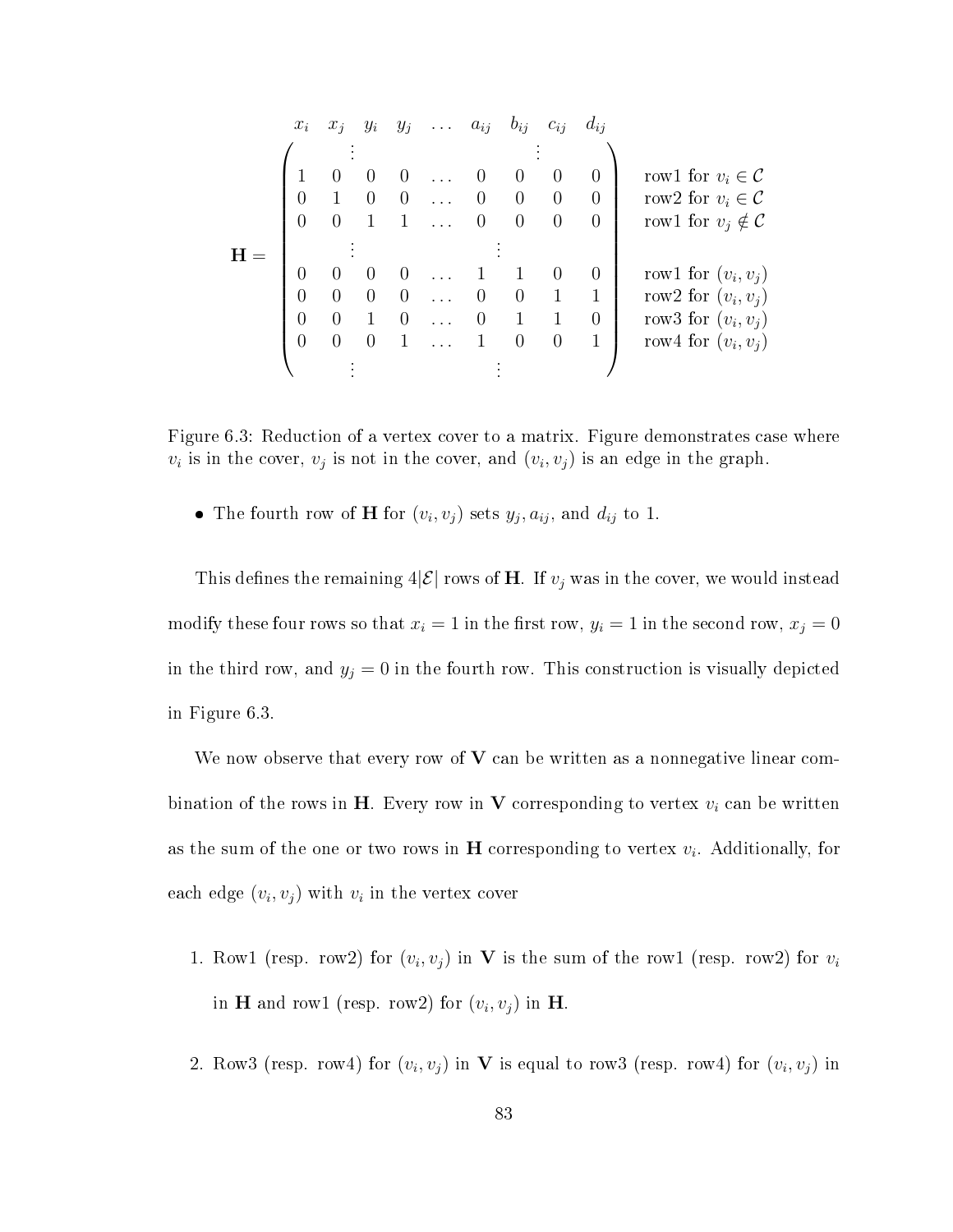3. Row5 for  $(v_i, v_j)$  in V is the sum of the row1 and row2 for  $(v_i, v_j)$  in H.

Therefore, every row of  $V$  can be written as a nonnegative linear combination of the rows of **H**, and **H** has  $k = s + |\mathcal{V}| + 4|\mathcal{E}|$  rows.

For the second part of the lemma, assume  $e \in \mathcal{E}$  is a MVC-critical edge of G. Then there exists a cover  $\mathcal{C}'$  with  $s-1$  vertices that covers every edge except e. To construct H', construct  $(s-1) + |\mathcal{V}| + 4|\mathcal{E}| - 4$  rows associated with each vertex in the cover and each edge other than e. Every row of  $V$  - other than the five rows of V corresponding to e - can be written as a nonnegative combination of the rows in H. Choose one of these rows as the critical row, then insert the remaining four rows into H'. Now H' has  $(s - 1) + |\mathcal{V}| + 4|\mathcal{E}|$  rows, and every row of V except the critical row can be written as a nonnegative combination of the rows in  $H'$ .

 $\Box$ 

**Lemma 6.16.** If V as defined in Reduction 6.14 has a nonnegative rank of  $k =$  $s + |\mathcal{V}| + 4|\mathcal{E}|$ , then the corresponding  $G = (\mathcal{V}, \mathcal{E})$  has a minimum vertex cover  $\mathcal C$  of size s. Additionally, if a row in **V** that corresponds to  $e \in \mathcal{E}$  is a NNR-critical row, then e is a MVC-critical edge in G.

*Proof.* Let **H** be a set of k rows such that every row of V can be written as a nonnegative linear combination of the elements in  $V$ . We make the following two observations.

Observation 1: For the row in **V** corresponding to a  $v_i$ , either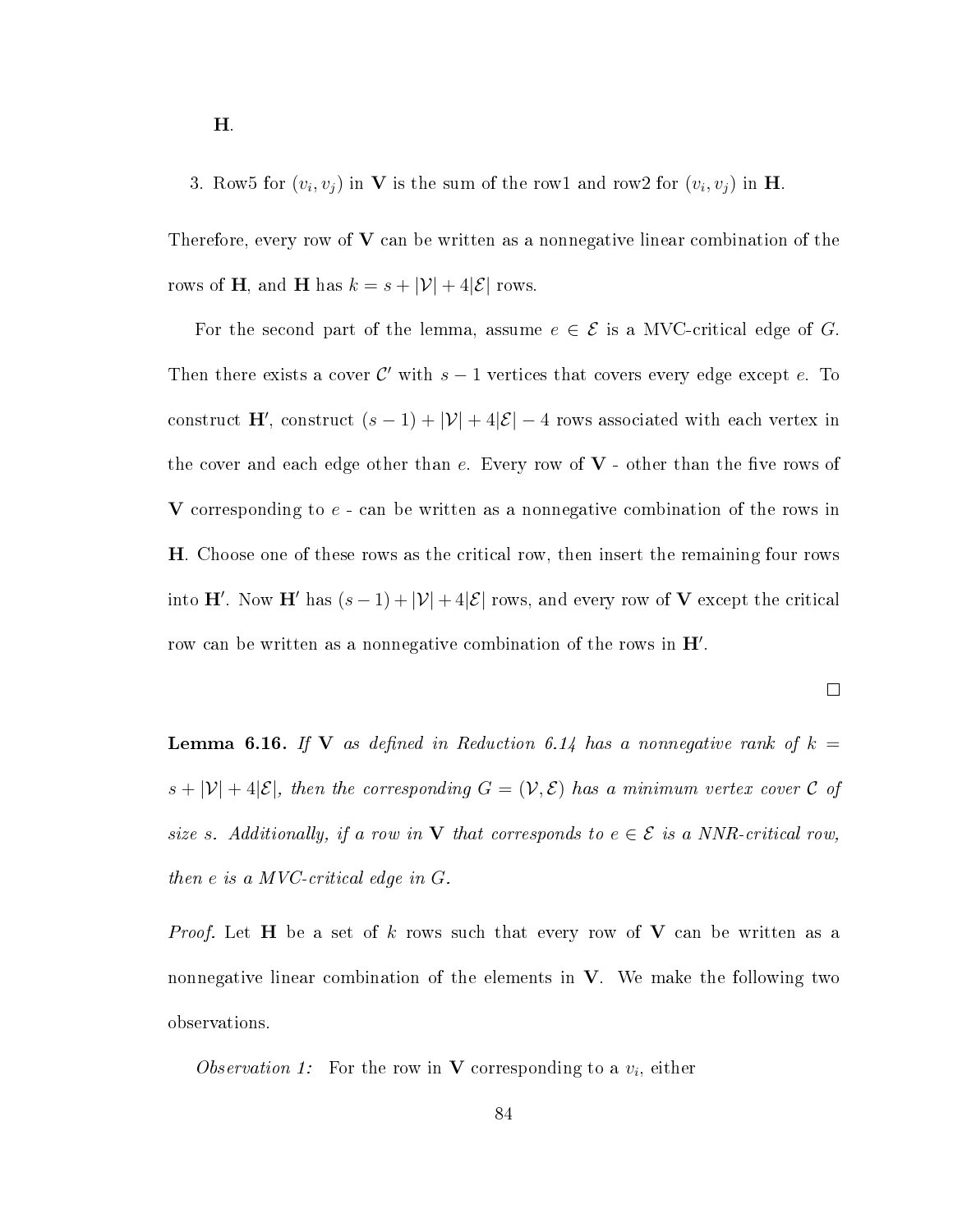- The row can be written as a scalar multiple of a row in **H** with  $x_i = y_i \neq 0$  and all other entries are  $0.$  -or-
- $\bullet$  The row can be written as a nonnegative linear combination of two rows in  $H$ : one row with  $x_i > 0$  and all other entries equal zero and one row with  $y_i > 0$ and all other entries equal to zero. In this case,  $v_i$  is called a saturated vertex.

Observation 2: For the five rows in V corresponding to edge  $(v_i, v_j)$ , these five rows cannot be written as the nonnegative linear combination of three or fewer rows, and that any row with that has a nonzero value in a column other than  $x_i, y_i, x_j, y_j, a_{ij}, b_{ij}, c_{ij}, d_{ij}$  is useless to represent these rows. Thus, either:

- $v_i$  (resp.  $v_j$ ) is saturated, and these five rows in V can be written as the linear combination of the rows in **H** associated with  $v_i$  (resp.  $v_j$ ), plus four additional rows.
- $\bullet$  These five rows can be written as the linear combination of five or more rows in **H**. In this case, edge  $(v_i, v_j)$  is called a saturated edge.

In both cases, the rows in H uses to represent the rows that are not associated with a vertex cannot be used to represent other rows. Thus, k is equal to  $|\mathcal{V}|+4|\mathcal{E}|$  plus the number of saturated vertices, plus the number of rows in excess of four required to represent the saturated edges. This immediately implies that the number of saturated vertices plus the number of saturated edges is less than or equal to  $k - |\mathcal{V}| - 4|\mathcal{E}|$ . Furthermore, for every edge  $\left( v_i, v_j \right)$ , either one of the vertices is saturated or the edge itself is saturated.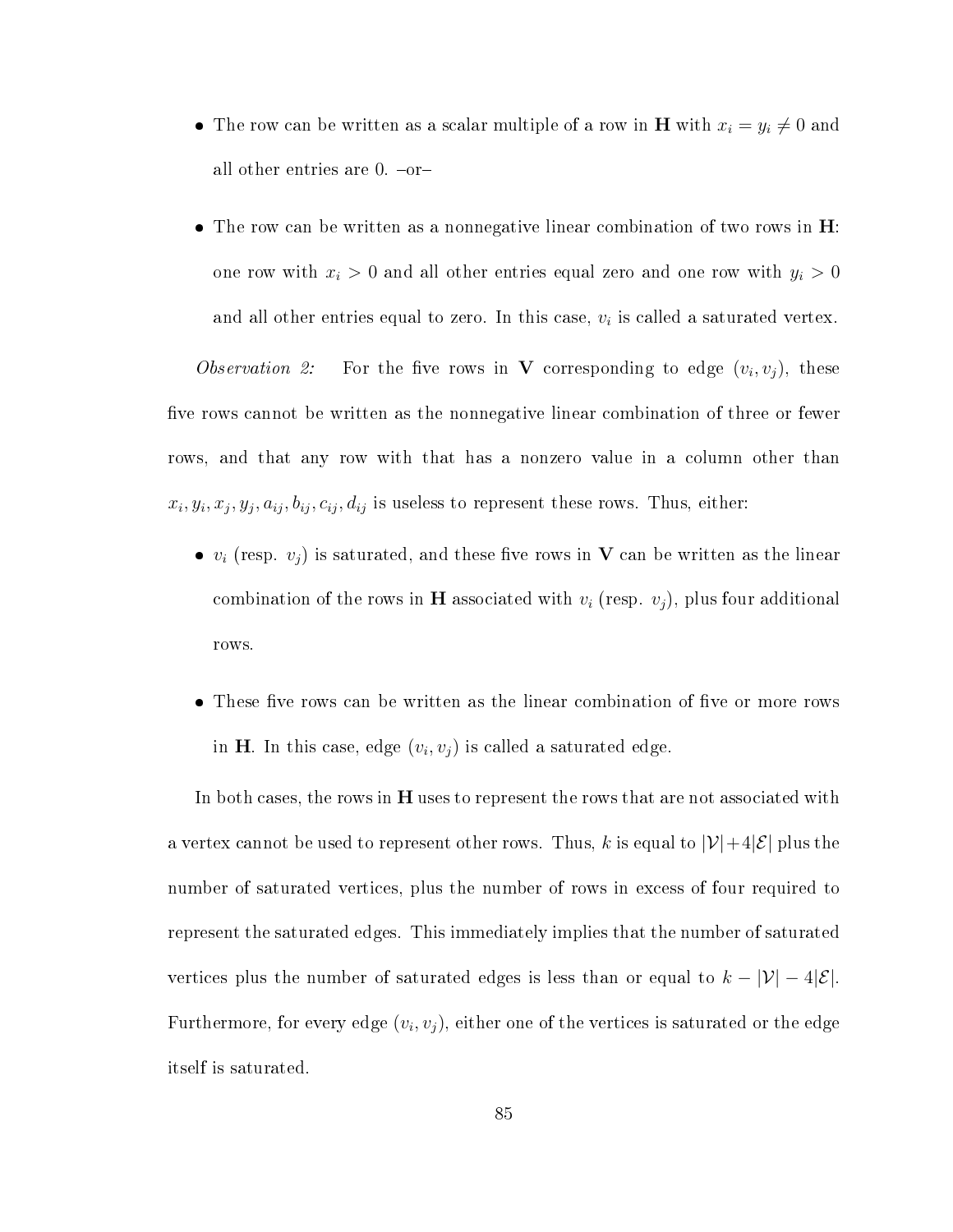Define  $\mathcal C$  to be the set of saturated vertices. Then, for each saturated edge, add either endpoint of the edge to  $\mathcal{C}$ .  $\mathcal{C}$  is now a vertex cover with at most  $k-|\mathcal{V}|-4|\mathcal{E}|=s$ elements, proving the first part of the lemma.

For the second part of the lemma, assume one of the rows in  $V$  corresponding to edge  $(v_i, v_j)$  is a critical row. Let  $k' = k - 1$ . Observe that the four remaining rows in  ${\bf V}$  corresponding to the edge  $(v_i,v_j)$  still cannot be written as the nonnegative linear combination of three or fewer rows. Then k' is equal to  $|\mathcal{V}| + 4|\mathcal{E}|$ , plus the number of saturated vertices, plus the number of rows in excess of four required to represent the saturated edges. However it is possible that neither  $v_i$  nor  $v_j$  nor edge  $(v_i, v_j)$  is saturated. Construct C' identically as before. C' is a set with at most  $k'-|\mathcal{V}|-4|\mathcal{E}|=s-1$  elements that covers every edge except  $(v_i, v_j)$ , proving the second part of the lemma.  $\Box$ 

## 6.4 Minimal Critical Set

The second restriction we consider is whether a matrix has a critical set that contains a fixed number of elements. An algorithm that could answer this query could be used to find the size of the minimal critical set. Alas, no polynomial time algorithm can solve this problem. Additionally, no polynomial time algorithm could achieve a 1.49-approximation of the minimal critical set.

**Theorem 6.17.** For any connected graph  $G = (\mathcal{V}, \mathcal{E})$ , there exists a nonnegative matrix V such that G has a critical row if  $V$  has a critical set with 2 elements in it.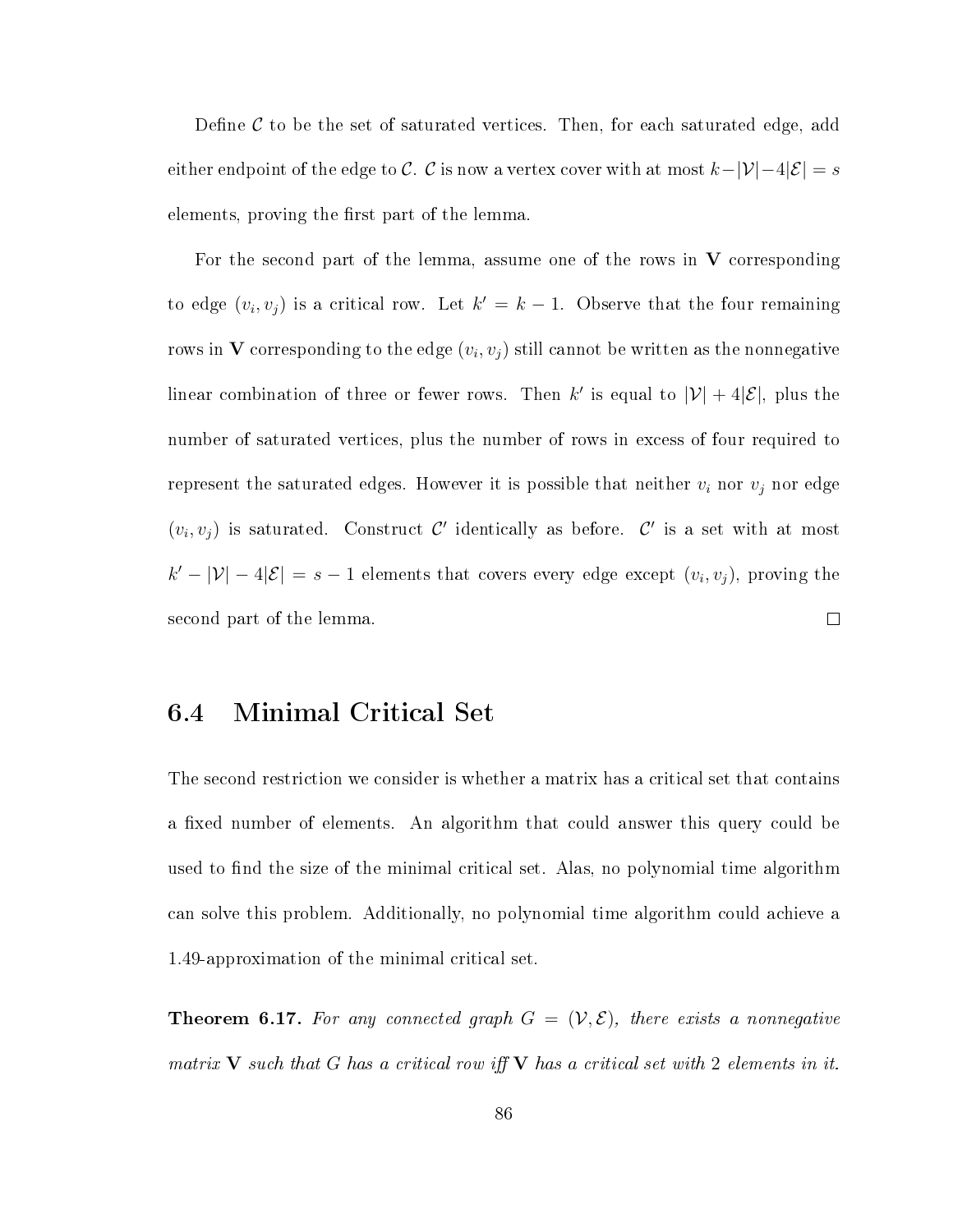The theorem also holds for a critical set with 3 elements.

**Corollary 6.18.** For any  $c \geq 2$ , it is NP-hard to determine whether a matrix has a critical set with at most c elements.

**Corollary 6.19.** Given a matrix  $V$ , it is NP-hard to find a critical set that has at most  $(1.5 - \epsilon) * OPT$  elements, where OPT is the size of the smallest critical set of V and  $\epsilon > 0$ .

To prove Theorem 6.17, we need to modify the reduction slightly.

**Reduction 6.20.** Let  $G = (\mathcal{V}, \mathcal{E})$  be a connected graph. We construct a nonnegative matrix **V** with  $4|\mathcal{V}| + 5|\mathcal{E}|$  rows and  $2|\mathcal{V}| + 4|\mathcal{E}|$  columns. The columns are defined identically to Reduction 6.14. We next define the rows on **V**. For each vertex  $v_i \in V$ , we define four row  $r_i^1$ ,  $r_i^2$ ,  $r_i^3$ , and  $r_i^4$ . In each  $r_i$  row, set the corresponding  $x_i$  and  $y_i$  to be 1 and set all other entries in this row to 0. This creates the first  $4|\mathcal{V}|$  rows. The remaining  $5|\mathcal{E}|$  rows are constructed as in Reduction 6.14

*Proof of Theorem 6.17.* We need to prove that **V** as defined in Reduction 6.20 has a critical set with two (or three) elements iff the corresponding  $\mathcal G$  has a critical row.

For the first direction, suppose  $(v_i, v_j)$  is a critical edge in  $\mathcal{G}$ , then consider the elements in row5 for  $(v_i, v_j)$  in V in the columns corresponding to  $x_i$  and  $y_i$ . Both of these elements are 0. If these elements were flipped to 1, Row5 can be written as the sum of Row1 and Row2 for edge  $(v_i, v_j)$ , which means that the five rows of V for  $(v_i, v_j)$  can be written as the linear combination of four rows in H. The remainder of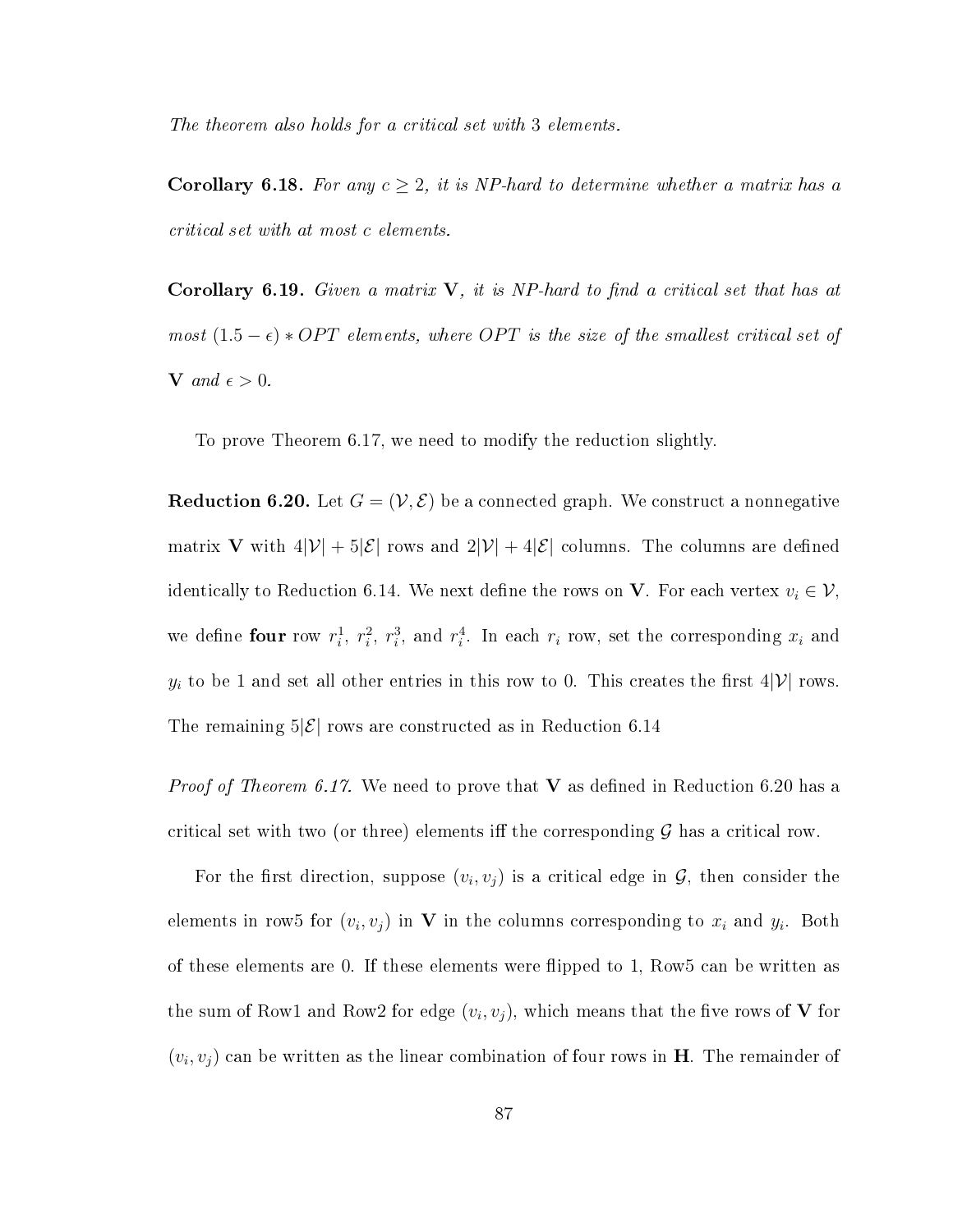the argument remains unchanged from Lemma 6.15, proving that these two elements form a critical set. Adding an arbitrary element to this set also generates a (nonminimal) critical set with three elements.

In the other direction, assume that  $V$  has a critical set with either two or three elements. Let H be a set of k rows such that every row of V can be written as a nonnegative linear combination of  $V$ , with the exception of indices in the critical set which we will call the critical elements.

Consider the case where a critical element appears in one of the  $3|\mathcal{V}|$  vertex rows. Observe every vertex row appears four times, and the critical set contains at most three elements. One copy of the vertex row must contains no critical elements, and can be written as the nonnegative linear combination of rows in H. Therefore, all four copies can be written as linear combination of rows in H. This means any critical element that appears in a vertex row can be removed from the critical set without increasing the nonnegative rank.

We now observe that Observation 2 from Lemma  $6.16$  still holds if the five rows in V corresponding to edge  $(v_i, v_j)$  have at most one element from the critical set. This means the five (unaltered) rows in V corresponding to edge  $(v_i, v_j)$  can be written as four/five rows in  ${\bf H}$  (depending on whether  $v_i$  or  $v_j$  is saturated). This implies that replacing the element in the critical set with its original value does not reduce the number of rows needed. Therefore, if a set of five rows corresponding to an edge has one critical element, that element can be removed from the critical set without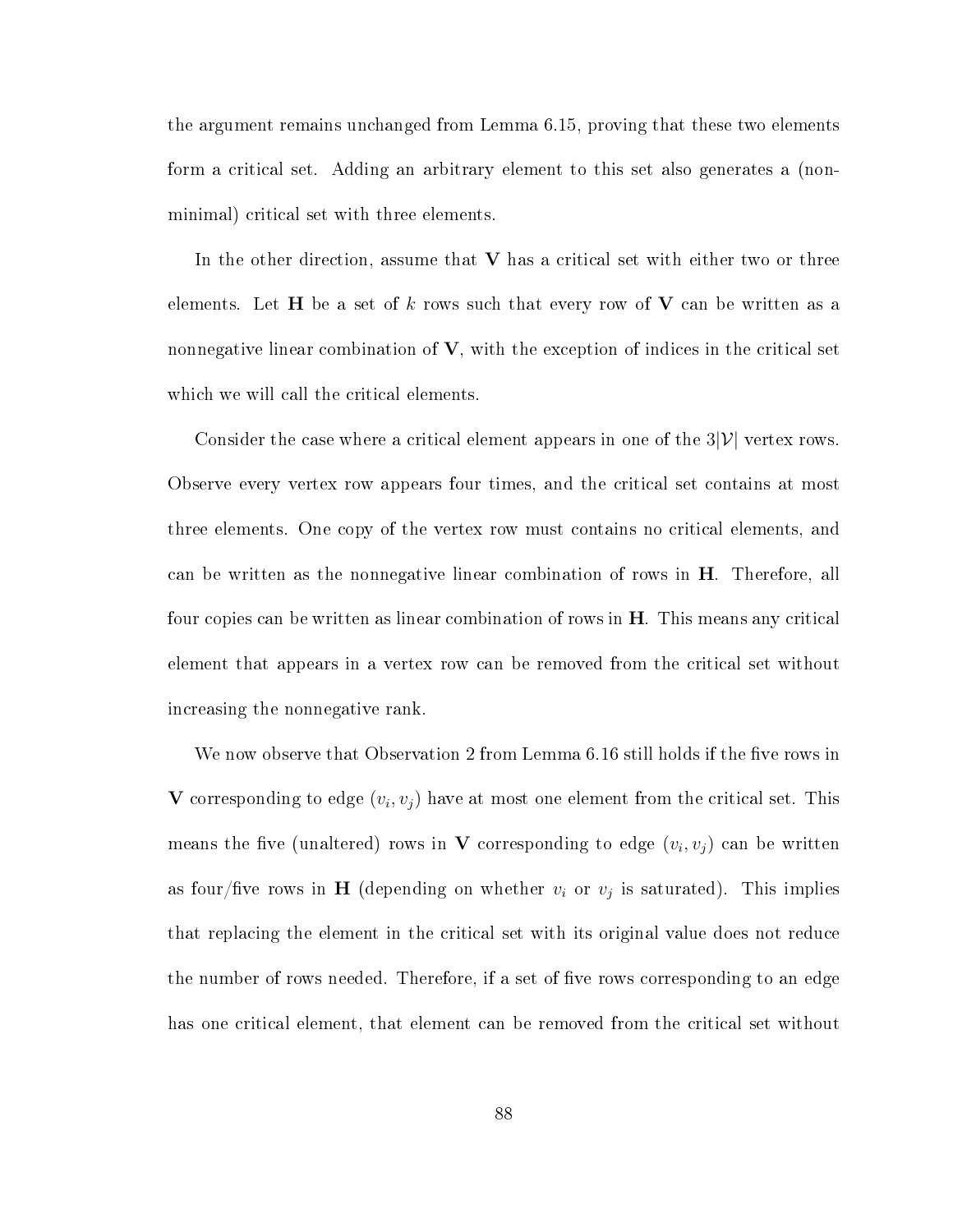increasing the nonnegative rank.

Let  $\Phi$  be a critical set with three elements. By the above arguments, we can construct a new critical set  $\Phi' \subseteq \Phi$  where all the elements in  $\Phi'$  appear in the five edges associated with some edge  $(v_i, v_j) \in \mathcal{E}$ . Call that edge the critical edge and apply the argument in the last part of the proof for Lemma 6.16.  $\Box$ 

The Proof of Corollary 6.18 follows from Theorem 6.17, `stacking' multiply copies of a matrix along the diagonal, and applying the pigeonhole principal

*Proof of Corollary 6.18.* Theorem 6.17 already handles the case with  $c = 2, 3$ . For  $c \geq 4$ , we will prove for any matrix **V**, there exists a matrix **V'** such that **V** has a critical set with at most 2 elements iff  $V'$  as a critical set with at most  $c$  elements. Theorem 6.17 will then prove the corollary.

To construct such a  $V'$  we create a block diagonal matrix by stacking  $\lfloor c/2 \rfloor$  copies of V, as demonstrates in Equation 6.1

$$
\mathbf{V}'' = \begin{bmatrix} \mathbf{V} & 0 & \dots & 0 \\ \hline 0 & \mathbf{V} & \dots & 0 \\ \vdots & \vdots & \ddots & \vdots \\ \hline 0 & 0 & \dots & \mathbf{V} \end{bmatrix}
$$
(6.1)

If **V** has a critical set with 2 indices, then **V'** has a critical set with  $2 * [c/2] \leq c$ elements by taking those two indices and stacking them in the appropriate place on each copy of  $V$ . In the other direction, suppose if  $V'$  has a critical set with at most c elements. Then by the pidgeonhold principal, there must exist one copy of  $V$  that contains at most 2 indices from the critical set, which proves the other direction.  $\Box$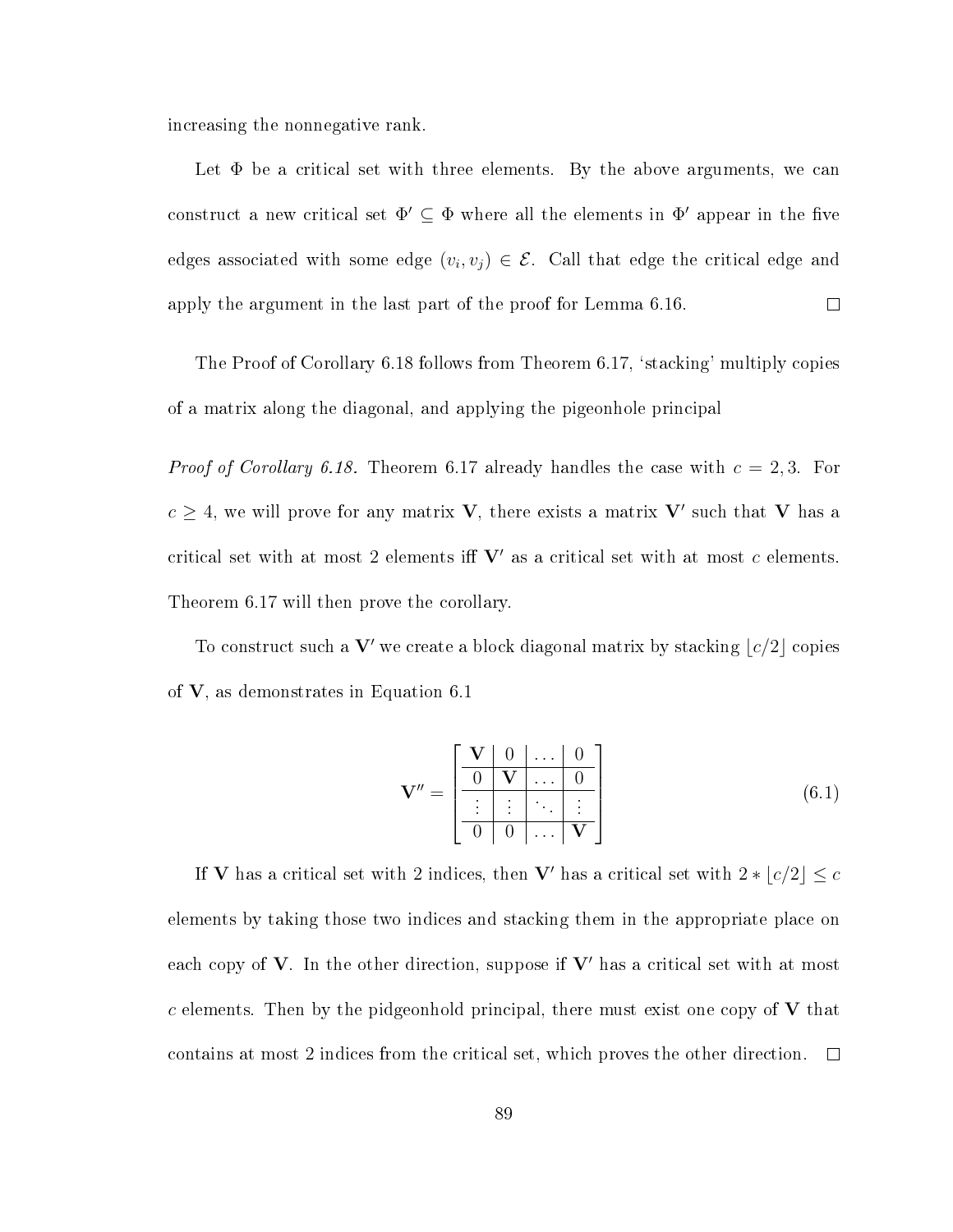The proof of Corollary 6.19 follows from Theorem 6.5. G has a critical edge iff the minimum critical set of the corresponding matrix has two elements in it. Thus, a 1.49-approximation algorithm could distinguish between a matrix with a minimal critical set of size  $2(G$  has a critical edge) and a minimal critical set of size  $3(G)$  has no critical edge).

# 6.5 Side Channel Critical Sets

It is plausible that certain types of side channel information might help the algorithm find contamination elements, specifically the number of contaminated elements in each row. We show that this type of information does not help.

**Theorem 6.21.** For any connected graph  $G = (\mathcal{V}, \mathcal{E})$ , there exists a nonnegative matrix **V** and nonnegative integers  $c_1 \ldots c_n$  with  $\sum c_i \geq 1$  such that G has a vertex cover of size s iff  $V$  has a critical set where each column has at most  $c_i$  elements in the critical set.

Corollary 6.22. It is NP-hard to determine whether a matrix has a critical set where each column has at most  $c_i$  elements from the critical set.

To prove the thorem, we need to modify the reduction again. Unlike the previous reduction where we added extra rows, this reduction requires adding an extra column.

**Reduction 6.23.** Let  $G = (\mathcal{V}, \mathcal{E})$  be a connected graph. We construct a nonnegative matrix **V** with  $|\mathcal{V}| + 5|\mathcal{E}|$  rows and  $2|\mathcal{V}| + 4|\mathcal{E}| + 1$  columns. We begin by defining the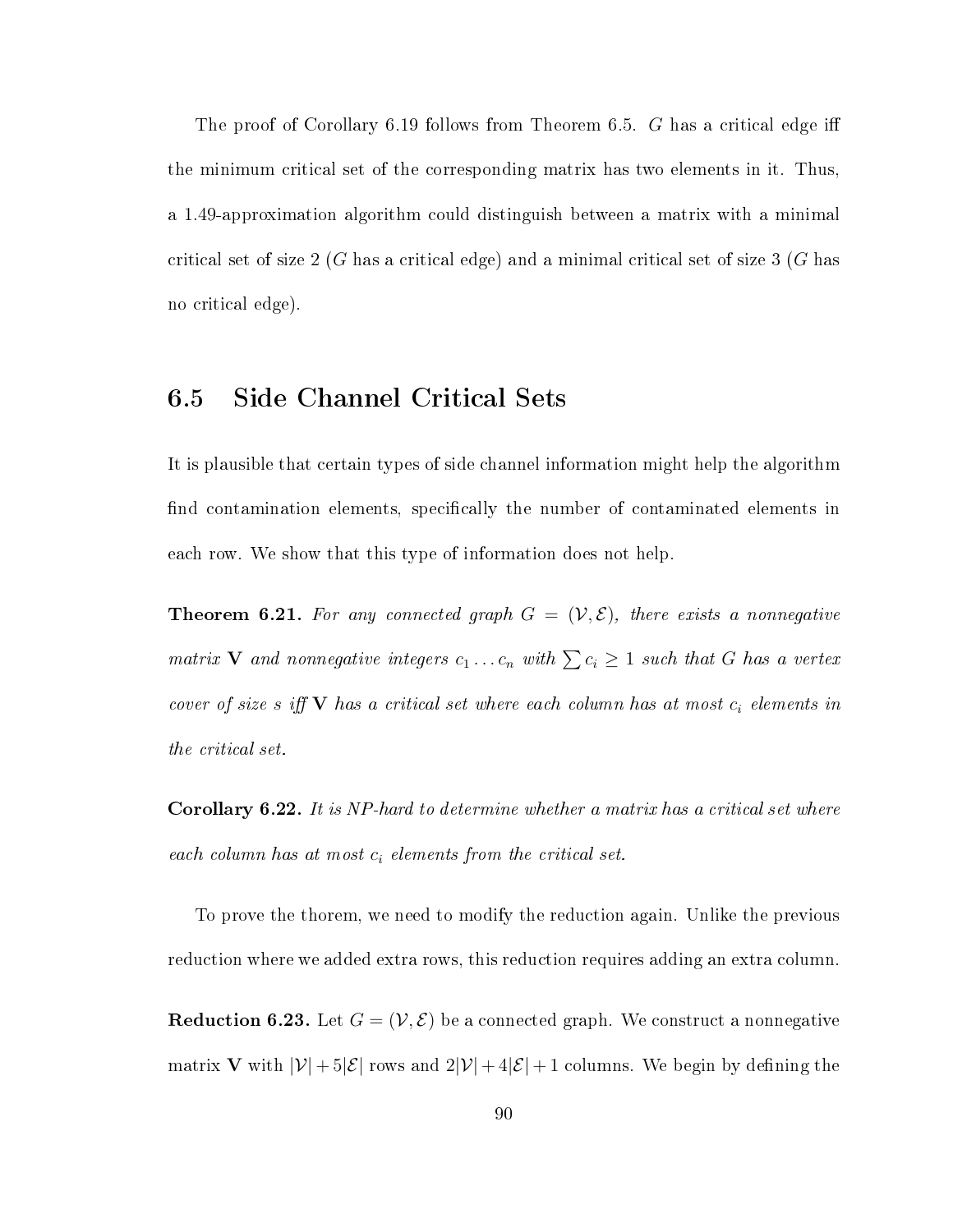columns. One column will be defined as the  $\alpha$  column. The remaining columns are defined as in Reduction 6.14.

We next define the rows and entries on **V**. For each vertex  $v_i \in \mathcal{V}$ , we define a single row  $r_i$ . In each  $r_i$  row, set the corresponding  $x_i$  and  $y_i$  to be 1, set  $\alpha$  to be 1, and set all other entries to be 0. This creates the first  $|\mathcal{V}|$  rows. For each of edge  $(v_i, v_j) \in \mathcal{E}$ , construct the five rows as in Reduction 6.14 and set  $\alpha$  in all those rows to be 0.

**Lemma 6.24.**  $G = (\mathcal{V}, \mathcal{E})$  has a minimum vertex cover of size s iff V as defined in Reduction 6.23 has a critical set where each row contains at most  $c_i$  elements, where the  $c_i$  associated with the checksum column is equal to s and all other  $c_i$  are set to 0.

*Proof.* Let C be a vertex cover of G. If  $v_i \in C$ , add one row to **H** with  $x_i = 1$  and  $\alpha = 0$ and all other entries set to zero, then add a second row to **H** with  $y_i = 1$  and  $\alpha = 0$ and all other entries set to zero. If  $v_i \notin \mathcal{C}$ , add one row to **H** with  $x_i = y_i = \alpha = 1$ and all other entries set to zero. This process defines the first  $s + |\mathcal{V}|$  rows of **H**.

Construct the edge rows in H using the same procedure as Lemma 6.15 with  $\alpha = 0$ in all of those rows. Define the critical set to be the  $\alpha$  elements in the vertex rows of V with  $v_i \in \mathcal{C}$ . Observe that if each of these element in the critical set was flipped from 1 to 0, then every row of  $V$  could be written as a nonnegative linear combination of the rows in  $H$  defined above. This proves the first direction of the lemma.

For the second direction, we note that Observation 1, Observation 2, and the argument of Lemma 6.16 is completely unaffected by the existence of the  $\alpha$  column,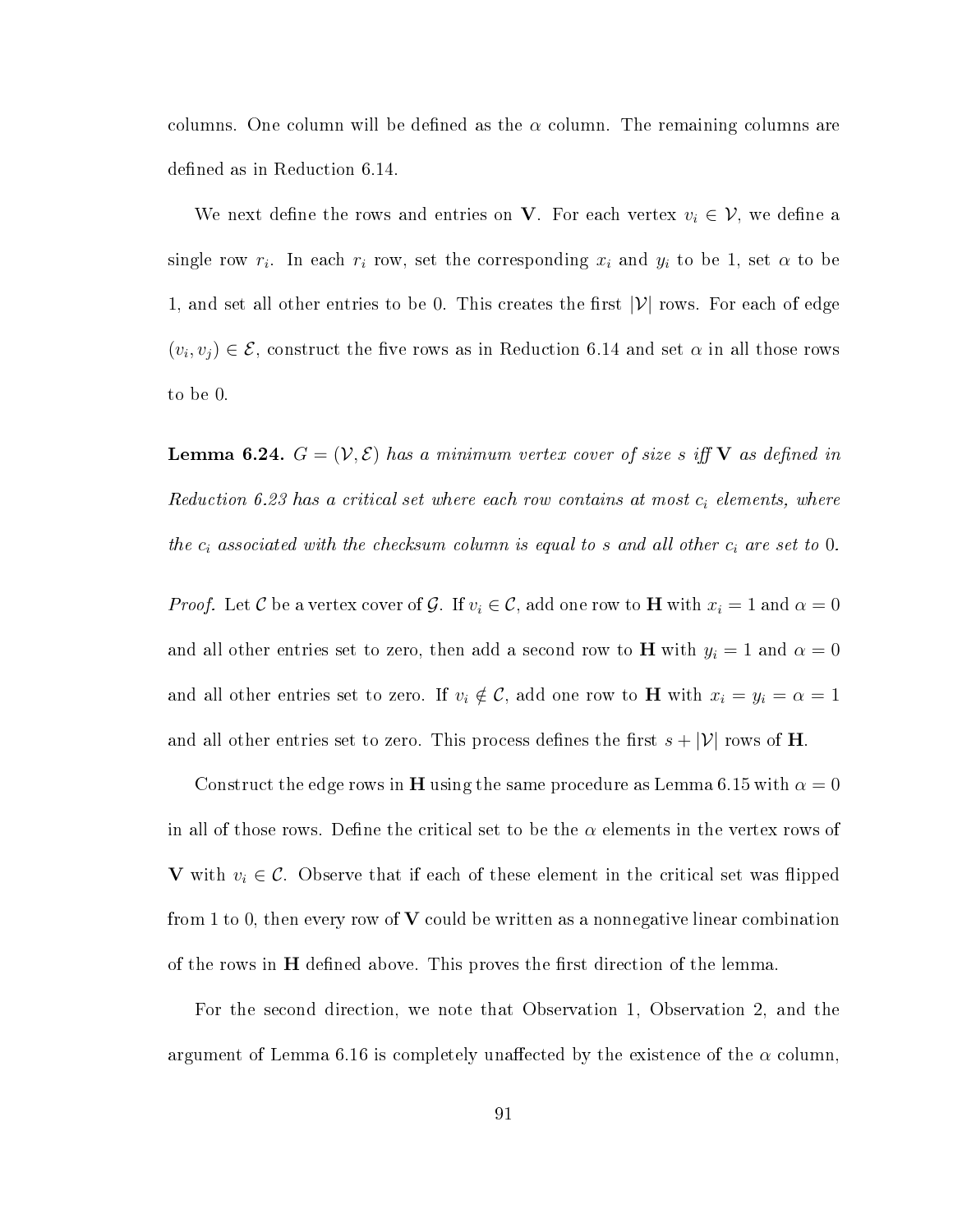# 6.6 Blocking Sets

Consider a matrix V whose true nonnegative rank is  $k$ , but contains five contaminated elements. According to the definition of critical set (Definition  $6.2$ ), the critical set of  $V$  would contain 1 element, and fixing that element would reduce the rank from  $k+5$  to  $k+4$ . However, a more intuitive definition of contamination might state that  $V$  should have five contaminated elements, not one. Additionally, it is reasonable in many applications to assume that knowledge of the true rank of the uncontaminated matrix can be known or guessed.

We modify the definition of critical sets, and call the resulting definition a blocking set. Under this definition, the contaminated elements is the smallest set of elements that can be altered to reduce the nonnegative rank down to k (as opposed to the elements that can be altered to reduce the rank by 1). Note that the critical set of a nonzero matrix is never empty, while the k-blocking set of a nonzero matrix may indeed be empty.

Intuitively, critical sets are the matrix equivalent to critical edges of vertex cover, while blocking sets are the matrix equivalent to maximal k-covers (Definition  $6.9$ ).

**Definition 6.25** (k-Blocking Set). Let V be a nonnegative  $n \times m$  matrix and let k be an integer. A set of indices  $\Psi$  is a k-blocking set if there exists a nonnegative  $n \times m$  matrix  ${\bf V}'$  such that  ${\bf V}$  and  ${\bf V}'$  agree on all elements not in  $\Psi$  and  ${\bf V}'$  has rank

92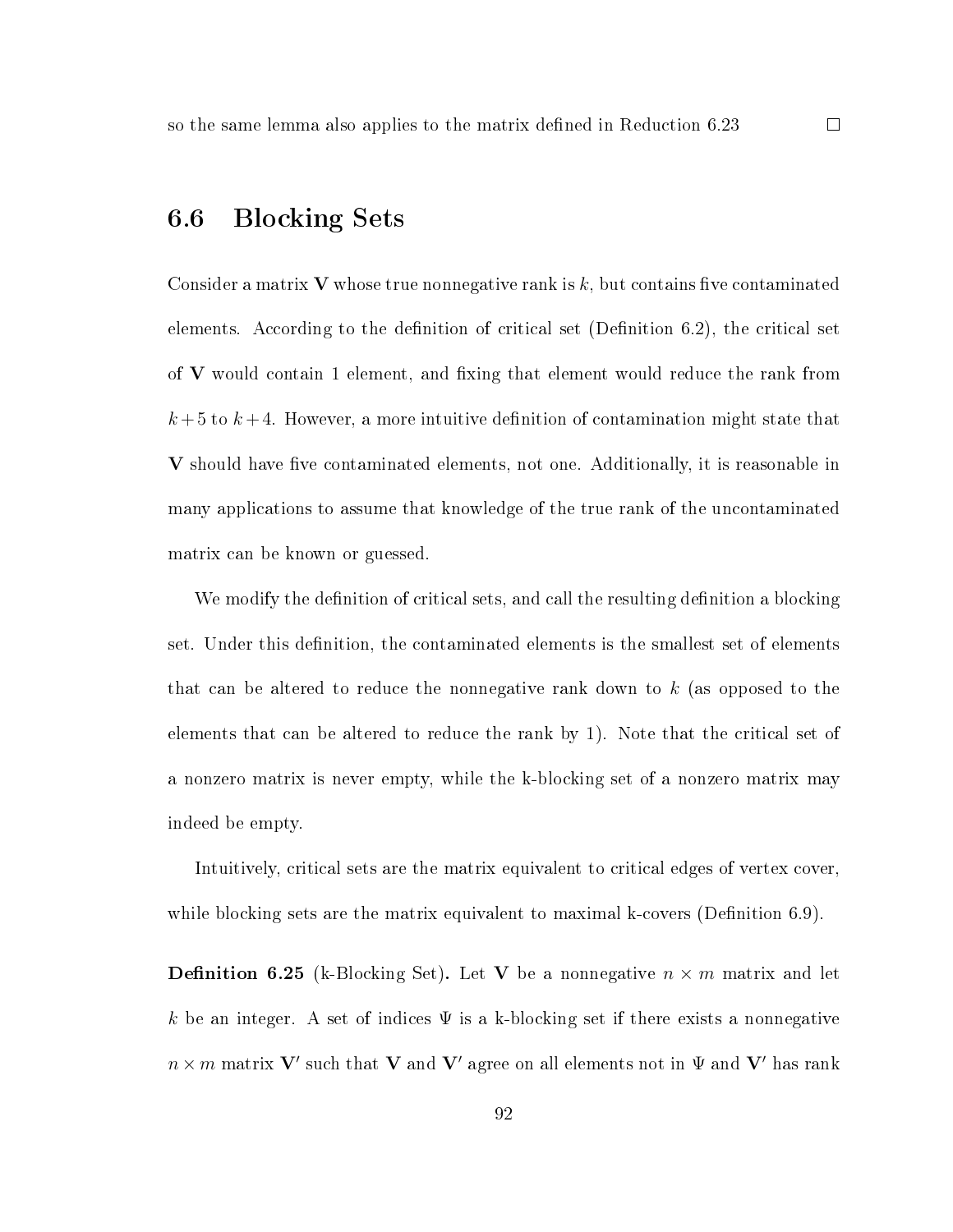An algorithm to return a blocking set that is approximately minimal would suggest that it might be possible for an algorithm to return a set that contains all contaminated elements in a matrix along with a small number of false positives. Unfortunately, finding a blocking set that is approximately minimal is NP-hard.

**Theorem 6.26.** For any nonnegative matrix  $V$ , there exists a nonnegative matrix  ${\bf V}'$  such that  ${\bf V}$  has rank at most k iff the k-blocking set of  ${\bf V}'$  has at most 1 element in it

Corollary 6.27. For any nonnegative integer c, it is NP-hard to determine whether a matrix has a k-blocking set with at most c elements.

Corollary 6.28. Given a matrix  $V$ , it is NP-hard to find a k-blocking set that has at most  $(1.5 - \epsilon) * OPT$  elements, where OPT is the size of the smallest k-blocking set of  $V$ .

*Proof of Theorem 6.26.* For a  $n \times m$  matrix **V**, define the  $(n + 1) \times (m + 1)$  matrix  $V'$  as

$$
\mathbf{V}' = \begin{bmatrix} \mathbf{V} & 0 \\ 0 & 1 \end{bmatrix} \tag{6.2}
$$

We will argue that V has rank k if and only if the minimal blocking set of  $V'$  has at most one element. In the first direction, if  $V$  has rank k, then the singleton set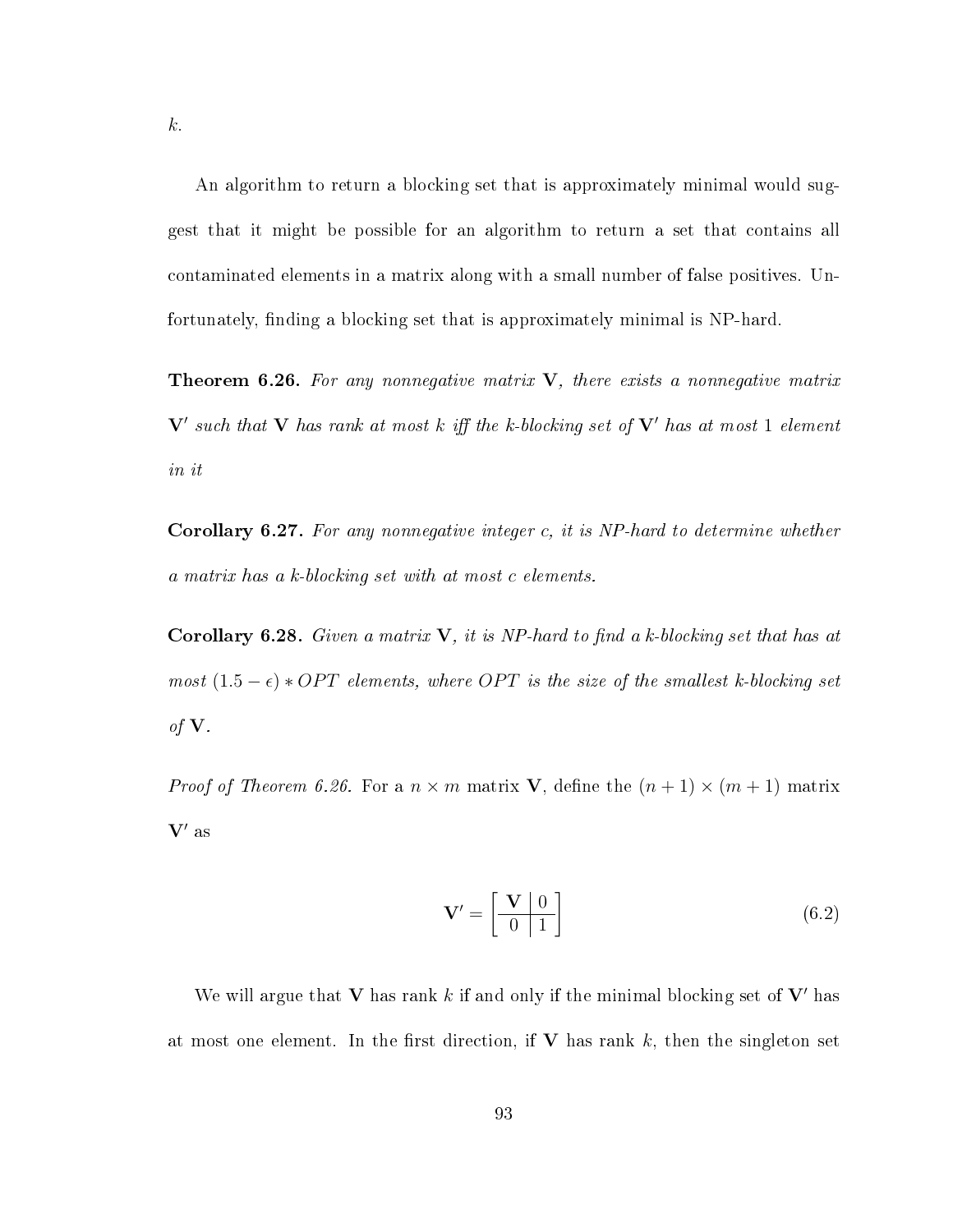containing the index of the bottom-left corner of  ${\bf V}'$  is a blocking set of  ${\bf V}'$  (switch the 1 to a  $0$ ).

In the other direction, if there exists a k-blocking set with no elements, than  $V'$ has rank  $k$ , and  $V$  must also have rank at most  $k$ . Thus, we need only consider the case where there exists blocking set has a single element, which we will call the blocking element.

By definition, there must exist  $\mathbf{W}', \mathbf{H}'$  where  $\mathbf{V}' = \mathbf{W}'\mathbf{H}'$  on all but one element, where **W**' is  $(n+1) \times k$  and **H**' is  $k \times (m+1)$ . If the blocking element is not in the top  $n \times m$  block of **V'**, then **V** has a k-rank factorization formed by the top n rows of  $W'$  and the right m rows of  $H'$  and the proof is complete. Thus, we need only consider the case where the blocking element is somewhere in the top  $n \times m$  block of  $V'$ . This implies that the bottom-row of  $W'H'$  has no contaminated elements and is equal to  $[0 \ 0 \ 0 \ ... \ 1].$ 

Let s be the number of zeros in the bottom row of  $\mathbf{W}'$ . If the bottom row of  $\mathbf{W}'$ contained no zeros, then the leftmost m columns of  $H'$  must all be zero. However, this would imply that  $\mathbf{W}'\mathbf{H}'$  is 0 in the top  $n \times m$  block, which implies  $\mathbf{V} = 0$  and has rank k. Alternatively, if every element of the bottom row of  $W'$  was zeros, then there would be no way for the bottom row of  $\mathbf{W}'\mathbf{H}'$  to be  $[0 \dots 1]$ . We may therefore assume  $1 \leq s \leq k-1$ 

Without loss of generality, we assume that the leftmost s entries of the bottom row of  $\mathbf{W}'$  are zero by permuting the columns of  $\mathbf{W}'$  and  $\mathbf{H}'$ . However, we know that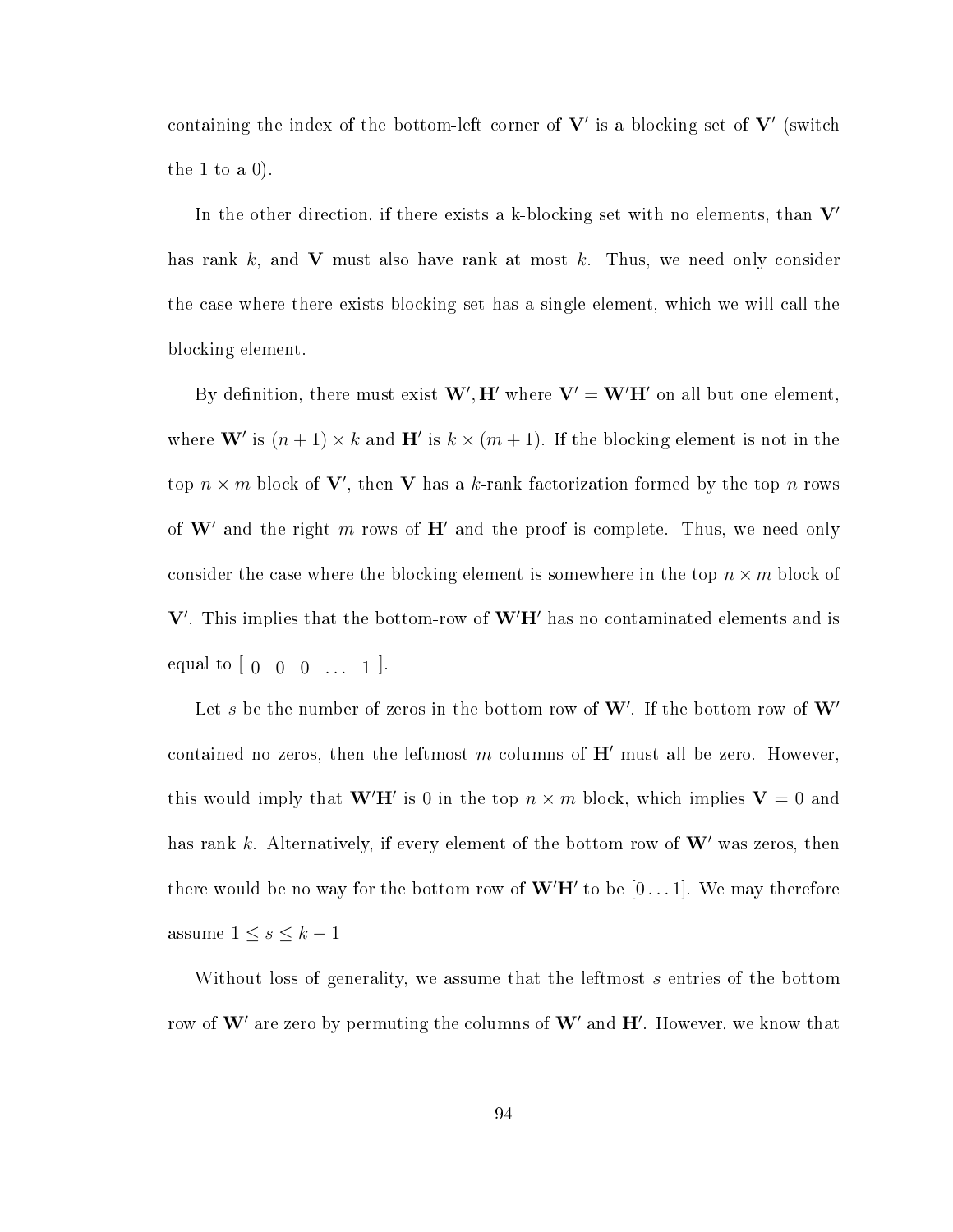$$
\mathbf{W}' = \left[\begin{array}{c|c} \mathbf{A}' & \bullet & \bullet \\ \hline \hline 0 & 0 & 0 \\ \hline \mathbf{s} & \mathbf{A}' & \mathbf{A}' \\ \hline \mathbf{s} & \mathbf{A}' & \mathbf{A}' \\ \hline \mathbf{s} & \mathbf{A}' & \mathbf{A}' \end{array}\right] \qquad \mathbf{H}' = \left[\begin{array}{c|c} \mathbf{B}' & \bullet & \bullet \\ \hline 0 & 0 & \bullet \\ \hline 0 & 0 & \bullet \\ \hline \mathbf{0} & \mathbf{0} & \mathbf{A} \end{array}\right] \bigg\}_{k-s}
$$

Figure 6.4: Visual representation of the sparsity pattern for  $\mathbf{W}'$  and  $\mathbf{H}'$ . 0 represents a 0 element and  $\bullet$  represents an element that may be zero or nonzero. Note  $\mathbf{A}'$  is  $n \times s$  and **B'** is  $s \times m$ , and that  $s \leq k - 1$ 

the bottom row of  $W'H'$  is equal  $[0 \dots 1]$ . It must be the case that the bottom-left  $(k-s) \times m$  block of H' must consist of 0s. If this block contains a nonzero value, then  $W'H'$  would have a nonzero value in a place where it must have a zero. Figure 6.4 visually represents the zero pattern of  $W'$  and  $H'$  described above.

Define  $\mathbf{A}'$  to be the  $n \times s$  top-left block of  $\mathbf{W}'$  and define  $\mathbf{B}'$  to be the top-left  $s \times m$  block of H'. A'B' is a  $n \times m$  matrix, and furthermore that the top-left  $n \times m$ block of  $W'H'$  is equal to  $A'B'$  on every entry but one. This implies  $V = A'B'$  on every entry but one (the blocking element). Intuitively, we complete the proof by adding one additional row to  $A'$  and column to  $B'$  to handle the blocking element. Since  $s \leq k - 1$ ,  $s + 1 \leq k$ , **V** has a k-rank factorization, and **V** has rank at most k.

Formally, let  $(i, j)$  denote the index of the blocking entry. Let  $e_i$  denote the kdimensional vector whose  $i$ -th coordinate is 1 and with every other coordinate is 0, define  $\mathbf{e}_j$  similarly. Finally, let  $x = \mathbf{V}_{ij} - [\mathbf{A}'\mathbf{B}']_{ij}$ . Define  $\mathbf{A} =$  $\lceil$ A0 (ei) T and  $\mathbf{B} =$  $\sqrt{ }$   $\mathbf{B}'$  $x * e_j$ 1  $\begin{array}{c} \begin{array}{c} \begin{array}{c} \end{array} \end{array} \end{array}$ . Then  $V = AB$  on every entry of V. Additionally, A is  $n \times (s + 1)$ and  $\overline{\mathbf{B}}$  is  $(s+1) \times m$ . Again, since  $1 \leq s \leq k-1$ , then  $s+1 \leq k$ . Thus, we have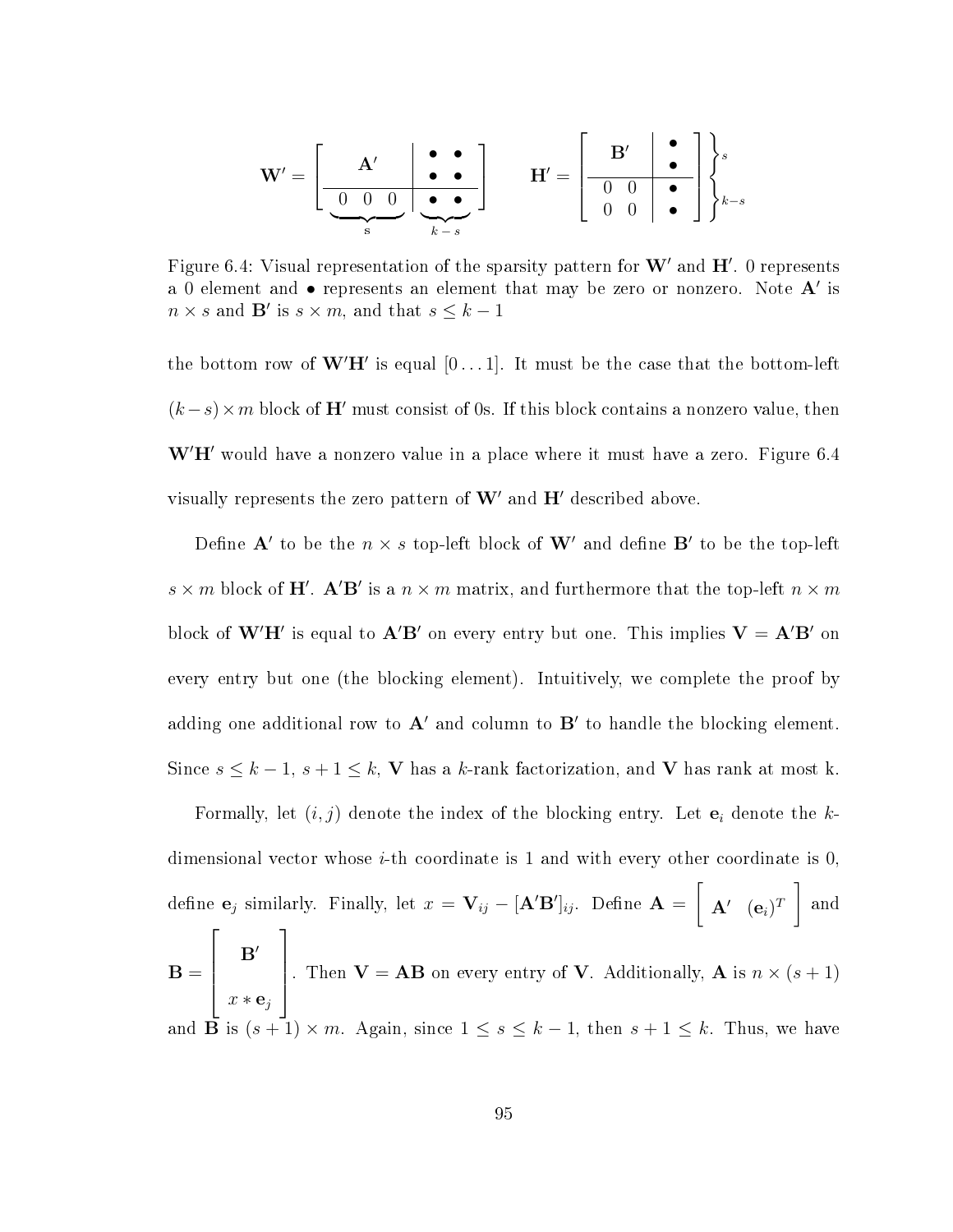constructed two nonnegative matrices with the desired dimensions whose product is  $\Box$ 

V.

Much like in Corollary 6.19, to prove Corollary 6.27, we need to stack multiple copies of the matrix.

*Proof of Corollary 6.27.* If  $c = 0$ , then Corollary 6.18 is equvialent to asking whether a matrix has rank at most k, which is NP-hard. If  $c = 1$ , Theorem 6.12 applies. Therefore, we may assume without loss of generality that  $c \geq 2$ .

Let  $V'$  be the matrix defined in Equation 6.1. We will construct a matrix  $V''$  such that  $V'$  has a blocking set with at most 1 element iff  $V''$  has a blocking set with at most  $c$  elements. Theorem 6.26 will then prove the corollary. To construct such a  $\mathbf{V}'',$ we construct a block diagonal matrix by stacking  $c+1$  copies of  $V$ , as demonstrated in Equation 6.2.

$$
\mathbf{V}' = \begin{bmatrix} \mathbf{V} & 0 & \dots & 0 & 0 \\ \hline 0 & \mathbf{V} & \dots & 0 & 0 \\ \vdots & \vdots & \ddots & \vdots & \vdots \\ 0 & 0 & \dots & \mathbf{V} & 0 \\ 0 & 0 & \dots & 0 & 1 \end{bmatrix}
$$
(6.3)

If  $V'$  has a blocking set of size at most 1, then applying the same logic as Theorem 6.26, the original V has rank at most k, and V'' has a k-blocking set that is the singleton set containing the bottom-left element of  $V''$ .

In the other direction, if  $V''$  has a blocking set with at most c elements, then one copy of  $V$  must have zero elements in the blocking set and therefore the original  $V$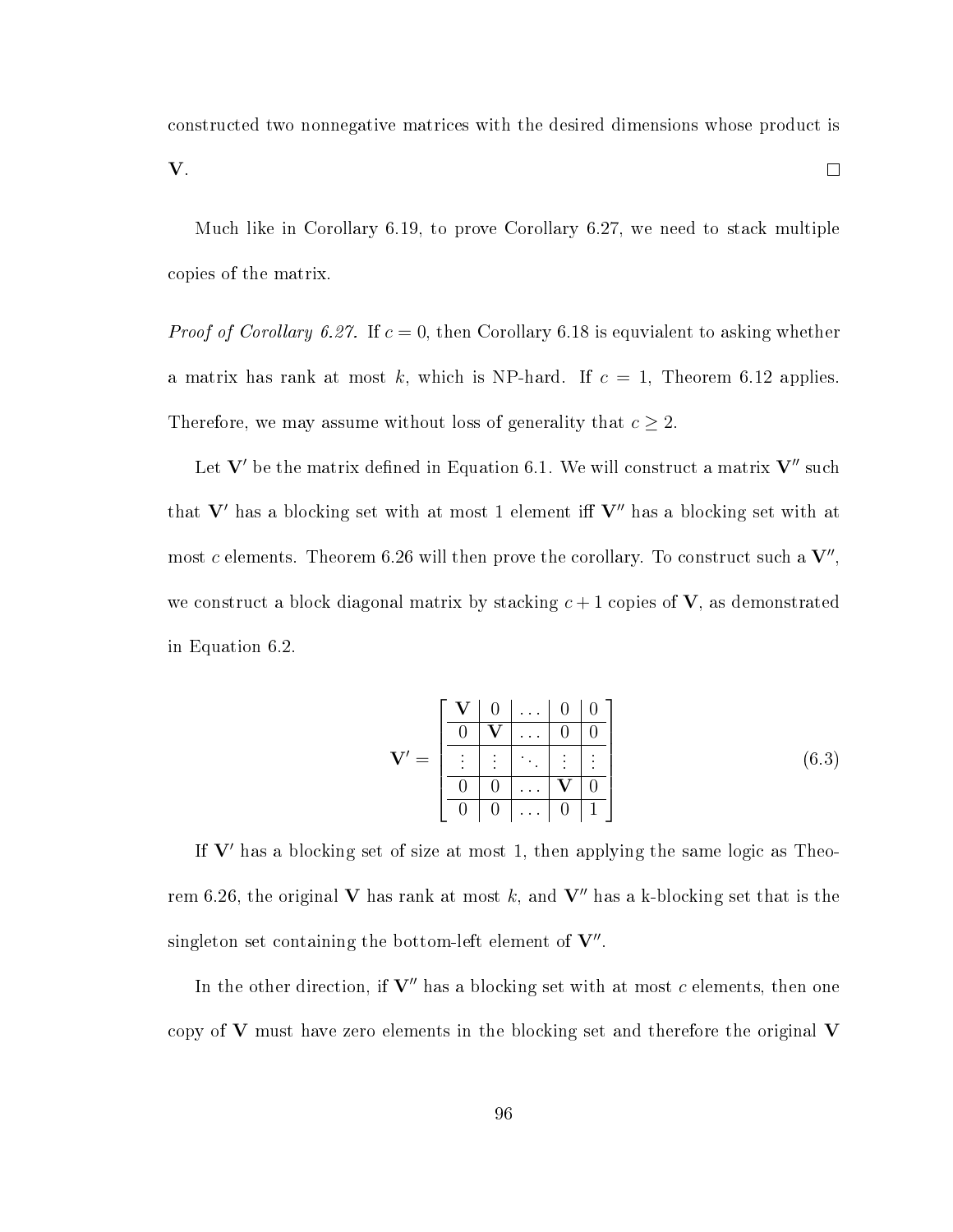has rank at most k. Therefore,  $V'$  has a blocking set with at most one element.  $\Box$ 

# 6.7 Additional Results

We briefly state a few additional results that are not related to critical sets and contamination, but easily follow from the reductions and ideas states in this chapter. Each of these corollaries follow from observing that one of the reductions has the desired property.

The first corollaries prove that finding the nonnegative rank remains hard even for sparse matrices and/or sparse factors. This result does not immediately follow from Vavasis's geometric reduction, but since many real world applications are focused on sparse matrices, it is a useful result.

**Corollary 6.29.** Given a  $n \times m$  sparse nonnegative matrix V with sparsity  $4/n$  and an integer  $k$ , it is NP-hard to determine whether a matrix  $V$  has nonnegative rank  $k$ .

**Corollary 6.30.** Given a  $n \times m$  nonnegative matrix V and an integer k, it is NPhard to determine if there exist a nonnegative  $n \times k$  matrix **W** with sparsity  $4/n$  and a nonnegative  $m \times k$  matrix **H** with sparsity  $4/m$  such that  $V = WH$ .

The next corollary focuses on the pure pixel assumption, also called the separability assumption [39]. Note that an alternative and equivalent definition sometimes used is that the columns of **W** appear in **V**, since  $\mathbf{V} = \mathbf{WH}$  iff  $\mathbf{V}^T = \mathbf{H}^T \mathbf{W}^T$ .

**Definition 6.31** (Pure Pixel Assumption). Given a  $n \times m$  nonnegative matrix V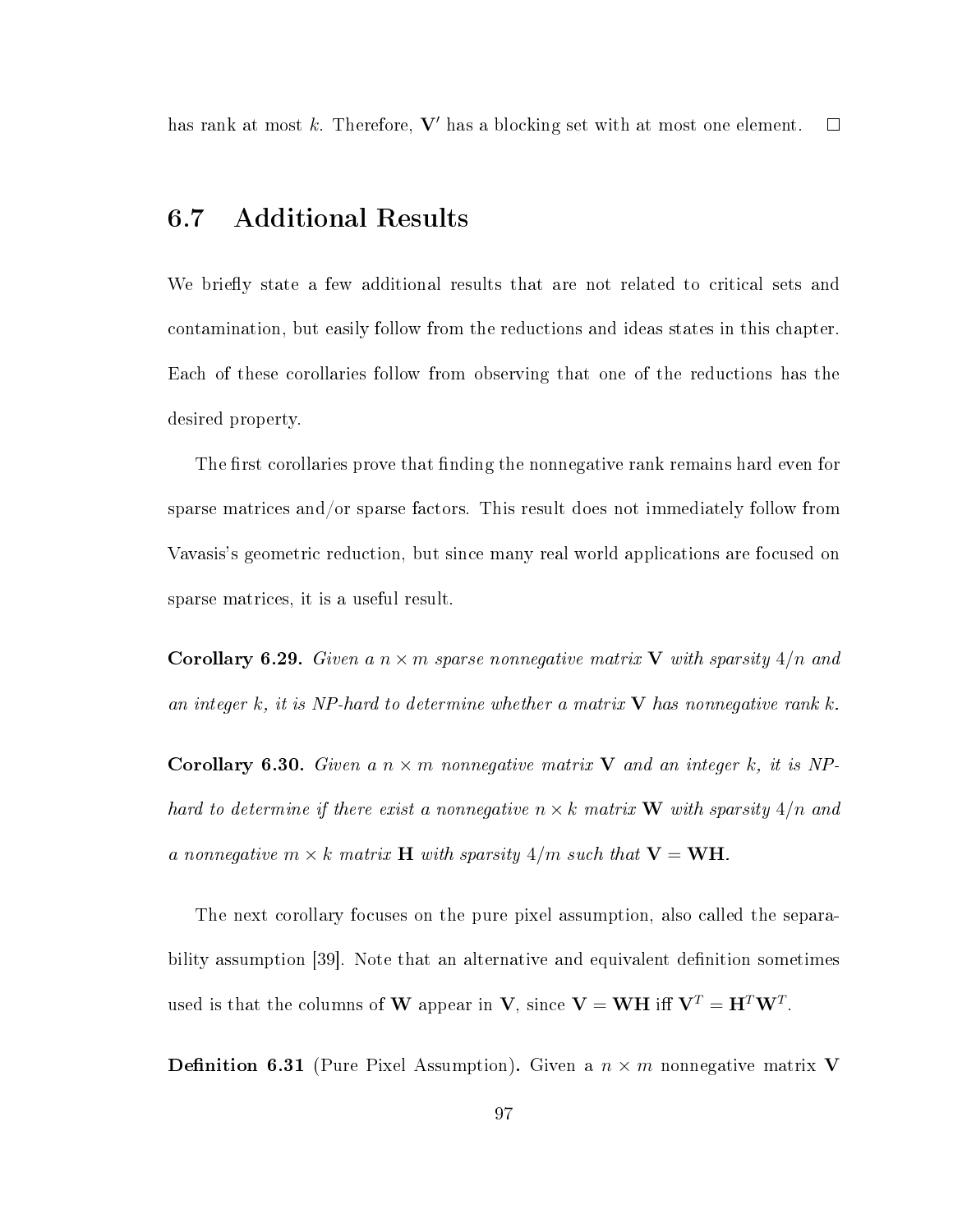and integer k, V satisfies the sparse pixel assumption if there exists a nonnegative  $n \times k$  matrix W and a nonnegative  $k \times m$  matrix H such that  $V = WH$  and every row of  $H$  also appears in  $V$ .

If  $V$  is square and satisfies the pure pixel assumption, then  $V$  can be factored in polynomial time by solving the linear program, where  $\rho$  is any vector with positive distinct entries.

$$
\min_{\mathbf{X}>0} \rho^T diag(\mathbf{X})
$$
  
s.t.  $|\mathbf{V} - \mathbf{V}\mathbf{X}|_1 \le \epsilon$ .  $trace(\mathbf{X}) = k$   

$$
\mathbf{X}_{ii} \le 1, \mathbf{X}_{ij} \le \mathbf{X}_{ii} \text{ for all } i, j
$$

With the optimal  $X$ , set H to be equal to the k rows in V that correspond to the k largest diagonal entries of  $X$ , at which point W can be found by solving a system of polynomials. However, as the next corollary will demonstrate, if the pure pixel assumption is only mostly satisfied, there's no guarantee that  $X$  will tell you the correct  $H$  rows. It may seem plausible to modify the linear program by adding some other constraint and salvage this approach. The next corollary makes clear this cannot work.

**Corollary 6.32.** Given a  $n \times m$  nonnegative matrix **V** and an integer k, it is NP-hard to determine whether there exists a nonnegative  $n \times k$  matrix **W** and a nonnonegative  $k \times m$  matrix **H** such that  $\mathbf{V} = \mathbf{WH}$  and every row of **H** is within  $L_1$  distance 1 of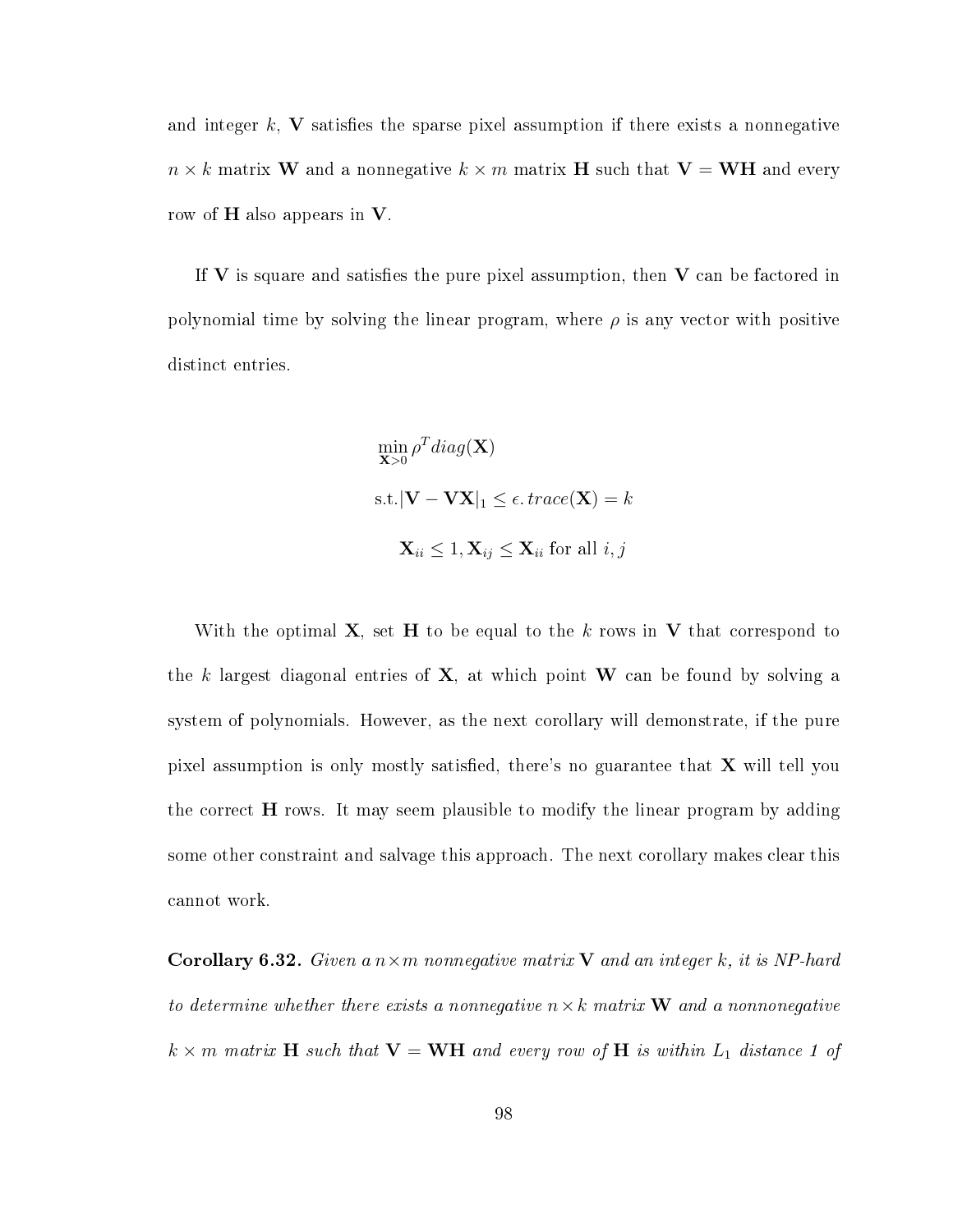a row in V. This corollary also holds if every row of H is required to be within  $L_0$ distance 1 (i.e. edit distance 1) of a row in  $V$ .

The third corollary relates to boolean matrix factorization (BMF) and effectively states that all of the theorems in the previous sections apply when critical sets (Definition  $6.2$ ) are defined in terms of boolean rank instead of nonnegative rank.

**Definition 6.33** (Boolean Rank). In boolean matrix multiplication,  $V, W, H$  must contain boolean true/false values. Boolean addition is the OR operation and boolean multiplication is the AND operation. The boolean rank of a  $n \times m$  matrix **V** is the smallest value of k such that there exist boolean  $n \times k$  matrix **W** and a  $k \times m$  matrix **H** such that  $V = WH$ .

Miettinen et al [32] prove finding the boolean rank is NP-hard, but our proofs and reduction about critical sets naturally extend to the boolean case.

Corollary 6.34. Theorems 6.12, 6.17, 6.21, and 6.26, along with all corollaries of those theorems, hold when the definition of critical set uses boolean rank instead of nonnegative rank.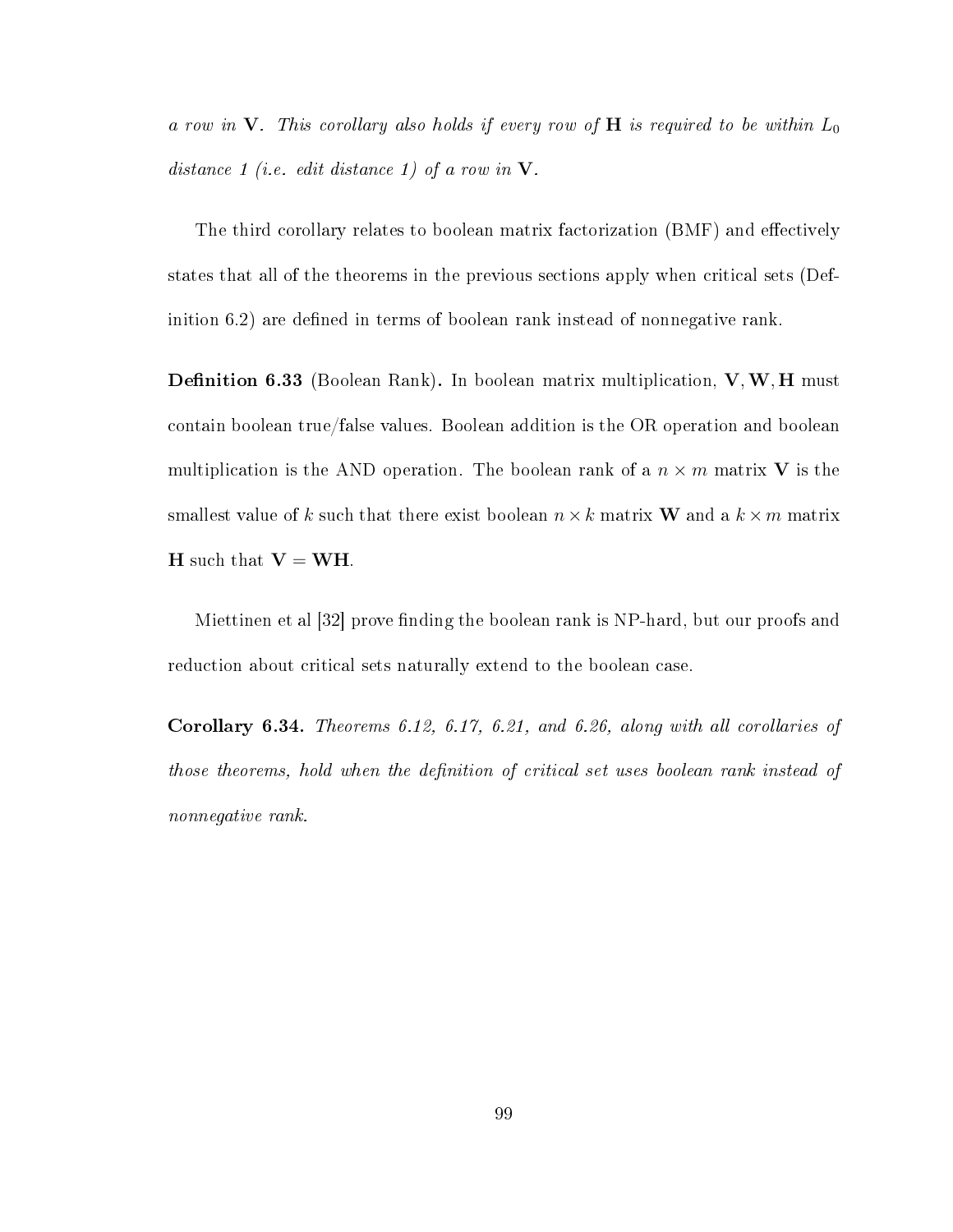### Chapter 7

# Comparison between Approaches

The previous chapters created four definitions of contaminated elements:

- 1. M-Robust: Find the optimal point of  $L_{robust}(\mathbf{W}, \mathbf{H}, \mathbf{S})$ , then return elements with  $\mathbf{S}_{ij} \neq 0$  as contaminated.
- 2. W-Robust: Find the optimal point of  $L_{reweighted}(\mathbf{W}, \mathbf{H}, \mathbf{Z})$ , then return elements with  $\mathbf{Z}_{ij} = 0$  as contaminated.
- 3. Critical Set: Find the minimal critical set and return the elements in that critical set as contaminated.
- 4. Blocking Set: Find the minimal blocking set and return the elements in that blocking set as contaminated.

In this chapter, we discuss the differences between the four approaches, ending with a comparison between the algorithmic concepts (M-Robust and W-Robust) and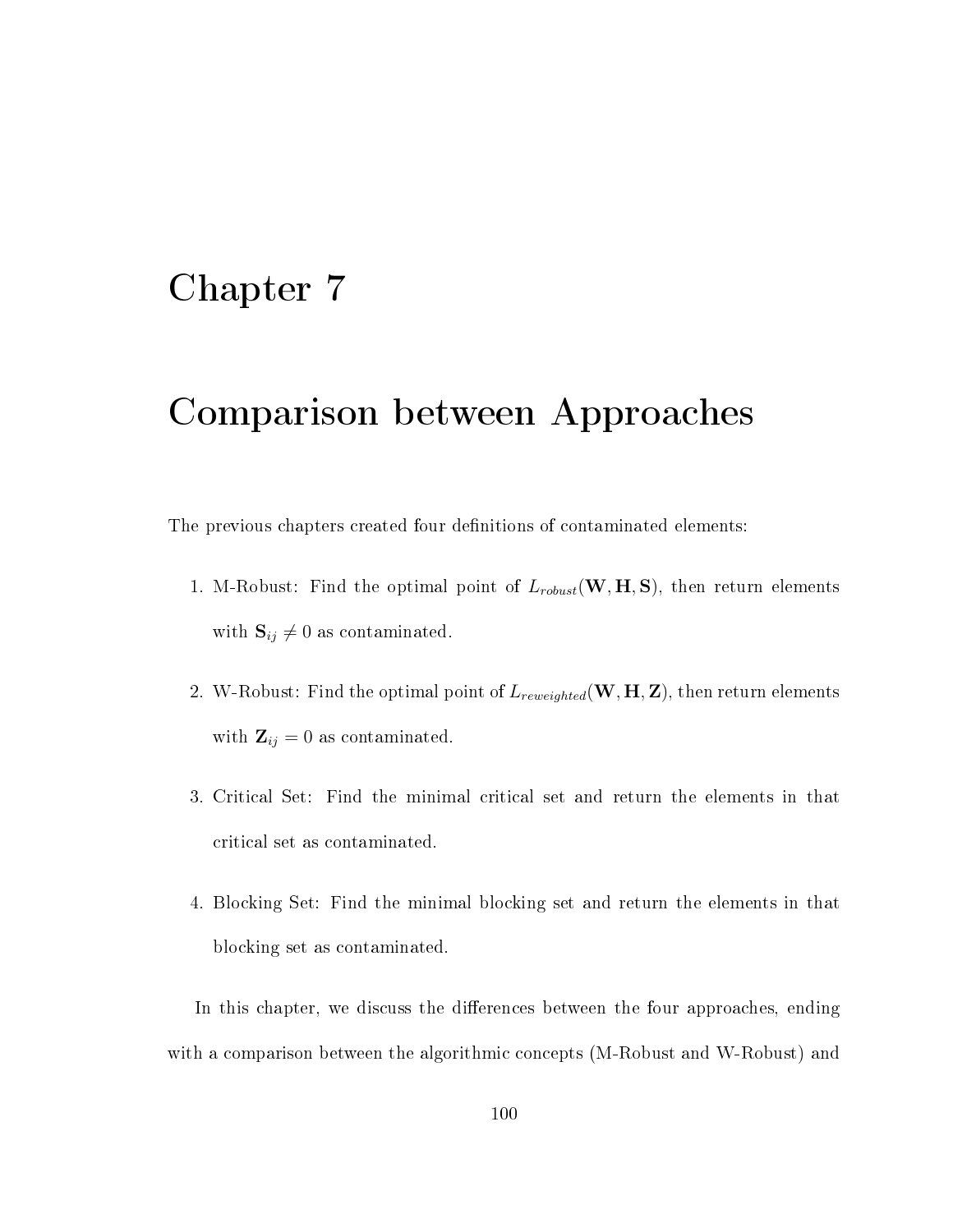the theoretic concepts (the Critical and Blocking Set).

### 7.1 M-robust vs W-robust

In this section, we compare the M-robust and W-robust definitions by constructing a example where the two definitions return different sets. This highlights the challenge of using a loss function to define contamination: different loss functions return different sets.

Define **A** as a  $(n-1) \times 2$  random matrix for sufficiently large n, with each entry of **A** drawn from Uniform(0,4). Define  $W_0$  as a  $n \times 2$  matrix where the first row is [0, 0] and the remaining  $(n-1)$  rows are equal to **A**. Define **H**<sub>0</sub> and **V** as follows. Here, **V** is a  $n \times 4$  matrix.

$$
\mathbf{W}_0 = \begin{bmatrix} 0 & 0 \\ -\mathbf{A} \end{bmatrix} \qquad \mathbf{H}_0 = \begin{bmatrix} 6 & 3 & 3 & 2 \\ 1 & 1 & 1 & 2 \end{bmatrix} \qquad \mathbf{V} = \begin{bmatrix} \frac{12}{4} & 4 & 4 \\ \frac{12}{4} & \mathbf{A} \mathbf{H}_0 \end{bmatrix} \tag{7.1}
$$

$$
\mathbf{V} = \begin{bmatrix} 12 & 9 & 9 & 14 \\ 12 & 4 & 4 & 4 \\ 8 & 5 & 5 & 6 \\ 8 & 6.5 & 6.5 & 11 \\ 7 & 6 & 6 & 2.33 \\ 6 & 3 & 3 & 2 \\ 5 & 3.5 & 3.5 & 5 \end{bmatrix}
$$
(7.2)

Suppose  $V$  is treated as a contaminated matrix. The following theorem describes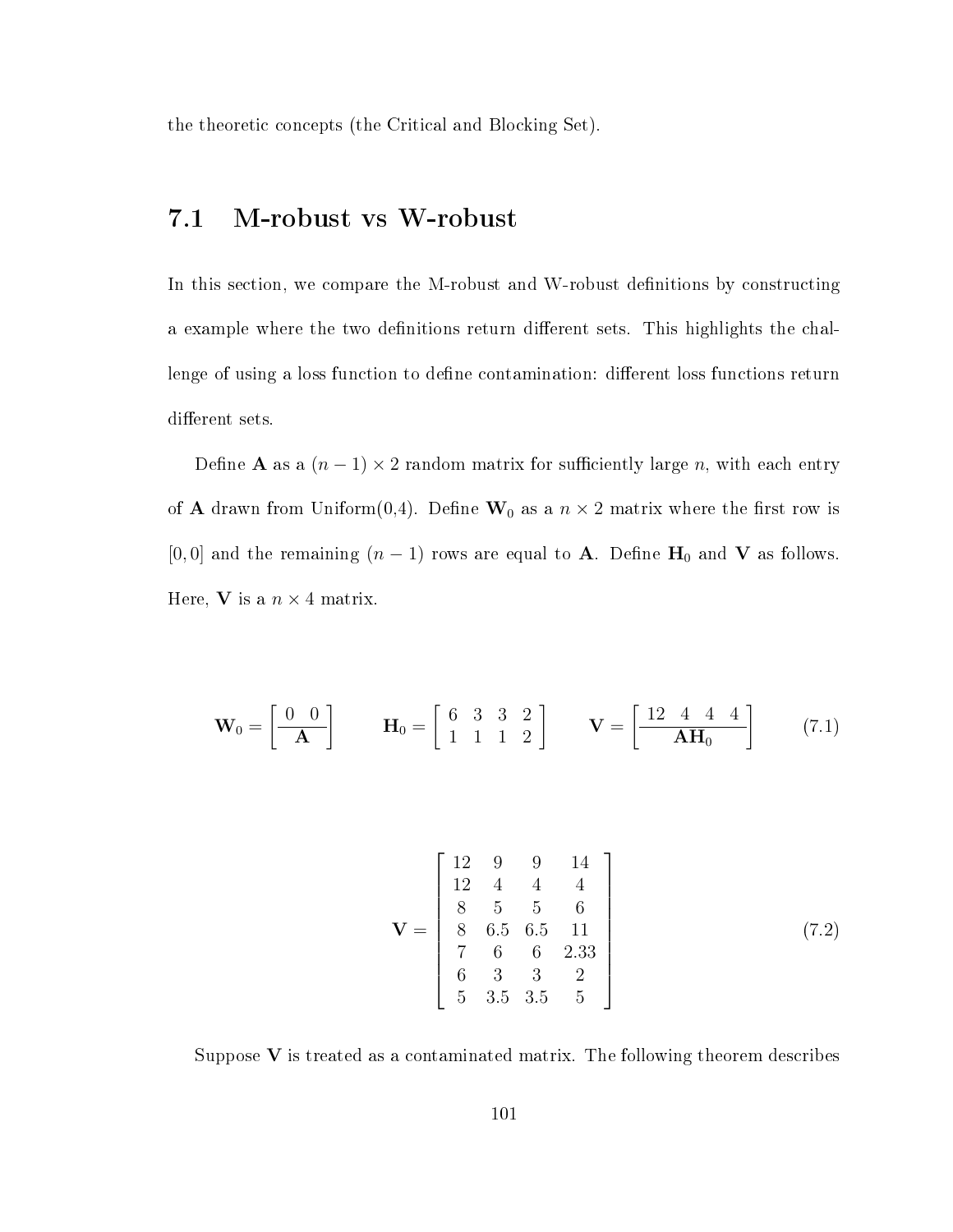how the M-robust definition and W-robust definition return different solutions.

**Theorem 7.1.** The following holds true with probability  $e^{-O(n)}$ , where n is the number of rows in  $V$ .

For any choice  $0.01 < \lambda < 2$ √  $2,$  the M-robust definition returns the set  $\{(1,2),(1,3)\}\$  as the set of contaminated elements. For any choice of  $\lambda > 2$ √ 2, the M-robust definition returns no contaminated elements.

For any choice  $0.01 < \lambda < 2$ , the W-robust definition returns the set  $\{(1,1)\}\$ as the set of contaminated elements. For any choice of  $\lambda > 2$ , the W-robust definition almost surely returns no contaminated elements.

*Proof.* Let  $W_1, H_1, Z_1$  be the values that minimize  $L_{robust}(W, H, S)$ . In general, finding the optimal factorization of a nonnegative matrix is NP-hard, but this example has been constructed so that an optimal factorization can be computed in polynomial time.

In order to compute the optimal factorization, we first argue  $H_1$  is either approximately equal to  $H_0$  or a rotation/dilation of  $H_0$  ( $RH_0$  for some invertible matrix  $\mathbf{R}$ ).

Assume this was not the case. Consider the errors associated with rows  $2-n$  in the factorization. If  $H_1 \neq \textbf{RH}_0$ , then with high probability then there are at least  $n/2$ rows that have error  $\sum_i |\mathbf{V}_{ij} - \mathbf{W} \mathbf{H}_{ij}| > \epsilon$ . If *n* is sufficiently large, then  $n\epsilon/2 > 3$ . We will momentarily construct a factorization with error approximately 2.758. Thus,  $H_1$  would not be part of the optimal factorizations, which is a contradiction.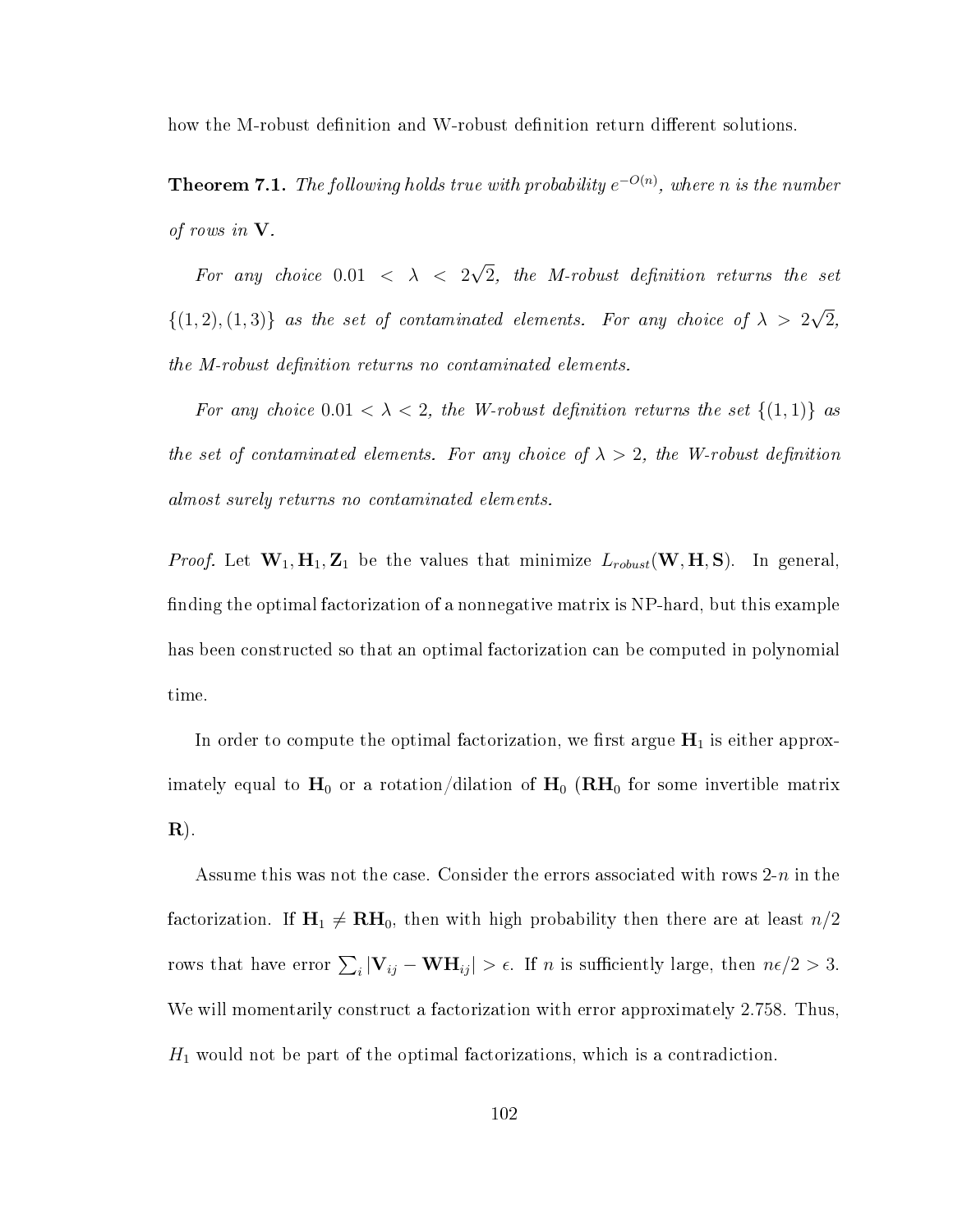Once we know that  $H_1$  is a rotation/dilation of  $H_0$ , we can use local search to compute the optimal  $\mathbf{W}_1$  and  $\mathbf{Z}_1$ . When  $\lambda = 1$ , the following matrices are one of the optimal solution (again, note that  $\mathbf{W}_1\mathbf{R}^{-1}$  and  $\mathbf{R}\mathbf{H}_1$  are also optimal solutions).

$$
\mathbf{W}_1 = \begin{bmatrix} 1.925 & 0 \\ \mathbf{A} \end{bmatrix} \qquad \mathbf{H}_1 = \mathbf{H}_0 \qquad \mathbf{S}_1 = \begin{bmatrix} 0 & -0.275 & -0.275 & 0 \\ \mathbf{0} & 0 & 0 \end{bmatrix} \tag{7.3}
$$

As  $\lambda$  increases, the nonzero entry in  $\mathbf{W}_1$  and  $\mathbf{S}_1$  approach 0. At  $\lambda =$ √  $2 + \epsilon$ , the optimal solution sets  $W_1$  to [1.7931 0] and sets all entries in  $S_1$  to 0.

Let  $W_2, H_2, Z_2$  be the values that minimize  $L_{reweighted}(W, H, Z)$ . In general, finding the optimal factorization is NP-hard, but this example has been constructed so that the optimal solution can be computed in polynomial time. The same argument that applies to  $H_1$  applies to  $H_2$ . Again using local search, we get that the optimal solution for  $\lambda = 1$  is

$$
\mathbf{W}_2 = \begin{bmatrix} 1 & 1 \\ -\mathbf{A} \end{bmatrix} \qquad \qquad \mathbf{H}_2 = \mathbf{H}_0 \qquad \qquad \mathbf{Z}_2 = \begin{bmatrix} 0 & 1 & 1 & 1 \\ -\mathbf{1} & 1 & 1 \end{bmatrix} \qquad (7.4)
$$

When  $\lambda$  > 2.7586, instead the optimal solution sets the first row of  $\mathbf{W}_2$  to [1.7931 0] and all entries in  $\mathbb{Z}_2$  to be 1.  $\Box$ 

On the experiments run in Section 3.6.2, the W-robust algorithm slightly outperformed the M-robust algorithm. However, one relevant point is that the M-robust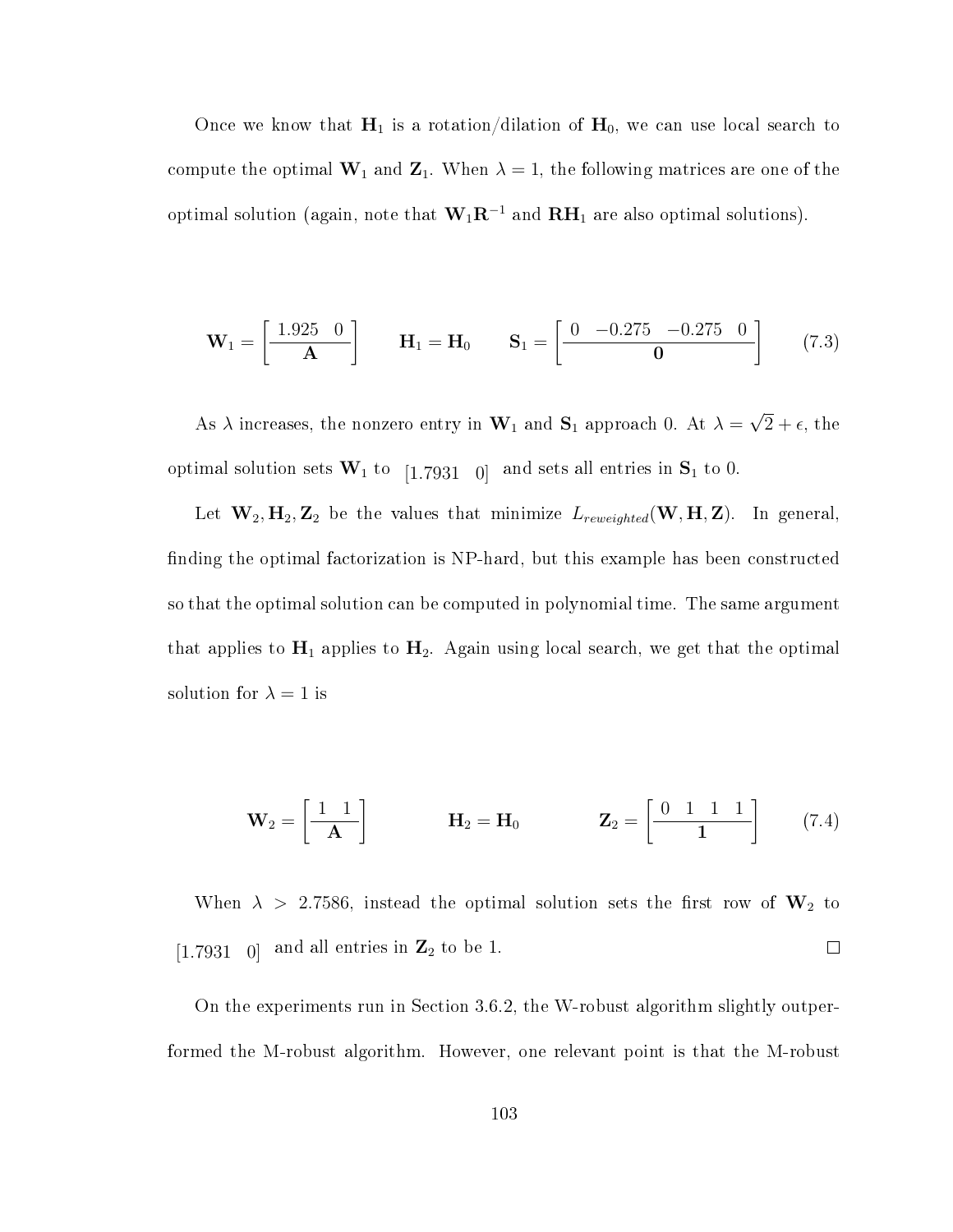algorithm was substantially faster when implemented in a distributed setting, making it more appropriate for very large datasets that cannot fit on a single machine.

#### 7.2 Critical Set vs Blocking Set

Suppose V has rank  $k + 2$ . The critical set is the smallest set of elements that need to be changed to reduce V to rank  $k + 1$ , while the blocking set is the smallest set of element that need to be changed to reduce  $V$  to rank k. Clearly these sets are different. However, an obvious modification of the definition is to compose multiple critical sets. Consider Algorithm 7.15.

|  |  | Algorithm 7.15 Critical Set Composition |  |
|--|--|-----------------------------------------|--|
|  |  |                                         |  |

|     | 1: Define $nnr(\mathbf{V})$ as an oracle function that returns the nonnegative rank of V |
|-----|------------------------------------------------------------------------------------------|
|     | 2. Define $mincrit(V)$ as an oracle function that returns both the minimal critical      |
|     | set $\Psi$ of V and a matrix V' with $nnr(V') = nnr(V) - 1$ and $V = V'$ on all          |
|     | elements not in $\Psi$ .                                                                 |
| -3. |                                                                                          |
|     | 4. Set $V_{current} = V$ , $\Psi_{final} = \emptyset$                                    |
|     | 5: while $nnr(\mathbf{V}_{current}) > k$ do                                              |
|     | 6: $\mathbf{V}', \Psi = \text{mincrit}(\mathbf{V}_{\text{current}})$                     |
|     | 7. $\mathbf{V}_{current} = \mathbf{V}, \Psi_{final} = \Psi_{final} \cup \Psi$            |
|     | 8 end while                                                                              |

9: Return  $\Psi_{final}$  as the 'composition critical set'

Both the minimum blocking set and the composition critical set reduce  $V$  to rank  $k$ , so it is at least plausible that the two could be equivalent. The remainder of this section is dedicated to constructing a counterexample where the two are distinct. Define the  $4 \times 17$  matrix V as follows, where  $1_9$  is the  $1 \times 9$  matrix filled by 1s. V has nonnegative rank 4. Define  $k = 2$ .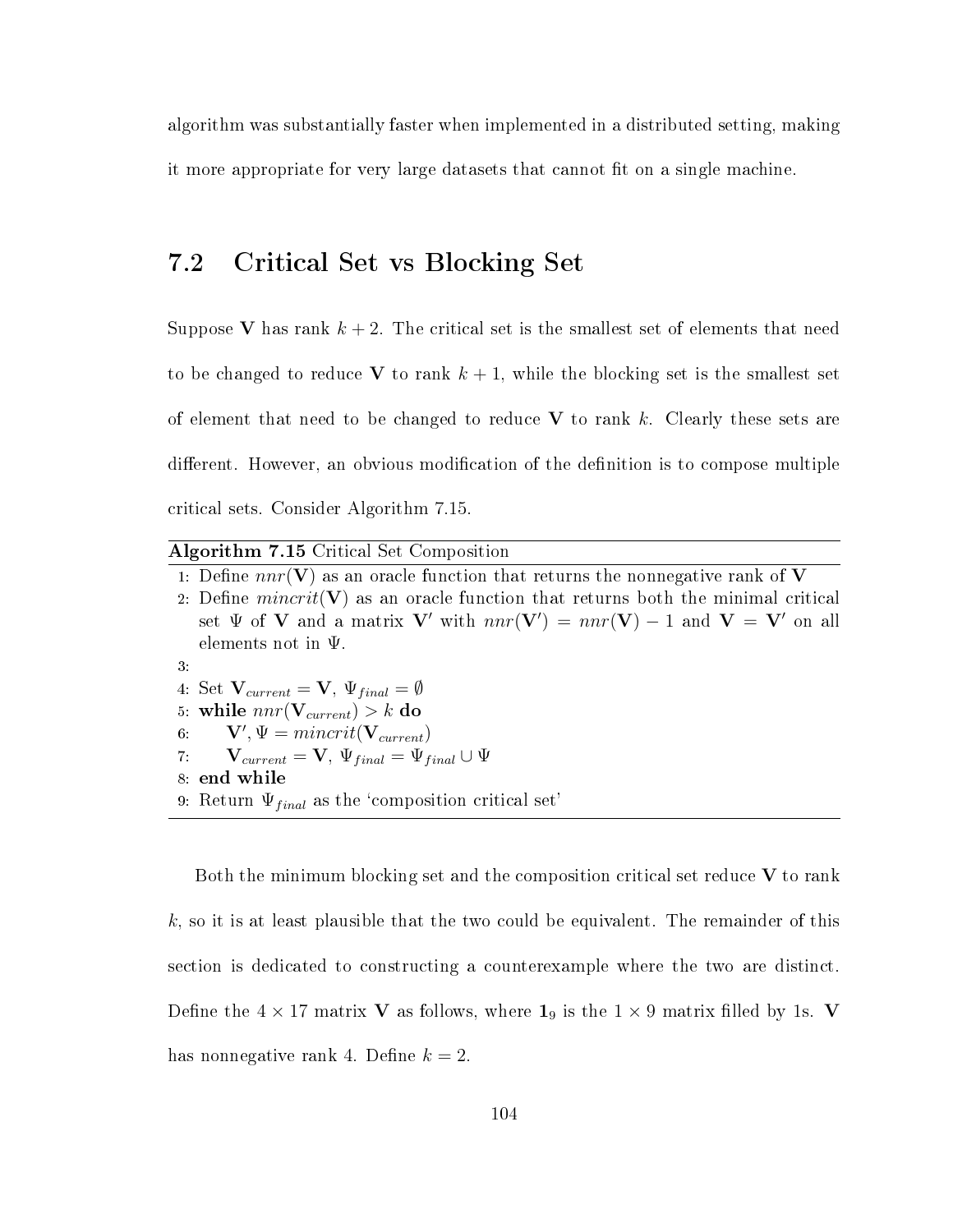$$
\mathbf{V} = \begin{bmatrix} 0 & 0 & 0 & 0 & 0 & 0 & 0 & 0 & \mathbf{1}_9 \\ 0 & 0 & 0 & 1 & 1 & 1 & 1 & 1 & \mathbf{1}_9 \\ 1 & 1 & 1 & 0 & 0 & 0 & 0 & 0 & \mathbf{1}_9 \\ 0 & 1 & 1 & 0 & 0 & 0 & 0 & 0 & \mathbf{1}_9 \end{bmatrix}
$$
(7.5)

**Theorem 7.2.** When  $k = 2$ , the Minimal Blocking Set of **V** is  $\{(3, 1), (3, 2), (3, 3), (4, 2), (4, 3)\}$  and the Composed Critical Set of **V** is  ${((4, 1), (2, 4), (2, 5), (2, 6), (2, 7), (2, 8)}.$ 

Proof. As in the previous section, while finding the optimal factorization of a nonnegative matrix is NP-hard, this example has been constructed so that an optimal factorization can be computed in polynomial time. Define  $\Psi_1$  as the minimal blocking set, and define  $V_1$  as a matrix with nonnegative rank 2 such that  $V_1$  and V agree on all elements not in  $\Psi$ . Further define  $\mathbf{W}_1, \mathbf{H}_1$  as a  $4 \times 2$  and  $2 \times 14$  matrices with  $V_1 = W_1H_1$ . Again, note that factorization is not unique, and  $V_1 = W_1R^{-1}RH_1$ for any invertible matrix **R**. We highlight the elements in  $\Psi$  in the equation below.

W<sup>1</sup> = 0 1 1 1 0 1 0 1 H<sup>1</sup> = 0<sup>3</sup> 1<sup>5</sup> 0<sup>9</sup> 0<sup>3</sup> 0<sup>5</sup> 1<sup>9</sup> V<sup>1</sup> = 0 0 0 0 0 0 0 0 1<sup>9</sup> 0 0 0 1 1 1 1 1 1<sup>9</sup> 0 0 0 0 0 0 0 0 1<sup>9</sup> 0 0 0 0 0 0 0 0 1<sup>9</sup> 

Now consider the critical set composition set. Let  $V_2$  be the intermediate with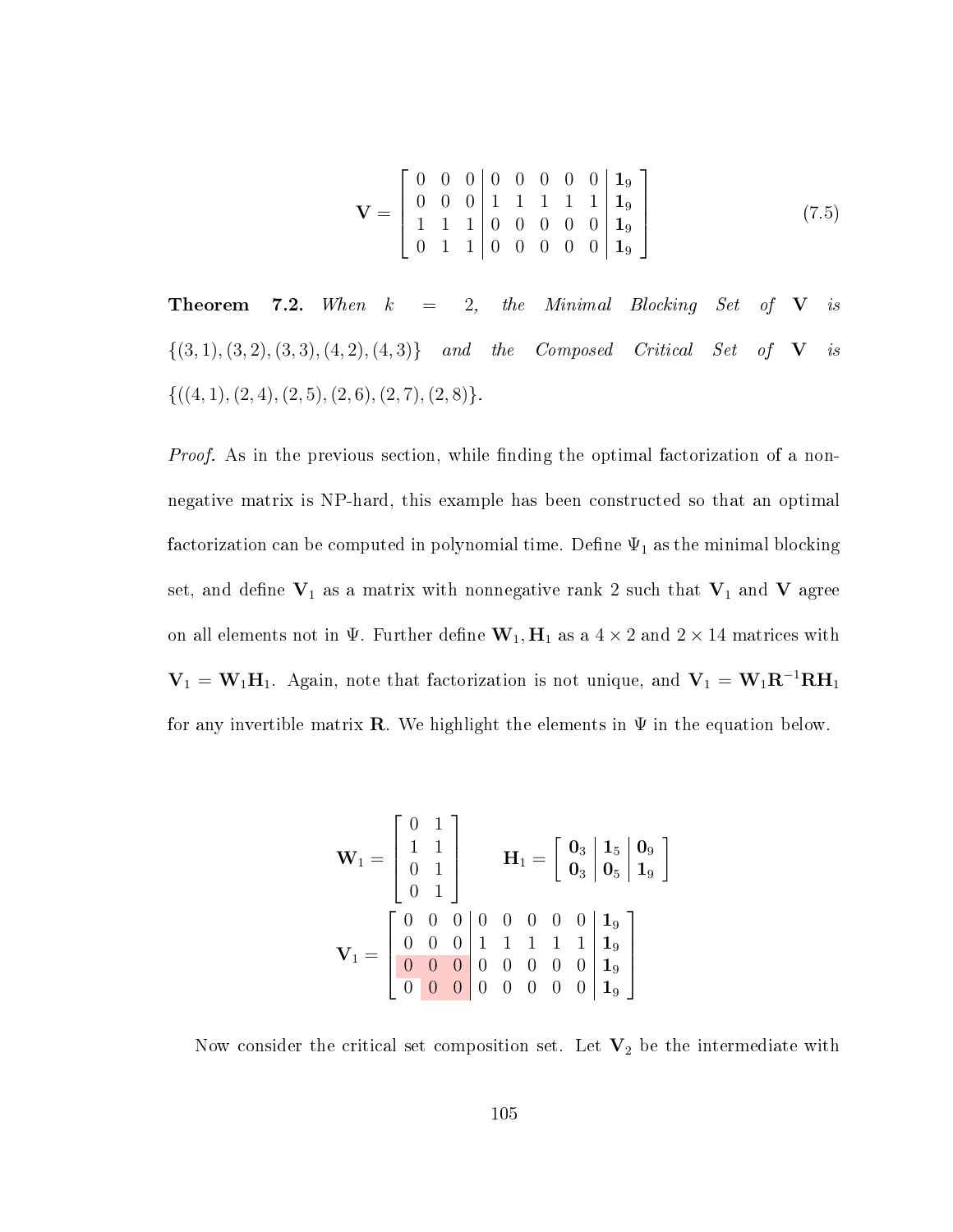rank 3 matrix temporarily stored by Algorithm 7.15 with  $V_2 = W_2H_2$ . Observe that  $\mathbf{W}_2$  and  $\mathbf{H}_2$  are not reducible. We highlight the intermediate  $\Psi$  from line 6.

$$
\mathbf{W}_2 = \begin{bmatrix} 0 & 0 & 1 \\ 0 & 1 & 1 \\ 1 & 0 & 1 \\ 1 & 0 & 1 \end{bmatrix} \qquad \mathbf{H}_2 = \begin{bmatrix} 1_3 & 0_5 & 0_9 \\ 0_3 & 1_5 & 0_9 \\ 0_3 & 0_5 & 1_9 \end{bmatrix}
$$

$$
\mathbf{V}_2 = \begin{bmatrix} 0 & 0 & 0 & 0 & 0 & 0 & 0 & 0 & 1_9 \\ 0 & 0 & 0 & 1 & 1 & 1 & 1 & 1 & 1_9 \\ 1 & 1 & 1 & 0 & 0 & 0 & 0 & 0 & 1_9 \\ 1 & 1 & 1 & 0 & 0 & 0 & 0 & 0 & 1_9 \end{bmatrix}
$$

Let  $\mathbf{V}_3$  be the final with rank 2 matrix returned by Algorithm 7.15 with  $\mathbf{V}_3$  =  $\mathbf{W}_3\mathbf{H}_3$ . Observe that  $\mathbf{W}_3$  and  $\mathbf{H}_3$  are not reducible. We highlight the final  $\Psi$  returned in red.

$$
\mathbf{W}_3 = \begin{bmatrix} 0 & 1 \\ 0 & 1 \\ 1 & 1 \\ 1 & 1 \end{bmatrix} \qquad \mathbf{H}_3 = \begin{bmatrix} 1_3 & 0_5 & 0_9 \\ 0_3 & 0_5 & 1_9 \end{bmatrix}
$$

$$
\mathbf{V}_2 = \begin{bmatrix} 0 & 0 & 0 & 0 & 0 & 0 & 0 & 0 & 1_9 \\ 0 & 0 & 0 & 0 & 0 & 0 & 0 & 1_9 \\ 1 & 1 & 1 & 0 & 0 & 0 & 0 & 0 & 1_9 \\ 1 & 1 & 1 & 0 & 0 & 0 & 0 & 0 & 1_9 \end{bmatrix}
$$

 $\Box$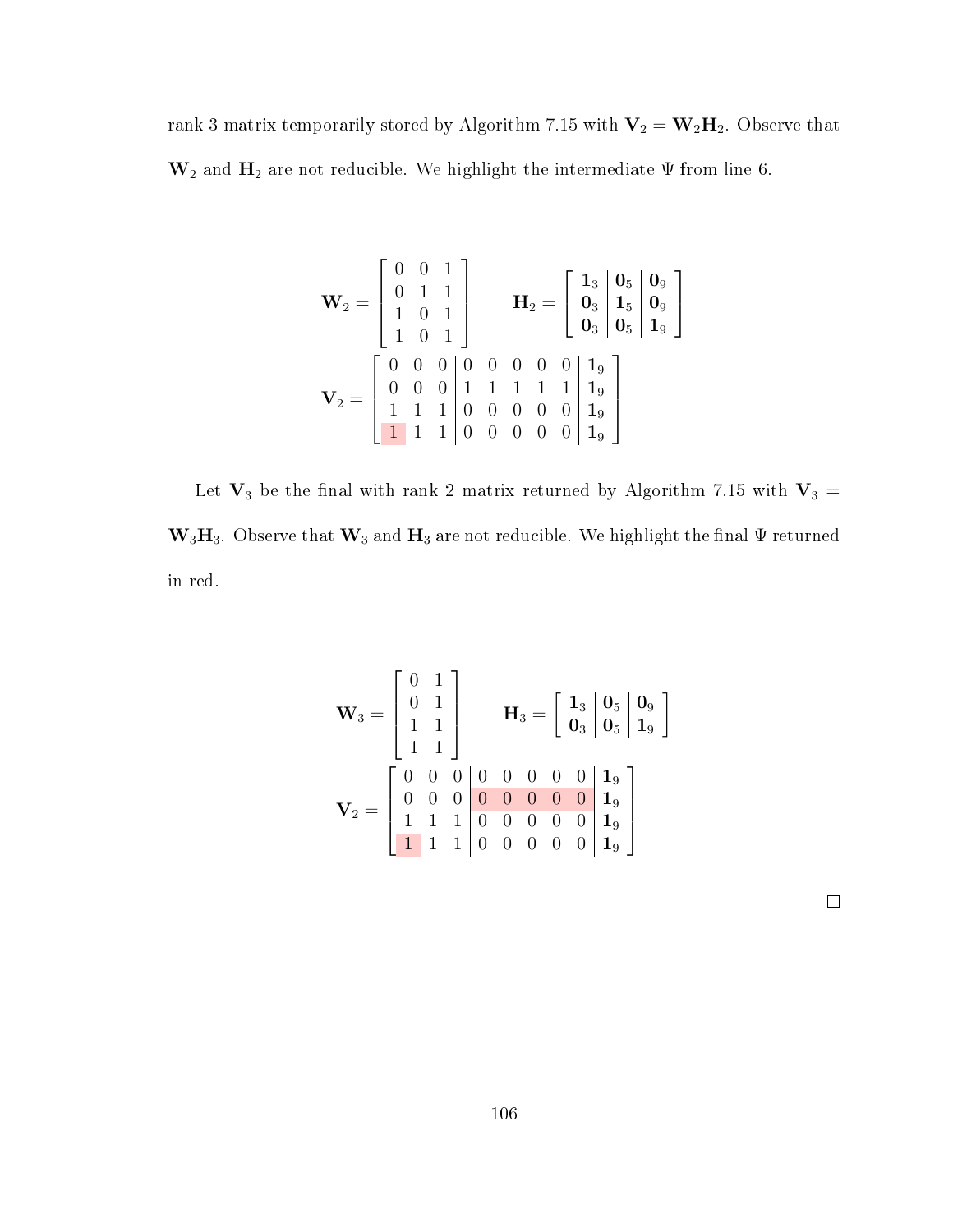#### 7.3 Theory vs Practice

In Chapter 6, we constructed matrices (Reduction 6.14, 6.20, 6.23) that encoded instances of vertex cover. An obvious question is to ask what happens when Traditional NMF or one of the Robust NMF algorithms is run on these hard instances. The answer is underwhelming: all algorithms completely fail to find reasonable factorizations.

As an experiment, we convert Figure 7.1 into a 58×56 matrix using Reduction 6.14. We then run the W-robust algorithm for Rowwise Contamination described in Section 5.4 on this matrix. We compare to a  $58 \times 56$  random matrix and run the same set of experiments as described in Section 5.5.2 and report the results in Figure 7.1. As the figure demonstrates, both traditional NMF and Robust NMF fail to find a high good factorization of the matrix which encodes vertex cover. Benchmark testing on other vertex cover graphs shows similar results.

**Summary**, the Robust algorithms work well on real-world datasets and on random matrices, but perform badly on this artificially hard instance that encode vertex cover. Looking at Theorem 6.12 gives a possible explanation for why this is the case. There are several greedy vertex cover algorithms  $(10, 2)$  that effectively work by  $(1)$  defining a heuristic function (2) add a vertex to the cover to minimize that heuristic (3) repeat until the entire graph is covered. These algorithms perform incredibly well on realworld datasets, achieving 1.01-approximations [22]. However, they perform badly on articially hard graphs, achieving terrible worst case performance. Robust NMF follows a similar paradigm by defining a heuristic function (one of the Robust loss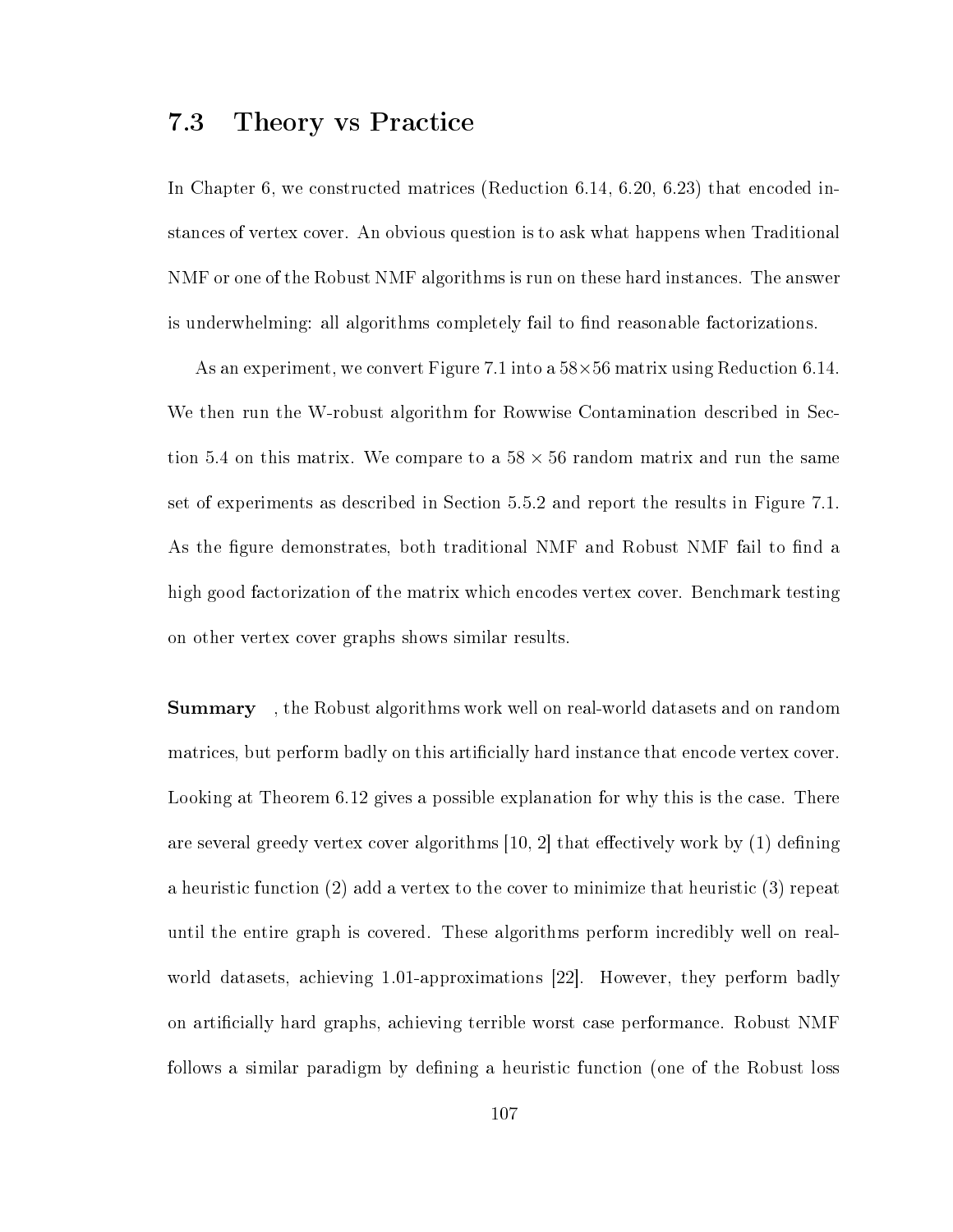

Figure 7.1: NMF run on a graph that encodes vertex cover vs a random matrix. Traditional NMF is orange line, Algorithm 5.14 is blue line. x-axis denotes noise stdev - larger values indicate a noiser contamination row; y-axis denotes index of the contamination row (left) and improvement in error ratio (right)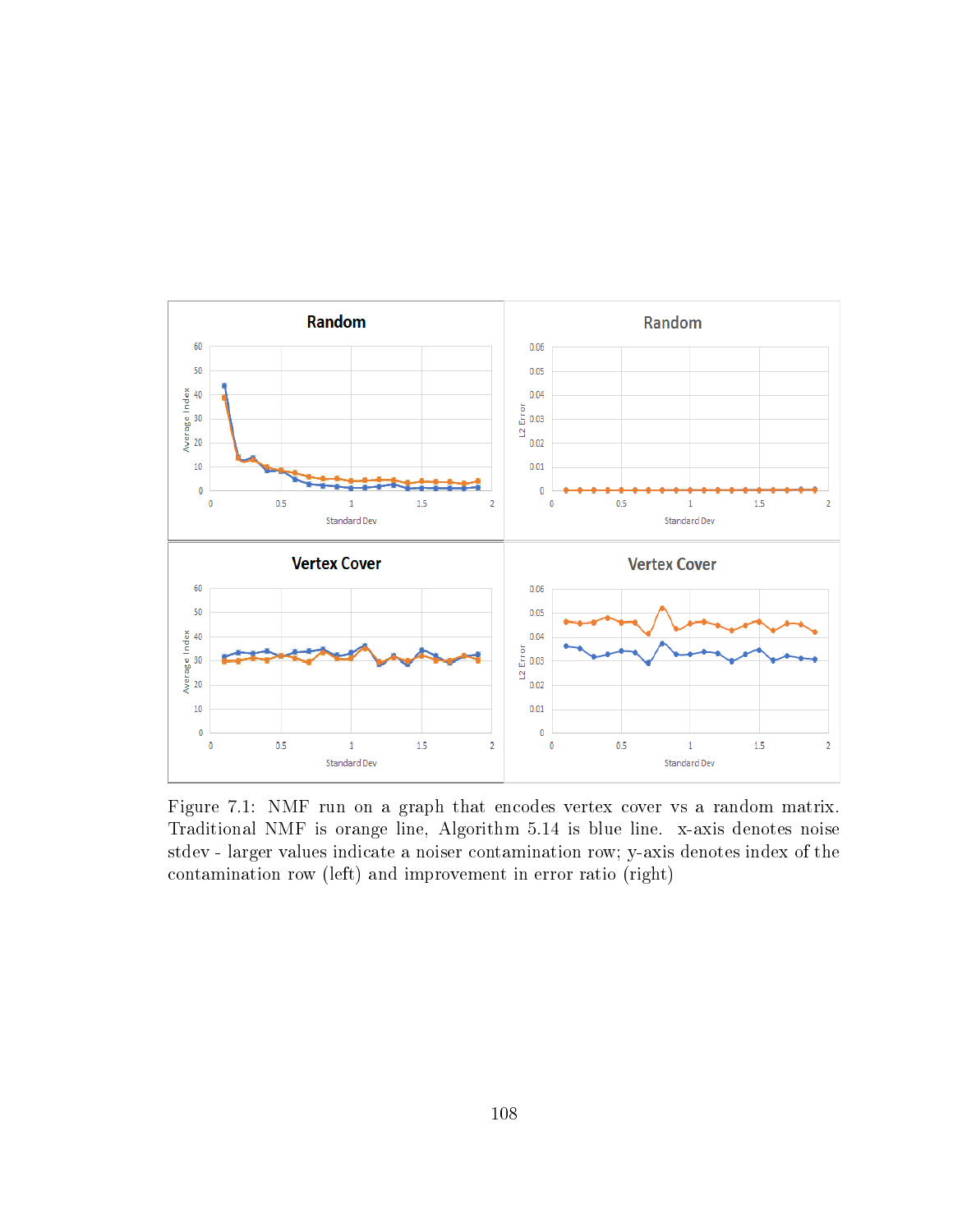functions) and mark elements as contaminated to minimize the hueristic. Robust-NMF perform quite well on real-world datasets, but can be thwarted by carefully constructed hard instances. For both Vertex Cover and Robust-NFM, real world datasets do not look like these artificially hard instances. As a result, the Robust NMF algorithms are useful in many real world settings even if they are not theoretically guaranteed to provide good solutions on every possible instance.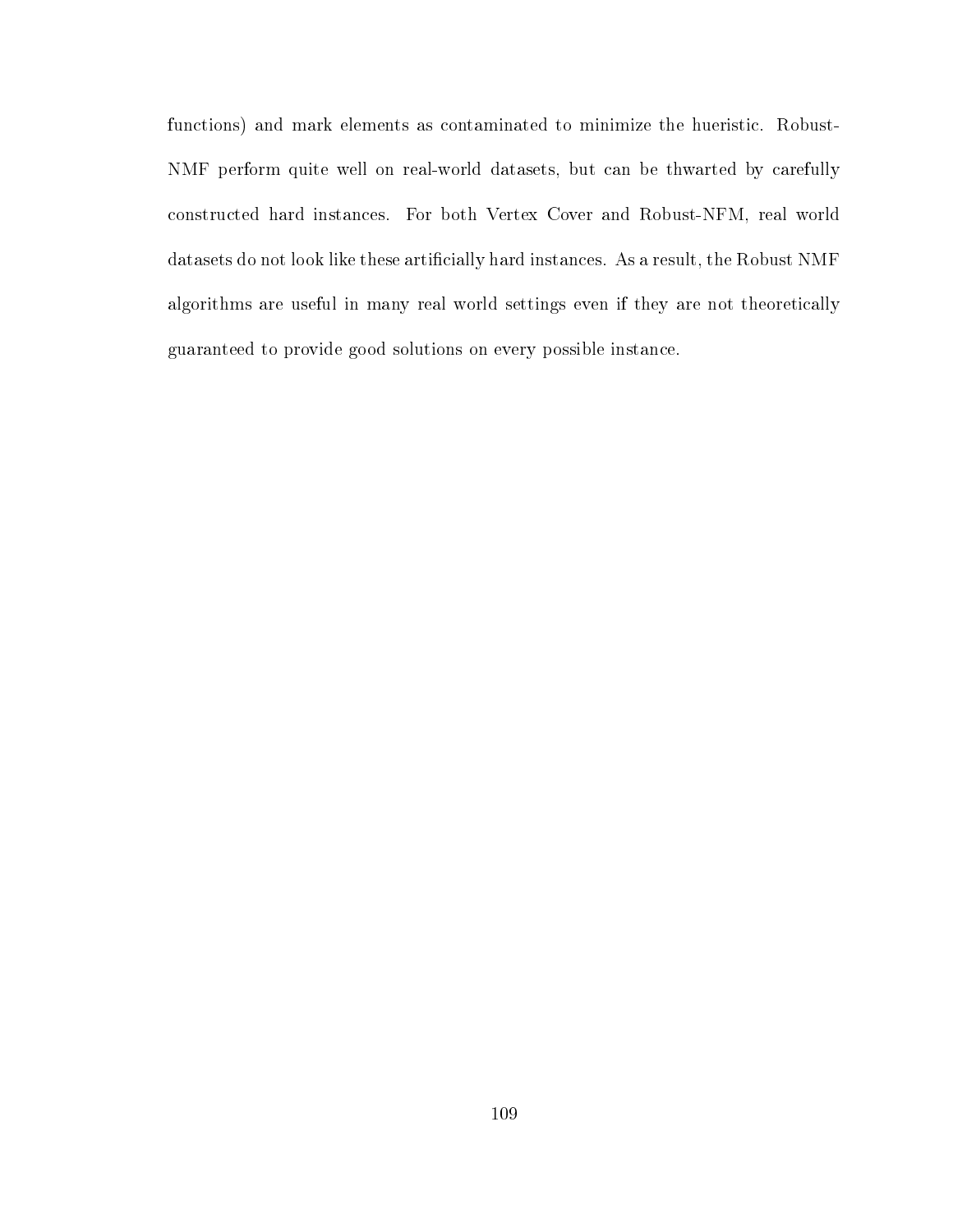# Bibliography

- [1] Sanjeev Arora, Rong Ge, Ravindran Kannan, and Ankur Moitra. Computing a nonnegative matrix factorization-provably. In Proceedings of the forty-fourth annual ACM symposium on Theory of computing, pages  $145-162$ . ACM,  $2012$ .
- [2] S Balaji, V Swaminathan, and K Kannan. Optimization of unweighted minimum vertex cover. World Academy of Science, Engineering and Technology, 43:716 729.
- [3] Peter Ballen. Critical rows of almost-factorable matrices. In 2019 Combinatorial Optimization and Applications. Springer, 2019.
- [4] Peter Ballen. Nonnegative matrix factorization under adversarial noise. In 2019 Conference on Data Mining and Applications, volume 9. AIRCC, 2019.
- [5] Peter Ballen and Sudipto Guha. Elastic nonnegative matrix factorization. In  $2018$  International Conference on Data Mining Workshops, pages  $1271-1278$ . IEEE, 2018.
- [6] Ayanendranath Basu, Ian R Harris, Nils L Hjort, and MC Jones. Robust and efficient estimation by minimising a density power divergence. *Biometrika*,  $85(3):549-559, 1998.$
- [7] Jean-Philippe Brunet, Pablo Tamayo, Todd R Golub, and Jill P Mesirov. Metagenes and molecular pattern discovery using matrix factorization. 101(12):4164 4169, 2004.
- [8] Emmanuel J Candès, Xiaodong Li, Yi Ma, and John Wright. Robust principal component analysis? Journal of the ACM (JACM), 58(3):11, 2011.
- [9] Vincent CK Cheung and Matthew C Tresch. Non-negative matrix factorization algorithms modeling noise distributions within the exponential family. In  $Enqi$ neering in Medicine and Biology Society, 2005. IEEE-EMBS 2005. 27th Annual International Conference of the, pages 4990-4993. IEEE, 2006.
- [10] Kenneth L Clarkson. A modification of the greedy algorithm for vertex cover. Information Processing Letters,  $16(1):23-25$ , 1983.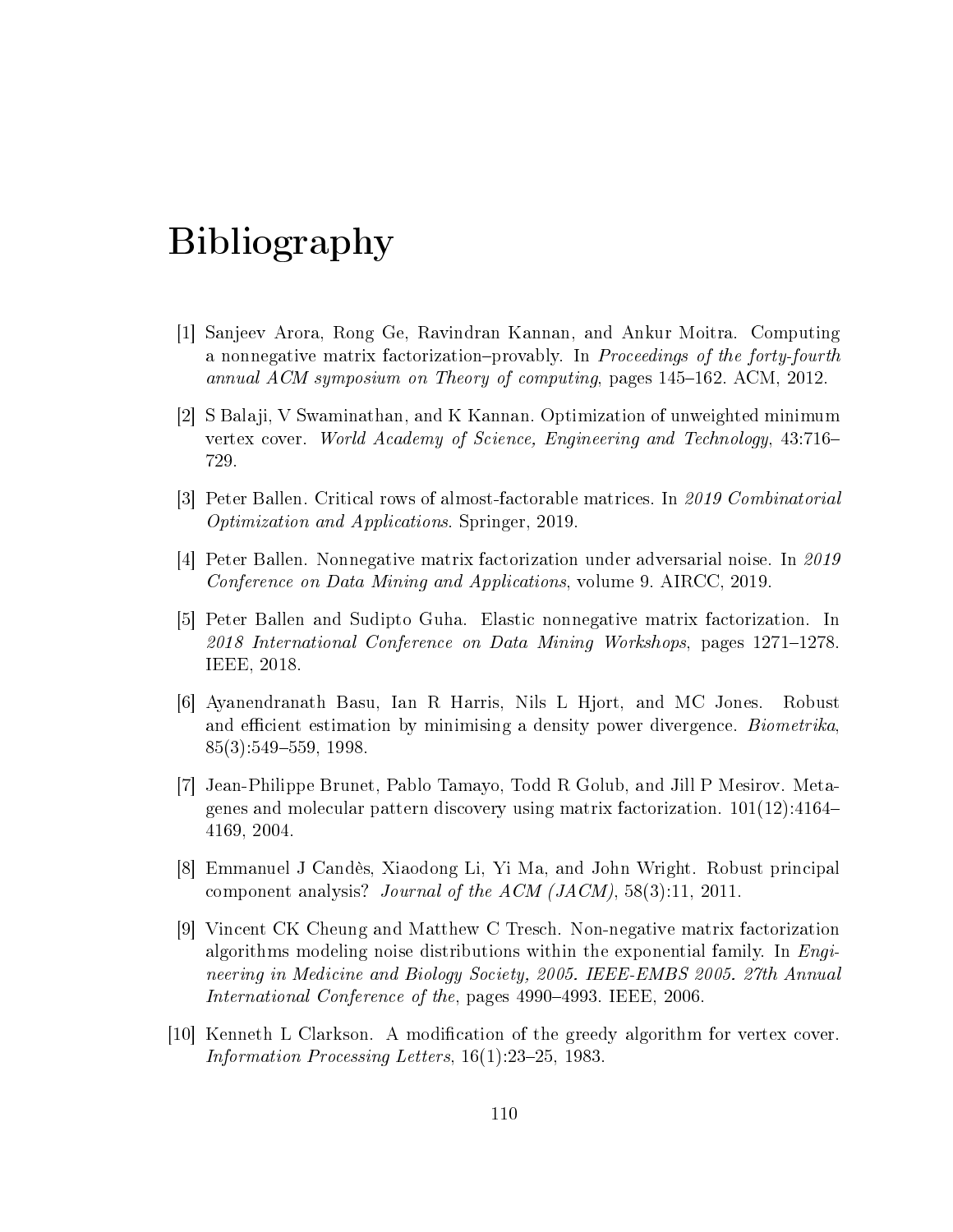- [11] University of Basque County Computational Intelligence Group. http://www. ehu.eus/ccwintco/index.php/hyperspectral\_remote\_sensing\_Scenes.
- [12] Dask Development Team. Dask: Library for dynamic task scheduling, 2016.
- [13] Paul Erdos and Tibor Gallai. On the minimal number of vertices of a graph representing the edges of a graph, 1961.
- [14] Cédric Févotte and Jérôme Idier. Algorithms for nonnegative matrix factorization with the  $\beta$ -divergence. Neural computation, 23(9):2421-2456, 2011.
- [15] F Maxwell Harper and Joseph A Konstan. The movielens datasets: History and context. Acm transactions on interactive intelligent systems (tiis), 5(4):19, 2016.
- [16] A Condon D Harel J Hartmanis, T Henzinger, J Hromkovic N Jones T Leighton, and M Nivat. Texts in theoretical computer science an eatcs series. 2006.
- [17] Patrik Hoyer. Non-negative matrix factorization with sparseness constraints. *Journal of machine learning research*,  $5(Nov)$ :1457–1469, 2004.
- [18] Peter J Huber. Robust estimation of a location parameter. In Breakthroughs in statistics, pages 492–518. Springer, 1992.
- [19] Andreas Jakoby, Naveen Kumar Goswami, Eik List, and Stefan Lucks. Critical graphs for the minimum-vertex-cover problem. In Proceedings of the International Conference on Foundations of Computer Science (FCS), pages 3–9. The Steering Committee of The World Congress in Computer Science, Computer . . . , 2017.
- [20] Tao Jiang and Bala Ravikumar. Minimal nfa problems are hard. SIAM Journal on Computing,  $22(6)$ :1117-1141, 1993.
- [21] Ramakrishnan Kannan, Hyenkyun Woo, Charu C Aggarwal, and Haesun Park. Outlier detection for text data. pages 489–497, 2017.
- [22] Imran Khan and Sangeen Khan. Experimental comparison of five approximation algorithms for minimum vertex cover. International Journal of u-and e-Service,  $7(6):69-84, 2014.$
- [23] Wooyoung Kim, Bernard Chen, Jingu Kim, Yi Pan, and Haesun Park. Sparse nonnegative matrix factorization for protein sequence motif discovery. Expert  $Systems with Applications, 38(10):13198-13207, 2011.$
- [24] Deguang Kong, Chris Ding, and Heng Huang. Robust nonnegative matrix factorization using l21-norm. In Proceedings of the 20th ACM international conference on Information and knowledge management, pages  $673-682$ . ACM,  $2011$ .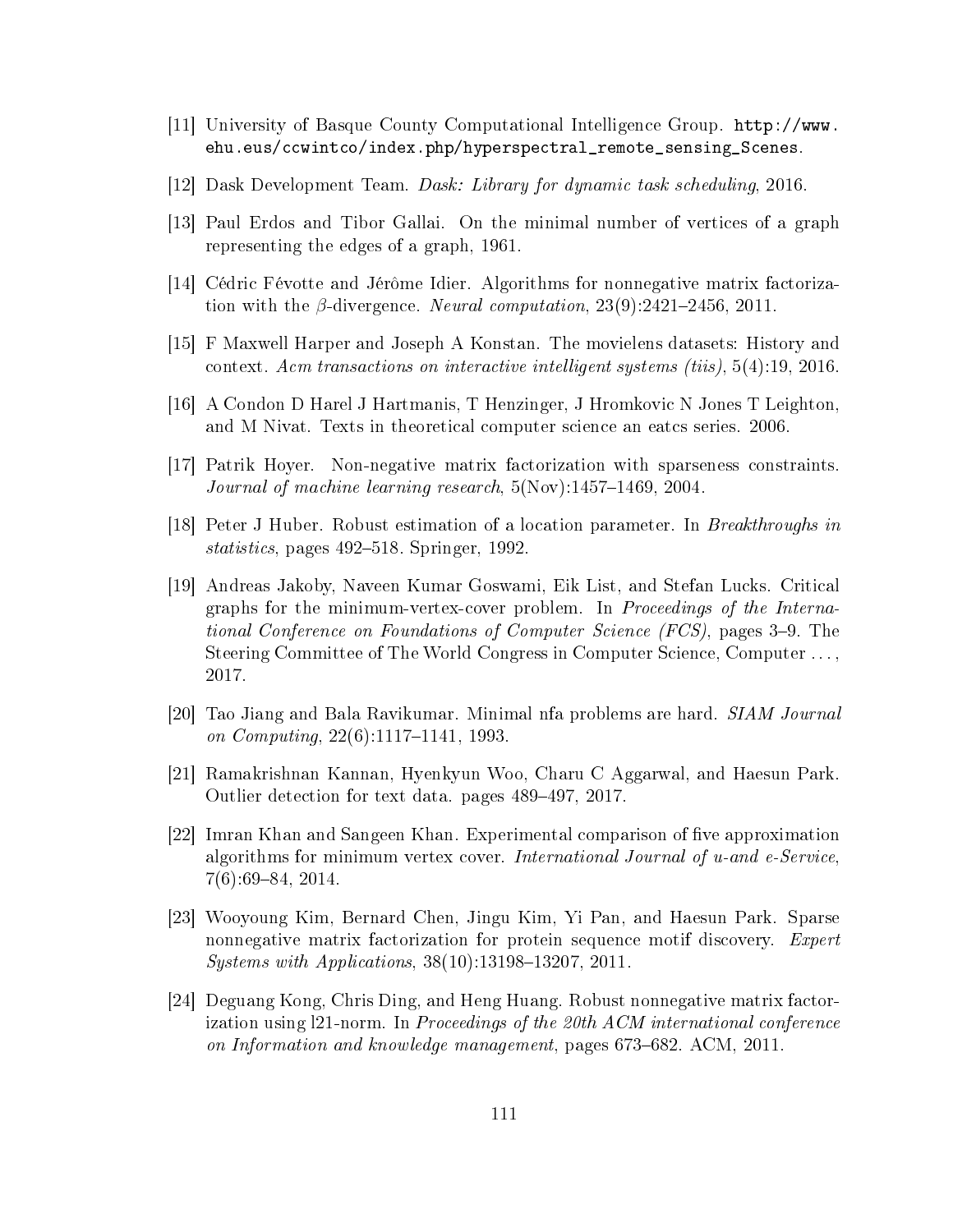- [25] Yehuda Koren, Robert Bell, and Chris Volinsky. Matrix factorization techniques for recommender systems. Computer,  $(8):30-37, 2009$ .
- [26] Daniel D Lee and H Sebastian Seung. Learning the parts of objects by nonnegative matrix factorization. Nature, 401(6755):788, 1999.
- [27] Daniel D Lee and H Sebastian Seung. Algorithms for non-negative matrix factorization. In Advances in neural information processing systems, pages 556–562. 2001.
- [28] Chih-Jen Lin. On the convergence of multiplicative update algorithms for nonnegative matrix factorization. IEEE Transactions on Neural Networks,  $18(6):1589-1596, 2007.$
- [29] Chih-Jen Lin. Projected gradient methods for nonnegative matrix factorization.  $Neural computation, 19(10):2756-2779, 2007.$
- [30] Yun Mao and Lawrence K Saul. Modeling distances in large-scale networks by matrix factorization. In Proceedings of the 4th ACM SIGCOMM conference on Internet measurement, pages  $278-287$ . ACM,  $2004$ .
- [31] Prem Melville and Vikas Sindhwani. Recommender systems. Encyclopedia of Machine Learning and Data Mining, pages  $1056-1066$ , 2017.
- [32] Pauli Miettinen, Taneli Mielikäinen, Aristides Gionis, Gautam Das, and Heikki Mannila. The discrete basis problem. In *European Conference on Principles of* Data Mining and Knowledge Discovery, pages 335–346. Springer, 2006.
- [33] Bamshad Mobasher, Robin Burke, and Jeff J Sandvig. Model-based collaborative filtering as a defense against profile injection attacks. 2006.
- [34] Oleg Okun and Helen Priisalu. Fast nonnegative matrix factorization and its application for protein fold recognition. EURASIP Journal on Advances in Signal Processing, 2006(1):071817, 2006.
- [35] Travis E Oliphant. A guide to NumPy, volume 1. Trelgol Publishing USA, 2006.
- [36] Michael O'Mahony, Neil Hurley, Nicholas Kushmerick, and Guénolé Silvestre. Collaborative recommendation: A robustness analysis. ACM Transactions on *Internet Technology (TOIT)*,  $4(4):344-377, 2004$ .
- [37] Pentti Paatero and Unto Tapper. Positive matrix factorization: A non-negative factor model with optimal utilization of error estimates of data values. Environmetrics,  $5(2):111-126$ , 1994.
- [38] Neittaanmaki Pekka et al. Nonsmooth optimization: analysis and algorithms with applications to optimal control. 1992.